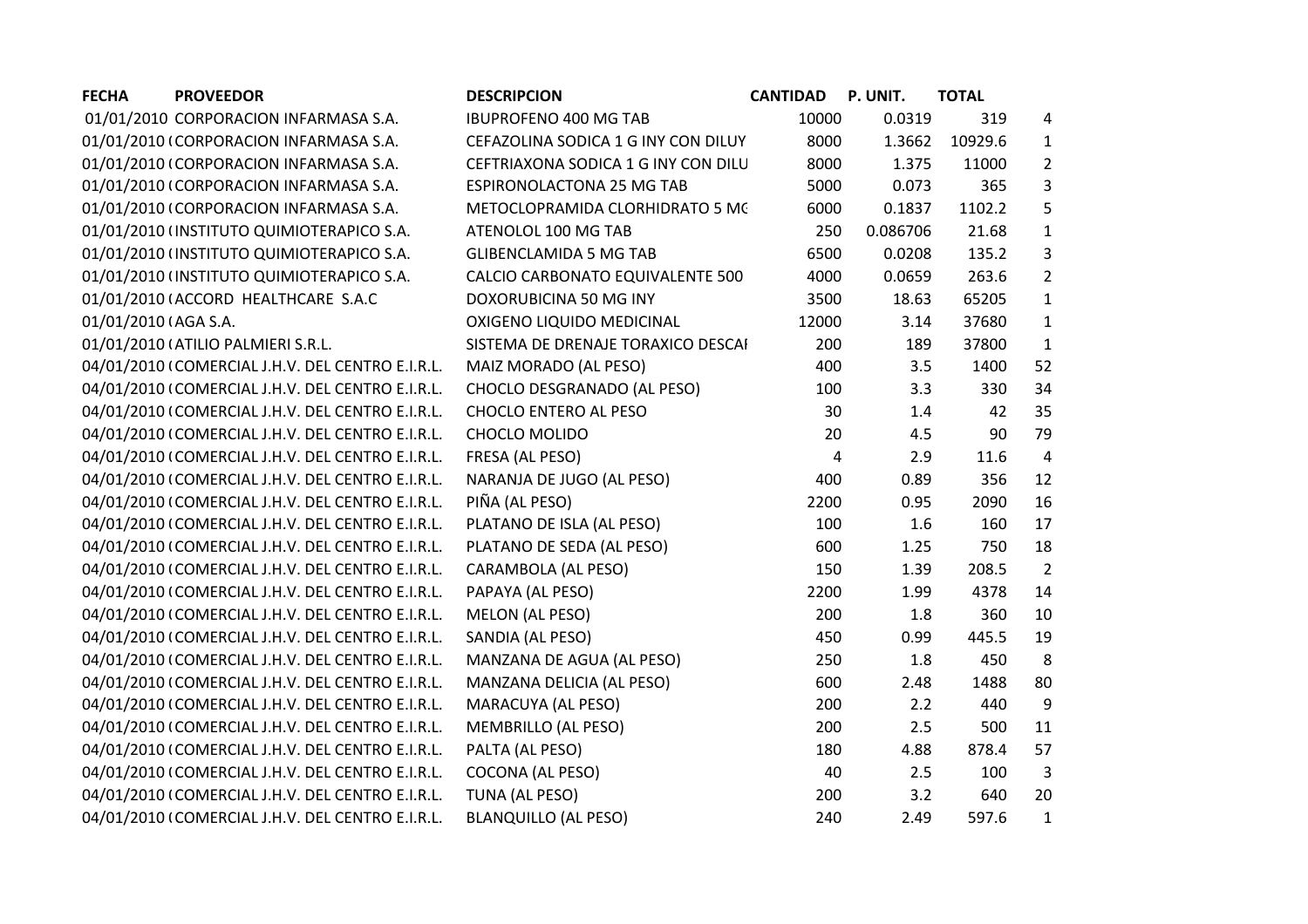| 04/01/2010 (COMERCIAL J.H.V. DEL CENTRO E.I.R.L. | KIWI (AL PESO)                 | 4              | 4.5     | 18    | 5              |
|--------------------------------------------------|--------------------------------|----------------|---------|-------|----------------|
| 04/01/2010 (COMERCIAL J.H.V. DEL CENTRO E.I.R.L. | MANGO CRIOLLO (AL PESO)        | 600            | 2.5     | 1500  | $\overline{7}$ |
| 04/01/2010 (COMERCIAL J.H.V. DEL CENTRO E.I.R.L. | LIMON (AL PESO)                | 320            | 1.69    | 540.8 | 51             |
| 04/01/2010 (COMERCIAL J.H.V. DEL CENTRO E.I.R.L. | ACELGA (AL PESO)               | 100            | 1.2     | 120   | 25             |
| 04/01/2010 (COMERCIAL J.H.V. DEL CENTRO E.I.R.L. | <b>ALBAHACA (AL PESO)</b>      | 3              | 1.8     | 5.4   | 26             |
| 04/01/2010 (COMERCIAL J.H.V. DEL CENTRO E.I.R.L. | <b>BROCOLI (AL PESO)</b>       | 150            | 2.1     | 315   | 29             |
| 04/01/2010 (COMERCIAL J.H.V. DEL CENTRO E.I.R.L. | <b>TOMATE (AL PESO)</b>        | 400            | 1.8     | 720   | 66             |
| 04/01/2010 (COMERCIAL J.H.V. DEL CENTRO E.I.R.L. | CALABAZA (AL PESO)             | 433            | $1.1\,$ | 476.3 | 30             |
| 04/01/2010 (COMERCIAL J.H.V. DEL CENTRO E.I.R.L. | ESPINACA (AL PESO)             | 150            | 1.99    | 298.5 | 41             |
| 04/01/2010 (COMERCIAL J.H.V. DEL CENTRO E.I.R.L. | ZAPALLO MACRE (AL PESO)        | 2000           | 1.1     | 2200  | 72             |
| 04/01/2010 (COMERCIAL J.H.V. DEL CENTRO E.I.R.L. | <b>COL CHINA (AL PESO)</b>     | $\mathbf{1}$   | 0.9     | 0.9   | 37             |
| 04/01/2010 (COMERCIAL J.H.V. DEL CENTRO E.I.R.L. | <b>COL CRESPA (AL PESO)</b>    | 140            | 0.48    | 67.2  | 36             |
| 04/01/2010 (COMERCIAL J.H.V. DEL CENTRO E.I.R.L. | PAC CHOY (AL PESO)             | $\overline{2}$ | 2.5     | 5     | 78             |
| 04/01/2010 (COMERCIAL J.H.V. DEL CENTRO E.I.R.L. | <b>ESPARRAGO (AL PESO)</b>     | 30             | 5.5     | 165   | 76             |
| 04/01/2010 (COMERCIAL J.H.V. DEL CENTRO E.I.R.L. | LECHUGA ORGANICA (AL PESO)     | 400            | 1.2     | 480   | 50             |
| 04/01/2010 (COMERCIAL J.H.V. DEL CENTRO E.I.R.L. | ZAPALLO ITALIANO (AL PESO)     | 30             | 0.98    | 29.4  | 71             |
| 04/01/2010 (COMERCIAL J.H.V. DEL CENTRO E.I.R.L. | APIO (AL PESO)                 | 310            | 0.85    | 263.5 | 27             |
| 04/01/2010 (COMERCIAL J.H.V. DEL CENTRO E.I.R.L. | <b>CEBOLLA CHINA (AL PESO)</b> | 15             | 1.1     | 16.5  | 32             |
| 04/01/2010 (COMERCIAL J.H.V. DEL CENTRO E.I.R.L. | <b>COLIFLOR (AL PESO)</b>      | 200            | 1.5     | 300   | 39             |
| 04/01/2010 (COMERCIAL J.H.V. DEL CENTRO E.I.R.L. | PORO (AL PESO)                 | 320            | 1.18    | 377.6 | 63             |
| 04/01/2010 (COMERCIAL J.H.V. DEL CENTRO E.I.R.L. | PIMIENTO MORRON (AL PESO)      | 180            | 2.5     | 450   | 62             |
| 04/01/2010 (COMERCIAL J.H.V. DEL CENTRO E.I.R.L. | VAINITA (AL PESO)              | 200            | 2.4     | 480   | 68             |
| 04/01/2010 (COMERCIAL J.H.V. DEL CENTRO E.I.R.L. | <b>CEBOLLA ROJA (AL PESO)</b>  | 1500           | 2.5     | 3750  | 33             |
| 04/01/2010 (COMERCIAL J.H.V. DEL CENTRO E.I.R.L. | ROCOTO AL PESO                 | 40             | 3.5     | 140   | 64             |
| 04/01/2010 (COMERCIAL J.H.V. DEL CENTRO E.I.R.L. | AJI MIRASOL (AL PESO)          | 5              | 12      | 60    | 21             |
| 04/01/2010 (COMERCIAL J.H.V. DEL CENTRO E.I.R.L. | AJO PELADO A GRANEL            | 115            | 6.5     | 747.5 | 24             |
| 04/01/2010 (COMERCIAL J.H.V. DEL CENTRO E.I.R.L. | AJI VERDE                      | 30             | 2.2     | 66    | 23             |
| 04/01/2010 (COMERCIAL J.H.V. DEL CENTRO E.I.R.L. | AJI PANCA (AL PESO)            | 10             | 13      | 130   | 22             |
| 04/01/2010 (COMERCIAL J.H.V. DEL CENTRO E.I.R.L. | PEPINILLO (AL PESO)            | 400            | 0.8     | 320   | 60             |
| 04/01/2010 (COMERCIAL J.H.V. DEL CENTRO E.I.R.L. | CAIGUA TIPO CHILENA            | 40             | 2.5     | 100   | 74             |
| 04/01/2010 (COMERCIAL J.H.V. DEL CENTRO E.I.R.L. | CAIGUA TIPO CRIOLLO            | 150            | 1.65    | 247.5 | 81             |
| 04/01/2010 (COMERCIAL J.H.V. DEL CENTRO E.I.R.L. | ALCACHOFA PELADA (AL PESO)     | 30             | 12      | 360   | 73             |
| 04/01/2010 (COMERCIAL J.H.V. DEL CENTRO E.I.R.L. | <b>CAMOTE AMARILLO</b>         | 720            | 1.05    | 756   | 31             |
|                                                  |                                |                |         |       |                |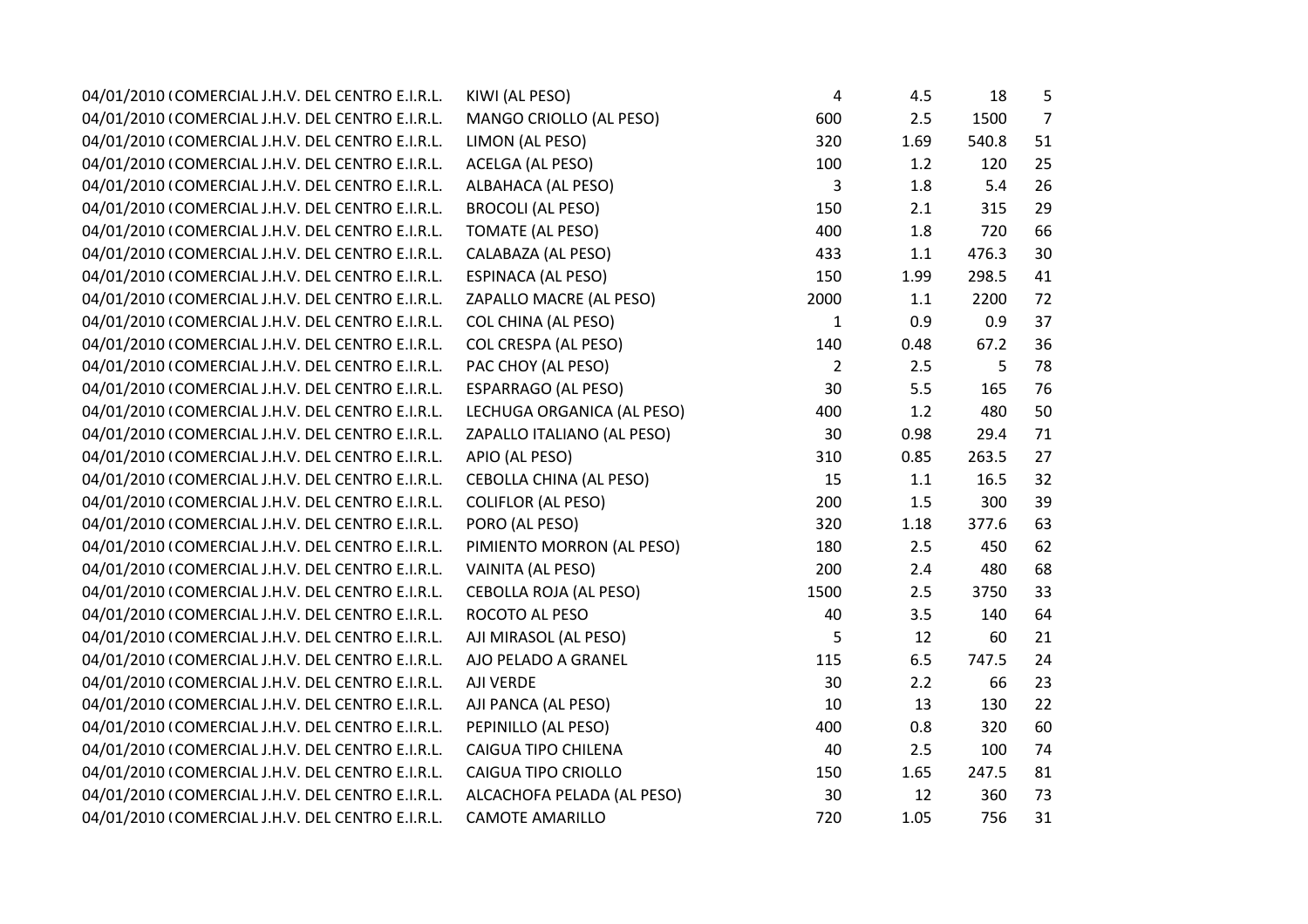| 04/01/2010 (COMERCIAL J.H.V. DEL CENTRO E.I.R.L.                  | <b>OLLUCO</b>                    | 280  | 2.8            | 784    | 55             |
|-------------------------------------------------------------------|----------------------------------|------|----------------|--------|----------------|
| 04/01/2010 (COMERCIAL J.H.V. DEL CENTRO E.I.R.L.                  | PAPA AMARILLA                    | 550  | 1.89           | 1039.5 | 58             |
| 04/01/2010 (COMERCIAL J.H.V. DEL CENTRO E.I.R.L.                  | PAPA BLANCA                      | 2400 | 1.1            | 2640   | 59             |
| 04/01/2010 (COMERCIAL J.H.V. DEL CENTRO E.I.R.L.                  | <b>YUCA</b>                      | 300  | 1.1            | 330    | 69             |
| 04/01/2010 (COMERCIAL J.H.V. DEL CENTRO E.I.R.L.                  | BETERRAGA (AL PESO)              | 350  | 0.99           | 346.5  | 28             |
| 04/01/2010 (COMERCIAL J.H.V. DEL CENTRO E.I.R.L.                  | NABO (AL PESO)                   | 20   | 1.5            | 30     | 54             |
| 04/01/2010 (COMERCIAL J.H.V. DEL CENTRO E.I.R.L.                  | ZANAHORIA (AL PESO)              | 800  | 0.99           | 792    | 70             |
| 04/01/2010 (COMERCIAL J.H.V. DEL CENTRO E.I.R.L.                  | KION FRESCO (AL PESO)            | 10   | 2.8            | 28     | 49             |
| 04/01/2010 (COMERCIAL J.H.V. DEL CENTRO E.I.R.L.                  | CHAMPIÑON (AL PESO)              | 9    | 18             | 162    | 75             |
| 04/01/2010 (COMERCIAL J.H.V. DEL CENTRO E.I.R.L.                  | ALVERJA VERDE EN VAINA (AL PESO) | 180  | 2.85           | 513    | 77             |
| 04/01/2010 (COMERCIAL J.H.V. DEL CENTRO E.I.R.L.                  | ALVERJA CHINA JOLANTAO (AL PESO) | 5    | 6              | 30     | 38             |
| 04/01/2010 (COMERCIAL J.H.V. DEL CENTRO E.I.R.L.                  | <b>FREJOL VERDE</b>              | 20   | 3.6            | 72     | 43             |
| 04/01/2010 (COMERCIAL J.H.V. DEL CENTRO E.I.R.L.                  | <b>FREJOL CHINO</b>              | 25   | 2.2            | 55     | 42             |
| 04/01/2010 (COMERCIAL J.H.V. DEL CENTRO E.I.R.L.                  | <b>HABA FRESCA</b>               | 20   | 1.4            | 28     | 44             |
| 04/01/2010 (COMERCIAL J.H.V. DEL CENTRO E.I.R.L.                  | PALLAR VERDE                     | 20   | 2.8            | 56     | 56             |
| 04/01/2010 (COMERCIAL J.H.V. DEL CENTRO E.I.R.L.                  | <b>MENTA (AL PESO)</b>           | 14   | 2.9            | 40.6   | 47             |
| 04/01/2010 (COMERCIAL J.H.V. DEL CENTRO E.I.R.L.                  | <b>CULANTRO (AL PESO)</b>        | 6    | 1.5            | 9      | 40             |
| 04/01/2010 (COMERCIAL J.H.V. DEL CENTRO E.I.R.L.                  | HIERBA BUENA (AL PESO)           | 13   | 1.3            | 16.9   | 45             |
| 04/01/2010 (COMERCIAL J.H.V. DEL CENTRO E.I.R.L.                  | <b>HUACATAY (AL PESO)</b>        | 20   | 1.5            | 30     | 48             |
| 04/01/2010 (COMERCIAL J.H.V. DEL CENTRO E.I.R.L.                  | PEREJIL (AL PESO)                | 10   | 1.5            | 15     | 61             |
| 04/01/2010 (COMERCIAL J.H.V. DEL CENTRO E.I.R.L.                  | ROMERO (AL PESO)                 | 15   | $\overline{2}$ | 30     | 65             |
| 04/01/2010 (COMERCIAL J.H.V. DEL CENTRO E.I.R.L.                  | HIERBA LUISA (AL PESO)           | 15   | 1.8            | 27     | 46             |
| 04/01/2010 (COMERCIAL J.H.V. DEL CENTRO E.I.R.L.                  | MANZANILLA FRESCA (AL PESO)      | 10   | 1.8            | 18     | 53             |
| 04/01/2010 (COMERCIAL J.H.V. DEL CENTRO E.I.R.L.                  | <b>TORONJIL (AL PESO)</b>        | 15   | 2.5            | 37.5   | 67             |
| 04/01/2010 (FRIGORIFICO JO SAC                                    | PERICO EN FILETE                 | 600  | 18             | 10800  | $\mathbf{1}$   |
| 04/01/2010 (FRIGORIFICO JO SAC                                    | <b>TILAPIA EN FILETE</b>         | 250  | 24             | 6000   | $\overline{2}$ |
| 04/01/2010 (NEGOCIACIONES DIERU EMPRESA INDIVII ASADO DE RES      |                                  | 18   | 18.49          | 332.82 | 3              |
| 04/01/2010 (NEGOCIACIONES DIERU EMPRESA INDIVII BOLA DE LOMO      |                                  | 100  | 17             | 1700   | $\pmb{4}$      |
| 04/01/2010 (NEGOCIACIONES DIERU EMPRESA INDIVII HIGADO DE RES     |                                  | 100  | 6.7            | 670    | 11             |
| 04/01/2010 (NEGOCIACIONES DIERU EMPRESA INDIVII MONDONGO          |                                  | 110  | 8              | 880    | 12             |
| 04/01/2010 (NEGOCIACIONES DIERU EMPRESA INDIVII CARNE DE RES TAPA |                                  | 500  | 17.5           | 8750   | 8              |
| 04/01/2010 (NEGOCIACIONES DIERU EMPRESA INDIVII CORAZON DE RES    |                                  | 110  | 7.49           | 823.9  | $\overline{2}$ |
| 04/01/2010 (NEGOCIACIONES DIERU EMPRESA INDIVII CARNE DE RES LOMO |                                  | 6    | 35.8           | 214.8  | $\overline{7}$ |
|                                                                   |                                  |      |                |        |                |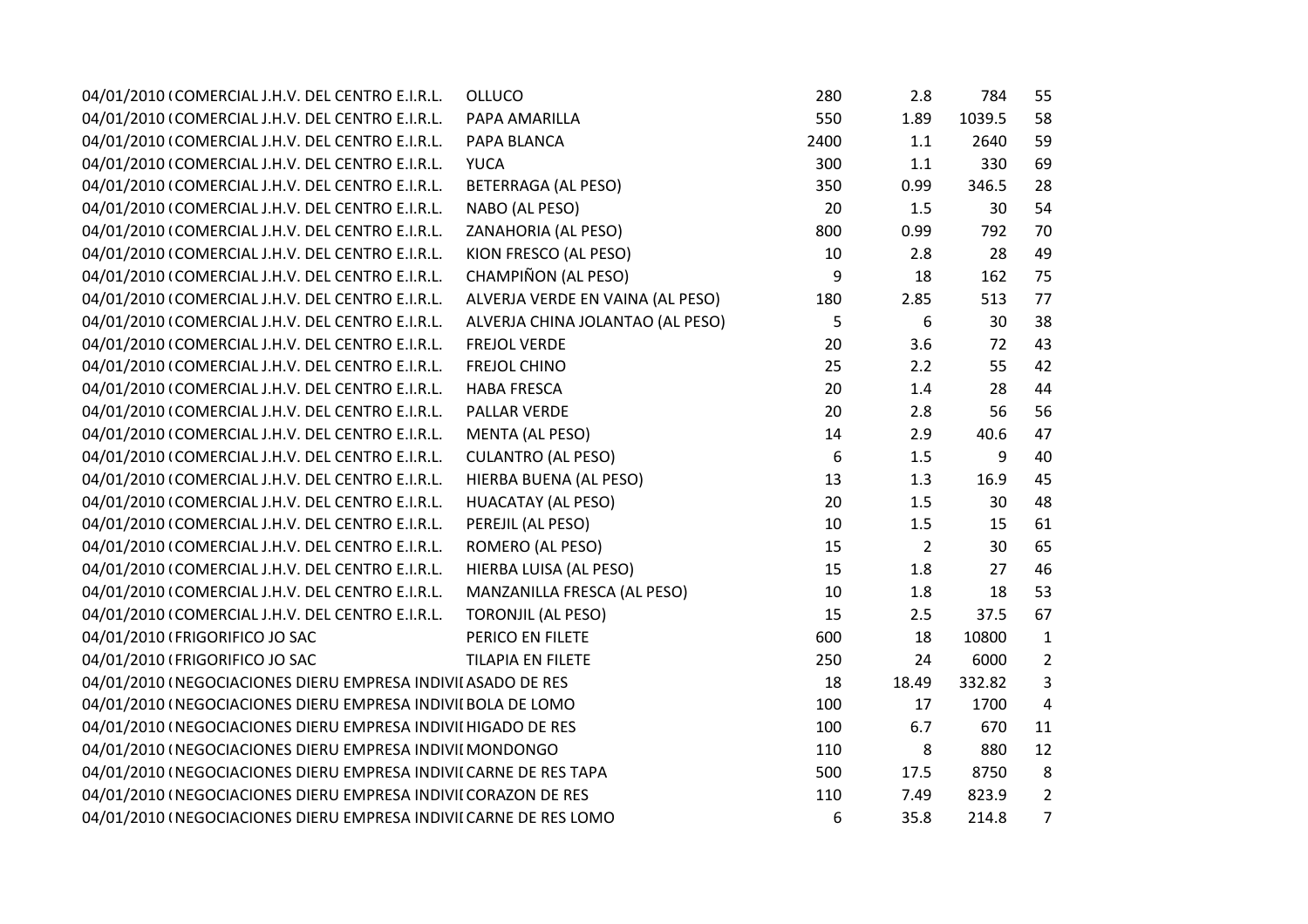| 04/01/2010 (NEGOCIACIONES DIERU EMPRESA INDIVII CARNE DE RES PALETA                |                                     | 500            | 16    | 8000   | 5              |
|------------------------------------------------------------------------------------|-------------------------------------|----------------|-------|--------|----------------|
| 04/01/2010 (NEGOCIACIONES DIERU EMPRESA INDIVII CARNE DE RES OSOBUCO               |                                     | 200            | 12.4  | 2480   | 9              |
| 04/01/2010 (SOCIEDAD SUIZO PERUANA DE EMBUTIDI QUESO TIPO EDAM                     |                                     | 4              | 19.99 | 79.96  | 3              |
| 04/01/2010 (SOCIEDAD SUIZO PERUANA DE EMBUTID(QUESO FRESCO DE VACA                 |                                     | 100            | 13.8  | 1380   | 6              |
| 04/01/2010 (SOCIEDAD SUIZO PERUANA DE EMBUTIDI QUESO FUNDIDO                       |                                     | 12             | 19.28 | 231.36 | $\overline{2}$ |
| 04/01/2010 (SOCIEDAD SUIZO PERUANA DE EMBUTIDI QUESO MOZARELLA                     |                                     | $\mathbf{1}$   | 23.49 | 23.49  | 5              |
| 04/01/2010 (SOCIEDAD SUIZO PERUANA DE EMBUTID(QUESO CREMA X 225 G                  |                                     | $\overline{2}$ | 9     | 18     | 4              |
| 05/01/2010 (SAN FERNANDO S.A.                                                      | POLLO ENTERO SIN MENUDENCIA         | 1350           | 6.9   | 9315   | $\mathbf{1}$   |
| 05/01/2010 (SAN FERNANDO S.A.                                                      | FILETE DE POLLO                     | 360            | 13.5  | 4860   | $\overline{2}$ |
| 05/01/2010 (SAN FERNANDO S.A.                                                      | CARNE DE POLLO CON MENUDENCIA       | 500            | 6.4   | 3200   | 5              |
| 05/01/2010 (SAN FERNANDO S.A.                                                      | SUPREMA DE POLLO                    | 100            | 11.8  | 1180   | 4              |
| 05/01/2010 (SAN FERNANDO S.A.                                                      | <b>CHULETA DE PAVITA</b>            | 200            | 15.35 | 3070   | $\mathbf{1}$   |
| 05/01/2010 (SAN FERNANDO S.A.                                                      | PAVITA MEDALLON                     | 200            | 10.1  | 2020   | 3              |
| 05/01/2010 (SAN FERNANDO S.A.                                                      | PECHUGA DE PAVITA                   | 60             | 12.3  | 738    | 6              |
| 07/01/2010 (SAN FERNANDO S.A.                                                      | HUEVOS DE GALLINA ROSADOS (AL PESC  | 800            | 3.2   | 2560   | $\mathbf{1}$   |
| 07/01/2010 (BERNAL CARBAJAL ENRIQUE EDGAR                                          | <b>FIDEO TIPO RAVIOLES</b>          | 6              | 31.2  | 187.2  | $\overline{2}$ |
| 07/01/2010 (BERNAL CARBAJAL ENRIQUE EDGAR                                          | $\overline{7}$                      | 6.2            | 43.4  | 4      |                |
| 07/01/2010 (BERNAL CARBAJAL ENRIQUE EDGAR                                          | PASTA DE LASAÑA X 1 KG              | $\mathbf{1}$   | 25    | 25     | $\overline{3}$ |
| 07/01/2010 (BERNAL CARBAJAL ENRIQUE EDGAR                                          | UVA ITALIA (AL PESO)                | 750            | 3.2   | 2400   | 5              |
| 07/01/2010 (BERNAL CARBAJAL ENRIQUE EDGAR                                          | ACEITUNA EN BOTIJA A GRANEL         | 70             | 10.2  | 714    | $\mathbf{1}$   |
| 07/01/2010 (EMBUTIDOS HUARAL S.A.C.                                                | HOT DOG DE POLLO A GRANEL           | 100            | 9     | 900    | 5              |
| 07/01/2010 (EMBUTIDOS HUARAL S.A.C.                                                | <b>JAMON DEL PAIS</b>               | 5              | 30    | 150    | $\mathbf{1}$   |
| 07/01/2010 (EMBUTIDOS HUARAL S.A.C.                                                | <b>JAMON INGLES</b>                 | 5              | 27.4  | 137    | $\overline{2}$ |
| 07/01/2010 (EMBUTIDOS HUARAL S.A.C.                                                | <b>JAMONADA DE POLLO</b>            | 35             | 10.2  | 357    | $\overline{3}$ |
| 07/01/2010 (EMBUTIDOS HUARAL S.A.C.                                                | <b>TOCINO AHUMADO</b>               | 10             | 20.5  | 205    | 4              |
| 08/01/2010 (HERSIL S.A.LABORATORIOS INDUSTRIALES EQUIPO PARA BOMBA INFUSION SIN VO |                                     | 500            | 21    | 10500  | $\mathbf{1}$   |
| 08/01/2010 (COMPUTELF S.R.LTDA                                                     | TONER PARA IMPRESORA HP LASER JET I | 10             | 224.7 | 2247   | $\mathbf{1}$   |
| 08/01/2010 (PAPELERA NACIONAL S.A.                                                 | PAPEL CONTINUO TIPO CONSOLA 56 g [  | 100            | 22.5  | 2250   | $\mathbf{1}$   |
| 08/01/2010 (REPSOL COMERCIAL S.A.C.                                                | <b>GASOLINA DE 90 OCTANOS</b>       | 175            | 10.9  | 1907.5 | $\mathbf{1}$   |
| 08/01/2010 (REPSOL COMERCIAL S.A.C.                                                | PETROLEO DIESEL 2                   | 150            | 10.48 | 1572   | $\overline{2}$ |
| 08/01/2010 (DENTI-LAB DEL PERU S.R.LTDA.                                           | EQUIPO DE TRANSFUSION DE SANGRE     | 4650           | 2.24  | 10416  | $\mathbf{1}$   |
| 08/01/2010 (AXUR S.A.                                                              | MERMELADA X 1 KG                    | 120            | 4.9   | 588    | $\overline{2}$ |
| 08/01/2010 (AXUR S.A.                                                              | LECHE ENTERA EN POLVO X 120 G       | 2000           | 2.23  | 4460   | $\mathbf{1}$   |
|                                                                                    |                                     |                |       |        |                |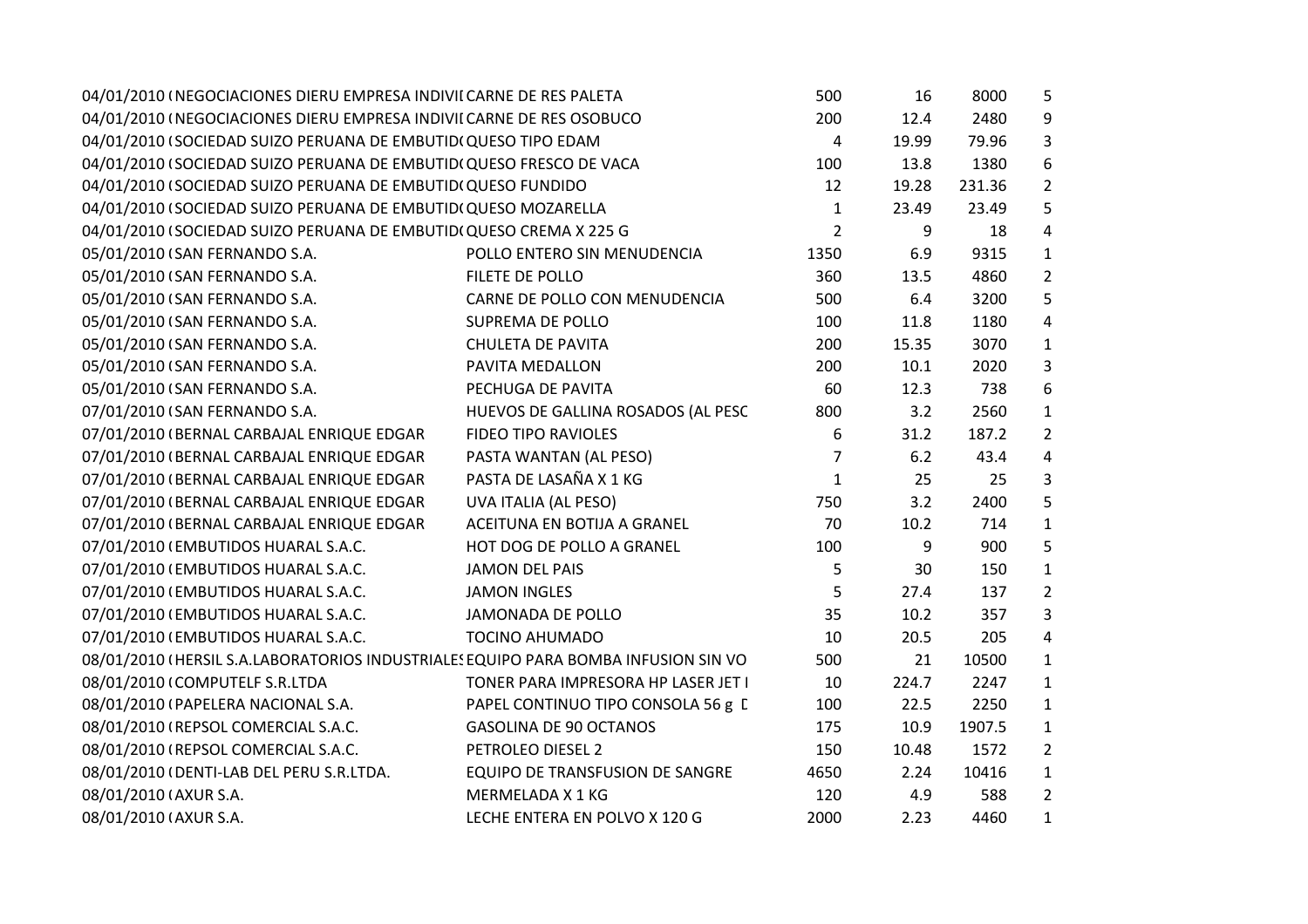| 08/01/2010 (AXUR S.A.                                                               | LECHE EVAPORADA ENTERA X 410 ML      | 240            | 2.26  | 542.4  | $\overline{3}$ |  |
|-------------------------------------------------------------------------------------|--------------------------------------|----------------|-------|--------|----------------|--|
| 08/01/2010 (LOA Y PARDO ASOCIADOS SAC                                               | <b>MAIZ POP CORN</b>                 | 3              | 3.47  | 10.41  | 7              |  |
| 08/01/2010 (LOA Y PARDO ASOCIADOS SAC                                               | <b>MEJORADOR DE PAN</b>              | 10             | 6.4   | 64     | 8              |  |
| 08/01/2010 (LOA Y PARDO ASOCIADOS SAC                                               | EDULCORANTE X 1 G X 100 SOBRES       | 9              | 22.7  | 204.3  | 16             |  |
| 08/01/2010 (LOA Y PARDO ASOCIADOS SAC                                               | AZUCAR BLANCA X 6 g                  | $\mathbf{1}$   | 49    | 49     | 15             |  |
| 08/01/2010 (LOA Y PARDO ASOCIADOS SAC                                               | <b>CLAVO DE OLOR</b>                 | $\overline{2}$ | 18.67 | 37.34  | 5              |  |
| 08/01/2010 (LOA Y PARDO ASOCIADOS SAC                                               | OREGANO ENTERO SECO A GRANEL         | 3              | 8.7   | 26.1   | 9              |  |
| 08/01/2010 (LOA Y PARDO ASOCIADOS SAC                                               | <b>AJONJOLI</b>                      | $\overline{2}$ | 6.8   | 13.6   | 21             |  |
| 08/01/2010 (LOA Y PARDO ASOCIADOS SAC                                               | <b>GLUTAMATO MONOSODICO A GRANEL</b> | 20             | 7.37  | 147.4  | 18             |  |
| 08/01/2010 (LOA Y PARDO ASOCIADOS SAC                                               | SAL YODADA DE COCINA X 1 KG          | 400            | 0.6   | 240    | 3              |  |
| 08/01/2010 (LOA Y PARDO ASOCIADOS SAC                                               | AJI PANCA MOLIDO 10 G X 84 SOBRES    | 15             | 12.83 | 192.45 | 13             |  |
| 08/01/2010 (LOA Y PARDO ASOCIADOS SAC                                               | VINAGRE BLANCO X 1 L                 | 30             | 2.58  | 77.4   | 19             |  |
| 08/01/2010 (LOA Y PARDO ASOCIADOS SAC                                               | CONSERVA DE PIÑA EN RODAJAS X 567 g  | 15             | 3.67  | 55.05  | 20             |  |
| 08/01/2010 (LOA Y PARDO ASOCIADOS SAC                                               | <b>COCO RALLADO</b>                  | $\mathbf{1}$   | 6.67  | 6.67   | 6              |  |
| 08/01/2010 (LOA Y PARDO ASOCIADOS SAC                                               | <b>PECANA</b>                        | $\mathbf{1}$   | 38    | 38     | $\overline{2}$ |  |
| 08/01/2010 (LOA Y PARDO ASOCIADOS SAC                                               | MANI ENTERO PELADO                   | $\overline{4}$ | 5.5   | 22     | 23             |  |
| 08/01/2010 (LOA Y PARDO ASOCIADOS SAC                                               | GALLETA VAINILLA X 42 G APROX.       | 600            | 0.43  | 258    | 17             |  |
| 08/01/2010 (LOA Y PARDO ASOCIADOS SAC                                               | <b>CHANCACA EN CHIPA</b>             | 5              | 2.87  | 14.35  | 11             |  |
| 08/01/2010 (LOA Y PARDO ASOCIADOS SAC                                               | SOPA INSTANTANEA X 85 G              | 4              | 2.5   | 10     | $\overline{4}$ |  |
| 08/01/2010 (LOA Y PARDO ASOCIADOS SAC                                               | PUDIN INSTANTANEO X 120 G            | 6              | 2.55  | 15.3   | 12             |  |
| 08/01/2010 (LOA Y PARDO ASOCIADOS SAC                                               | <b>GELATINA A GRANEL</b>             | 450            | 5.87  | 2641.5 | 10             |  |
| 08/01/2010 (LOA Y PARDO ASOCIADOS SAC                                               | MAYONESA X 1 KG                      | 20             | 11.77 | 235.4  | 14             |  |
| 08/01/2010 (LOA Y PARDO ASOCIADOS SAC                                               | <b>KETCHUP X 1 KG</b>                | $\overline{4}$ | 4.36  | 17.44  | 22             |  |
| 08/01/2010 (LOA Y PARDO ASOCIADOS SAC                                               | MOSTAZA X 1 kg                       | 10             | 3.4   | 34     | 24             |  |
| 08/01/2010 (LOA Y PARDO ASOCIADOS SAC                                               | LAUREL (AL PESO)                     | $\mathbf{1}$   | 53    | 53     | $\mathbf{1}$   |  |
| 09/01/2010 (HERSIL S.A.LABORATORIOS INDUSTRIALES EQUIPO DE INFUSION CON VOLUTROL IV |                                      | 1000           | 9.74  | 9740   | $\mathbf{1}$   |  |
| 11/01/2010 (AGRIPINO SARMIENTO CCOSCO                                               | PACLITAXEL 30 MG INY 5 ML            | 320            | 29    | 9280   | $\mathbf{1}$   |  |
| 11/01/2010 IC & E LAB DEALERS S.A.                                                  | TUBO PLASTICO 2.7 mL PARA EXTRACCIC  | 3700           | 0.52  | 1924   | $\mathbf{1}$   |  |
| 11/01/2010 (B.BRAUN MEDICAL PERU S.A.                                               | <b>EXTENSION DIS 2 VIAS</b>          | 3000           | 2.49  | 7470   | $\mathbf{1}$   |  |
| 11/01/2010 (ELI LILLY INTERAMERICA INC SUCURSAL P PEMETREXED DISODICO HEPTAHIDRATA  |                                      | 3              | 3277  | 9831   | $\mathbf{1}$   |  |
| 11/01/2010 (MEDIFARMA S.A.                                                          | LIDOCAINA CLORHIDRATO 2 G/100 G JAI  | 1100           | 6.23  | 6853   | $\mathbf{1}$   |  |
| 11/01/2010 (MEDIFARMA S.A.                                                          | SODIO FOSFATO DIBASICO + SODIO FOSI  | 1300           | 8.66  | 11258  | $\overline{2}$ |  |
| 12/01/2010 (MARKETING MANAGEMENT INTERNATIO DETERGENTE ENZIMATICO CON 4 ENZIN       |                                      | 20             | 359   | 7180   | $\mathbf{1}$   |  |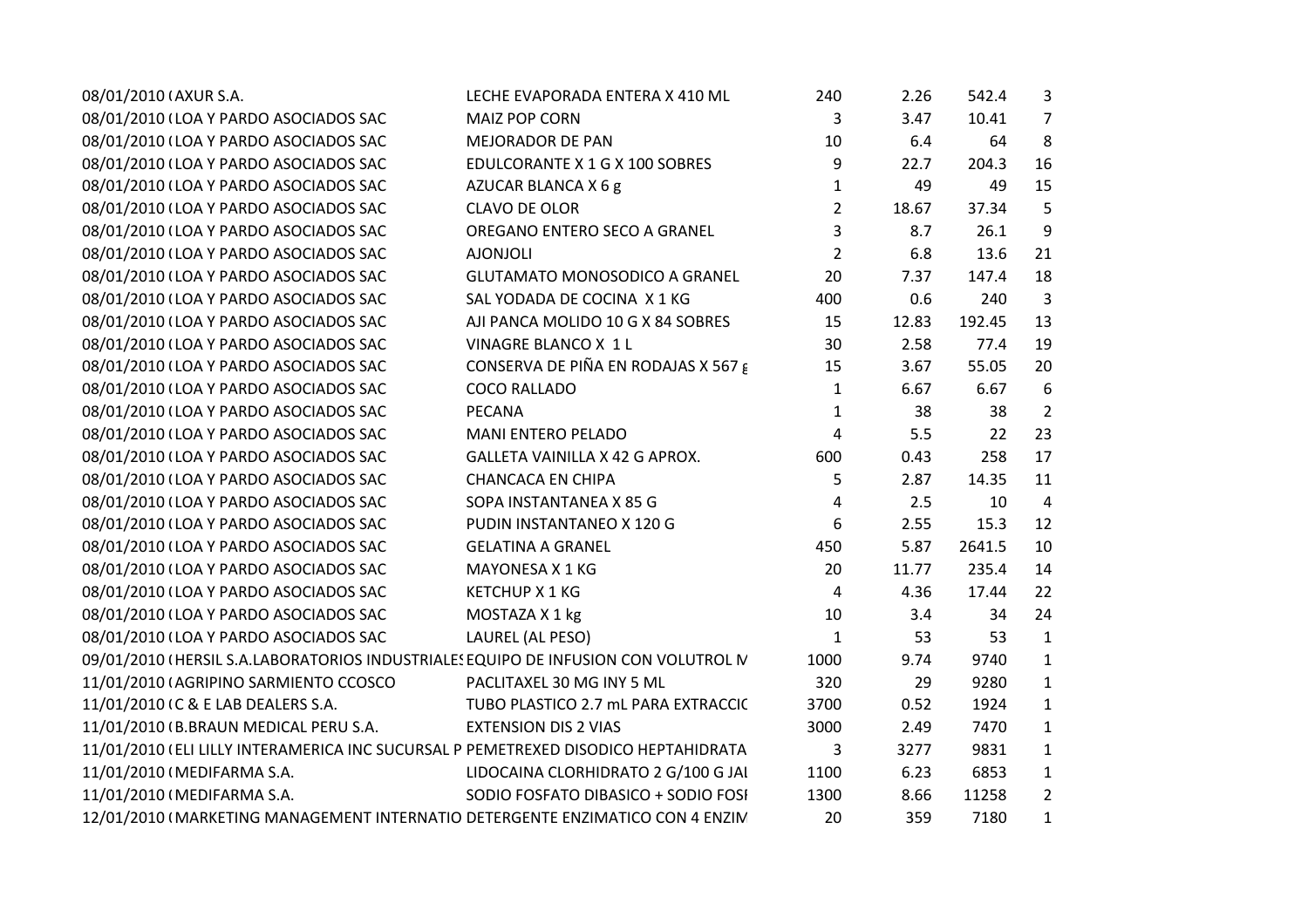| 12/01/2010 (ALBIS S.A.                                                               | CATETER ENDOVENOSO PERIFERICO Nº :      | 8000   | 1.32         | 10560   | $\mathbf{1}$   |
|--------------------------------------------------------------------------------------|-----------------------------------------|--------|--------------|---------|----------------|
| 12/01/2010 (B.BRAUN MEDICAL PERU S.A.                                                | AGUA DESTILADA X 1 L                    | 4500   | 3.2          | 14400   | $\mathbf{1}$   |
| 12/01/2010 (QUIMICA SUIZA S.A.                                                       | ALGODON HIDROFILO X 500 G               | 800    | 10           | 8000    | $\mathbf{1}$   |
| 12/01/2010 (HERSIL S.A.LABORATORIOS INDUSTRIALES GLICINA (ACIDO AMINOACETICO) 1.5% X |                                         | 60     | 18           | 1080    | $\mathbf{1}$   |
| 12/01/2010 (CARDIO PERFUSION E.I.R.LTDA                                              | CATETER IMPLANTABLE CON PUERTO DI       | 4      | 980          | 3920    | $\mathbf{1}$   |
| 12/01/2010 (J.V. HOLDINGS S.A                                                        | <b>GUANTE PARA EXAMEN DESCARTABLE T</b> | 90000  | 0.13         | 11700   | $\mathbf{1}$   |
| 12/01/2010 (J.V. HOLDINGS S.A                                                        | <b>GUANTE PARA EXAMEN DESCARTABLE T</b> | 110192 | 0.13         | 14325   | $\overline{2}$ |
| 12/01/2010 (J.V. HOLDINGS S.A                                                        | <b>GUANTE PARA EXAMEN DESCARTABLE T</b> | 110000 | 0.13         | 14300   | $\overline{3}$ |
| 12/01/2010 (DISTRIBUIDORA PREMIUM S.A.                                               | AGUA DE MESA SIN GAS X 20 L             | 250    | 9            | 2250    | $\mathbf{1}$   |
| 12/01/2010 (BIO REG PHARMA S.A.C                                                     | FILGRASTIM 300 ug/mL INY 1 mL           | 480    | 22.8         | 10944   | $\mathbf{1}$   |
| 13/01/2010 (PFIZER S.A.                                                              | VORICONAZOLE 200 MG INY                 | 22     | 484          | 10648   | $\mathbf{1}$   |
| 13/01/2010 (DROGUERIA PERU S.A.C.                                                    | MEGESTROL 40 MG/ML SUS 240 ML           | 70     | 134.77       | 9433.9  | $\mathbf{1}$   |
| 13/01/2010 (HANAI SRL                                                                | BOLSA PARA NUTRICION PARENTERAL X       | 500    | 20           | 10000   | $\mathbf{1}$   |
| 13/01/2010 (BIOTOSCANA FARMA S.A.                                                    | VINBLASTINA SULFATO 1 MG/ML INY 10      | 100    | 24           | 2400    | $\mathbf{1}$   |
| 13/01/2010 (L & M LABORATORIOS E.I.R.L                                               | GASA QUIRURGICA 1 M X 100 M             | 120    | 69.99        | 8398.8  | $\mathbf{1}$   |
| 13/01/2010 (LABORATORIOS AC FARMA S.A.                                               | <b>BICALUTAMIDA 50 MG TAB</b>           | 4060   | 2.57         | 10434.2 | $\mathbf{1}$   |
| 13/01/2010 (BERNAL CARBAJAL ENRIQUE EDGAR                                            | AZUCAR BLANCA X 1 KG                    | 1200   | 2.39         | 2868    | $\overline{2}$ |
| 13/01/2010 (BERNAL CARBAJAL ENRIQUE EDGAR                                            | AZUCAR RUBIA X 1 KG                     | 1500   | 2.29         | 3435    | $\mathbf{3}$   |
| 13/01/2010 (Q MEDICAL SAC                                                            | CONTENEDOR DE PLASTICO DE BIOSEGU       | 458    | 29           | 13282   | $\mathbf{1}$   |
| 13/01/2010 (Q MEDICAL SAC                                                            | CONTENEDOR DE PLASTICO DE BIOSEGU       | 110    | 13           | 1430    | $\overline{2}$ |
| 13/01/2010 (ROKER PERU S.A.                                                          | YODO POVIDONA 8.5 G/100 ML ESPUM/       | 200    | 13.5         | 2700    | $\mathbf{1}$   |
| 13/01/2010 (ROKER PERU S.A.                                                          | YODO POVIDONA 10 G/100 ML SOL 1 L       | 200    | 14           | 2800    | $\overline{2}$ |
| 13/01/2010 (SAN FERNANDO S.A.                                                        | POLLO ENTERO SIN MENUDENCIA             | 1350   | 6.9          | 9315    | $\mathbf{1}$   |
| 14/01/2010 (AGRIPINO SARMIENTO CCOSCO                                                | PACLITAXEL 30 MG INY 5 ML               | 330    | 29           | 9570    | $\mathbf{1}$   |
| 14/01/2010 (AGRIPINO SARMIENTO CCOSCO                                                | DOCETAXEL 80 MG INY                     | 80     | 120          | 9600    | $\mathbf{1}$   |
| 14/01/2010 (DISTRIBUIDORA MARLON S.R.L                                               | <b>ANASTRAZOL 1 MG TAB</b>              | 15000  | 0.7          | 10500   | $\mathbf{1}$   |
| 14/01/2010 (NORDIC PHARMACEUTICAL COMPANY S./ CAPECITABINA 500 MG TAB                |                                         | 2400   | 4.25         | 10200   | $\mathbf{1}$   |
| 14/01/2010 (PALMAGYAR S.A.                                                           | METOTREXATO SODICO 25 MG/ML INY 2       | 650    | 9.55         | 6207.5  | $\mathbf{1}$   |
| 14/01/2010 (HEDASILT MEDIC E.I.R.L.                                                  | SONDA DE ALIMENTACION Nº 8              | 50     | $\mathbf{1}$ | 50      | $\mathbf{3}$   |
| 14/01/2010 (HEDASILT MEDIC E.I.R.L.                                                  | SONDA VESICAL 2 VIAS DESCARTABLE Nº     | 200    | 2.6          | 520     | $\overline{2}$ |
| 14/01/2010 (HEDASILT MEDIC E.I.R.L.                                                  | SONDA VESICAL 2 VIAS DESCARTABLE Nº     | 1700   | 2.9          | 4930    | $\mathbf{1}$   |
| 14/01/2010 (MERCK PERUANA S.A.                                                       | FOSFATO DE SODIO DIBASICO ANHIDRO       | 10     | 110.075      | 1100.75 | $\mathbf{1}$   |
| 14/01/2010 (MACATT MEDICA PERUANA S.A.C.                                             | <b>ESPIROMETRO DESCARTABLE</b>          | 125    | 24.65        | 3081.25 | $\mathbf{1}$   |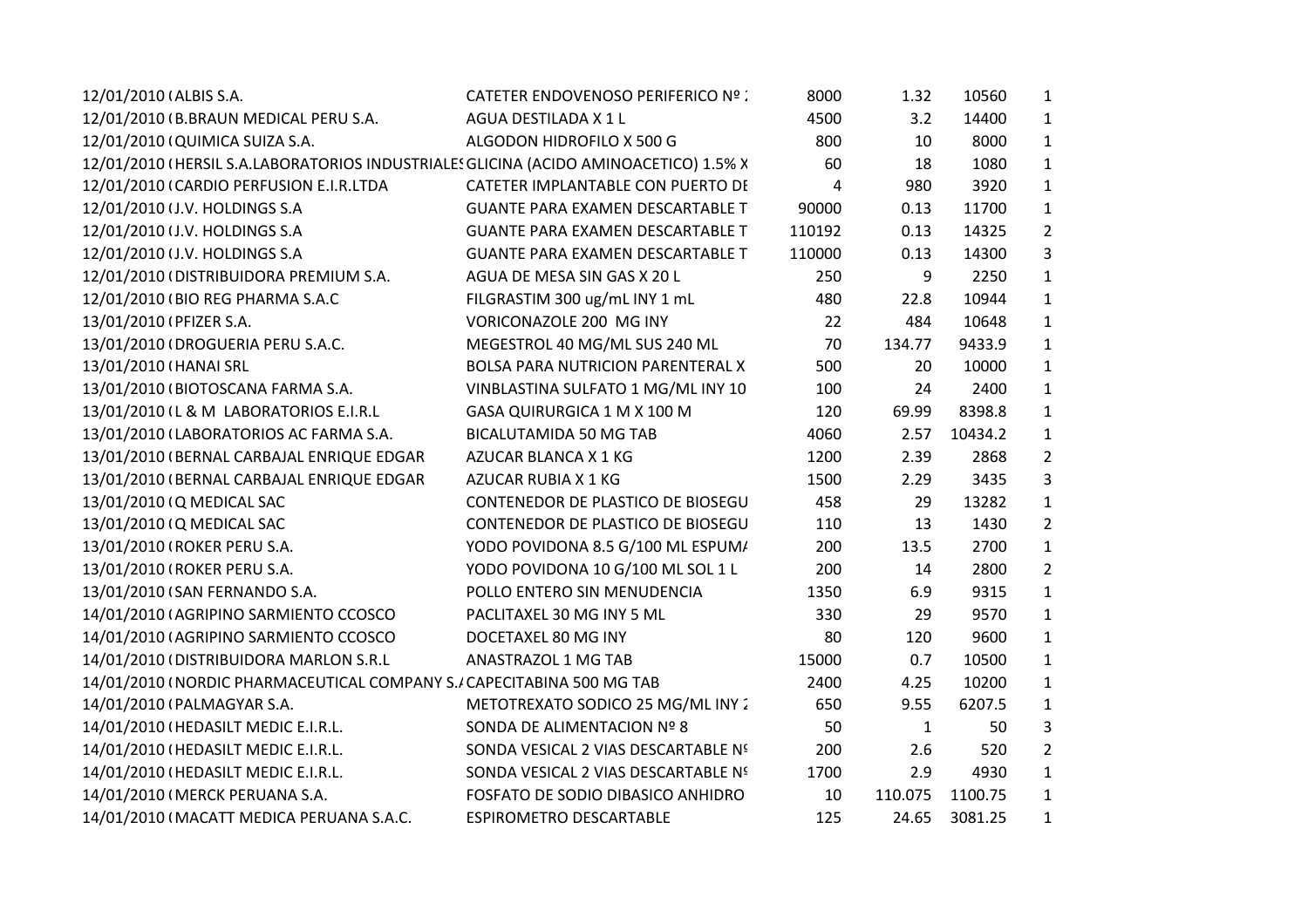| 14/01/2010 (HERSIL S.A.LABORATORIOS INDUSTRIALES EQUIPO PARA BOMBA INFUSION SIN VO   |                                     | 500            | 21     | 10500  | $\mathbf{1}$   |  |
|--------------------------------------------------------------------------------------|-------------------------------------|----------------|--------|--------|----------------|--|
| 14/01/2010 (PFIZER S.A.                                                              | <b>VORICONAZOLE 200 MG TAB</b>      | 77             | 133.48 | 10278  | 1              |  |
| 14/01/2010 (B.BRAUN MEDICAL PERU S.A.                                                | AGUA DESTILADA X 1 L                | 60             | 3.2    | 192    | $\mathbf{1}$   |  |
| 14/01/2010 (ALBIS S.A.                                                               | ALOPURINOL 100 MG TAB               | 10000          | 0.08   | 800    | $\mathbf{1}$   |  |
| 14/01/2010 (Q MEDICAL SAC                                                            | CONTENEDOR DE PLASTICO DE BIOSEGU   | 208            | 32     | 6656   | $\overline{2}$ |  |
| 14/01/2010 (Q MEDICAL SAC                                                            | CONTENEDOR DE PLASTICO DE BIOSEGU   | 50             | 23     | 1150   | $\mathbf{1}$   |  |
| 14/01/2010 (HANAI SRL                                                                | APOSITO TRANSPARENTE ADHESIVO 6 C   | 8000           | 1.15   | 9200   | $\mathbf{1}$   |  |
| 14/01/2010 (HANAI SRL                                                                | APOSITO TRANSPARENTE ADHESIVO 10+   | 3400           | 3.15   | 10710  | $\mathbf{1}$   |  |
| 15/01/2010 (ABBOTT LABORATORIOS S.A.                                                 | SEVOFLURANO 100 mL/100 mL SOL 250   | 18             | 533    | 9594   | $\mathbf{1}$   |  |
| 15/01/2010 (ATILIO PALMIERI S.R.L.                                                   | AGUJA DE PUNCION LUMBAR Nº 22 G X   | 6              | 1600   | 9600   | $\mathbf{1}$   |  |
| 15/01/2010 (LABORATORIOS AC FARMA S.A.                                               | CITARABINA 500 MG INY               | 2500           | 6.9556 | 17389  | $\mathbf{1}$   |  |
| 15/01/2010 (LABORATORIOS AC FARMA S.A.                                               | MEROPENEM 500 mg INY                | 5000           | 20     | 100000 | $\overline{2}$ |  |
| 15/01/2010 (LABORATORIO TEXTILES LOS ROSALES S.A COMPRESA DE GASA ESTERIL 48 CM X 48 |                                     | 3000           | 8      | 24000  | $\mathbf{1}$   |  |
| 15/01/2010 (LABORATORIOS AC FARMA S.A.                                               | VALPROATO SODICO 500 MG TAB         | 4000           | 0.495  | 1980   | 5              |  |
| 15/01/2010 (LABORATORIOS AC FARMA S.A.                                               | HIDROXICARBAMIDA 500 MG TAB         | 5000           | 0.918  | 4590   | $\overline{2}$ |  |
| 15/01/2010 (LABORATORIOS AC FARMA S.A.                                               | CODEINA 30 MG/ML INY 2 ML           | 400            | 1.1996 | 479.84 | $\mathbf{1}$   |  |
| 15/01/2010 (LIMP MARKET S.A.C.                                                       | LEJIA (HIPOCLORITO DE SODIO) AL 8%  | 1000           | 1.071  | 1071   | $\mathbf{1}$   |  |
| 15/01/2010 (CARDIO PERFUSION E.I.R.LTDA                                              | PINZA DE BIOPSIA GASTRICA DE 160 cm | 5              | 90     | 450    | $\overline{2}$ |  |
| 15/01/2010 (CARDIO PERFUSION E.I.R.LTDA                                              | PINZA DE BIOPSIA GASTRICA DE 240 cm | 5              | 90     | 450    | 3              |  |
| 15/01/2010 (ROCHEM BIOCARE DEL PERU S.A.C.                                           | <b>ANTICUERPO ANTI VIH 1-2</b>      | 600            | 8.5    | 5100   | 3              |  |
| 15/01/2010 (ROCHEM BIOCARE DEL PERU S.A.C.                                           | HEPATITIS B ANTIGENO DE SUPERFICIE  | 600            | 9      | 5400   | $\overline{2}$ |  |
| 15/01/2010 (ESKE S.R.L.                                                              | <b>IFOSFAMIDA 1 G INY</b>           | 1000           | 8.88   | 8880   | $\overline{2}$ |  |
| 15/01/2010 (ESKE S.R.L.                                                              | HIDROCORTISONA SUCCINATO SODICO :   | 2000           | 1.64   | 3280   | $\mathbf{1}$   |  |
| 15/01/2010 (DROGUERIA HUARAL SOCIEDAD ANONIM AMOXICILINA + ACIDO CLAVULANICO 50      |                                     | 10000          | 0.479  | 4790   | $\mathbf{1}$   |  |
| 15/01/2010 (DROGUERIA HUARAL SOCIEDAD ANONIM PREDNISONA 5 MG TAB                     |                                     | 20000          | 0.018  | 360    | $\overline{2}$ |  |
| 15/01/2010 (DROGUERIA HUARAL SOCIEDAD ANONIM PREDNISONA 50 MG TAB                    |                                     | 20000          | 0.12   | 2400   | 3              |  |
| 15/01/2010 (AGRIPINO SARMIENTO CCOSCO                                                | PACLITAXEL 30 MG INY 5 ML           | 360            | 29     | 10440  | $\mathbf{1}$   |  |
| 16/01/2010 (AGRIPINO SARMIENTO CCOSCO                                                | PACLITAXEL 30 MG INY 5 ML           | 360            | 29     | 10440  | $\mathbf{1}$   |  |
| 17/01/2010 (MERCK PERUANA S.A.                                                       | AGAR MULLER HINTON X 500 G          | $\overline{2}$ | 179.29 | 358.58 | $\overline{2}$ |  |
| 17/01/2010 (MERCK PERUANA S.A.                                                       | AGAR SABOURAUD CON ANTIBIOTICO X    | $\mathbf{1}$   | 107.5  | 107.5  | 1              |  |
| 18/01/2010 (PALMAGYAR S.A.                                                           | VINCRISTINA SULFATO 1 MG/ML INY 1 N | 320            | 9      | 2880   | $\mathbf{1}$   |  |
| 18/01/2010 (DISTRIBUIDORA MENDOZA E I R LTDA                                         | CLIP DE METAL 33 MM X 100           | 250            | 0.8    | 200    | $\mathbf{1}$   |  |
| 18/01/2010 (GRUNENTHAL PERUANA S.A.                                                  | PACLITAXEL 100 MG INY 17 ML         | 130            | 82     | 10660  | $\mathbf{1}$   |  |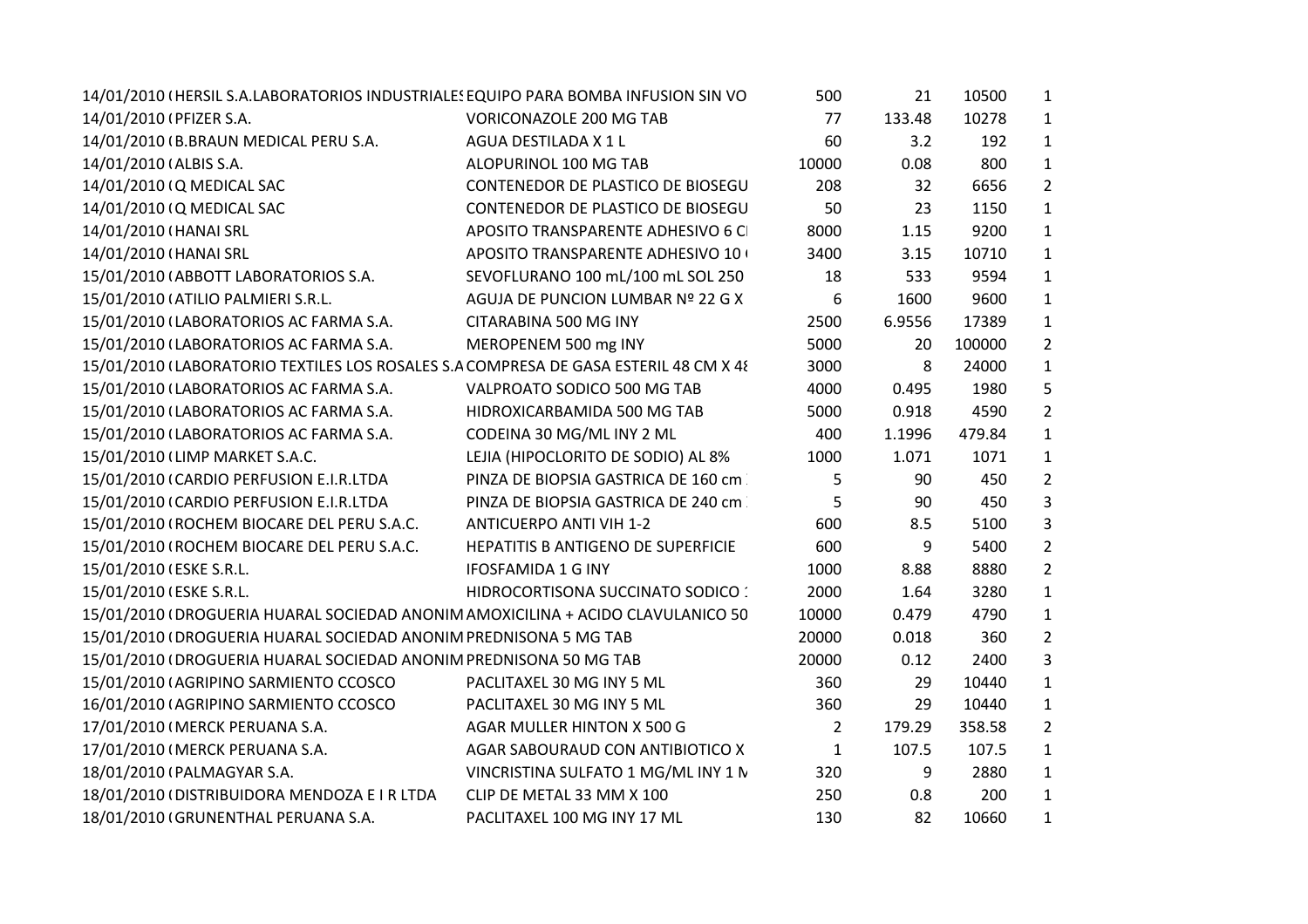| 18/01/2010 (DISTRIBUIDORA MENDOZA E I R LTDA                                    | CINTA MASKING TAPE 3/4" X 72 YD     | 20             | 2.5    | 50      | 3              |
|---------------------------------------------------------------------------------|-------------------------------------|----------------|--------|---------|----------------|
| 18/01/2010 (DISTRIBUIDORA MENDOZA E I R LTDA                                    | BLOCK ESPIRAL RAYADO TAMAÑO A5 X :  | 10             | 2.4    | 24      | $\mathbf{1}$   |
| 18/01/2010 (DISTRIBUIDORA MENDOZA E I R LTDA                                    | CARTULINA SATINADA 150 G DE 50 CM > | 10             | 0.4    | 4       | $\overline{2}$ |
| 18/01/2010 (DISTRIBUIDORA MENDOZA E I R LTDA                                    | CLIP DE METAL 33 MM X 100           | 10             | 0.9    | 9       | $\overline{4}$ |
| 18/01/2010 (DISTRIBUIDORA MENDOZA E I R LTDA                                    | <b>DISKETTE DE 3.5</b>              | 10             | 6      | 60      | 5              |
| 18/01/2010 (DISTRIBUIDORA MENDOZA E I R LTDA                                    | TONER PARA IMPRESORA HP LASER 101   | 6              | 215    | 1290    | 6              |
| 18/01/2010 (ALBIS S.A.                                                          | ORTOFTALDEHIDO 0.55% X 1 GAL        | 45             | 188.5  | 8482.5  | $\mathbf{1}$   |
| 18/01/2010 (KAISEN ELECTRONIC E.I.R.L.                                          | PAPEL TERMICO PARA IMPRESORA DE 80  | 140            | 7      | 980     | $\mathbf{1}$   |
| 18/01/2010 (PROSEMEDIC S.A.                                                     | ESPARADRAPO ANTIALERGICO DE PAPEL   | 3000           | 3.5415 | 10624.5 | $\mathbf{1}$   |
| 18/01/2010 (AGRIPINO SARMIENTO CCOSCO                                           | PACLITAXEL 30 MG INY 5 ML           | 360            | 29     | 10440   | $\mathbf{1}$   |
| 18/01/2010 (APCEMED S.A.C.                                                      | TERMOMETRO CLINICO ORAL             | 1500           | 0.95   | 1425    | $\mathbf{1}$   |
| 18/01/2010 (CKM ASOCIADOS S.A.C.                                                | FILTRO PARA SISTEMA RESPIRATORIO B/ | 300            | 34     | 10200   | $\mathbf{1}$   |
| 18/01/2010 (COMPUTADORAS Y TELECOMUNICACION TONER PARA FOTOCOPIADORA MINOLT.    |                                     | 3              | 284.88 | 854.64  | $\overline{2}$ |
| 18/01/2010 (COMPUTADORAS Y TELECOMUNICACION TONER PARA FOTOCOPIADORA KYOCER/    |                                     | 3              | 275.68 | 827.04  | 3              |
| 18/01/2010 (COMPUTADORAS Y TELECOMUNICACION TINTA PARA IMPRESORA HP C9352A      |                                     | 3              | 59.28  | 177.84  | 6              |
| 18/01/2010 (COMPUTADORAS Y TELECOMUNICACION TINTA PARA IMPRESORA HP 88 K 550 M/ |                                     | 2              | 47.63  | 95.26   | 5              |
| 18/01/2010 (COMPUTADORAS Y TELECOMUNICACION TINTA PARA IMPRESORA HP DESKJET 39  |                                     | 3              | 47.63  | 142.89  | $\overline{7}$ |
| 18/01/2010 (COMPUTADORAS Y TELECOMUNICACION TINTA PARA IMPRESORA HP COD. REF. C |                                     | $\overline{2}$ | 76.36  | 152.72  | 8              |
| 18/01/2010 (COMPUTADORAS Y TELECOMUNICACION TONER PARA IMPRESORA LEXMARK E-32   |                                     | 3              | 238.67 | 716.01  | $\mathbf{1}$   |
| 18/01/2010 (COMPUTADORAS Y TELECOMUNICACION TONER PARA IMPRESORA HP LASER 101)  |                                     | 3              | 221.11 | 663.33  | 4              |
| 18/01/2010 (AGA S.A.                                                            | <b>OXIGENO GAS MEDICINAL</b>        | 500            | 4.05   | 2025    | $\mathbf{1}$   |
| 18/01/2010 (ALBIS S.A.                                                          | TRYPASONOMA CRUZII (CHAGAS) ELISA   | 2400           | 5.14   | 12336   | $\mathbf{1}$   |
| 18/01/2010 (INSTITUTO QUIMIOTERAPICO S.A.                                       | CEFUROXIMA 500 MG TAB               | 700            | 3.08   | 2156    | $\mathbf{1}$   |
| 18/01/2010 (BIO REG PHARMA S.A.C                                                | FILGRASTIM 300 ug/mL INY 1 mL       | 420            | 22.8   | 9576    | $\mathbf{1}$   |
| 19/01/2010 (QUIMICA SUIZA S.A.                                                  | BROMURO DE ROCURONIO 50 MG INY 5    | 300            | 27     | 8100    | $\mathbf{1}$   |
| 19/01/2010 (QUIMICA SUIZA S.A.                                                  | TRETINOINA 10 MG TAB                | 1100           | 9.47   | 10417   | $\mathbf{1}$   |
| 19/01/2010 (AGRIPINO SARMIENTO CCOSCO                                           | PACLITAXEL 30 MG INY 5 ML           | 360            | 29     | 10440   | $\mathbf{1}$   |
| 19/01/2010 (BIOPRO PERU S.R.L                                                   | RESERVORIO DE SUCCION TIPO PERA DE  | 360            | 83     | 29880   | $\mathbf{1}$   |
| 19/01/2010 (BIO REG PHARMA S.A.C                                                | <b>GEMCITABINA 1 G INY</b>          | 48             | 224.88 | 10794.2 | $\mathbf{1}$   |
| 19/01/2010 (TAI LOY S.A.                                                        | PAPEL BOND 75 g TAMAÑO A4           | 1704           | 18.45  | 31438.8 | $\mathbf{1}$   |
| 19/01/2010 (AGRIPINO SARMIENTO CCOSCO                                           | DOCETAXEL 80 MG INY                 | 80             | 120    | 9600    | $\mathbf{1}$   |
| 19/01/2010 (ALBIS S.A.                                                          | INTERFERON ALFA 2B 3000 000 UI INY  | 1000           | 10.5   | 10500   | $\mathbf{1}$   |
| 19/01/2010 (PERULAB S.A.                                                        | DOXORUBICINA 10 MG INY              | 900            | 12     | 10800   | $\mathbf{1}$   |
|                                                                                 |                                     |                |        |         |                |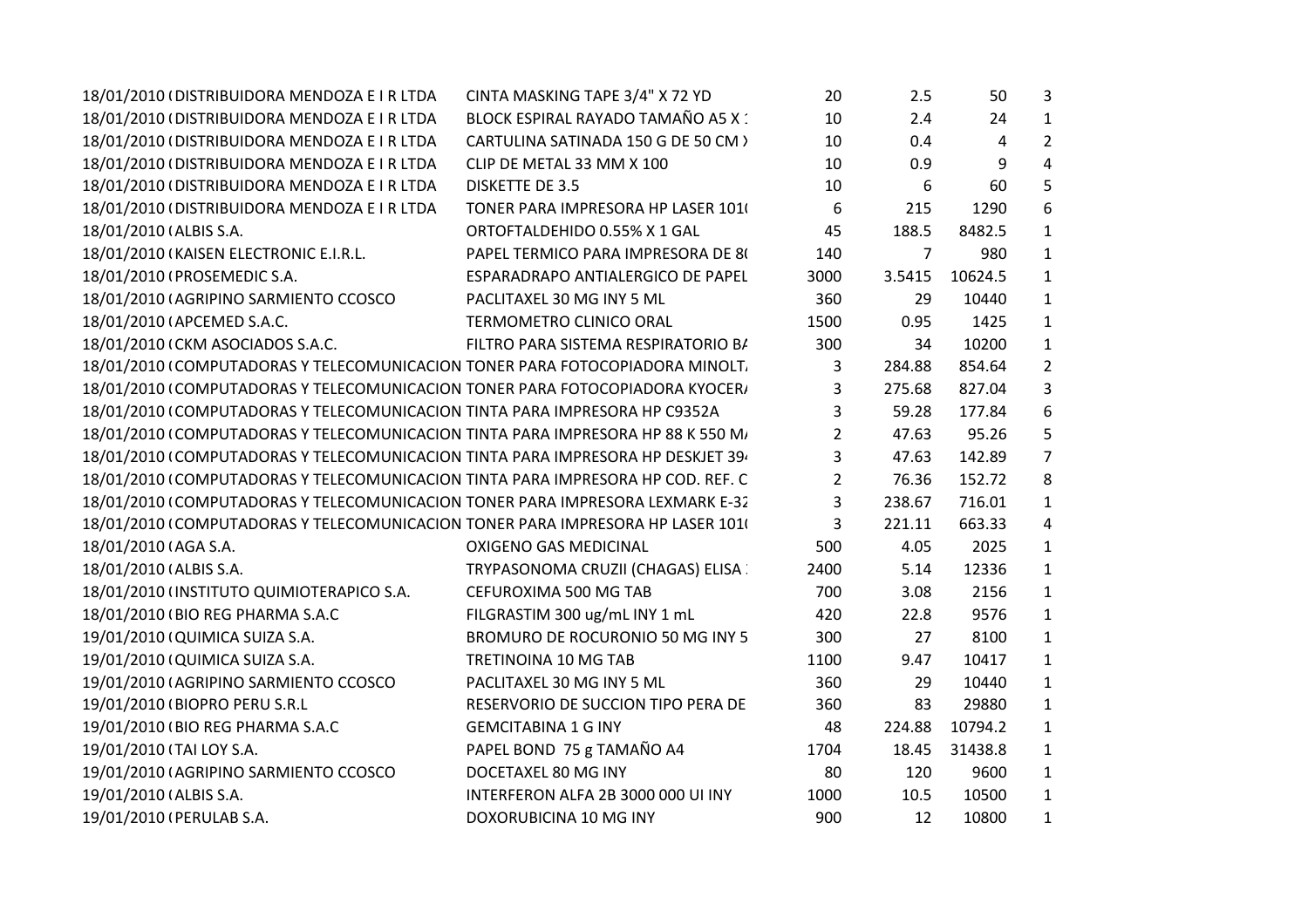| 19/01/2010 (B.BRAUN MEDICAL PERU S.A.                                              | FILTRO ANTIBACTERIANO PARA INYECCIO | 250   | 15     | 3750    | $\mathbf{1}$   |
|------------------------------------------------------------------------------------|-------------------------------------|-------|--------|---------|----------------|
| 19/01/2010 (FARMADUAL S.A.C                                                        | CARMUSTINA 100 MG INY               | 100   | 190    | 19000   | $\mathbf{1}$   |
| 19/01/2010 (GLOBAL MED FARMA S.A.C.                                                | ALBUMINA HUMANA 20 G/100 ML INY 5   | 80    | 115    | 9200    | $\mathbf{1}$   |
| 20/01/2010 (CORPORACION INFARMASA S.A.                                             | VANCOMICINA CLORHIDRATO 500 MG II   | 5000  | 4.513  | 22565   | 3              |
| 20/01/2010 (CORPORACION INFARMASA S.A.                                             | MIDAZOLAM 5 MG INY 5 ML             | 3000  | 0.76   | 2280    | $\mathbf{1}$   |
| 20/01/2010 (CORPORACION INFARMASA S.A.                                             | PREDNISONA 20 MG TAB                | 8000  | 0.0614 | 491.2   | $\overline{2}$ |
| 20/01/2010 (CORPORACION INFARMASA S.A.                                             | FENITOINA SODICA 100 MG TAB         | 10000 | 0.078  | 780     | $\mathbf{1}$   |
| 20/01/2010 (CORPORACION INFARMASA S.A.                                             | HIDROCORTISONA SUCCINATO SODICO :   | 600   | 1.9228 | 1153.68 | $\overline{2}$ |
| 20/01/2010 (ATILIO PALMIERI S.R.L.                                                 | BOLSA DE DRENAJE DE UROSTOMIA ADL   | 200   | 30     | 6000    | $\overline{2}$ |
| 20/01/2010 (ALBIS S.A.                                                             | FENOBARBITAL SODICO 100 MG TAB      | 1500  | 0.1026 | 153.9   | $\mathbf{1}$   |
| 20/01/2010 (APCEMED S.A.C.                                                         | ESPARADRAPO ANTIALERGICO DE PAPEL   | 600   | 4.25   | 2550    | $\mathbf{1}$   |
| 20/01/2010 (REFASA S.A.C.                                                          | TAMOXIFENO CITRATO 20 MG TAB        | 20000 | 0.1307 | 2614    | $\overline{2}$ |
| 20/01/2010 (REFASA S.A.C.                                                          | LEVOTIROXINA SODICA 100 UG TAB      | 40000 | 0.0175 | 700     | $\mathbf{1}$   |
| 20/01/2010 (QUIMICA SUIZA S.A.                                                     | PAÑAL DESCARTABLE TIPO CALZON PAR.  | 480   | 22.01  | 10564.8 | $\mathbf{1}$   |
| 20/01/2010 (SANDERSON S.A. (PERU)                                                  | SODIO CLORURO 20 G/100 ML INY 20 M  | 40000 | 0.309  | 12360   | 1              |
| 20/01/2010 (PROVERSAL S.R.L.                                                       | FLUCONAZOL 150 MG TAB               | 7000  | 0.1188 | 831.6   | $\mathbf{1}$   |
| 20/01/2010 (LABORATORIOS AMERICANOS S.A.                                           | LIDOCAINA CLORHIDRATO SIN PRESERV/  | 3000  | 0.5946 | 1783.8  | $\overline{2}$ |
| 20/01/2010 (LABORATORIOS AMERICANOS S.A.                                           | AMIKACINA SULFATO 250 MG/ML INY 2   | 4500  | 0.638  | 2871    | $\mathbf{1}$   |
| 20/01/2010 (PROVERSAL S.R.L.                                                       | AMLODIPINO 5 MG TAB                 | 1000  | 0.0287 | 28.7    | $\mathbf{1}$   |
| 20/01/2010 IC & E LAB DEALERS S.A.                                                 | DOSAJE DE DIMERO D                  | 750   | 32     | 24000   | $\mathbf{1}$   |
| 20/01/2010 (C & E LAB DEALERS S.A.                                                 | DOSAJE DE TIEMPO DE PROTROMBINA >   | 2400  | 3.46   | 8304    | $\overline{2}$ |
| 20/01/2010 (MILAFARMA S.R.L.                                                       | NEOSTIGMINA METILSULFATO 500 UG/I   | 300   | 0.719  | 215.7   | $\mathbf{1}$   |
| 20/01/2010 (PERULAB S.A.                                                           | DOCETAXEL 20 MG/0.5 ML INY 0.5 ML   | 125   | 78     | 9750    | $\mathbf{1}$   |
| 20/01/2010 (ROCHEM BIOCARE DEL PERU S.A.C.                                         | <b>ANTICUERPO ANTI VIH 1-2</b>      | 600   | 8.5    | 5100    | $\mathbf{1}$   |
| 20/01/2010 (ROCHEM BIOCARE DEL PERU S.A.C.                                         | HEPATITIS B ANTIGENO DE SUPERFICIE  | 600   | 9      | 5400    | $2^{\circ}$    |
| 20/01/2010 (PRODUCTOS ROCHE Q.F.S.A.                                               | HEMOGRAMA AUTOMATIZADO 25 PAR/      | 9000  | 3.08   | 27720   | $\mathbf{1}$   |
| 20/01/2010 (MEDIFARMA S.A.                                                         | KETAMINA 50 MG/ML INY 10 ML         | 200   | 2.4518 | 490.36  | 4              |
| 20/01/2010 (MEDIFARMA S.A.                                                         | CLORFENAMINA MALEATO 10 MG/ML IN    | 4000  | 0.1236 | 494.4   | $\overline{2}$ |
| 20/01/2010 (MEDIFARMA S.A.                                                         | ALUMINIO HIDROXIDO + MAGNESIO HID   | 200   | 1.764  | 352.8   | $\mathbf{1}$   |
| 20/01/2010 (MEDIFARMA S.A.                                                         | DEXTROSA 333 MG/ML INY 20 ML        | 300   | 0.6    | 180     | 3              |
| 20/01/2010 (TECNOFARMA S.A.                                                        | DOXORUBICINA 2 MG/ML INY 10 ML      | 50    | 857    | 42850   | $\mathbf{1}$   |
| 20/01/2010 (HERSIL S.A.LABORATORIOS INDUSTRIALES EQUIPO PARA BOMBA INFUSION SIN VO |                                     | 500   | 21     | 10500   | $\mathbf{1}$   |
| 20/01/2010 (MEDIFARMA S.A.                                                         | CIPROFLOXACINO 200 MG INY 100 ML    | 2000  | 1.232  | 2464    | $\mathbf{1}$   |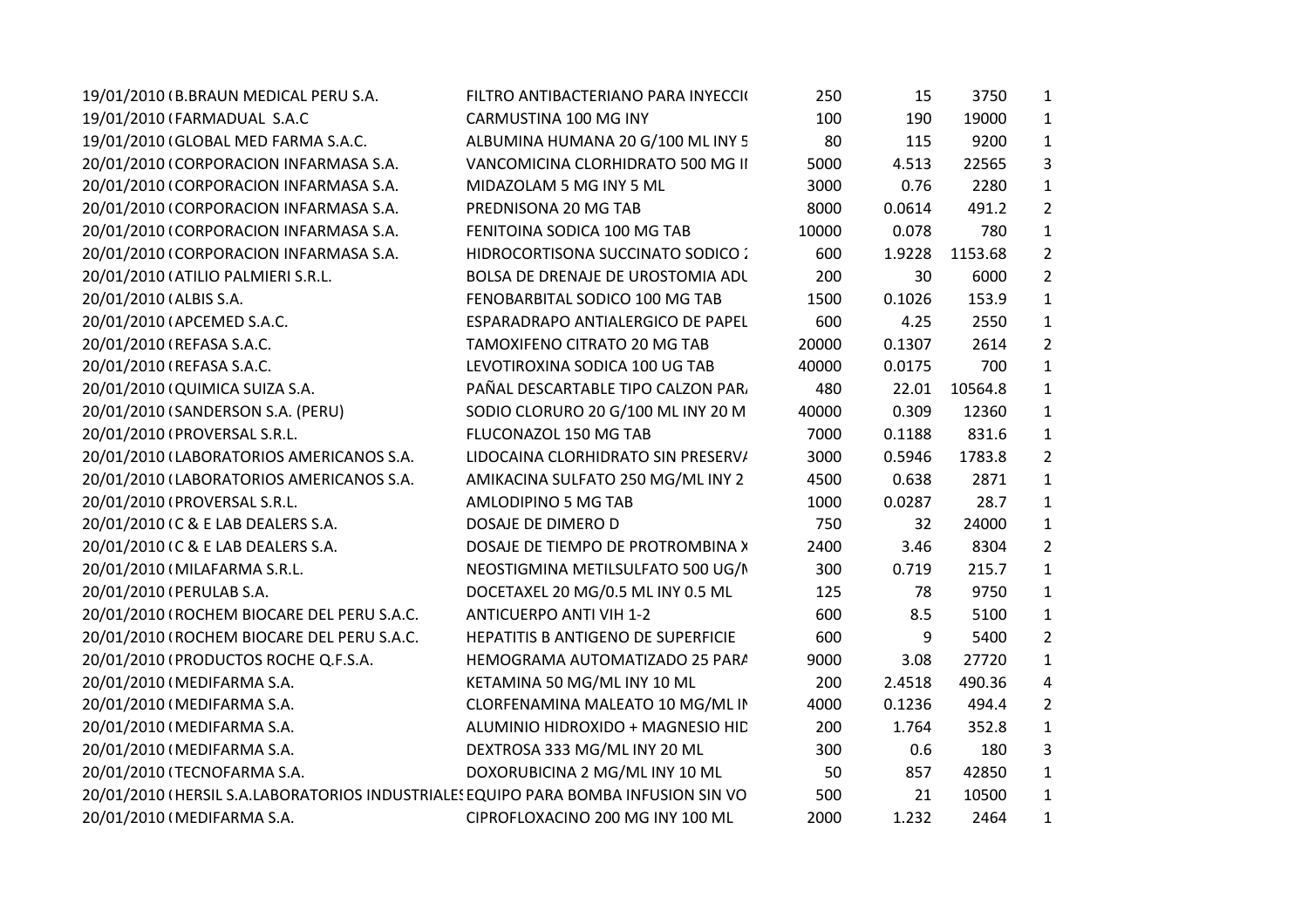| RANITIDINA 25 MG/ML INY 2 ML             | 30000        | 0.1382       | 4146   | $\overline{2}$ |
|------------------------------------------|--------------|--------------|--------|----------------|
| NIPLE DE PLASTICO PARA BALON DE OXI      | 1700         | 4.5          | 7650   | $\mathbf{1}$   |
| DEXRAZOXANO 500 MG INY                   | 30           | 490          | 14700  | $\mathbf{1}$   |
| SONDA ESOFAGICA MULTIPLE DE GASTC        | 12           | 900          | 10800  | $\mathbf{1}$   |
| AGUJA HIPODERMICA DESCARTABLE Nº         | 5000         | 0.07         | 350    | 1              |
| AGUJA HIPODERMICA DESCARTABLE Nº         | 3000         | 0.07         | 210    | $\overline{2}$ |
| AGUJA HIPODERMICA DESCARTABLE Nº         | 3000         | 0.07         | 210    | 3              |
| VASOPRESINA 20 UI INY 1ML                | 100          | 64.26        | 6426   | $\mathbf{1}$   |
| BOLSA DE COLOSTOMIA ADULTO               | 500          | 9            | 4500   | $\mathbf{1}$   |
| PARECOXIB 40 MG INY 2 ML                 | 500          | 25.96        | 12980  | $\mathbf{1}$   |
| REMIFENTANILO 2 mg INY                   | 1000         | 54.92        | 54920  | 1              |
| GORRO DESCARTABLE DE ENFERMERA           | 24000        | 0.1          | 2400   | 1              |
| <b>GUANTE QUIRURGICO ESTERIL DESCART</b> | 9000         | 0.626        | 5634   | 5              |
| <b>GUANTE QUIRURGICO ESTERIL DESCART</b> | 10000        | 0.626        | 6260   | 3              |
| <b>GUANTE QUIRURGICO ESTERIL DESCART</b> | 10000        | 0.626        | 6260   | 4              |
| <b>GUANTE QUIRURGICO ESTERIL DESCART</b> | 5000         | 0.626        | 3130   | 6              |
| JERINGA DESCARTABLE 20 ML SIN AGUJ/      | 50000        | 0.298        | 14900  | $\overline{2}$ |
| CIRCUITO DE ANESTESIA COAXIAL CON E      | 90           | 115          | 10350  | $\mathbf{1}$   |
| ARROZ X1KG                               | 4000         | 2.39         | 9560   | $\mathbf{1}$   |
| <b>ACEITE VEGETAL X 5 L</b>              | 100          | 24.99        | 2499   | $\mathbf{1}$   |
| SULFAMETOXAZOL + TRIMETOPRIMA 20         | 400          | 0.8512       | 340.48 | $\mathbf{1}$   |
| NITROFURANTOINA 100 MG TAB               | 4000         | 0.0349       | 139.6  | 5              |
| METRONIDAZOL 500 MG INY 100 ML           | 3000         | 1.153        | 3459   | 4              |
| KIT DE MANTENIMIENTO PARA IMPRESC        | $\mathbf{1}$ | 621.18       | 621.18 | $\mathbf{1}$   |
| <b>EXEMESTANO 25 MG TAB</b>              | 3000         | 13.033333    | 39100  | $\mathbf{1}$   |
| AGUA DESIONIZADA X 20 L                  | 1            | 25           | 25     | $\mathbf{1}$   |
| OXALIPLATINO 100 MG INY                  | 140          | 75           | 10500  | $\mathbf{1}$   |
| <b>VENDA ELASTICA 4" X 5 YD</b>          | 8000         | 1.2          | 9600   | 1              |
| PACLITAXEL 30 MG INY 5 ML                | 360          | 27           | 9720   | $\mathbf{1}$   |
| CICLOFOSFAMIDA 50 MG TAB                 | 10500        | $\mathbf{1}$ | 10500  | 1              |
| LAPIZ ELECTROCAUTERIO MONOPOLAR          | 50           | 39.6         | 1980   | $\mathbf{1}$   |
| PREDNISONA 50 MG TAB                     | 400          | 0.14         | 56     | $\mathbf{1}$   |
| <b>COLECTOR DE SECRECION BRONQUIAL-S</b> | 267          | 29           | 7743   | $\mathbf{1}$   |
|                                          |              |              |        |                |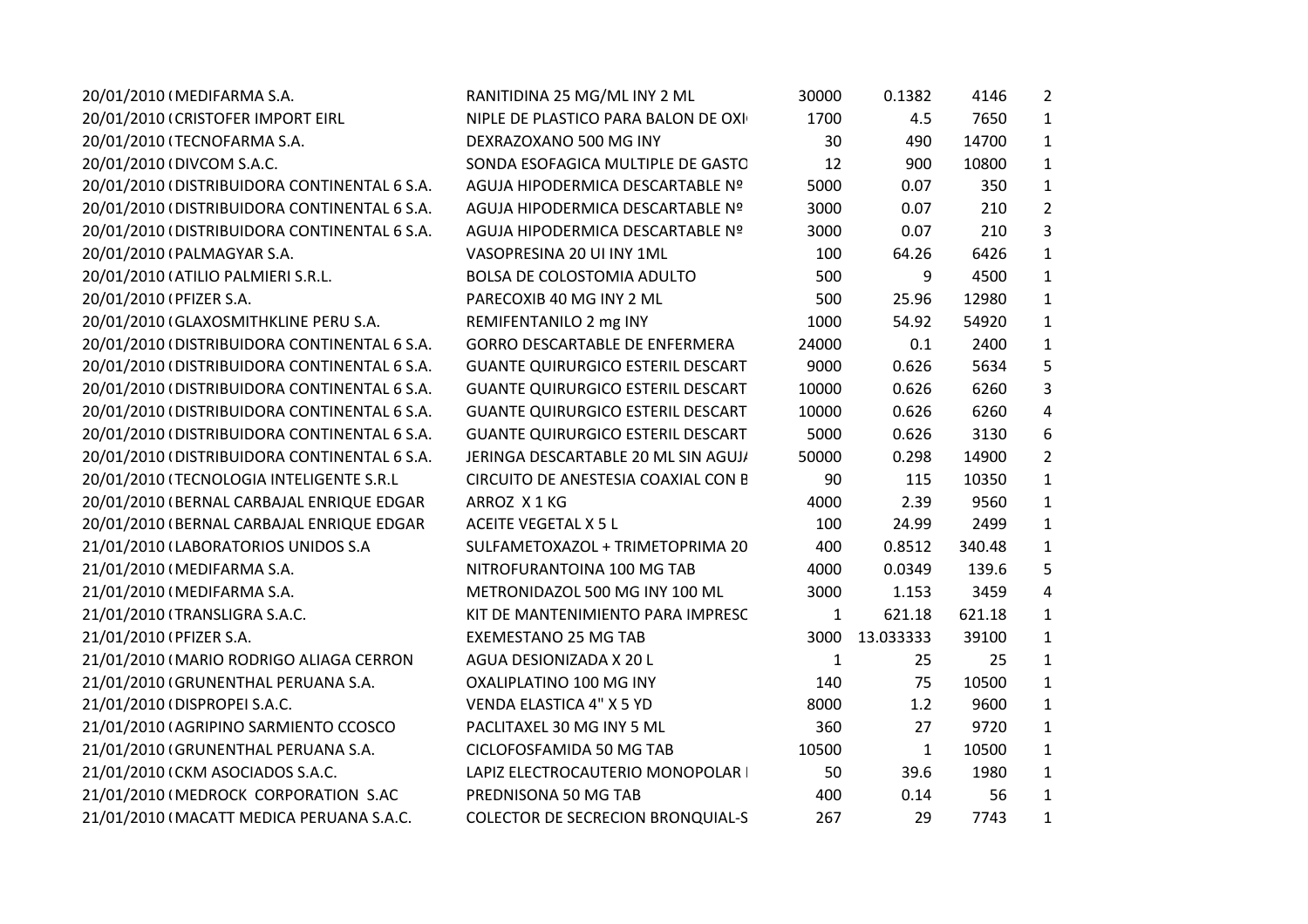| 21/01/2010 (CORPORACION PASIS S.A.C.                                            | DETERGENTE GRANULADO INDUSTRIAL      | 1000  | 4.12    | 4120    | $\mathbf{1}$   |  |
|---------------------------------------------------------------------------------|--------------------------------------|-------|---------|---------|----------------|--|
| 22/01/2010 (PALMAGYAR S.A.                                                      | VINCRISTINA SULFATO 1 MG/ML INY 1 N  | 1200  | 9       | 10800   | $\mathbf{1}$   |  |
| 22/01/2010 (LABORATORIOS AC FARMA S.A.                                          | CARBOPLATINO 10 MG/ML INY 45 ML      | 500   | 65      | 32500   | $\overline{2}$ |  |
| 22/01/2010 (LABORATORIOS AC FARMA S.A.                                          | ESTRIOL 100 MG/100 G CRM VAG 15 G    | 40    | 9.02    | 360.8   | 6              |  |
| 22/01/2010 (LABORATORIOS AC FARMA S.A.                                          | <b>CIPROTERONA 50 MG TAB</b>         | 24000 | 0.48    | 11520   | 3              |  |
| 22/01/2010 (LABORATORIOS AC FARMA S.A.                                          | DOXORUBICINA 50 MG INY               | 3000  | 18.6286 | 55885.8 | $\mathbf{1}$   |  |
| 22/01/2010 (ALBIS S.A.                                                          | CATETER ENDOVENOSO PERIFERICO Nº :   | 400   | 17      | 6800    | $\mathbf{1}$   |  |
| 22/01/2010 (PFIZER S.A.                                                         | VORICONAZOLE 200 MG INY              | 22    | 484     | 10648   | $\mathbf{1}$   |  |
| 22/01/2010 (PFIZER S.A.                                                         | <b>VORICONAZOLE 200 MG TAB</b>       | 77    | 133.48  | 10278   | $\mathbf{1}$   |  |
| 22/01/2010 (PERULAB S.A.                                                        | DOXORUBICINA 10 MG INY               | 500   | 12      | 6000    | $\mathbf{1}$   |  |
| 22/01/2010 (ESKE S.R.L.                                                         | CISPLATINO 1 MG/ML INY 50 ML         | 3500  | 14.66   | 51310   | $\mathbf{1}$   |  |
| 22/01/2010 (DROGUERIA HUARAL SOCIEDAD ANONIM PARACETAMOL 120 MG/5 ML JBE 60 MI  |                                      | 1000  | 0.6768  | 676.8   | $\overline{2}$ |  |
| 22/01/2010 (DROGUERIA HUARAL SOCIEDAD ANONIM METRONIDAZOL 500 MG TAB            |                                      | 5000  | 0.0449  | 224.5   | 1              |  |
| 22/01/2010 (ALBIS S.A.                                                          | FENOBARBITAL SODICO 200 MG/2 ML IN   | 100   | 12.222  | 1222.2  | $\overline{2}$ |  |
| 22/01/2010 (MONT GROUP SAC.                                                     | TIRA REACTIVA PARA ORINA DE 11 PARA  | 6     | 30.415  | 182.49  | $\mathbf{1}$   |  |
| 22/01/2010 (KRASNY DEL PERU S.R.L                                               | HEPATITIS C ELISA X 96 DETERMINACION | 864   | 12.3    | 10627.2 | $\mathbf{1}$   |  |
| 22/01/2010 (C & E LAB DEALERS S.A.                                              | JERINGA DE 3 ML PARA DETERMINAR G/   | 1200  | 4.31    | 5172    | $\mathbf{1}$   |  |
| 22/01/2010 (REFASA S.A.C.                                                       | FLUOROURACILO 500 MG INY             | 4000  | 4.28    | 17120   | $\overline{2}$ |  |
| 22/01/2010 (CARDIO PERFUSION E.I.R.LTDA                                         | MEGLUMINA IOXITALAMATO 300 MG /N     | 600   | 24.15   | 14490   | $\mathbf{1}$   |  |
| 22/01/2010 (CARDIO PERFUSION E.I.R.LTDA                                         | MEGLUMINA IOXITALAMATO 300 MG /N     | 100   | 48.3    | 4830    | $\overline{2}$ |  |
| 22/01/2010 (COMPUTADORAS Y TELECOMUNICACION TINTA PARA IMPRESORA HP DESK JET 92 |                                      | 10    | 103.1   | 1031    | $\mathbf{1}$   |  |
| 22/01/2010 (DISTRIBUIDORA MARLON S.R.L                                          | DOBUTAMINA 250 MG/20 ML INY 20 MI    | 60    | 5.5     | 330     | $\mathbf{1}$   |  |
| 22/01/2010 (LABORATORIOS AC FARMA S.A.                                          | TEMOZOLOMIDA 100 MG TAB              | 70    | 135     | 9450    | $\mathbf{1}$   |  |
| 22/01/2010 (AGRIPINO SARMIENTO CCOSCO                                           | PACLITAXEL 30 MG INY 5 ML            | 360   | 27      | 9720    | $\mathbf{1}$   |  |
| 22/01/2010 (BIO REG PHARMA S.A.C                                                | FILGRASTIM 300 ug/mL INY 1 mL        | 420   | 22.8    | 9576    | $\mathbf{1}$   |  |
| 22/01/2010 (SAN FERNANDO S.A.                                                   | POLLO ENTERO SIN MENUDENCIA          | 1300  | 6.9     | 8970    | $\mathbf{1}$   |  |
| 25/01/2010 (KRASNY DEL PERU S.R.L                                               | HEPATITIS C ELISA X 96 DETERMINACION | 864   | 12.3    | 10627.2 | $\mathbf{1}$   |  |
| 25/01/2010 (AGRIPINO SARMIENTO CCOSCO                                           | PACLITAXEL 30 MG INY 5 ML            | 360   | 27      | 9720    | $\mathbf{1}$   |  |
| 25/01/2010 (CORPORACION INFARMASA S.A.                                          | <b>IBUPROFENO 400 MG TAB</b>         | 10000 | 0.0319  | 319     | 4              |  |
| 25/01/2010 (CORPORACION INFARMASA S.A.                                          | CEFAZOLINA SODICA 1 G INY CON DILUY  | 8000  | 1.3662  | 10929.6 | $\mathbf{1}$   |  |
| 25/01/2010 (CORPORACION INFARMASA S.A.                                          | CEFTRIAXONA SODICA 1 G INY CON DILU  | 8000  | 1.375   | 11000   | $\overline{2}$ |  |
| 25/01/2010 (CORPORACION INFARMASA S.A.                                          | <b>ESPIRONOLACTONA 25 MG TAB</b>     | 5000  | 0.073   | 365     | 3              |  |
| 25/01/2010 (CORPORACION INFARMASA S.A.                                          | METOCLOPRAMIDA CLORHIDRATO 5 MC      | 6000  | 0.1837  | 1102.2  | 5              |  |
|                                                                                 |                                      |       |         |         |                |  |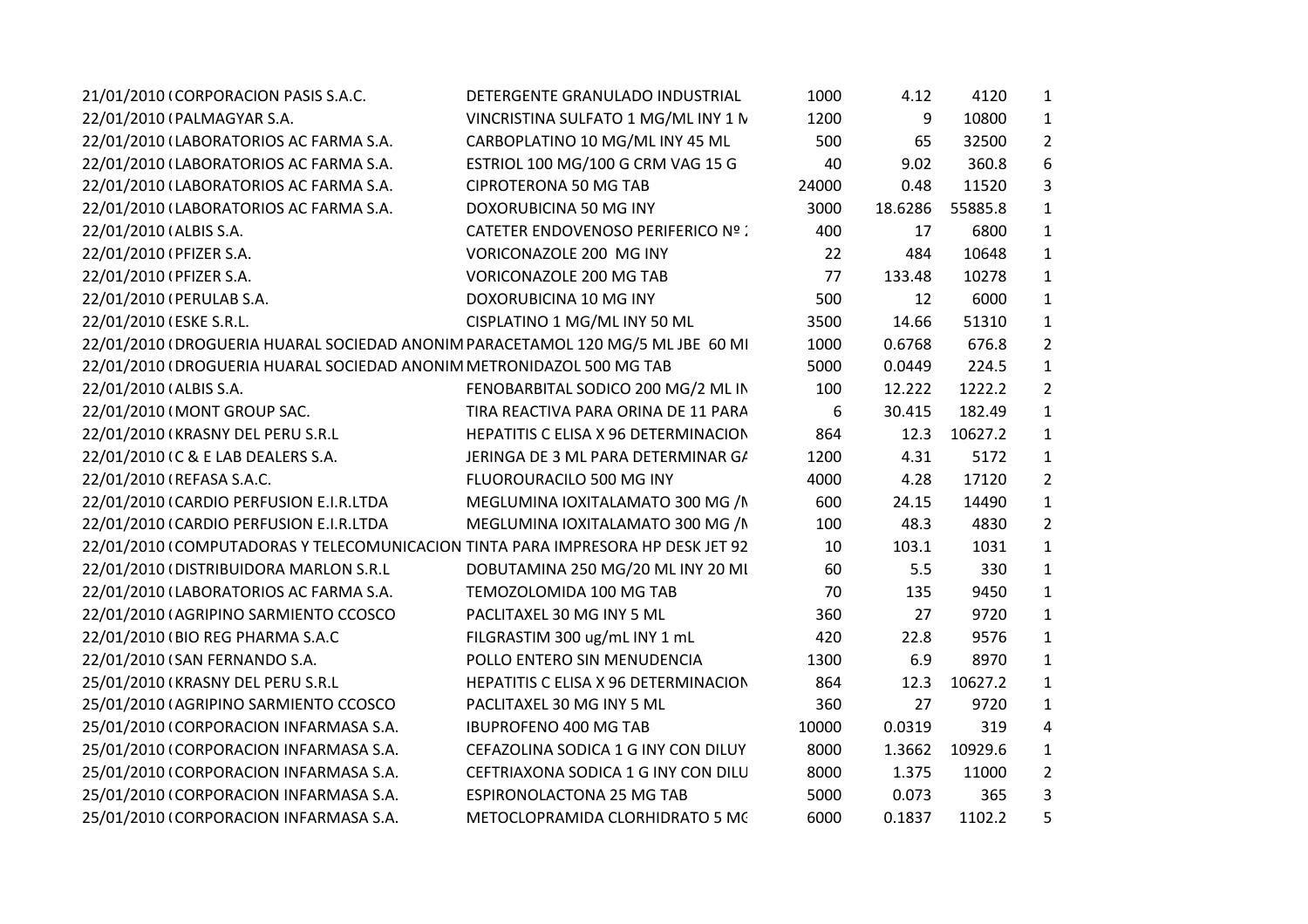| 25/01/2010 (PERULAB S.A.                                                              | TRIPTORELINA 3.75 MG INY            | 45             | 223            | 10035   | 1              |
|---------------------------------------------------------------------------------------|-------------------------------------|----------------|----------------|---------|----------------|
| 25/01/2010 (GLAXOSMITHKLINE PERU S.A.                                                 | CISATRACURIO BESILATO 10 mg INY 5 m | 210            | 50.46          | 10596.6 | $\mathbf{1}$   |
| 25/01/2010 IC & E LAB DEALERS S.A.                                                    | TUBO PLASTICO 8.5 mL PARA EXTRACCIC | 15000          | 0.63           | 9450    | 1              |
| 25/01/2010 (A B PULSAR S.A.C.                                                         | RESISTENCIA TIPO BAYONETA DE 60 CM  | 8              | 175            | 1400    | $\mathbf{1}$   |
| 25/01/2010 (DISTRIBUIDORA GENERAL DE SANITARIOS GRIFERIA ELECTRICA AUTOMATICA CROI    |                                     | $\mathbf{1}$   | 1120           | 1120    | $\mathbf{1}$   |
| 25/01/2010 (DISTRIBUIDORA GENERAL DE SANITARIOS TUBO DE ABASTO DE ACERO TRENZADO      |                                     | $\overline{2}$ | 15             | 30      | $\overline{2}$ |
| 25/01/2010 (DISTRIBUIDORA GENERAL DE SANITARIOS TUBO DE ABASTO DE ACERO TRENZADO      |                                     | 1              | 30             | 30      | 3              |
| 25/01/2010 (COMERCIO & PRODUCCION MILENIUM S. TELA DRIL X 1.60 M ANCHO COLOR VERE     |                                     | 500            | 10.96          | 5480    | $\overline{2}$ |
| 25/01/2010 (COMERCIO & PRODUCCION MILENIUM S. TELA BRAMANTE CRUDO X 1.60 M DE AI      |                                     | 5500           | 4.34           | 23870   | $\mathbf{1}$   |
| 25/01/2010 (BERNAL CARBAJAL ENRIQUE EDGAR                                             | CAFE INSTANTANEO X 200 G            | 60             | 14.25          | 855     | $\overline{2}$ |
| 25/01/2010 (BERNAL CARBAJAL ENRIQUE EDGAR                                             | LINAZA EN GRANO (ALIMENTO PARA PEI  | 3              | 5.48           | 16.44   | 9              |
| 25/01/2010 (BERNAL CARBAJAL ENRIQUE EDGAR                                             | CAFE INSTANTANEO X 6 g              | 300            | 0.56           | 168     | 3              |
| 25/01/2010 (BERNAL CARBAJAL ENRIQUE EDGAR                                             | COCOA EN POLVO A GRANEL             | $\overline{2}$ | 17.9           | 35.8    | 12             |
| 25/01/2010 (BERNAL CARBAJAL ENRIQUE EDGAR                                             | ANIS ENTERO (AL PESO)               | 8              | 17.5           | 140     | 6              |
| 25/01/2010 (BERNAL CARBAJAL ENRIQUE EDGAR                                             | <b>TE A GRANEL</b>                  | 1              | 6.48           | 6.48    | 10             |
| 25/01/2010 (BERNAL CARBAJAL ENRIQUE EDGAR                                             | <b>EMOLIENTE X 50 G</b>             | 100            | 0.5            | 50      | 8              |
| 25/01/2010 (BERNAL CARBAJAL ENRIQUE EDGAR                                             | ANIS FILTRANTE X 100 SOBRES         | 15             | 2.99           | 44.85   | 4              |
| 25/01/2010 (BERNAL CARBAJAL ENRIQUE EDGAR                                             | MANZANILLA FILTRANTE X 100 SOBRES   | 25             | 2.99           | 74.75   | $\overline{7}$ |
| 25/01/2010 (BERNAL CARBAJAL ENRIQUE EDGAR                                             | TE FILTRANTE X 100 SOBRES           | 5              | 2.99           | 14.95   | 5              |
| 25/01/2010 (QUINTO DAMIAN HERMANOS S.A.C.                                             | <b>QUINUA</b>                       | 60             | 8.9            | 534     | $\overline{2}$ |
| 25/01/2010 (QUINTO DAMIAN HERMANOS S.A.C.                                             | <b>TRIGO PELADO</b>                 | 40             | 3.5            | 140     | 4              |
| 25/01/2010 (QUINTO DAMIAN HERMANOS S.A.C.                                             | <b>MORON AMERICANO</b>              | 40             | 2.8            | 112     | 8              |
| 25/01/2010 (QUINTO DAMIAN HERMANOS S.A.C.                                             | <b>AVENA A GRANEL</b>               | 250            | 3.499          | 874.75  | 6              |
| 25/01/2010 (QUINTO DAMIAN HERMANOS S.A.C.                                             | <b>SEMOLA DE TRIGO</b>              | 120            | 0.475          | 57      | 3              |
| 25/01/2010 (QUINTO DAMIAN HERMANOS S.A.C.                                             | PAPA SECA AMARILLA                  | 35             | 3.9            | 136.5   | 11             |
| 25/01/2010 (QUINTO DAMIAN HERMANOS S.A.C.                                             | ALVERJA VERDE PARTIDA               | 50             | 3.261081       | 163.05  | 9              |
| 25/01/2010 (QUINTO DAMIAN HERMANOS S.A.C.                                             | <b>FREJOL CANARIO</b>               | 60             | 6.5            | 390     | 12             |
| 25/01/2010 (QUINTO DAMIAN HERMANOS S.A.C.                                             | LENTEJA                             | 60             | 4.4            | 264     | $\overline{7}$ |
| 25/01/2010 (QUINTO DAMIAN HERMANOS S.A.C.                                             | <b>PALLAR</b>                       | 60             | 4.2            | 252     | $\mathbf{1}$   |
| 25/01/2010 (EL ALFOLI INVERSIONES & ANDRES TRADI CONSERVA DE ANCHOVETA EN SALSA DI    |                                     | 200            | $\overline{4}$ | 800     | $\overline{2}$ |
| 25/01/2010 (EL ALFOLI INVERSIONES & ANDRES TRADI ATUN EN FILETE EN ACEITE VEGETAL X 1 |                                     | 400            | 3.5            | 1400    | $\mathbf{1}$   |
| 25/01/2010 (BERNAL CARBAJAL ENRIQUE EDGAR                                             | <b>FIDEO PASTINA</b>                | 100            | 3.9            | 390     | $\overline{2}$ |
| 25/01/2010 (BERNAL CARBAJAL ENRIQUE EDGAR                                             | <b>FIDEO CANUTO GRANDE</b>          | 150            | 3.9            | 585     | 27             |
|                                                                                       |                                     |                |                |         |                |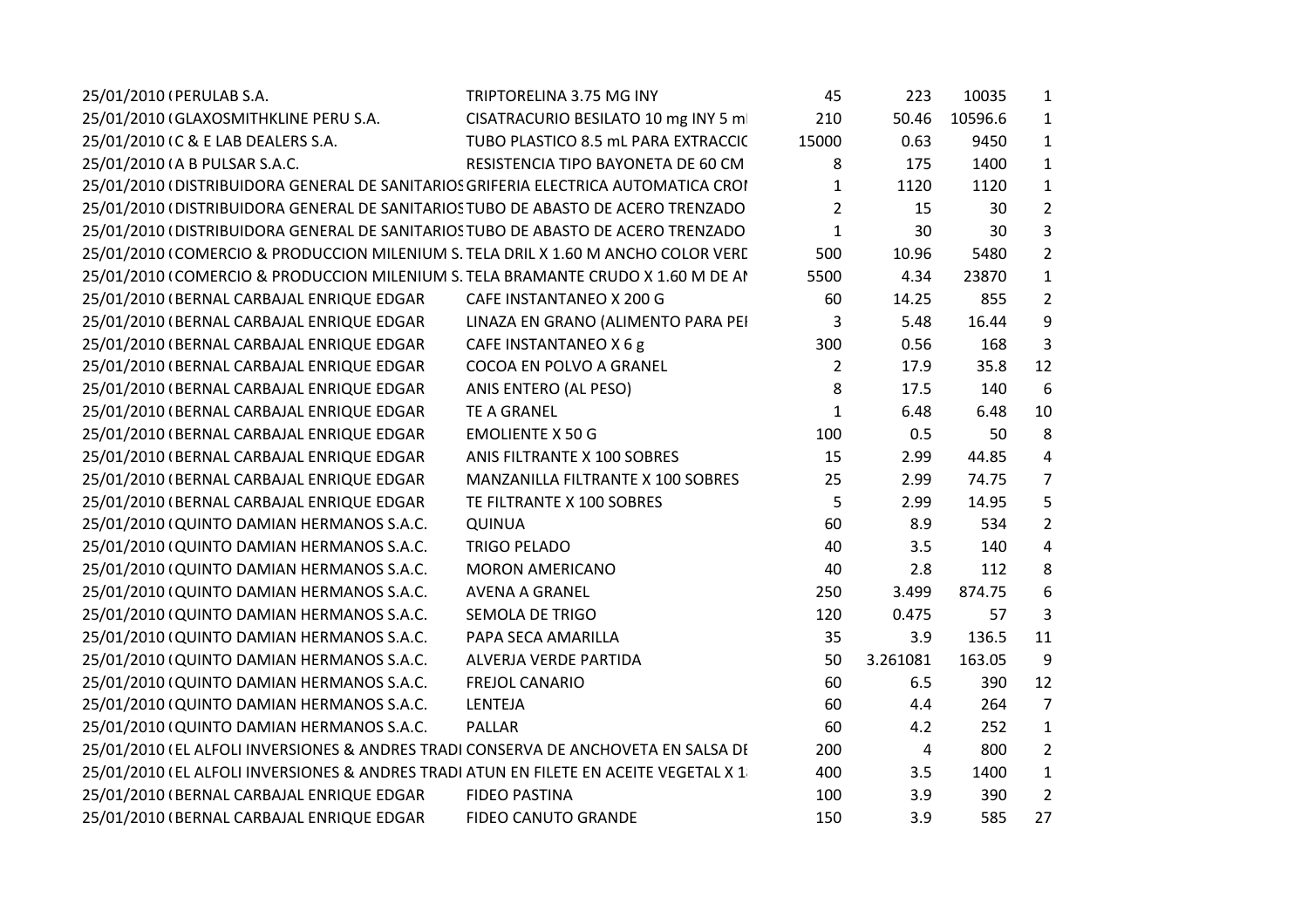| 25/01/2010 (BERNAL CARBAJAL ENRIQUE EDGAR | <b>FIDEO SPAGUETTI</b>               | 150            | 3.9   | 585   | 21             |  |
|-------------------------------------------|--------------------------------------|----------------|-------|-------|----------------|--|
| 25/01/2010 (BERNAL CARBAJAL ENRIQUE EDGAR | FIDEO CABELLO DE ANGEL               | 100            | 3.9   | 390   | $\mathbf{1}$   |  |
| 25/01/2010 (BERNAL CARBAJAL ENRIQUE EDGAR | <b>FIDEO TALLARIN</b>                | 250            | 3.9   | 975   | 34             |  |
| 25/01/2010 (BERNAL CARBAJAL ENRIQUE EDGAR | PASTA DE CANELONES X 225 g APROX.    | $\overline{2}$ | 30    | 60    | 19             |  |
| 25/01/2010 (BERNAL CARBAJAL ENRIQUE EDGAR | <b>MAIZ MOTE</b>                     | 80             | 5.1   | 408   | $\overline{4}$ |  |
| 25/01/2010 (BERNAL CARBAJAL ENRIQUE EDGAR | CEBADA TOSTADA.                      | 50             | 1.82  | 91    | 20             |  |
| 25/01/2010 (BERNAL CARBAJAL ENRIQUE EDGAR | HARINA DE CHUÑO                      | 250            | 2.28  | 570   | 3              |  |
| 25/01/2010 (BERNAL CARBAJAL ENRIQUE EDGAR | HARINA DE TRIGO SIN PREPARAR         | 1750           | 1.76  | 3080  | 28             |  |
| 25/01/2010 (BERNAL CARBAJAL ENRIQUE EDGAR | POLVO DE HORNEAR X 25 G              | 60             | 0.75  | 45    | 35             |  |
| 25/01/2010 (BERNAL CARBAJAL ENRIQUE EDGAR | LEVADURA SECA X 125 g                | 40             | 3.11  | 124.4 | 10             |  |
| 25/01/2010 (BERNAL CARBAJAL ENRIQUE EDGAR | MANTECA VEGETAL A GRANEL             | 50             | 4.96  | 248   | 15             |  |
| 25/01/2010 (BERNAL CARBAJAL ENRIQUE EDGAR | MARGARINA CON SAL A GRANEL           | 70             | 7.95  | 556.5 | 43             |  |
| 25/01/2010 (BERNAL CARBAJAL ENRIQUE EDGAR | <b>CANELA ENTERA</b>                 | $\overline{2}$ | 32.48 | 64.96 | 37             |  |
| 25/01/2010 (BERNAL CARBAJAL ENRIQUE EDGAR | PALILLO MOLIDO X 9 G APROX. X 84 SOB | 4              | 13.2  | 52.8  | 5              |  |
| 25/01/2010 (BERNAL CARBAJAL ENRIQUE EDGAR | HIERBAS FINAS X 20 G                 | $\overline{2}$ | 8.7   | 17.4  | 41             |  |
| 25/01/2010 (BERNAL CARBAJAL ENRIQUE EDGAR | PIMIENTA MOLIDA X 4 G APROX. X 100 S | 4              | 23.2  | 92.8  | 22             |  |
| 25/01/2010 (BERNAL CARBAJAL ENRIQUE EDGAR | COMINO MOLIDO X 4 G APROX. X 100 S(  | 3              | 23.2  | 69.6  | 40             |  |
| 25/01/2010 (BERNAL CARBAJAL ENRIQUE EDGAR | PAPRIKA X 40 g                       | $\overline{2}$ | 9     | 18    | 6              |  |
| 25/01/2010 (BERNAL CARBAJAL ENRIQUE EDGAR | CURRY EN POLVO X 30 g                | $\overline{2}$ | 9.2   | 18.4  | 26             |  |
| 25/01/2010 (BERNAL CARBAJAL ENRIQUE EDGAR | KION EN POLVO X 20 g                 | $\overline{2}$ | 8     | 16    | 18             |  |
| 25/01/2010 (BERNAL CARBAJAL ENRIQUE EDGAR | ESENCIA DE VAINILLA X 750 ML         | 4              | 4     | 16    | 7              |  |
| 25/01/2010 (BERNAL CARBAJAL ENRIQUE EDGAR | MERMELADA PARA DIABETICO X 340 g     | 4              | 6.5   | 26    | 44             |  |
| 25/01/2010 (BERNAL CARBAJAL ENRIQUE EDGAR | <b>MANJAR BLANCO X 1 KG</b>          | 10             | 5.44  | 54.4  | 31             |  |
| 25/01/2010 (BERNAL CARBAJAL ENRIQUE EDGAR | MANJAR DE LECHE CON CHOCOLATE - FI   | $\mathbf{1}$   | 10.8  | 10.8  | 32             |  |
| 25/01/2010 (BERNAL CARBAJAL ENRIQUE EDGAR | CONSERVA DE DURAZNO EN ALMIBAR X     | 20             | 4.8   | 96    | 38             |  |
| 25/01/2010 (BERNAL CARBAJAL ENRIQUE EDGAR | CONSERVA DE COCTEL DE FRUTAS X 820   | 20             | 5.54  | 110.8 | 23             |  |
| 25/01/2010 (BERNAL CARBAJAL ENRIQUE EDGAR | <b>GUINDON</b>                       | 50             | 8.42  | 421   | 11             |  |
| 25/01/2010 (BERNAL CARBAJAL ENRIQUE EDGAR | HIGO SECO                            | 50             | 4.9   | 245   | 29             |  |
| 25/01/2010 (BERNAL CARBAJAL ENRIQUE EDGAR | PASA SIN PEPA                        | 20             | 5.87  | 117.4 | 8              |  |
| 25/01/2010 (BERNAL CARBAJAL ENRIQUE EDGAR | LECHE CONDENSADA X 400 G APROX.      | 20             | 3.94  | 78.8  | 42             |  |
| 25/01/2010 (BERNAL CARBAJAL ENRIQUE EDGAR | MANTEQUILLA A GRANEL                 | 36             | 26    | 936   | 13             |  |
| 25/01/2010 (BERNAL CARBAJAL ENRIQUE EDGAR | QUESO PARMESANO X 35 G               | 20             | 2.1   | 42    | 16             |  |
| 25/01/2010 (BERNAL CARBAJAL ENRIQUE EDGAR | GALLETA DE SODA X 28 G APROX. X 40   | 1080           | 0.42  | 453.6 | 24             |  |
|                                           |                                      |                |       |       |                |  |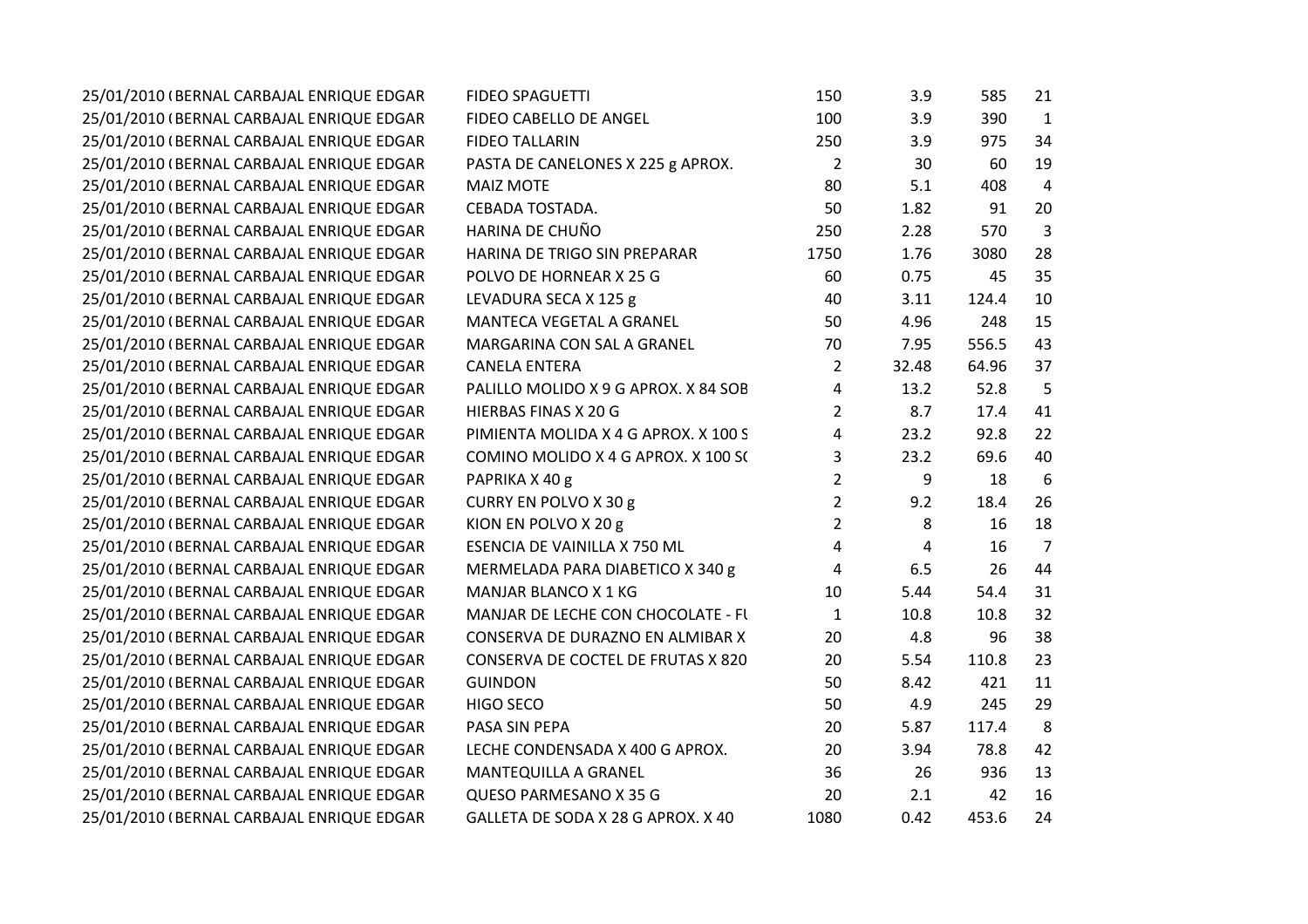| 25/01/2010 (BERNAL CARBAJAL ENRIQUE EDGAR                                          | TOSTADA X 10                               | 60             | 4.1     | 246     | 25             |
|------------------------------------------------------------------------------------|--------------------------------------------|----------------|---------|---------|----------------|
| 25/01/2010 (BERNAL CARBAJAL ENRIQUE EDGAR                                          | PURE DE PAPAS INSTANTANEO A GRANE          | 20             | 13.18   | 263.6   | 9              |
| 25/01/2010 (BERNAL CARBAJAL ENRIQUE EDGAR                                          | FLAN INSTANTANEO A GRANEL                  | 15             | 5.53    | 82.95   | 14             |
| 25/01/2010 (BERNAL CARBAJAL ENRIQUE EDGAR                                          | COLAPIZ X 20 G                             | 20             | 1.25    | 25      | 33             |
| 25/01/2010 (BERNAL CARBAJAL ENRIQUE EDGAR                                          | <b>GELATINA DIETETICA X 19 G</b>           | 60             | 3.05    | 183     | 17             |
| 25/01/2010 (BERNAL CARBAJAL ENRIQUE EDGAR                                          | SILLAO X 500 ML                            | 100            | 1.76    | 176     | 36             |
| 25/01/2010 (BERNAL CARBAJAL ENRIQUE EDGAR                                          | PASTA DE TOMATE                            | 4              | 9       | 36      | 45             |
| 25/01/2010 (BERNAL CARBAJAL ENRIQUE EDGAR                                          | <b>HONGO SECO</b>                          | 1              | 14.2    | 14.2    | 30             |
| 25/01/2010 (BERNAL CARBAJAL ENRIQUE EDGAR                                          | TOMILLO X 12 g                             | $\overline{2}$ | 9.5     | 19      | 39             |
| 25/01/2010 (BERNAL CARBAJAL ENRIQUE EDGAR                                          | ESTRAGON X 5 g                             | $\overline{2}$ | 8.7     | 17.4    | 12             |
| 26/01/2010 (DISTRIBUIDORA MARLON S.R.L                                             | AMFOTERICINA B 50 MG INY                   | 100            | 22      | 2200    | $\mathbf{1}$   |
| 26/01/2010 (HERSIL S.A.LABORATORIOS INDUSTRIALES EQUIPO PARA BOMBA INFUSION SIN VO |                                            | 500            | 21      | 10500   | $\mathbf{1}$   |
| 26/01/2010 (LABORATORIOS AC FARMA S.A.                                             | <b>BICALUTAMIDA 50 MG TAB</b>              | 4060           | 2.57    | 10434.2 | $\mathbf{1}$   |
| 26/01/2010 (HERSIL S.A.LABORATORIOS INDUSTRIALES DEXTROSA 50 G/100 ML INY 500 ML   |                                            | 200            | 4.95    | 990     | $\mathbf{1}$   |
| 26/01/2010 (GRUNENTHAL PERUANA S.A.                                                | OXALIPLATINO 50 MG INY                     | 280            | 37.5    | 10500   | $\mathbf{1}$   |
| 26/01/2010 (PALMAGYAR S.A.                                                         | DACARBAZINA 200 MG INY                     | 400            | 27      | 10800   | $\mathbf{1}$   |
| 26/01/2010 (BASCAT Y CIA S.A.C.                                                    | MASCARA DE OXIGENO DESCARTABLE P.          | 300            | 7       | 2100    | $\mathbf{1}$   |
| 26/01/2010 (AGRIPINO SARMIENTO CCOSCO                                              | PACLITAXEL 30 MG INY 5 ML                  | 360            | 27      | 9720    | $\mathbf{1}$   |
| 26/01/2010 (GRUNENTHAL PERUANA S.A.                                                | OXALIPLATINO 100 MG INY                    | 140            | 75      | 10500   | $\mathbf{1}$   |
| 26/01/2010 (BAIRES S.A.C.                                                          | CUCHILLA DESCARTABLE PARA MICROTO          | 34             | 300     | 10200   | $\mathbf{1}$   |
| 26/01/2010 (TECNOFARMA S.A.                                                        | OXICODONA 10 MG TAB                        | 2700           | 3.7     | 9990    | $\mathbf{1}$   |
| 26/01/2010 (QUISPE ACHAQUIHUI RODIL                                                | TONER PARA FOTOCOPIADORA KYOCER/           | 37             | 245     | 9065    | $\mathbf{1}$   |
| 26/01/2010 (TECNOFARMA S.A.                                                        | MITOMICINA 20 MG INY                       | 60             | 163     | 9780    | $\mathbf{1}$   |
| 26/01/2010 (HANFRA TECHNOLOGY E.I.R.L.                                             | LAMINA PORTA OBJETO BISELADA 25 MI         | 300            | 4.5     | 1350    | $\overline{2}$ |
| 26/01/2010 (FERCO MEDICAL S.A.C.                                                   | <b>BOLSA DE POLIETILENO DE BIOSEGURID/</b> | 1000           | 0.4     | 400     | $\mathbf{1}$   |
| 26/01/2010 (B.BRAUN MEDICAL PERU S.A.                                              | ESPONJA HEMOSTATICA DE COLAGENO            | 216            | 48.5    | 10476   | $\mathbf{1}$   |
| 26/01/2010 (QUIMICA SUIZA S.A.                                                     | EPOETINA BETA 30000 UI INY 0.6 mL          | 80             | 1202.45 | 96196   | $\mathbf{1}$   |
| 27/01/2010 (BIO REG PHARMA S.A.C                                                   | FILGRASTIM 300 ug/mL INY 1 mL              | 420            | 22.8    | 9576    | $\mathbf{1}$   |
| 27/01/2010 (ALBIS S.A.                                                             | HEPATITIS B - AG SUPERFICIE ELISA X 96     | 480            | 6.56    | 3148.8  | $\overline{2}$ |
| 27/01/2010 (ALBIS S.A.                                                             | <b>ANTICUERPO ANTI VIH 1-2 ELISA</b>       | 480            | 6.11    | 2932.8  | $\mathbf{1}$   |
| 27/01/2010 (PERULAB S.A.                                                           | DOCETAXEL 20 MG/0.5 ML INY 0.5 ML          | 135            | 78      | 10530   | $\mathbf{1}$   |
| 27/01/2010 (PROVERSAL S.R.L.                                                       | ATORVASTATINA 10 MG TAB                    | 4000           | 0.12    | 480     | $\mathbf{1}$   |
| 27/01/2010 (ARTICULOS DE SEGURIDAD INDUSTRIAL S MAMELUCO DESCARTABLE TAMAÑO ES'    |                                            | 40             | 24.681  | 987.24  | 3              |
|                                                                                    |                                            |                |         |         |                |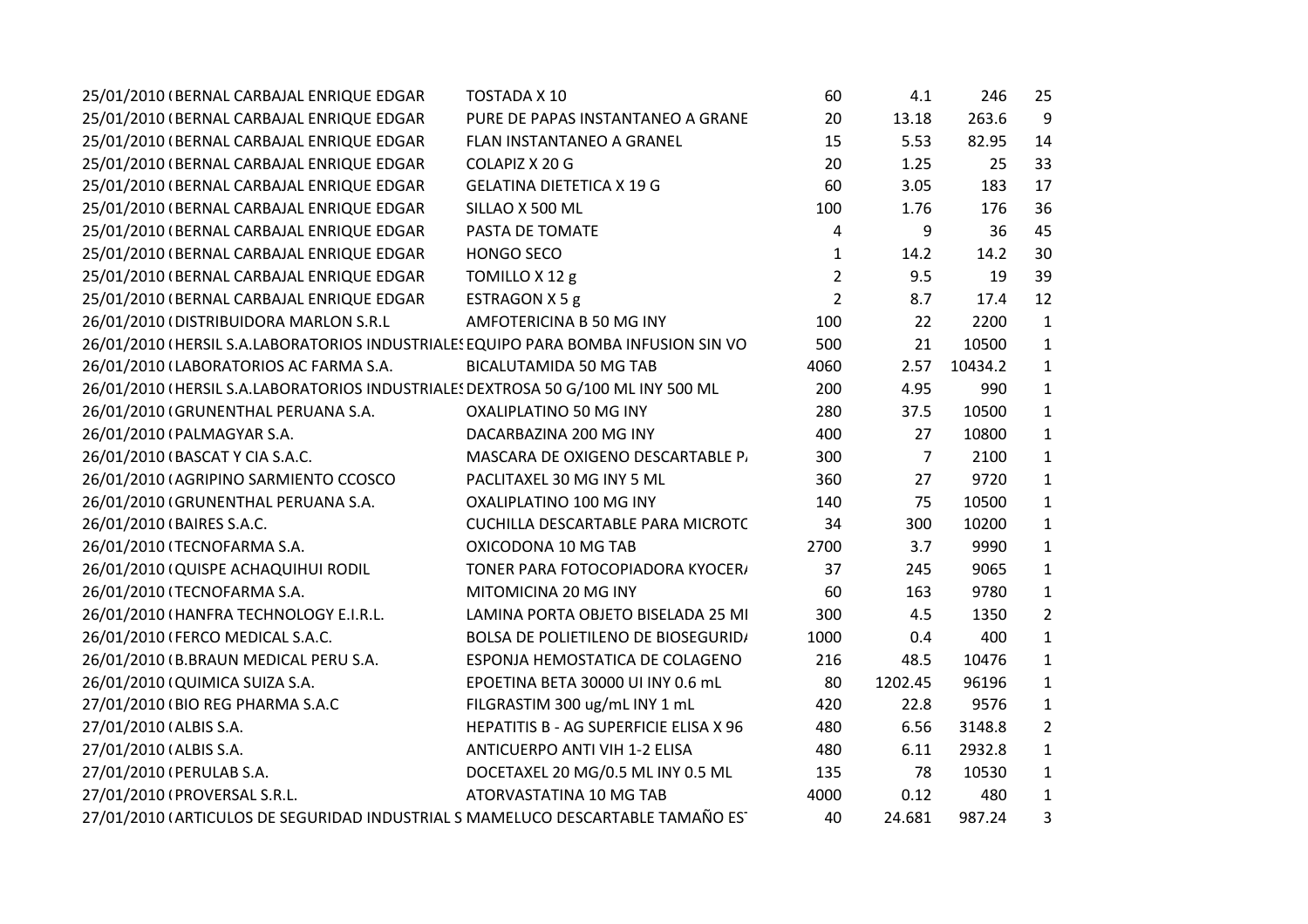| 27/01/2010 (ARTICULOS DE SEGURIDAD INDUSTRIAL S GUANTE DE NITRILO Nº 6              |                                            | 600          | 2.48         | 1488    | $\mathbf{1}$   |
|-------------------------------------------------------------------------------------|--------------------------------------------|--------------|--------------|---------|----------------|
| 27/01/2010 (ARTICULOS DE SEGURIDAD INDUSTRIAL S GUANTE DE NITRILO Nº 7              |                                            | 600          | 2.48         | 1488    | $\overline{2}$ |
| 27/01/2010 (B.BRAUN MEDICAL PERU S.A.                                               | LIPIDOS 20 G/100 ML SOL 500 ML             | 180          | 58           | 10440   | $\mathbf{1}$   |
| 27/01/2010 (LABORATORIOS ROEMMERS S.A.                                              | INSULINA HUMANA 100 UI/ML INY 10 M         | 150          | 29           | 4350    | $\mathbf{1}$   |
| 27/01/2010 (LABORATORIOS BAGO DEL PERU S.A.                                         | GADODIAMIDA 287 MG/ML INY 15 ML            | 170          | 66.24        | 11260.8 | $\mathbf{1}$   |
| 27/01/2010 (DISTRIBUIDORA MARLON S.R.L                                              | TRAMADOL 100 MG INY 2 ML                   | 5000         | 1.6          | 8000    | $\mathbf{1}$   |
| 27/01/2010 (MERCK PERUANA S.A.                                                      | MEDIO DE MONTAJE PARA CITOLOGIA X          | 6            | 345.1        | 2070.6  | $\mathbf{1}$   |
| 27/01/2010 (MERCK PERUANA S.A.                                                      | PARAFINA PARA HISTOLOGIA PUNTO DE          | 300          | 26.0015      | 7800.45 | 5              |
| 27/01/2010 (MERCK PERUANA S.A.                                                      | SULFATO DE ALUMINIO Y POTASIO X 1 k        | 3            | 153.51       | 460.53  | 6              |
| 27/01/2010 (DISTRIBUIDORA MARLON S.R.L                                              | DEXAMETASONA 4 MG TAB                      | 50000        | 0.15         | 7500    | $\mathbf{1}$   |
| 27/01/2010 (MERCK SHARP & DOHME PERU S.R.L.                                         | CASPOFUNGINA 50 MG INY                     | 8            | 1221.09      | 9768.72 | $\mathbf{1}$   |
| 27/01/2010 (HERSIL S.A.LABORATORIOS INDUSTRIALE! DEXTROSA 5 G/100 ML INY 500 ML     |                                            | 1700         | 2.74         | 4658    | $\mathbf{1}$   |
| 27/01/2010 (HERSIL S.A.LABORATORIOS INDUSTRIALE: DEXTROSA 5 G/100 ML INY 1 L        |                                            | 10000        | 2.69         | 26900   | $\overline{2}$ |
| 27/01/2010 (HERSIL S.A.LABORATORIOS INDUSTRIALES SODIO CLORURO 900 MG/100 ML INY 1( |                                            | 10000        | 2.89         | 28900   | 3              |
| 27/01/2010 (HERSIL S.A.LABORATORIOS INDUSTRIALES SODIO CLORURO 900 MG/100 ML INY 25 |                                            | 2500         | 2.99         | 7475    | 4              |
| 27/01/2010 (HERSIL S.A.LABORATORIOS INDUSTRIALES SODIO CLORURO 900 MG/100 ML INY 5( |                                            | 4000         | 2.89         | 11560   | 5              |
| 27/01/2010 (HERSIL S.A.LABORATORIOS INDUSTRIALES SODIO CLORURO 900 MG/100 ML INY 1  |                                            | 8000         | 2.69         | 21520   | 6              |
| 27/01/2010 (COMERC. E IND DENT TARRILLO BARBA S. OFTALMOSCOPIO INDIRECTO            |                                            | 1            | 10930        | 10930   | $\mathbf{1}$   |
| 28/01/2010 (HERSIL S.A.LABORATORIOS INDUSTRIALES CLORFENAMINA MALEATO 4 MG TAB      |                                            | 15000        | 0.03         | 450     | $\mathbf{1}$   |
| 28/01/2010 (MERCK SHARP & DOHME PERU S.R.L. CASPOFUNGINA 70 MG INY                  |                                            | 3            | 1573.36      | 4720.08 | $\mathbf{1}$   |
| 28/01/2010 (DAJOZ S.A.C.                                                            | OMEPRAZOL 20 MG TAB                        | 100000       | 0.09         | 9000    | $\mathbf{1}$   |
| 28/01/2010 (FERPROSA S.A.                                                           | CATETER VENOSO CENTRAL, UN LUMEN           | 250          | 45           | 11250   | $\mathbf{1}$   |
| 28/01/2010 (NORDIC PHARMACEUTICAL COMPANY S./OMEPRAZOL 40 MG INY                    |                                            | 2500         | 3.4          | 8500    | $\mathbf{1}$   |
| 28/01/2010 (LABORATORIOS AC FARMA S.A.                                              | LETROZOL 2.5 MG TAB                        | 9000         | $\mathbf{1}$ | 9000    | $\mathbf{1}$   |
| 28/01/2010 (CORPORACION DIB SAC                                                     | TAMBOR FOTOSENSIBLE PARA EQUIPO I          | 1            | 578.89       | 578.89  | $\mathbf{1}$   |
| 28/01/2010 (AGRIPINO SARMIENTO CCOSCO                                               | PACLITAXEL 30 MG INY 5 ML                  | 360          | 27           | 9720    | $\mathbf{1}$   |
| 28/01/2010 (J. P. S. MEDICAR EIRL                                                   | MASCARILLA DESCARTABLE QUIRURGIC/          | 20000        | 0.205        | 4100    | $\mathbf{1}$   |
| 28/01/2010 (ANGLI DATA EXPRESS S.R.L.                                               | TONER PARA IMPRESORA HP LASER JET          | $\mathbf{1}$ | 202          | 202     | $\mathbf{1}$   |
| 28/01/2010 (ABAL TUMBAY PAULINO JAVIER                                              | ABONOFOL 20-20-20                          | 250          | 1.8          | 450     | 6              |
| 28/01/2010 (ABAL TUMBAY PAULINO JAVIER                                              | UREA X 50 KG                               | 6            | 57           | 342     | $\mathbf{1}$   |
| 28/01/2010 (ABAL TUMBAY PAULINO JAVIER                                              | ABONO FOLIAR (NITROGENO FOSFORO )          | 6            | 16           | 96      | 4              |
| 28/01/2010 (ABAL TUMBAY PAULINO JAVIER                                              | <b>INSECTICIDA PARA VIVERO HOMAI + TIO</b> | 20           | 18           | 360     | $\overline{2}$ |
| 28/01/2010 (ABAL TUMBAY PAULINO JAVIER                                              | ACEITE AGRICOLA Nº 5                       | 3            | 75           | 225     | 3              |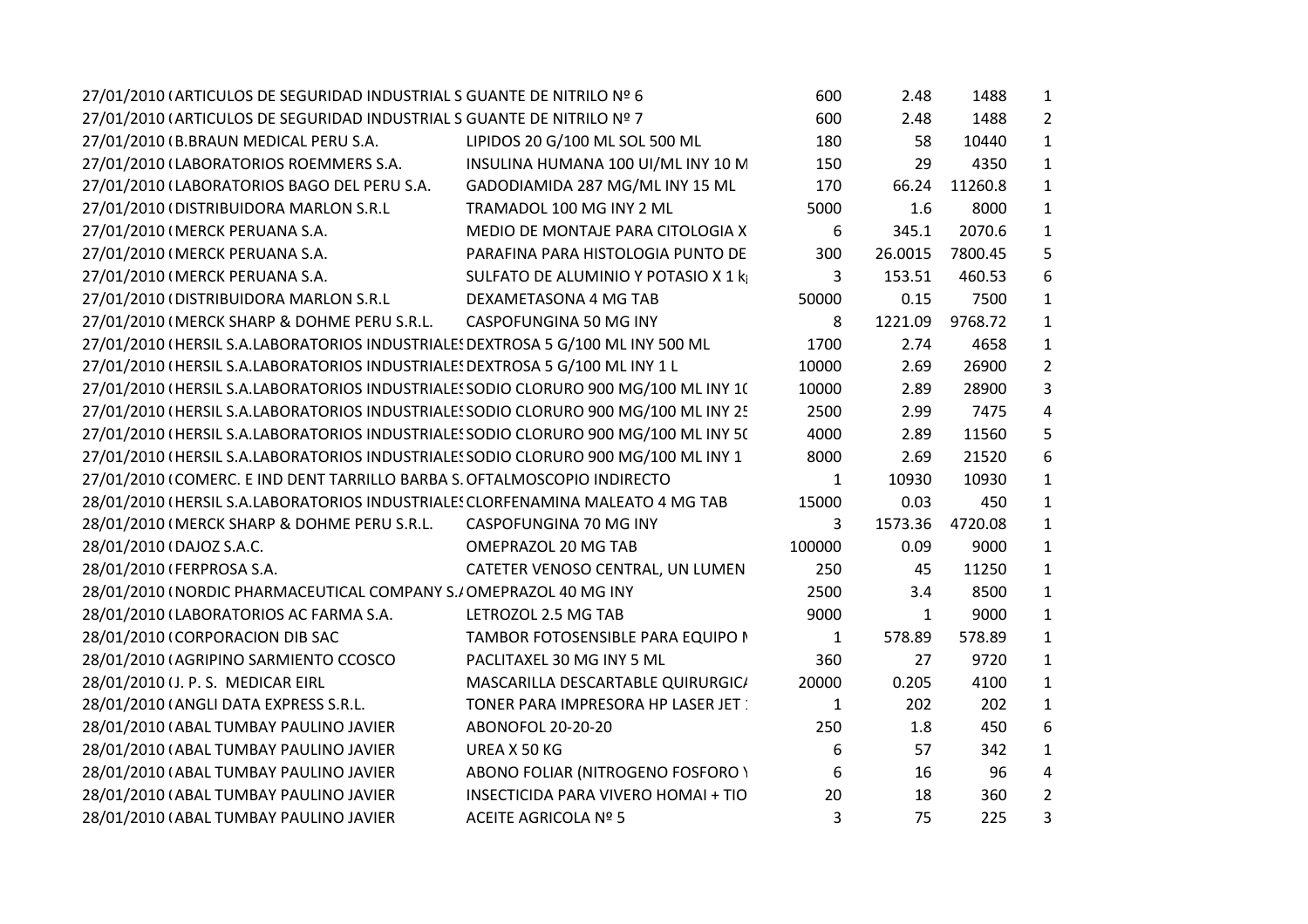| 28/01/2010 (ABAL TUMBAY PAULINO JAVIER                                                 | <b>INSECTICIDA PARA INSECTOS VOLADORE</b> | $\mathbf{1}$            | 375    | 375     | 5              |  |
|----------------------------------------------------------------------------------------|-------------------------------------------|-------------------------|--------|---------|----------------|--|
| 28/01/2010 (JORGE PEÑA S.A. JORPESA                                                    | TELA BRAMANTE X 1.50 M ANCHO COLC         | 850                     | 5.72   | 4862    | $\overline{2}$ |  |
| 28/01/2010 (JORGE PEÑA S.A. JORPESA                                                    | TELA BRAMANTE X 1.50 M DE ANCHO VI        | 750                     | 6.94   | 5205    | $\mathbf{1}$   |  |
| 29/01/2010 (HERSIL S.A.LABORATORIOS INDUSTRIALES EQUIPO PARA BOMBA INFUSION SIN VO     |                                           | 500                     | 21     | 10500   | $\mathbf{1}$   |  |
| 29/01/2010 (AMERICAN HOSP SCIEF EQUIP CO DEL PEI FILTRO PARA SOLUCIONES INTRAVENOS.    |                                           | 450                     | 22.8   | 10260   | $\mathbf{1}$   |  |
| 29/01/2010 (MARY' A EIRL                                                               | TIJERA METZEMBAUM CURVA 35 cm             | 5                       | 705    | 3525    | $\mathbf{1}$   |  |
| 29/01/2010 (R K COMERCIAL S A                                                          | TUBO ENDOBRONQUIAL DOBLE LUMEN            | 5                       | 225.6  | 1128    | $\overline{2}$ |  |
| 29/01/2010 (R K COMERCIAL S A                                                          | TUBO ENDOBRONQUIAL DOBLE LUMEN            | 10                      | 225.6  | 2256    | $\mathbf{1}$   |  |
| 29/01/2010 (R K COMERCIAL S A                                                          | TUBO ENDOBRONQUIAL DOBLE LUMEN            | 15                      | 225.6  | 3384    | $\overline{3}$ |  |
| 29/01/2010 (REPRESENTACIONES ALKAMI S.A.C.                                             | TUBO DE LATEX PARA LIGADURAS Y EXTI       | 15                      | 75.4   | 1131    | $\mathbf{1}$   |  |
| 29/01/2010 (ALBIS S.A.                                                                 | SISTEMA DE CATETER ENDOVENOSO PEI         | 400                     | 17     | 6800    | $\mathbf{1}$   |  |
| 29/01/2010 (ST. LOUIS IMPORT S.A.                                                      | JERINGA DESCARTABLE 200 ML PARA IN'       | 170                     | 63.5   | 10795   | $\overline{2}$ |  |
| 29/01/2010 (ST. LOUIS IMPORT S.A.                                                      | <b>CONECTOR DE BAJA PRESION 60" PARA.</b> | 700                     | 14.95  | 10465   | $\mathbf{1}$   |  |
| 29/01/2010 (COMPUTADORAS Y TELECOMUNICACION TINTA PARA IMPRESORA HP PSC 1610 C(        |                                           | 5                       | 73.76  | 368.8   | $\mathbf{1}$   |  |
| 29/01/2010 (COMPUTADORAS Y TELECOMUNICACION TONER PARA IMPRESORA HP LASER JET.         |                                           | 5                       | 253.73 | 1268.65 | $\mathbf{1}$   |  |
| 29/01/2010 (COMPUTADORAS Y TELECOMUNICACION TINTA PARA IMPRESORA HP DESKJET 95)        |                                           | 5                       | 99.02  | 495.1   | $\mathbf{1}$   |  |
| 29/01/2010 (L'ATTITUDE INTERNATIONAL SAC                                               | AGUJA HUBER Nº 20 G X 25 mm               | 200                     | 22.6   | 4520    | $\mathbf{1}$   |  |
| 01/02/2010 (ANDINA MEDICA S.A. SUCURSAL DEL PERI DISCO DE SENSIBILIDAD DE ACIDO NALIL  |                                           | 8                       | 9      | 72      | $\mathbf{1}$   |  |
| 01/02/2010 (ANDINA MEDICA S.A. SUCURSAL DEL PERIDISCO DE SENSIBILIDAD DE AMPICILINA    |                                           | 10                      | 9      | 90      | 4              |  |
| 01/02/2010 (ANDINA MEDICA S.A. SUCURSAL DEL PERIDISCO DE SENSIBILIDAD DE CEFEPIME 3C   |                                           | 15                      | 9      | 135     | 9              |  |
| 01/02/2010 (ANDINA MEDICA S.A. SUCURSAL DEL PERIDISCO DE SENSIBILIDAD DE CEFOTAXIM/    |                                           | 15                      | 9      | 135     | 10             |  |
| 01/02/2010 (ANDINA MEDICA S.A. SUCURSAL DEL PERIDISCO DE SENSIBILIDAD DE CEFUROXIM/    |                                           | $\mathbf{1}$            | 9      | 9       | 16             |  |
| 01/02/2010 (ANDINA MEDICA S.A. SUCURSAL DEL PERIDISCO DE SENSIBILIDAD DE CLORANFENI    |                                           | 3                       | 9      | 27      | 19             |  |
| 01/02/2010 (ANDINA MEDICA S.A. SUCURSAL DEL PERIDISCO DE SENSIBILIDAD DE COLISTIN 10   |                                           | 8                       | 9      | 72      | 20             |  |
| 01/02/2010 (ANDINA MEDICA S.A. SUCURSAL DEL PERI DISCO DE SENSIBILIDAD DE ESTREPTOMI   |                                           | $2^{\circ}$             | 10     | 20      | 22             |  |
| 01/02/2010 (ANDINA MEDICA S.A. SUCURSAL DEL PERI DISCO DE SENSIBILIDAD DE GENTAMICIN   |                                           | $\overline{2}$          | 10     | 20      | 24             |  |
| 01/02/2010 (ANDINA MEDICA S.A. SUCURSAL DEL PERI DISCO DE SENSIBILIDAD DE MEROPENEN    |                                           | 15                      | 9      | 135     | 25             |  |
| 01/02/2010 (ANDINA MEDICA S.A. SUCURSAL DEL PERIDISCO DE SENSIBILIDAD DE OXACILINA 1   |                                           | 8                       | 9      | 72      | 29             |  |
| 01/02/2010 (ANDINA MEDICA S.A. SUCURSAL DEL PERI DISCO DE SENSIBILIDAD DE PENICILINA 1 |                                           | $\overline{2}$          | 9      | 18      | 30             |  |
| 01/02/2010 (ANDINA MEDICA S.A. SUCURSAL DEL PERI DISCO DE SENSIBILIDAD DE TETRACICLIN  |                                           | $\overline{\mathbf{4}}$ | 9      | 36      | 34             |  |
| 01/02/2010 (ANDINA MEDICA S.A. SUCURSAL DEL PERIDISCO DE SENSIBILIDAD DE VANCOMICII    |                                           | 8                       | 9      | 72      | 35             |  |
| 01/02/2010 (ANDINA MEDICA S.A. SUCURSAL DEL PERIDISCO DE SENSIBILIDAD DE AMPICILINA    |                                           | 3                       | 9      | 27      | 5              |  |
| 01/02/2010 (ANDINA MEDICA S.A. SUCURSAL DEL PERIDISCO DE SENSIBILIDAD DE AZTREONAN     |                                           | 15                      | 9      | 135     | 6              |  |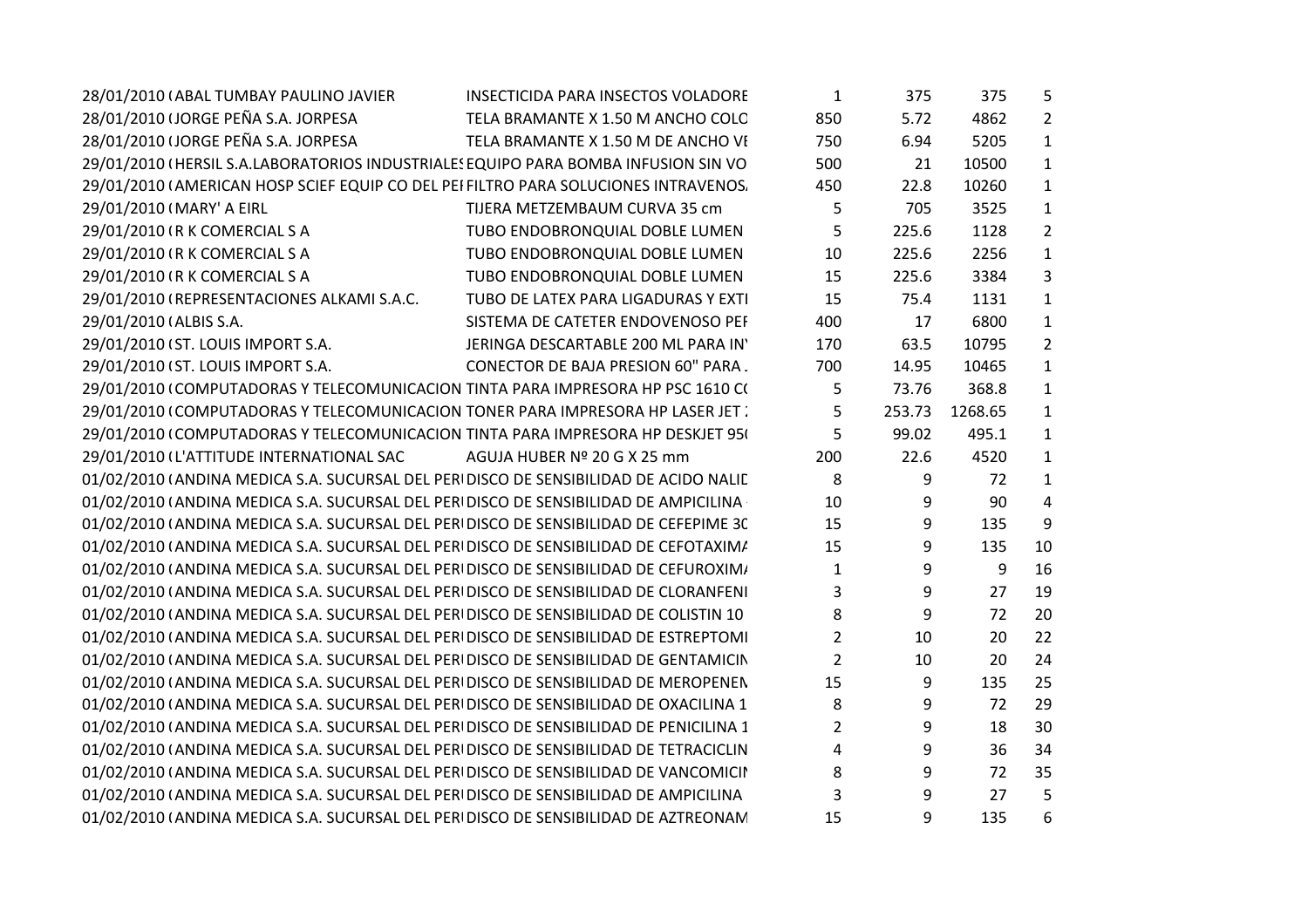| 01/02/2010 (ANDINA MEDICA S.A. SUCURSAL DEL PERIDISCO DE SENSIBILIDAD DE CEFALOTINA  |                                     | 1              | 9                | 9     | 8              |  |
|--------------------------------------------------------------------------------------|-------------------------------------|----------------|------------------|-------|----------------|--|
| 01/02/2010 (ANDINA MEDICA S.A. SUCURSAL DEL PERIDISCO DE SENSIBILIDAD DE CEFTRIAXON  |                                     | 15             | 9                | 135   | 15             |  |
| 01/02/2010 (ANDINA MEDICA S.A. SUCURSAL DEL PERIDISCO DE SENSIBILIDAD DE CIPROFLOXA  |                                     | 24             | 9                | 216   | 17             |  |
| 01/02/2010 (ANDINA MEDICA S.A. SUCURSAL DEL PERIDISCO DE SENSIBILIDAD DE GENTAMICIN  |                                     | 6              | 9                | 54    | 23             |  |
| 01/02/2010 (ANDINA MEDICA S.A. SUCURSAL DEL PERIDISCO DE SENSIBILIDAD DE NITROFURAN  |                                     | 8              | 9                | 72    | 26             |  |
| 01/02/2010 (ANDINA MEDICA S.A. SUCURSAL DEL PERIDISCO DE SENSIBILIDAD DE NORFLOXACI  |                                     | 4              | 9                | 36    | 27             |  |
| 01/02/2010 (ANDINA MEDICA S.A. SUCURSAL DEL PERIDISCO DE SENSIBILIDAD DE RIFAMPICIN/ |                                     | 6              | 9                | 54    | 31             |  |
| 01/02/2010 (ANDINA MEDICA S.A. SUCURSAL DEL PERIDISCO DE SENSIBILIDAD DE AMOXICILIN/ |                                     | 15             | 9                | 135   | $\overline{3}$ |  |
| 01/02/2010 (ANDINA MEDICA S.A. SUCURSAL DEL PERIDISCO DE SENSIBILIDAD DE CEFTAZIDIMI |                                     | 15             | 9                | 135   | 13             |  |
| 01/02/2010 (ANDINA MEDICA S.A. SUCURSAL DEL PERIDISCO DE SENSIBILIDAD DE AMIKACINA : |                                     | 15             | 9                | 135   | $\overline{2}$ |  |
| 01/02/2010 (ANDINA MEDICA S.A. SUCURSAL DEL PERIDISCO DE SENSIBILIDAD DE BACITRACIN) |                                     | $\mathbf{1}$   | 9                | 9     | $\overline{7}$ |  |
| 01/02/2010 (ANDINA MEDICA S.A. SUCURSAL DEL PERIDISCO DE SENSIBILIDAD DE OPTOQUINA   |                                     | $\overline{2}$ | 8                | 16    | 28             |  |
| 01/02/2010 (ANDINA MEDICA S.A. SUCURSAL DEL PERIDISCO DE SENSIBILIDAD DE CEFOTAXIM/  |                                     | $\mathbf{1}$   | 10               | 10    | 11             |  |
| 01/02/2010 (ANDINA MEDICA S.A. SUCURSAL DEL PERIDISCO DE SENSIBILIDAD DE CEFTAZIDIMI |                                     | $\mathbf{1}$   | 10               | 10    | 14             |  |
| 01/02/2010 (ANDINA MEDICA S.A. SUCURSAL DEL PERIDISCO DE SENSIBILIDAD DE TEICOPLAMI  |                                     | 8              | $\boldsymbol{9}$ | 72    | 33             |  |
| 01/02/2010 (ANDINA MEDICA S.A. SUCURSAL DEL PERI DISCO DE SENSIBILIDAD DE CEFOXITINA |                                     | 10             | 9                | 90    | 12             |  |
| 01/02/2010 (ANDINA MEDICA S.A. SUCURSAL DEL PERIDISCO DE SENSIBILIDAD DE SULFAMETO)  |                                     | 16             | 9                | 144   | 32             |  |
| 01/02/2010 (ANDINA MEDICA S.A. SUCURSAL DEL PERIDISCO DE SENSIBILIDAD DE ERITROMICII |                                     | 6              | 9                | 54    | 21             |  |
| 01/02/2010 (ANDINA MEDICA S.A. SUCURSAL DEL PERIDISCO DE SENSIBILIDAD DE CLINDAMICII |                                     | 6              | 9                | 54    | 18             |  |
| 01/02/2010 (SISTEMAS ANALITICOS SRL                                                  | TARJETA LISS COOMBS PARA SISTEMA D  | 500            | 16.8             | 8400  | $\mathbf{1}$   |  |
| 01/02/2010 (BIO REG PHARMA S.A.C                                                     | FILGRASTIM 300 ug/mL INY 1 mL       | 420            | 22.8             | 9576  | 1              |  |
| 01/02/2010 (ROCHEM BIOCARE DEL PERU S.A.C.                                           | MEDIO PARA HEMOCULTIVO PEDIATRICI   | 300            | 29               | 8700  | 2              |  |
| 01/02/2010 (ROCHEM BIOCARE DEL PERU S.A.C.                                           | MEDIO PARA HEMOCULTIVO AEROBICO     | 300            | 29               | 8700  | $\overline{4}$ |  |
| 01/02/2010 (ROCHEM BIOCARE DEL PERU S.A.C.                                           | MEDIO PARA HEMOCULTIVO ANAEROBI     | 200            | 29               | 5800  | 3              |  |
| 01/02/2010 (MEDISPEC PERU S.A.C.                                                     | DESINFECTANTE PARA SUPERFICIES ALT/ | $\mathbf{1}$   | 135              | 135   | $\mathbf{1}$   |  |
| 01/02/2010 (QUIMICA SUIZA S.A.                                                       | <b>ANTIGENO RPR</b>                 | 1000           | 0.99             | 990   | $\overline{2}$ |  |
| 01/02/2010 (QUIMICA SUIZA S.A.                                                       | ANTIGENO SEROLOGICO RPR X 500 DETE  | 1500           | 0.99             | 1485  | $1\,$          |  |
| 01/02/2010 (CHIRON DIAGNOSTICS S.A.                                                  | ELECTROFORESIS INMUNOFIJACION X 20  | $\mathbf{1}$   | 1560             | 1560  | $\mathbf{1}$   |  |
| 01/02/2010 (ALBIS S.A.                                                               | PLASMA CONTROL ANORMAL PATOLOG      | 11             | 733              | 8063  | $\mathbf{1}$   |  |
| 01/02/2010 (ALBIS S.A.                                                               | PLASMA CONTROL NORMAL PARA COAC     | 11             | 733              | 8063  | $\overline{2}$ |  |
| 01/02/2010 (C & E LAB DEALERS S.A.                                                   | DOSAJE DE DIMERO D                  | 750            | 32               | 24000 | $1\,$          |  |
| 01/02/2010 (C & E LAB DEALERS S.A.                                                   | <b>FIBRINOGENO</b>                  | 1000           | 3.98             | 3980  | $\overline{2}$ |  |
| 01/02/2010 (C & E LAB DEALERS S.A.                                                   | DOSAJE DE TIEMPO DE TROMBINA        | 1500           | 2.68             | 4020  | 3              |  |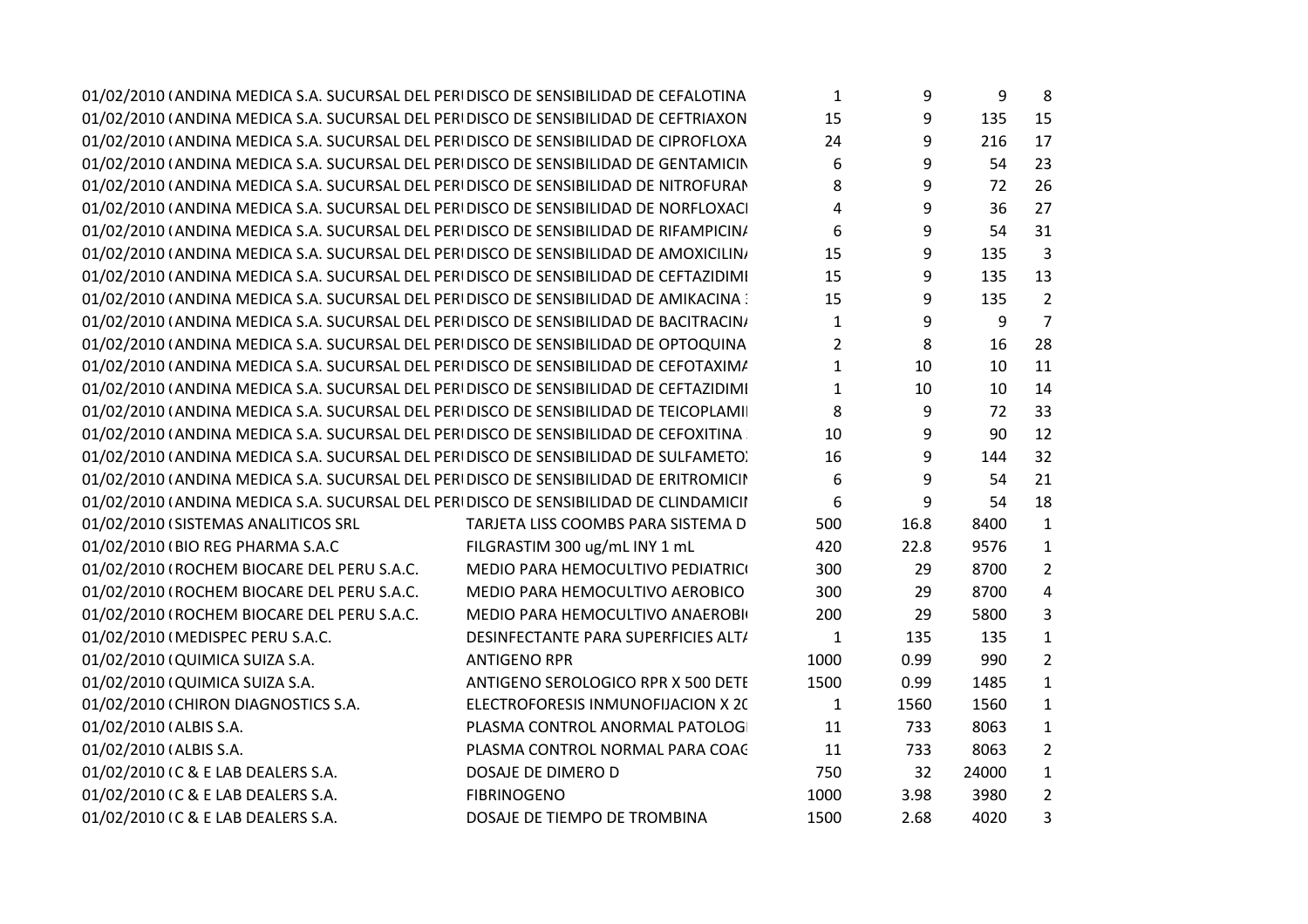| 01/02/2010 (C & E LAB DEALERS S.A.                                   | DOSAJE DE DIMERO D                  | 950            | 32     | 30400  | $\mathbf{3}$   |
|----------------------------------------------------------------------|-------------------------------------|----------------|--------|--------|----------------|
| 01/02/2010 (C & E LAB DEALERS S.A.                                   | DOSAJE DE TIEMPO DE TROMBINA        | 1500           | 2.33   | 3495   | $\overline{2}$ |
| 01/02/2010 (PRODUCTOS ROCHE Q.F.S.A.                                 | HEMOGRAMA AUTOMATIZADO 25 PARA      | 10000          | 3.08   | 30800  | $\mathbf{1}$   |
| 01/02/2010 (BAIRES S.A.C.                                            | CUCHILLA DESCARTABLE PARA MICROTC   | 34             | 300    | 10200  | $\mathbf{1}$   |
| 01/02/2010 (CORPORACION VALTAKS S.C.R.L.                             | BOTA DESCARTABLE PARA CIRUJANO AN   | 16000          | 0.51   | 8160   | $\mathbf{1}$   |
| 01/02/2010 (PROSEMEDIC S.A.                                          | INDICADOR QUIMICO INTERNO DE ESTEI  | 50             | 64     | 3200   | $\mathbf{1}$   |
| 01/02/2010 (FERCO MEDICAL S.A.C.                                     | PAPEL CREPADO 1.20 M X 1.20 M X 125 | 32             | 160    | 5120   | $\mathbf{1}$   |
| 01/02/2010 (FERCO MEDICAL S.A.C.                                     | INDICADOR QUIMICO INTERNO DE ESTEI  | 200            | 58.9   | 11780  | $\overline{2}$ |
| 01/02/2010 (AGA S.A.                                                 | OXIGENO LIQUIDO MEDICINAL           | 12000          | 3.14   | 37680  | $\mathbf{1}$   |
| 01/02/2010 (QUIMICA SUIZA S.A.                                       | PROPOFOL 20 MG/ML INY 50 ML         | 100            | 170.24 | 17024  | $\overline{2}$ |
| 01/02/2010 (QUIMICA SUIZA S.A.                                       | DESMOPRESINA ACETATO 10 UG/100 M    | 23             | 194.8  | 4480.4 | $\mathbf{1}$   |
| 01/02/2010 (FARMADUAL S.A.C                                          | CARMUSTINA 100 MG INY               | 150            | 165    | 24750  | $\mathbf{1}$   |
| 01/02/2010 (FARMADUAL S.A.C                                          | DOCETAXEL 20 MG/0.5 ML INY 0.5 ML   | 300            | 69     | 20700  | $\overline{2}$ |
| 01/02/2010 (FARMADUAL S.A.C                                          | FLUDARABINA 50 MG INY               | 50             | 306    | 15300  | 3              |
| 01/02/2010 (FARMADUAL S.A.C                                          | IRINOTECAN 100 MG INY 5 ML          | 380            | 98     | 37240  | 5              |
| 01/02/2010 (FARMADUAL S.A.C                                          | GEMCITABINA 200 MG INY 10 ML        | 500            | 55     | 27500  | 4              |
| 01/02/2010 (MERCK PERUANA S.A.                                       | AGAR MULLER HINTON X 500 G          | $\overline{2}$ | 179.29 | 358.58 | $\overline{2}$ |
| 01/02/2010 (MERCK PERUANA S.A.                                       | AGAR SABOURAUD CON ANTIBIOTICO X    | 1              | 107.5  | 107.5  | $\mathbf{1}$   |
| 01/02/2010 (MERCK PERUANA S.A.                                       | AGAR XLD (XILOSA LISINA DESOXICOLAT | $\mathbf{1}$   | 130    | 130    | $\overline{3}$ |
| 01/02/2010 (NEGOCIACIONES DIERU EMPRESA INDIVII ASADO DE RES         |                                     | 12             | 18.49  | 221.88 | $\mathbf{3}$   |
| 01/02/2010 (NEGOCIACIONES DIERU EMPRESA INDIVII BOLA DE LOMO         |                                     | 80             | 17     | 1360   | 4              |
| 01/02/2010 (NEGOCIACIONES DIERU EMPRESA INDIVII CARNE DE RES TAPA    |                                     | 400            | 17.5   | 7000   | 8              |
| 01/02/2010 (NEGOCIACIONES DIERU EMPRESA INDIVII CARNE DE RES LOMO    |                                     | 6              | 35.8   | 214.8  | $\overline{7}$ |
| 01/02/2010 (NEGOCIACIONES DIERU EMPRESA INDIVII CARNE DE RES PALETA  |                                     | 400            | 16     | 6400   | 5              |
| 01/02/2010 (NEGOCIACIONES DIERU EMPRESA INDIVII CARNE DE RES OSOBUCO |                                     | 200            | 12.4   | 2480   | 9              |
| 01/02/2010 (COMERCIAL J.H.V. DEL CENTRO E.I.R.L.                     | MAIZ MORADO (AL PESO)               | 300            | 3.5    | 1050   | 52             |
| 01/02/2010 (COMERCIAL J.H.V. DEL CENTRO E.I.R.L.                     | CHOCLO DESGRANADO (AL PESO)         | 100            | 3.3    | 330    | 34             |
| 01/02/2010 (COMERCIAL J.H.V. DEL CENTRO E.I.R.L.                     | CHOCLO ENTERO AL PESO               | 30             | 1.4    | 42     | 35             |
| 01/02/2010 (COMERCIAL J.H.V. DEL CENTRO E.I.R.L.                     | CHOCLO MOLIDO                       | 20             | 4.5    | 90     | 79             |
| 01/02/2010 (COMERCIAL J.H.V. DEL CENTRO E.I.R.L.                     | FRESA (AL PESO)                     | 4              | 2.9    | 11.6   | $\overline{4}$ |
| 01/02/2010 (COMERCIAL J.H.V. DEL CENTRO E.I.R.L.                     | NARANJA DE JUGO (AL PESO)           | 600            | 0.89   | 534    | 12             |
| 01/02/2010 (COMERCIAL J.H.V. DEL CENTRO E.I.R.L.                     | PIÑA (AL PESO)                      | 2200           | 0.95   | 2090   | 16             |
| 01/02/2010 (COMERCIAL J.H.V. DEL CENTRO E.I.R.L.                     | PLATANO DE ISLA (AL PESO)           | 100            | 1.6    | 160    | 17             |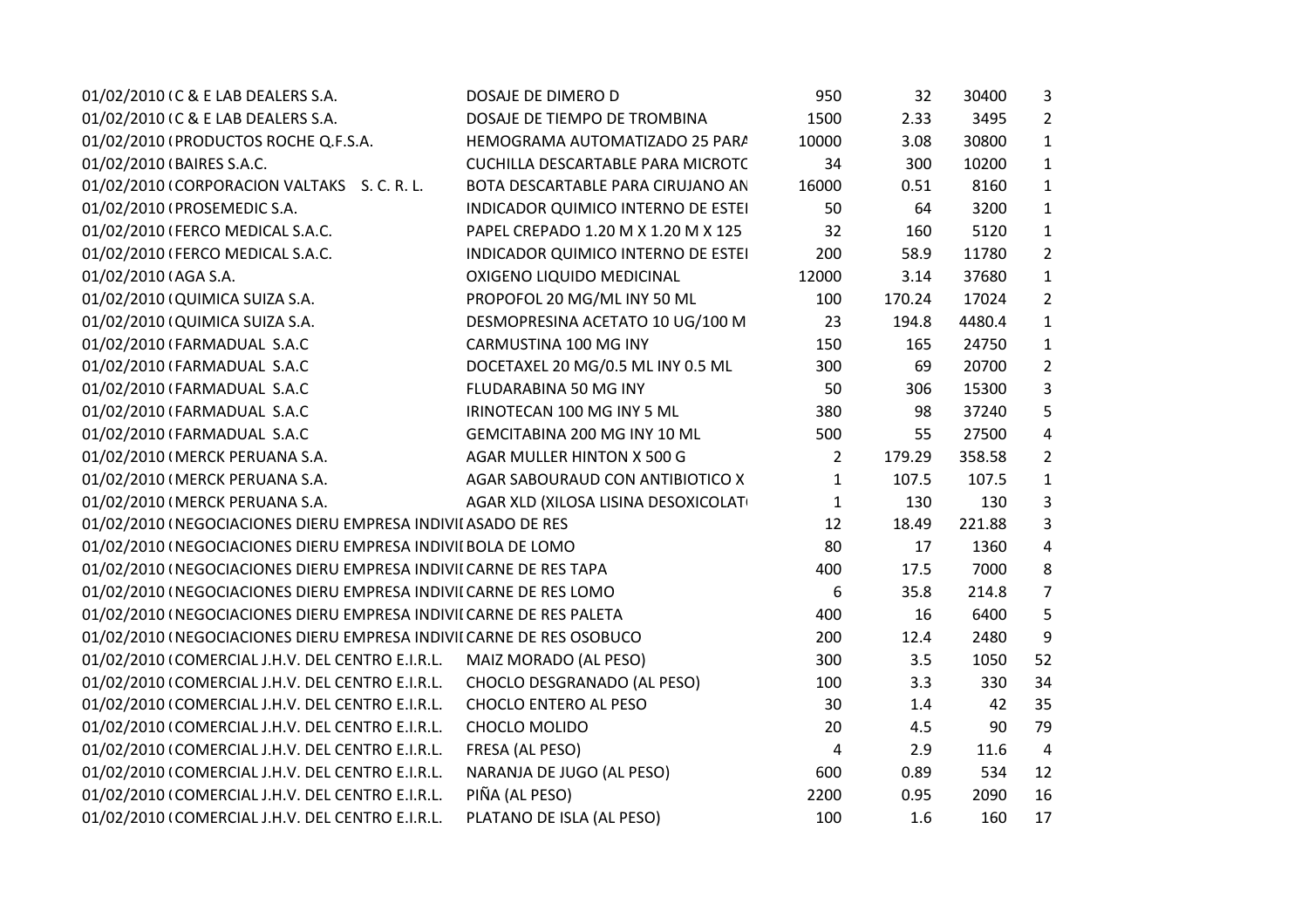| 01/02/2010 (COMERCIAL J.H.V. DEL CENTRO E.I.R.L. | PLATANO DE SEDA (AL PESO)      | 600            | 1.25 | 750    | 18             |  |
|--------------------------------------------------|--------------------------------|----------------|------|--------|----------------|--|
| 01/02/2010 (COMERCIAL J.H.V. DEL CENTRO E.I.R.L. | CARAMBOLA (AL PESO)            | 100            | 1.39 | 139    | $\overline{2}$ |  |
| 01/02/2010 (COMERCIAL J.H.V. DEL CENTRO E.I.R.L. | PAPAYA (AL PESO)               | 2200           | 1.99 | 4378   | 14             |  |
| 01/02/2010 (COMERCIAL J.H.V. DEL CENTRO E.I.R.L. | <b>MELON (AL PESO)</b>         | 200            | 1.8  | 360    | 10             |  |
| 01/02/2010 (COMERCIAL J.H.V. DEL CENTRO E.I.R.L. | SANDIA (AL PESO)               | 450            | 0.99 | 445.5  | 19             |  |
| 01/02/2010 (COMERCIAL J.H.V. DEL CENTRO E.I.R.L. | MANZANA DE AGUA (AL PESO)      | 230            | 1.8  | 414    | 8              |  |
| 01/02/2010 (COMERCIAL J.H.V. DEL CENTRO E.I.R.L. | MANZANA DELICIA (AL PESO)      | 600            | 2.48 | 1488   | 80             |  |
| 01/02/2010 (COMERCIAL J.H.V. DEL CENTRO E.I.R.L. | MARACUYA (AL PESO)             | 200            | 2.2  | 440    | 9              |  |
| 01/02/2010 (COMERCIAL J.H.V. DEL CENTRO E.I.R.L. | <b>MEMBRILLO (AL PESO)</b>     | 200            | 2.5  | 500    | 11             |  |
| 01/02/2010 (COMERCIAL J.H.V. DEL CENTRO E.I.R.L. | PALTA (AL PESO)                | 150            | 4.88 | 732    | 57             |  |
| 01/02/2010 (COMERCIAL J.H.V. DEL CENTRO E.I.R.L. | <b>COCONA (AL PESO)</b>        | 40             | 2.5  | 100    | 3              |  |
| 01/02/2010 (COMERCIAL J.H.V. DEL CENTRO E.I.R.L. | TUNA (AL PESO)                 | 232            | 3.2  | 742.4  | 20             |  |
| 01/02/2010 (COMERCIAL J.H.V. DEL CENTRO E.I.R.L. | <b>BLANQUILLO (AL PESO)</b>    | 240            | 2.49 | 597.6  | $\mathbf{1}$   |  |
| 01/02/2010 (COMERCIAL J.H.V. DEL CENTRO E.I.R.L. | KIWI (AL PESO)                 | 4              | 4.5  | 18     | 5              |  |
| 01/02/2010 (COMERCIAL J.H.V. DEL CENTRO E.I.R.L. | LIMON (AL PESO)                | 350            | 1.69 | 591.5  | 51             |  |
| 01/02/2010 (COMERCIAL J.H.V. DEL CENTRO E.I.R.L. | ACELGA (AL PESO)               | 15             | 1.2  | 18     | 25             |  |
| 01/02/2010 (COMERCIAL J.H.V. DEL CENTRO E.I.R.L. | <b>BROCOLI (AL PESO)</b>       | 120            | 2.1  | 252    | 29             |  |
| 01/02/2010 (COMERCIAL J.H.V. DEL CENTRO E.I.R.L. | <b>TOMATE (AL PESO)</b>        | 400            | 1.8  | 720    | 66             |  |
| 01/02/2010 (COMERCIAL J.H.V. DEL CENTRO E.I.R.L. | CALABAZA (AL PESO)             | 400            | 1.1  | 440    | 30             |  |
| 01/02/2010 (COMERCIAL J.H.V. DEL CENTRO E.I.R.L. | <b>ESPINACA (AL PESO)</b>      | 90             | 1.99 | 179.1  | 41             |  |
| 01/02/2010 (COMERCIAL J.H.V. DEL CENTRO E.I.R.L. | ZAPALLO MACRE (AL PESO)        | 1700           | 1.1  | 1870   | 72             |  |
| 01/02/2010 (COMERCIAL J.H.V. DEL CENTRO E.I.R.L. | <b>COL CHINA (AL PESO)</b>     | $\mathbf{1}$   | 0.9  | 0.9    | 37             |  |
| 01/02/2010 (COMERCIAL J.H.V. DEL CENTRO E.I.R.L. | <b>COL CRESPA (AL PESO)</b>    | 140            | 0.48 | 67.2   | 36             |  |
| 01/02/2010 (COMERCIAL J.H.V. DEL CENTRO E.I.R.L. | PAC CHOY (AL PESO)             | $\overline{2}$ | 2.5  | 5      | 78             |  |
| 01/02/2010 (COMERCIAL J.H.V. DEL CENTRO E.I.R.L. | <b>ESPARRAGO (AL PESO)</b>     | 20             | 5.5  | 110    | 76             |  |
| 01/02/2010 (COMERCIAL J.H.V. DEL CENTRO E.I.R.L. | LECHUGA ORGANICA (AL PESO)     | 110            | 1.2  | 132    | 50             |  |
| 01/02/2010 (COMERCIAL J.H.V. DEL CENTRO E.I.R.L. | ZAPALLO ITALIANO (AL PESO)     | 30             | 0.98 | 29.4   | 71             |  |
| 01/02/2010 (COMERCIAL J.H.V. DEL CENTRO E.I.R.L. | APIO (AL PESO)                 | 285            | 0.85 | 242.25 | 27             |  |
| 01/02/2010 (COMERCIAL J.H.V. DEL CENTRO E.I.R.L. | <b>CEBOLLA CHINA (AL PESO)</b> | 8              | 1.1  | 8.8    | 32             |  |
| 01/02/2010 (COMERCIAL J.H.V. DEL CENTRO E.I.R.L. | <b>COLIFLOR (AL PESO)</b>      | 200            | 1.5  | 300    | 39             |  |
| 01/02/2010 (COMERCIAL J.H.V. DEL CENTRO E.I.R.L. | PORO (AL PESO)                 | 300            | 1.18 | 354    | 63             |  |
| 01/02/2010 (COMERCIAL J.H.V. DEL CENTRO E.I.R.L. | PIMIENTO MORRON (AL PESO)      | 170            | 2.5  | 425    | 62             |  |
| 01/02/2010 (COMERCIAL J.H.V. DEL CENTRO E.I.R.L. | VAINITA (AL PESO)              | 180            | 2.4  | 432    | 68             |  |
|                                                  |                                |                |      |        |                |  |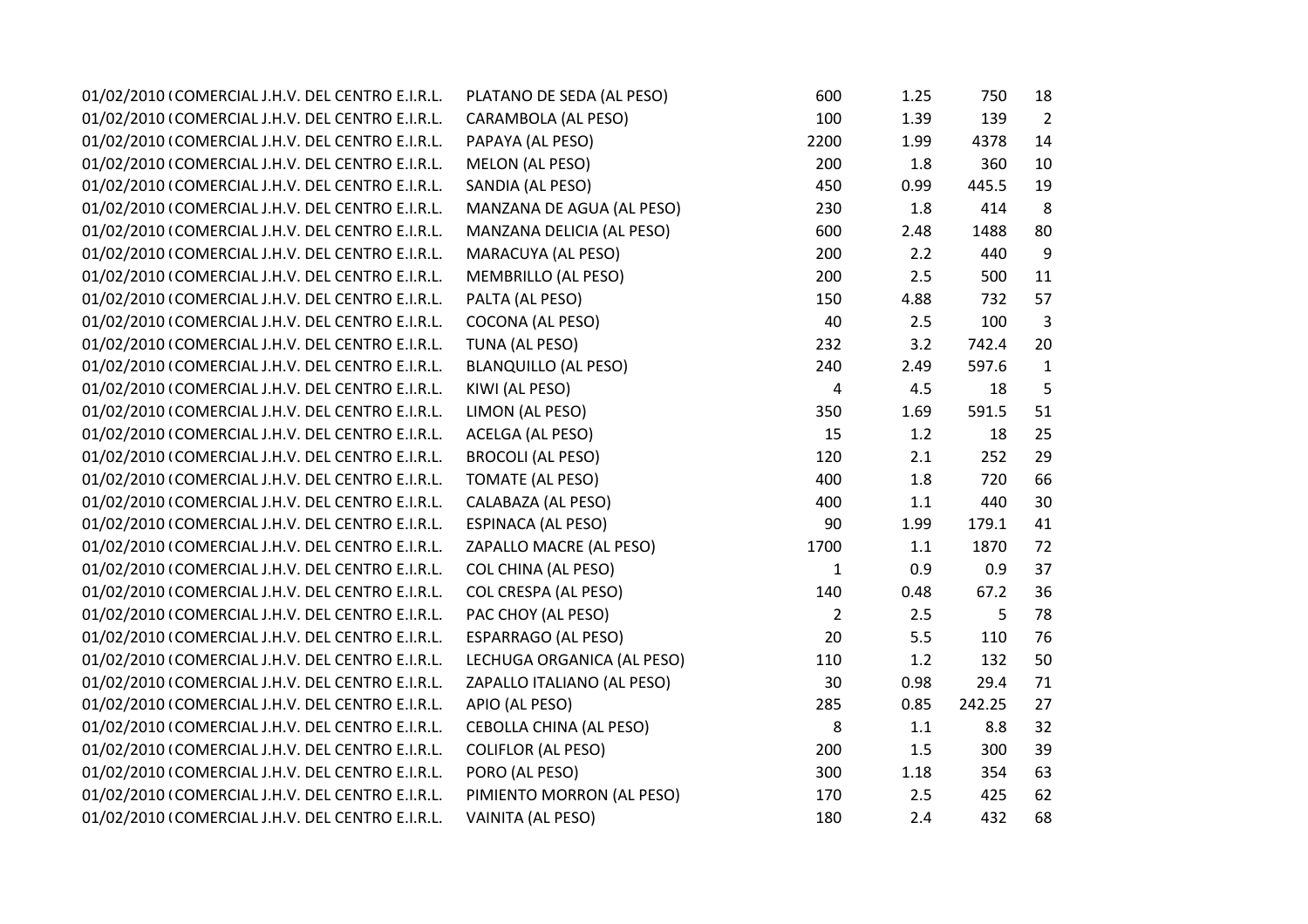| 01/02/2010 (COMERCIAL J.H.V. DEL CENTRO E.I.R.L. | <b>CEBOLLA ROJA (AL PESO)</b>    | 1300 | 2.5            | 3250  | 33 |
|--------------------------------------------------|----------------------------------|------|----------------|-------|----|
| 01/02/2010 (COMERCIAL J.H.V. DEL CENTRO E.I.R.L. | ROCOTO AL PESO                   | 44   | 3.5            | 154   | 64 |
| 01/02/2010 (COMERCIAL J.H.V. DEL CENTRO E.I.R.L. | AJI MIRASOL (AL PESO)            | 5    | 12             | 60    | 21 |
| 01/02/2010 (COMERCIAL J.H.V. DEL CENTRO E.I.R.L. | AJO PELADO A GRANEL              | 105  | 6.5            | 682.5 | 24 |
| 01/02/2010 (COMERCIAL J.H.V. DEL CENTRO E.I.R.L. | AJI VERDE                        | 25   | 2.2            | 55    | 23 |
| 01/02/2010 (COMERCIAL J.H.V. DEL CENTRO E.I.R.L. | AJI PANCA (AL PESO)              | 10   | 13             | 130   | 22 |
| 01/02/2010 (COMERCIAL J.H.V. DEL CENTRO E.I.R.L. | PEPINILLO (AL PESO)              | 270  | 0.8            | 216   | 60 |
| 01/02/2010 (COMERCIAL J.H.V. DEL CENTRO E.I.R.L. | <b>CAIGUA TIPO CHILENA</b>       | 40   | 2.5            | 100   | 74 |
| 01/02/2010 (COMERCIAL J.H.V. DEL CENTRO E.I.R.L. | CAIGUA TIPO CRIOLLO              | 150  | 1.65           | 247.5 | 81 |
| 01/02/2010 (COMERCIAL J.H.V. DEL CENTRO E.I.R.L. | ALCACHOFA PELADA (AL PESO)       | 15   | 12             | 180   | 73 |
| 01/02/2010 (COMERCIAL J.H.V. DEL CENTRO E.I.R.L. | <b>CAMOTE AMARILLO</b>           | 450  | 1.05           | 472.5 | 31 |
| 01/02/2010 (COMERCIAL J.H.V. DEL CENTRO E.I.R.L. | <b>OLLUCO</b>                    | 260  | 2.8            | 728   | 55 |
| 01/02/2010 (COMERCIAL J.H.V. DEL CENTRO E.I.R.L. | PAPA AMARILLA                    | 500  | 1.89           | 945   | 58 |
| 01/02/2010 (COMERCIAL J.H.V. DEL CENTRO E.I.R.L. | PAPA BLANCA                      | 2400 | $1.1\,$        | 2640  | 59 |
| 01/02/2010 (COMERCIAL J.H.V. DEL CENTRO E.I.R.L. | <b>YUCA</b>                      | 250  | 1.1            | 275   | 69 |
| 01/02/2010 (COMERCIAL J.H.V. DEL CENTRO E.I.R.L. | BETERRAGA (AL PESO)              | 300  | 0.99           | 297   | 28 |
| 01/02/2010 (COMERCIAL J.H.V. DEL CENTRO E.I.R.L. | NABO (AL PESO)                   | 20   | 1.5            | 30    | 54 |
| 01/02/2010 (COMERCIAL J.H.V. DEL CENTRO E.I.R.L. | ZANAHORIA (AL PESO)              | 900  | 0.99           | 891   | 70 |
| 01/02/2010 (COMERCIAL J.H.V. DEL CENTRO E.I.R.L. | KION FRESCO (AL PESO)            | 10   | 2.8            | 28    | 49 |
| 01/02/2010 (COMERCIAL J.H.V. DEL CENTRO E.I.R.L. | CHAMPIÑON (AL PESO)              | 6    | 18             | 108   | 75 |
| 01/02/2010 (COMERCIAL J.H.V. DEL CENTRO E.I.R.L. | ALVERJA VERDE EN VAINA (AL PESO) | 180  | 2.85           | 513   | 77 |
| 01/02/2010 (COMERCIAL J.H.V. DEL CENTRO E.I.R.L. | ALVERJA CHINA JOLANTAO (AL PESO) | 5    | 6              | 30    | 38 |
| 01/02/2010 (COMERCIAL J.H.V. DEL CENTRO E.I.R.L. | <b>FREJOL VERDE</b>              | 20   | 3.6            | 72    | 43 |
| 01/02/2010 (COMERCIAL J.H.V. DEL CENTRO E.I.R.L. | <b>FREJOL CHINO</b>              | 25   | 2.2            | 55    | 42 |
| 01/02/2010 (COMERCIAL J.H.V. DEL CENTRO E.I.R.L. | <b>HABA FRESCA</b>               | 20   | 1.4            | 28    | 44 |
| 01/02/2010 (COMERCIAL J.H.V. DEL CENTRO E.I.R.L. | PALLAR VERDE                     | 20   | 2.8            | 56    | 56 |
| 01/02/2010 (COMERCIAL J.H.V. DEL CENTRO E.I.R.L. | <b>MENTA (AL PESO)</b>           | 13   | 2.9            | 37.7  | 47 |
| 01/02/2010 (COMERCIAL J.H.V. DEL CENTRO E.I.R.L. | <b>CULANTRO (AL PESO)</b>        | 6    | 1.5            | 9     | 40 |
| 01/02/2010 (COMERCIAL J.H.V. DEL CENTRO E.I.R.L. | HIERBA BUENA (AL PESO)           | 10   | 1.3            | 13    | 45 |
| 01/02/2010 (COMERCIAL J.H.V. DEL CENTRO E.I.R.L. | <b>HUACATAY (AL PESO)</b>        | 15   | 1.5            | 22.5  | 48 |
| 01/02/2010 (COMERCIAL J.H.V. DEL CENTRO E.I.R.L. | PEREJIL (AL PESO)                | 10   | $1.5\,$        | 15    | 61 |
| 01/02/2010 (COMERCIAL J.H.V. DEL CENTRO E.I.R.L. | ROMERO (AL PESO)                 | 11   | $\overline{2}$ | 22    | 65 |
| 01/02/2010 (COMERCIAL J.H.V. DEL CENTRO E.I.R.L. | HIERBA LUISA (AL PESO)           | 13   | 1.8            | 23.4  | 46 |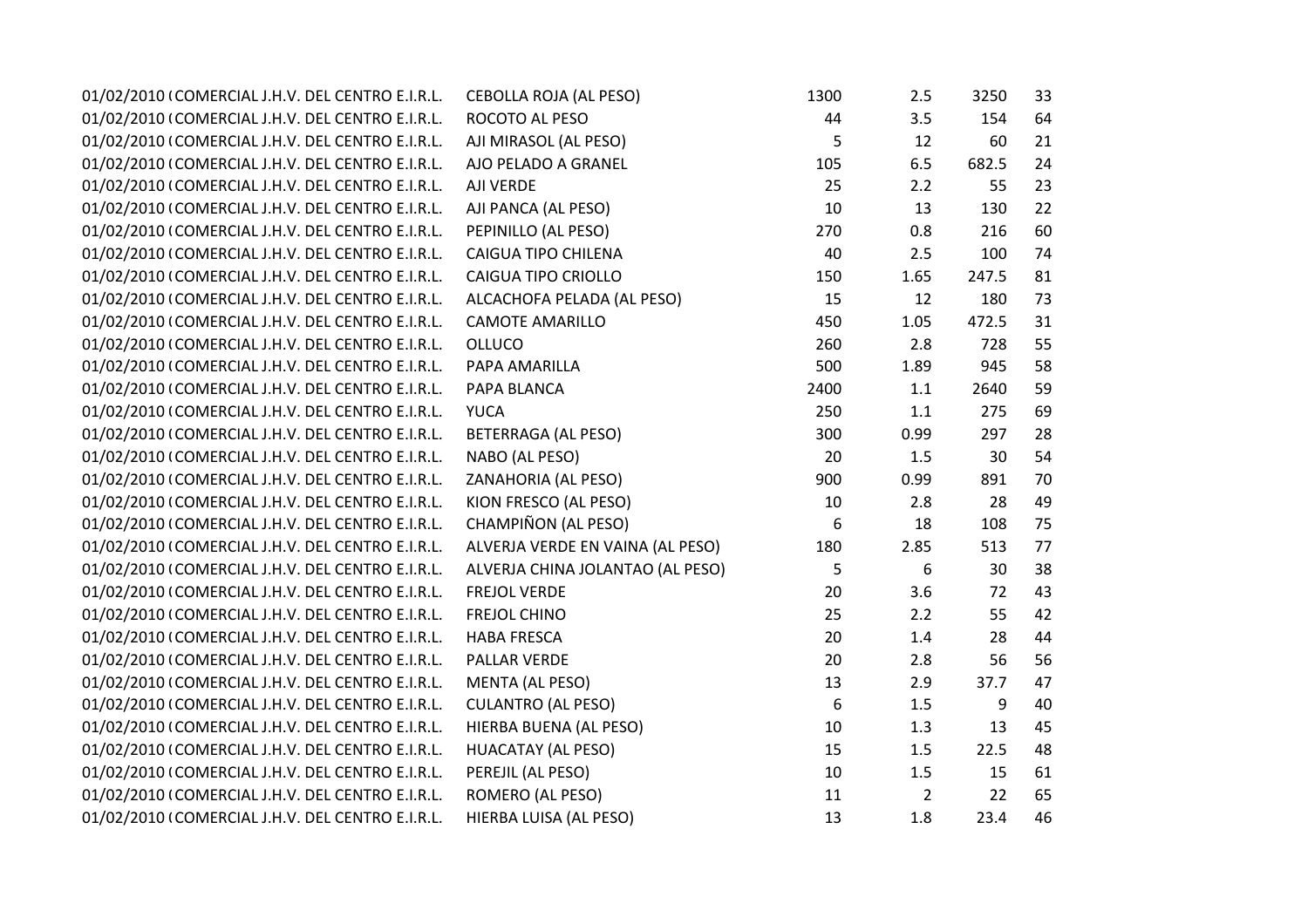| 01/02/2010 (COMERCIAL J.H.V. DEL CENTRO E.I.R.L.                                  | MANZANILLA FRESCA (AL PESO)         | 10           | 1.8            | 18      | 53             |  |
|-----------------------------------------------------------------------------------|-------------------------------------|--------------|----------------|---------|----------------|--|
| 01/02/2010 (COMERCIAL J.H.V. DEL CENTRO E.I.R.L.                                  | <b>TORONJIL (AL PESO)</b>           | 12           | 2.5            | 30      | 67             |  |
| 01/02/2010 (SAN FERNANDO S.A.                                                     | CARNE DE POLLO SIN MENUDENCIA       | 1350         | $\overline{7}$ | 9450    | $\mathbf{1}$   |  |
| 01/02/2010 (SAN FERNANDO S.A.                                                     | FILETE DE POLLO                     | 360          | 13.5           | 4860    | $\overline{2}$ |  |
| 01/02/2010 (SAN FERNANDO S.A.                                                     | CARNE DE POLLO CON MENUDENCIA       | 500          | 6.5            | 3250    | $\mathbf{1}$   |  |
| 01/02/2010 (TECNOFARMA S.A.                                                       | DEXRAZOXANO 500 MG INY              | 30           | 490            | 14700   | $\mathbf{1}$   |  |
| 02/02/2010 (ST. LOUIS IMPORT S.A.                                                 | IOVERSOL 320 MG/ML INY 100 ML       | 47           | 226.1          | 10626.7 | $\mathbf{1}$   |  |
| 02/02/2010 (ANGLI DATA EXPRESS S.R.L.                                             | TONER PARA IMPRESORA MULTIFUNCIO    | 6            | 222            | 1332    | $\mathbf{1}$   |  |
| 02/02/2010 (GERY REPRESENTACIONES E.I.R.L.                                        | CRIOBOX POLICARBONATO 2 mL PARA {   | 20           | 34             | 680     | $\mathbf{1}$   |  |
| 02/02/2010 (MAKAR CORPORATION S.A.C                                               | ALBUMINA HUMANA 20 G/100 ML INY 5   | 80           | 134            | 10720   | $\mathbf{1}$   |  |
| 02/02/2010 (CORPORACION ALM S.A.C.                                                | MULTIVITAMINICOS INY 10 ML          | 400          | 18.5           | 7400    | $\mathbf{1}$   |  |
| 02/02/2010 (PALMAGYAR S.A.                                                        | VINCRISTINA SULFATO 1 MG/ML INY 1 N | 1200         | 9              | 10800   | $\mathbf{1}$   |  |
| 02/02/2010 (PERULAB S.A.                                                          | TRIPTORELINA 3.75 MG INY            | 48           | 223            | 10704   | $\mathbf{1}$   |  |
| 02/02/2010 (ABBOTT LABORATORIOS S.A.                                              | SEVOFLURANO 100 mL/100 mL SOL 250   | 19           | 533            | 10127   | $\mathbf{1}$   |  |
| 02/02/2010 (BERNAL CARBAJAL ENRIQUE EDGAR                                         | LECHE EVAPORADA ENTERA X 410 G      | 192          | 2.7            | 518.4   | $\mathbf{1}$   |  |
| 02/02/2010 (QUIMICA SUIZA S.A.                                                    | BROMURO DE ROCURONIO 50 MG INY 5    | 300          | 27             | 8100    | $\mathbf{1}$   |  |
| 02/02/2010 (PERULAB S.A.                                                          | <b>BICALUTAMIDA 50 MG TAB</b>       | 4060         | 2.57           | 10434.2 | $\mathbf{1}$   |  |
| 02/02/2010 (A. JAIME ROJAS REPRESENTACIONES GEN PAPEL MILIMETRADO PARA ELECTROCAI |                                     | 100          | 5.7            | 570     | $\mathbf{1}$   |  |
| 02/02/2010 (ARIES COMERCIAL S.A.C                                                 | LLAVE TERMOMAGNETICA TRIFASICA 60   | $\mathbf{1}$ | 89.68          | 89.68   | $\overline{2}$ |  |
| 02/02/2010 (ARIES COMERCIAL S.A.C                                                 | CONTACTOR TRIFASICO DE 50 A 220 V   | $\mathbf{1}$ | 472            | 472     | $\mathbf{1}$   |  |
| 02/02/2010 (PERULAB S.A.                                                          | PACLITAXEL 30 MG INY 5 ML           | 360          | 27             | 9720    | $\mathbf{1}$   |  |
| 02/02/2010 (HANAI SRL                                                             | OLIGOELEMENTOS INY 10 ML            | 600          | 3.288333       | 1973    | $\mathbf{1}$   |  |
| 02/02/2010 IM & M PRODUCTOS MEDICOS Y FARMAC TRAMADOL 100 MG INY 2 ML             |                                     | 13000        | 1.256          | 16328   | $\mathbf{1}$   |  |
| 02/02/2010 (PROVERSAL S.R.L.                                                      | FENTANILO 50 UG/ML INY 10 ML        | 2000         | 5.029733       | 10059.5 | $\mathbf{1}$   |  |
| 02/02/2010 (PROVERSAL S.R.L.                                                      | KETOPROFENO 100 MG INY 5 ML         | 9000         | 1.22069        | 10986.2 | $\overline{2}$ |  |
| 02/02/2010 (MEDROCK CORPORATION S.AC                                              | ACETILCISTEINA 200 MG GRANU 1 G     | 6000         | 0.3            | 1800    | $\mathbf{1}$   |  |
| 02/02/2010 (M & M PRODUCTOS MEDICOS Y FARMAC OMEPRAZOL 40 MG INY                  |                                     | 6500         | 2.758691       | 17931.5 | $\mathbf{1}$   |  |
| 02/02/2010 (EMBUTIDOS HUARAL S.A.C.                                               | HOT DOG DE POLLO A GRANEL           | 100          | 9              | 900     | 5              |  |
| 02/02/2010 (EMBUTIDOS HUARAL S.A.C.                                               | <b>JAMON DEL PAIS</b>               | 5            | 30             | 150     | $\mathbf{1}$   |  |
| 02/02/2010 (EMBUTIDOS HUARAL S.A.C.                                               | <b>JAMON INGLES</b>                 | 5            | 27.4           | 137     | $\overline{2}$ |  |
| 02/02/2010 (EMBUTIDOS HUARAL S.A.C.                                               | JAMONADA DE POLLO                   | 35           | 10.2           | 357     | 3              |  |
| 02/02/2010 (EMBUTIDOS HUARAL S.A.C.                                               | <b>TOCINO AHUMADO</b>               | 10           | 21.5           | 215     | 4              |  |
| 02/02/2010 (COMERCIAL J.H.V. DEL CENTRO E.I.R.L.                                  | ACEITUNA EN BOTIJA A GRANEL         | 70           | 7.8            | 546     | $\mathbf{1}$   |  |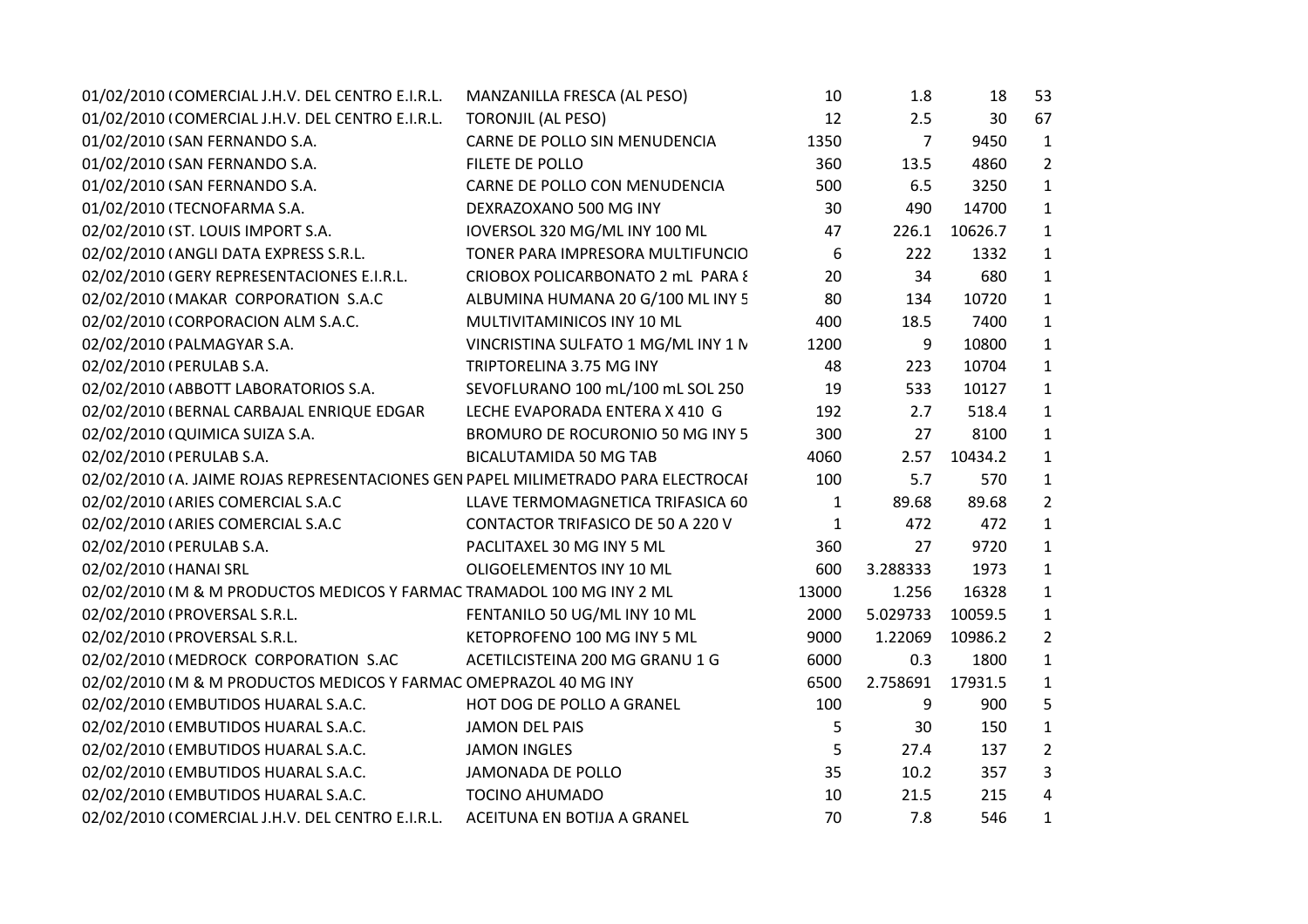| 02/02/2010 (FRIGORIFICO JO SAC                                                     | PERICO EN FILETE                        | 600            | 18     | 10800   | $\mathbf{1}$   |  |
|------------------------------------------------------------------------------------|-----------------------------------------|----------------|--------|---------|----------------|--|
| 02/02/2010 (FRIGORIFICO JO SAC                                                     | <b>TILAPIA EN FILETE</b>                | 160            | 24     | 3840    | $\overline{2}$ |  |
| 02/02/2010 (MEDIFARMA S.A.                                                         | METRONIDAZOL 500 MG INY 100 ML          | 3000           | 1.153  | 3459    | 4              |  |
| 03/02/2010 (DISTRIBUIDORA CONTINENTAL 6 S.A.                                       | BOTA DESCARTABLE PARA CIRUJANO AN       | 600            | 0.5    | 300     | $\mathbf{1}$   |  |
| 03/02/2010 (ANGLI DATA EXPRESS S.R.L.                                              | TONER PARA FOTOCOPIADORA MULTIFU        | $\overline{4}$ | 137    | 548     | $\mathbf{1}$   |  |
| 03/02/2010 I NORDIC PHARMACEUTICAL COMPANY S.IINTERFERON ALFA 2B 3000 000 UI INY   |                                         | 800            | 9.5    | 7600    | $\mathbf{1}$   |  |
| 03/02/2010 (REFASA S.A.C.                                                          | ACIDO TRANEXAMICO 250 mg INY 2.5 m      | 500            | 4.8    | 2400    | $\mathbf{1}$   |  |
| 03/02/2010 (REFASA S.A.C.                                                          | VITAMINA B - COMPLEJO INY 10 ML         | 1000           | 8.8    | 8800    | $\overline{2}$ |  |
| 03/02/2010 (INTRAMEDICA S.A.C.                                                     | INYECTOR DE ESCLEROTERAPIA DE 2.8 m     | $\mathbf{1}$   | 198    | 198     | $\mathbf{1}$   |  |
| 03/02/2010 (TOP SYSTEMS GROUP SAC.                                                 | TINTA PARA IMPRESORA HP DESKJET 39.     | $\overline{2}$ | 56.03  | 112.06  | $\mathbf{1}$   |  |
| 03/02/2010 (TOP SYSTEMS GROUP SAC.                                                 | TINTA PARA IMPRESORA HP DESKJET 39.     | $\overline{2}$ | 43.84  | 87.68   | $\overline{2}$ |  |
| 03/02/2010 (TOP SYSTEMS GROUP SAC.                                                 | TINTA PARA IMPRESORA HP 10 COD. REI     | $2^{1}$        | 107.12 | 214.24  | 3              |  |
| 03/02/2010 (TOP SYSTEMS GROUP SAC.                                                 | TINTA PARA IMPRESORA HP 11 COD. REI     | $\overline{2}$ | 107.12 | 214.24  | $\overline{4}$ |  |
| 03/02/2010 (TOP SYSTEMS GROUP SAC.                                                 | TINTA PARA IMPRESORA HP 11 COD. REI     | $\overline{2}$ | 107.12 | 214.24  | 5              |  |
| 03/02/2010 (TOP SYSTEMS GROUP SAC.                                                 | TINTA PARA IMPRESORA HP 11 COD. REI     | $2^{\circ}$    | 107.12 | 214.24  | 6              |  |
| 03/02/2010 (TOP SYSTEMS GROUP SAC.                                                 | TINTA PARA IMPRESORA HP COD. REF. C     | $\overline{2}$ | 79.3   | 158.6   | 7              |  |
| 03/02/2010 (COMPUTADORAS Y TELECOMUNICACION TONER PARA IMPRESORA MULTIFUNCIO       |                                         | 12             | 221.11 | 2653.32 | $\mathbf{1}$   |  |
| 03/02/2010 (ATILIO PALMIERI S.R.L.                                                 | CATETER TORAXICO RECTO Nº 24            | 50             | 34     | 1700    | $\mathbf{1}$   |  |
| 03/02/2010 (PROSEMEDIC S.A.                                                        | CINTA DE CONTROL EXTERNO DE ESTERI      | 40             | 29.5   | 1180    | $\mathbf{1}$   |  |
| 03/02/2010 (AGA S.A.                                                               | <b>GAS NITROGENO UHP</b>                | 100            | 8.4    | 840     | $\mathbf{1}$   |  |
| 03/02/2010 (AGA S.A.                                                               | <b>GAS ANHIDRIDO CARBONICO</b>          | 100            | 7.5    | 750     | $\overline{2}$ |  |
| 03/02/2010 (GAMEL SRL                                                              | PELICULA RADIOGRAFICA PARA MAMOC        | $\overline{2}$ | 363.63 | 727.26  | $\mathbf{1}$   |  |
| 03/02/2010 (CORPORACION ALESSANDRA SOCIEDAD A COMPRESA GASA QUIRURGICA RADIOPA     |                                         | 1500           | 1.2    | 1800    | $\mathbf{1}$   |  |
| 03/02/2010 (DISPROPEI S.A.C.                                                       | <b>GUANTE PARA EXAMEN DESCARTABLE T</b> | 50000          | 0.14   | 7000    | $\mathbf{1}$   |  |
| 03/02/2010 (DISTRIBUIDORA CONTINENTAL 6 S.A.                                       | JERINGA DESCARTABLE 5 ML CON AGUJ/      | 6500           | 0.14   | 910     | $\mathbf{1}$   |  |
| 03/02/2010 (DISTRIBUIDORA CONTINENTAL 6 S.A.                                       | JERINGA DESCARTABLE 10 ML CON AGU.      | 7500           | 0.21   | 1575    | $\overline{2}$ |  |
| 03/02/2010 (BERNAL CARBAJAL ENRIQUE EDGAR                                          | MAQUINA DE AFEITAR DESCARTABLE DC       | 1000           | 0.93   | 930     | $\mathbf{1}$   |  |
| 03/02/2010 (BERNAL CARBAJAL ENRIQUE EDGAR                                          | PAPEL HIGIENICO (ROLLO PERSONAL) BL     | 3000           | 0.47   | 1410    | $\overline{2}$ |  |
| 03/02/2010 (DISPROPEI S.A.C.                                                       | VENDA ELASTICA 4" X 5 YD                | 5000           | 1.2    | 6000    | $\mathbf{1}$   |  |
| 03/02/2010 (DISPROPEI S.A.C.                                                       | VENDA ELASTICA 6" X 5 YD                | 2500           | 1.4    | 3500    | $\overline{2}$ |  |
| 03/02/2010 (HERSIL S.A.LABORATORIOS INDUSTRIALES EQUIPO PARA BOMBA INFUSION SIN VO |                                         | 500            | 21     | 10500   | $\mathbf{1}$   |  |
| 03/02/2010 (DISTRIBUIDORA DROGUERIA SAGITARIO SOXALIPLATINO 50 MG INY              |                                         | 750            | 22     | 16500   | $\overline{2}$ |  |
| 03/02/2010 (DISTRIBUIDORA DROGUERIA SAGITARIO SPACLITAXEL 30 MG INY 5 ML           |                                         | 6000           | 20.678 | 124068  | 3              |  |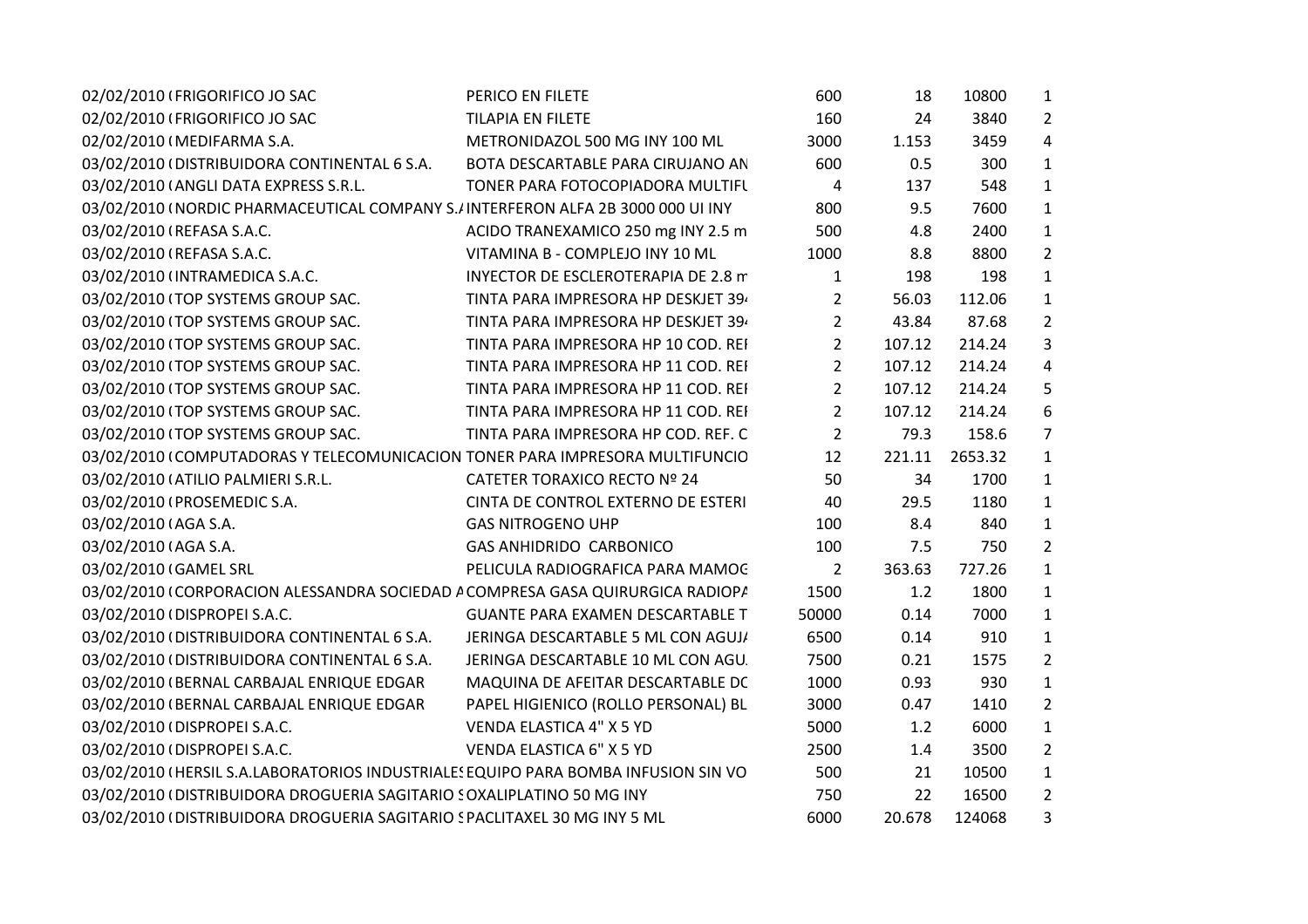| 03/02/2010 (DISTRIBUIDORA DROGUERIA SAGITARIO SMETOTREXATO SODICO 500 MG INY 201 |                                     | 1000           | 23     | 23000   | $\mathbf{1}$   |
|----------------------------------------------------------------------------------|-------------------------------------|----------------|--------|---------|----------------|
| 03/02/2010 (FARMINDUSTRIA S.A.                                                   | PARACETAMOL + TRAMADOL CLORHIDR     | 5000           | 0.88   | 4400    | $\overline{2}$ |
| 03/02/2010 (FARMINDUSTRIA S.A.                                                   | TRAMADOL 100 MG TAB                 | 3500           | 1.65   | 5775    | $\mathbf{1}$   |
| 03/02/2010 (SAN FERNANDO S.A.                                                    | HUEVOS DE GALLINA ROSADOS (AL PESC  | 800            | 3.8    | 3040    | $\mathbf{1}$   |
| 03/02/2010 (SOCIEDAD SUIZO PERUANA DE EMBUTID(QUESO TIPO EDAM                    |                                     | 4              | 19.99  | 79.96   | 3              |
| 03/02/2010 (SOCIEDAD SUIZO PERUANA DE EMBUTID(QUESO FRESCO DE VACA               |                                     | 80             | 13.8   | 1104    | 6              |
| 03/02/2010 (SOCIEDAD SUIZO PERUANA DE EMBUTIDI QUESO FUNDIDO                     |                                     | 12             | 19.28  | 231.36  | $\overline{2}$ |
| 03/02/2010 (SOCIEDAD SUIZO PERUANA DE EMBUTIDI QUESO MOZARELLA                   |                                     | $\mathbf{1}$   | 23.49  | 23.49   | 5              |
| 03/02/2010 (SOCIEDAD SUIZO PERUANA DE EMBUTIDI QUESO CREMA X 225 G               |                                     | $\overline{2}$ | 9      | 18      | 4              |
| 03/02/2010 (SAN FERNANDO S.A.                                                    | SUPREMA DE POLLO                    | 100            | 11.8   | 1180    | 7              |
| 03/02/2010 (SAN FERNANDO S.A.                                                    | <b>CHULETA DE PAVITA</b>            | 200            | 15.35  | 3070    | $\mathbf 1$    |
| 03/02/2010 (SAN FERNANDO S.A.                                                    | PAVITA MEDALLON                     | 200            | 10.1   | 2020    | 3              |
| 03/02/2010 (SAN FERNANDO S.A.                                                    | PECHUGA DE PAVITA TROZADA           | 150            | 12.3   | 1845    | 4              |
| 04/02/2010 (B.BRAUN MEDICAL PERU S.A.                                            | AGUA DESTILADA X 1 L                | 4500           | 3.2    | 14400   | 1              |
| 04/02/2010 (QUIMICA SUIZA S.A.                                                   | RITUXIMAB 100 MG/10 ML INY 10 ML    | $\overline{2}$ | 849.27 | 1698.54 | $\mathbf{1}$   |
| 04/02/2010 (QUIMICA SUIZA S.A.                                                   | RITUXIMAB 500 MG/50 ML INY 50 ML    | $\overline{2}$ | 4199.6 | 8399.2  | 2              |
| 04/02/2010 (CARDIO PERFUSION E.I.R.LTDA                                          | MEGLUMINA IOXITALAMATO 300 MG /N    | 600            | 24.15  | 14490   | $\mathbf{1}$   |
| 04/02/2010 (CARDIO PERFUSION E.I.R.LTDA                                          | MEGLUMINA IOXITALAMATO 300 MG / N   | 100            | 48.3   | 4830    | $\overline{2}$ |
| 04/02/2010 (ANGLI DATA EXPRESS S.R.L.                                            | <b>DISKETTE DE 3.5</b>              | 480            | 0.47   | 225.6   | $\mathbf{1}$   |
| 04/02/2010 (CORPORACION MEDCO S.A.C.                                             | CALCIO CITRATO TETRAHIDRATO + COLE  | 4000           | 0.17   | 680     | $\mathbf 1$    |
| 04/02/2010 (PALMAGYAR S.A.                                                       | IOPAMIDOL EQUIVALENTE 370 MG I/ML   | 120            | 65     | 7800    | $\overline{2}$ |
| 04/02/2010 (ALBIS S.A.                                                           | CATETER ENDOVENOSO PERIFERICO Nº :  | 8000           | 1.32   | 10560   | $\mathbf 1$    |
| 04/02/2010 (QUIMICA SERVICE SRL                                                  | HIDROXIDO DE BENCETONIO EN METAN    | $\mathbf{1}$   | 7371.5 | 7371.5  | $\overline{2}$ |
| 04/02/2010 (QUIMICA SERVICE SRL                                                  | ALCOHOL METILICO (METANOL) P.A. X 2 | $\mathbf{1}$   | 98     | 98      | $\mathbf{1}$   |
| 04/02/2010 (ALBIS S.A.                                                           | KIT DE SUERO CONTROL DE CALIDAD INT | 3              | 1400   | 4200    | $\mathbf{1}$   |
| 04/02/2010 (ALBIS S.A.                                                           | KIT DE SUERO CONTROL DE CALIDAD PA  | 5              | 2000   | 10000   | $\mathbf{1}$   |
| 04/02/2010 (ALBIS S.A.                                                           | KIT DE SUERO CONTROL DE CALIDAD EXT | $\mathbf{1}$   | 4522   | 4522    | $\mathbf{1}$   |
| 04/02/2010 (AGA S.A.                                                             | <b>OXIGENO GAS MEDICINAL</b>        | 500            | 4.05   | 2025    | $\mathbf{1}$   |
| 04/02/2010 (ALBIS S.A.                                                           | ANTICUERPO MONOCLONAL PARA CD 3:    | $\overline{2}$ | 2200   | 4400    | $\overline{2}$ |
| 04/02/2010 (ALBIS S.A.                                                           | ANTICUERPO MONOCLONAL PARA CD 8     | $\overline{2}$ | 2200   | 4400    | $\mathbf{1}$   |
| 04/02/2010 (BELOMED S.C.R.LTDA                                                   | KIT DE BUFFER SOLUCION (PBS-19 MM F | 6              | 425    | 2550    | $\mathbf{1}$   |
| 04/02/2010 (BERNAL CARBAJAL ENRIQUE EDGAR                                        | FIDEO TIPO RAVIOLES                 | 6              | 31.2   | 187.2   | $\mathbf{1}$   |
| 04/02/2010 (BERNAL CARBAJAL ENRIQUE EDGAR                                        | PASTA WANTAN (AL PESO)              | $\overline{4}$ | 6.9    | 27.6    | 3              |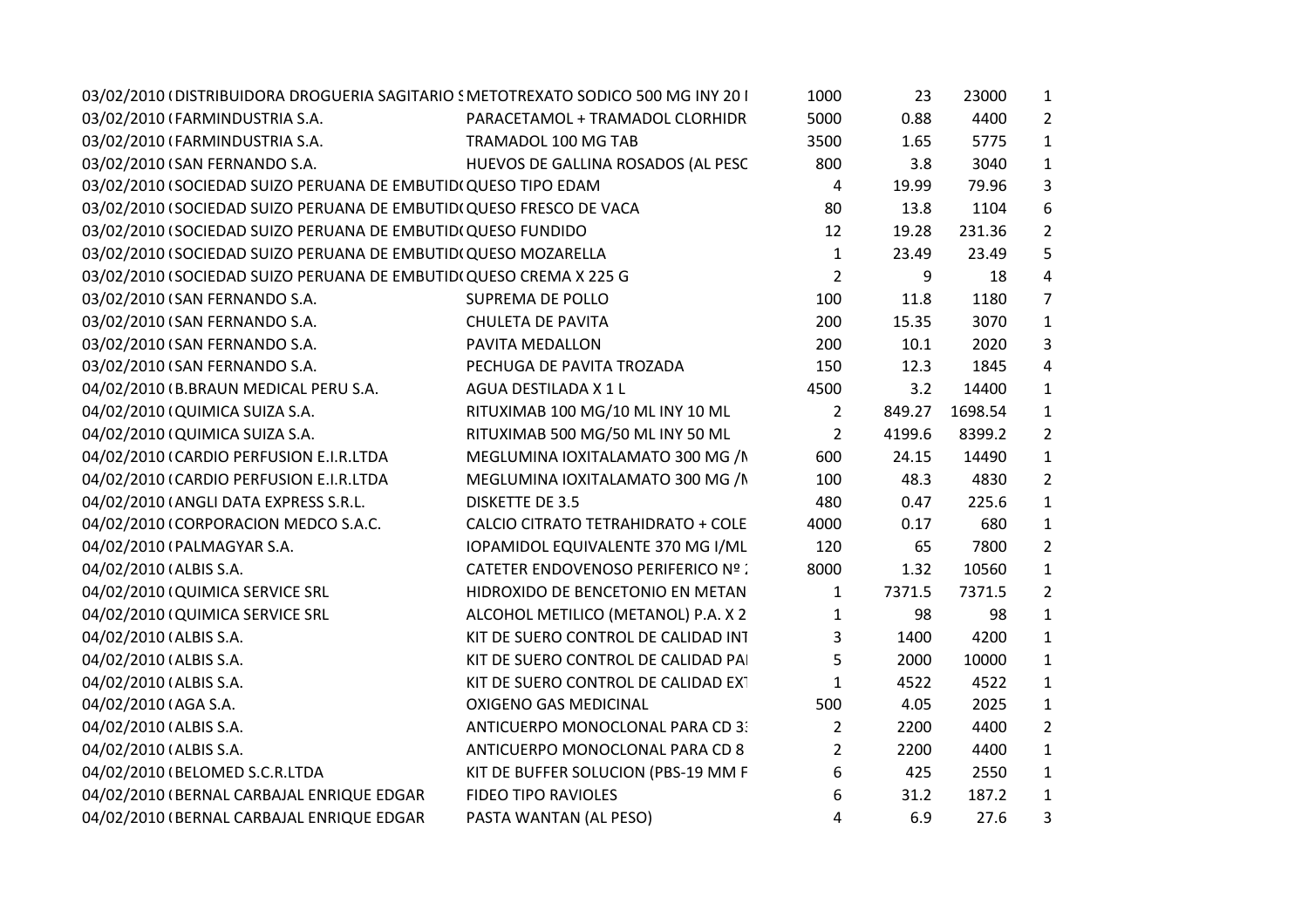| 04/02/2010 (BERNAL CARBAJAL ENRIQUE EDGAR                                          | PASTA DE LASAÑA X 1 KG              | $\mathbf{1}$   | 25     | 25      | $\overline{2}$ |
|------------------------------------------------------------------------------------|-------------------------------------|----------------|--------|---------|----------------|
| 04/02/2010 (BERNAL CARBAJAL ENRIQUE EDGAR                                          | UVA ITALIA (AL PESO)                | 750            | 2.9    | 2175    | 4              |
| 05/02/2010 (QUIMICA SUIZA S.A.                                                     | TAMSULOSINA 400 UG TAB              | 990            | 1.17   | 1158.3  | $\mathbf{1}$   |
| 05/02/2010 (TYCO HEALTHCARE PERU S.A                                               | FILTRO ANTIBACTERIANO PARA VENTILA  | 200            | 18     | 3600    | $\mathbf{1}$   |
| 05/02/2010 (ALBIS S.A.                                                             | ANTICUERPO MONOCLONAL PARA CD 1.    | 2              | 2450   | 4900    | $\overline{2}$ |
| 05/02/2010 (ALBIS S.A.                                                             | ANTICUERPO MONOCLONAL PARA CD 7:    | 1              | 2200   | 2200    | $\mathbf{1}$   |
| 05/02/2010 (ELI LILLY INTERAMERICA INC SUCURSAL P PEMETREXED DISODICO HEPTAHIDRATA |                                     | 3              | 3277   | 9831    | $\mathbf{1}$   |
| 05/02/2010 (INTRAMEDICA S.A.C.                                                     | BALON PARA EXTREMO DISTAL DE ECOE   | $\overline{2}$ | 2250   | 4500    | $\mathbf{1}$   |
| 05/02/2010 (BIO REG PHARMA S.A.C                                                   | FILGRASTIM 300 ug/mL INY 1 mL       | 420            | 22.8   | 9576    | $\mathbf{1}$   |
| 05/02/2010 (LABORATORIOS AC FARMA S.A.                                             | TEMOZOLOMIDA 100 MG TAB             | 70             | 135    | 9450    | $\mathbf{1}$   |
| 05/02/2010 (PERULAB S.A.                                                           | PACLITAXEL 30 MG INY 5 ML           | 360            | 27     | 9720    | $\mathbf{1}$   |
| 05/02/2010 (DISTRIBUIDORA MARLON S.R.L                                             | DIMENHIDRINATO 50 MG TAB            | 10000          | 0.08   | 800     | $\mathbf{1}$   |
| 05/02/2010 (ABBOTT LABORATORIOS S.A.                                               | FORMULA POLIMERICA SIN LACTOSA AD   | 265            | 36     | 9540    | $\mathbf{1}$   |
| 05/02/2010 (DISTRIBUIDORA MARLON S.R.L                                             | METFORMINA CLORHIDRATO 850 MG T/    | 20000          | 0.09   | 1800    | $\mathbf{1}$   |
| 05/02/2010 (REPRESENTACIONES HOSPITALARIAS NAC ANTICUERPO MONOCLONAL TERMINAL      |                                     | 2              | 4620   | 9240    | $\mathbf{1}$   |
| 05/02/2010 (ALBIS S.A.                                                             | ANTICUERPO MONOCLONAL PARA CD 3     | 4              | 2300   | 9200    | $\mathbf{1}$   |
| 05/02/2010 (REPRESENTACIONES HOSPITALARIAS NAC SOLUCION PERMEABILIZANTE PARA CIT(  |                                     | $\overline{2}$ | 1250   | 2500    | $\mathbf{1}$   |
| 05/02/2010 (REPRESENTACIONES HOSPITALARIAS NAC ANTICUERPO MONOCLONAL PARA CD 1     |                                     | 1              | 2500   | 2500    | 3              |
| 05/02/2010 (REPRESENTACIONES HOSPITALARIAS NAC ANTICUERPO POLICLONAL LAMBDA CON    |                                     | $\mathbf{1}$   | 2260   | 2260    | $\overline{2}$ |
| 05/02/2010 (REPRESENTACIONES HOSPITALARIAS NAC ANTICUERPO POLICLONAL IgA CON ISOT  |                                     | 1              | 2180   | 2180    | 4              |
| 05/02/2010 (DISTRIBUIDORA MARLON S.R.L                                             | AMITRIPTILINA 25 MG TAB             | 15000          | 0.25   | 3750    | $\mathbf{1}$   |
| 05/02/2010 (ALBIS S.A.                                                             | ANTICUERPO MONOCLONAL ANTI-HUM.     | 1              | 1750   | 1750    | 3              |
| 05/02/2010 (ALBIS S.A.                                                             | ANTICUERPO MONOCLONAL PARA CD 1.    | 1              | 2450   | 2450    | 4              |
| 05/02/2010 (ALBIS S.A.                                                             | ANTICUERPO MONOCLONAL PARA CD 20    | 2              | 2150   | 4300    | $\mathbf{1}$   |
| 05/02/2010 (ALBIS S.A.                                                             | ANTICUERPO MONOCLONAL PARA CD 21    | $\mathbf{1}$   | 2200   | 2200    | $\overline{2}$ |
| 05/02/2010 (DAJOZ S.A.C.                                                           | ENOXAPARINA SODICA 60 MG/0.6 ML IN  | 500            | 19     | 9500    | $\mathbf{1}$   |
| 05/02/2010 (ALBIS S.A.                                                             | BANDEJA DE POLIETILENO PARA DESINFI | $\overline{2}$ | 1300   | 2600    | $\overline{2}$ |
| 05/02/2010 (ALBIS S.A.                                                             | BANDEJA DE POLIETILENO PARA DESINFI | $\overline{2}$ | 680    | 1360    | $\mathbf{1}$   |
| 05/02/2010 (LABORATORIOS INDUQUIMICA S.A.                                          | TIOGUANINA 40 MG TAB                | 1800           | 4.1976 | 7555.68 | $\mathbf{1}$   |
| 05/02/2010 (GRUNENTHAL PERUANA S.A.                                                | DOXORUBICINA 10 MG INY              | 5000           | 7.633  | 38165   | $\mathbf{1}$   |
| 05/02/2010 (GRUNENTHAL PERUANA S.A.                                                | ETOPOSIDO 100 MG INY 5 ML           | 1800           | 5.6516 | 10172.9 | $\overline{2}$ |
| 05/02/2010 (TRANSLIGRA S.A.C.                                                      | PAPEL FOTOGRAFICO 120 g TAMAÑO A4   | 8              | 60     | 480     | $\mathbf{1}$   |
| 05/02/2010 (PERULAB S.A.                                                           | LETROZOL 2.5 MG TAB                 | 30000          | 0.9088 | 27264   | $\mathbf{1}$   |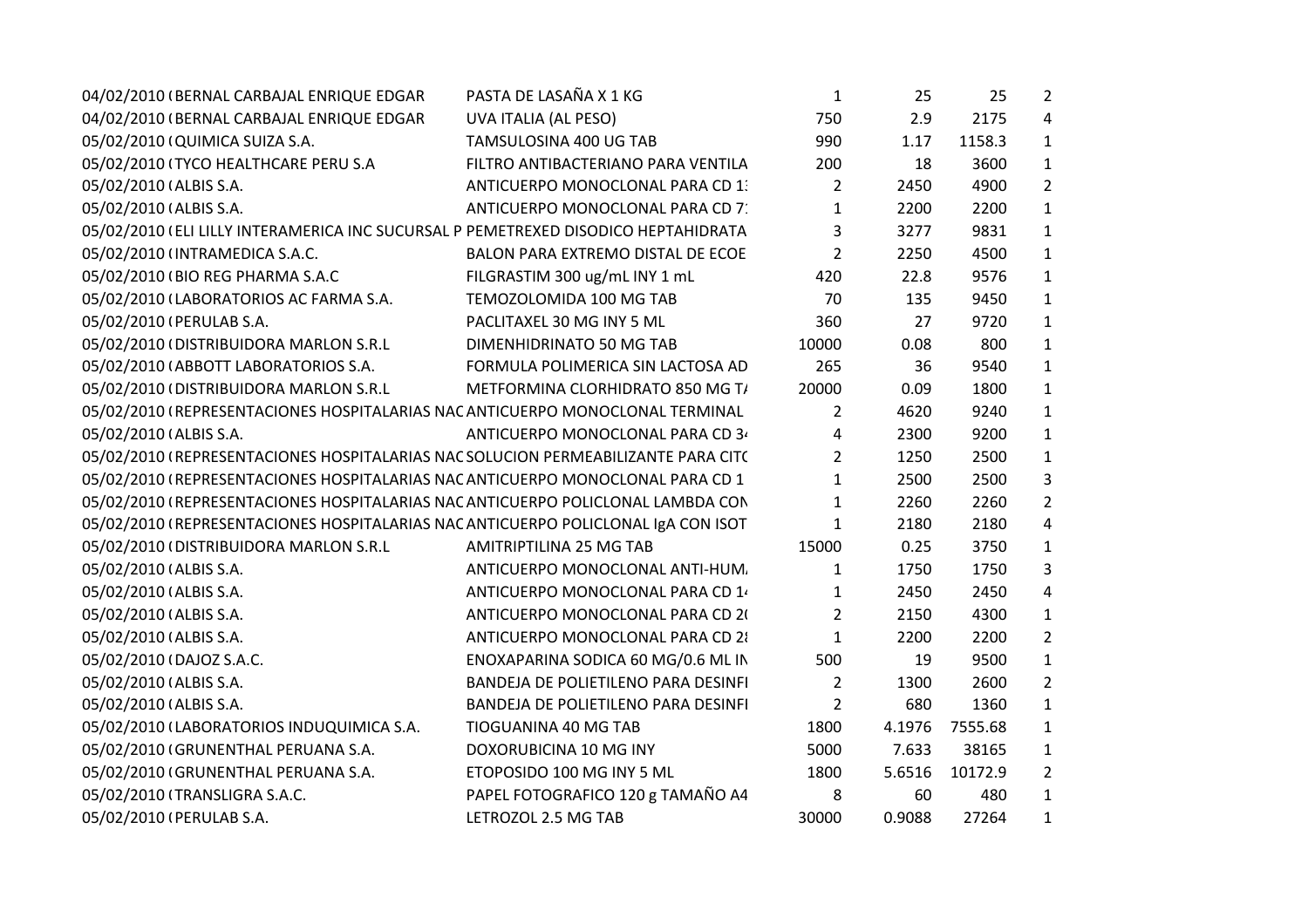| 05/02/2010 (ESKE S.R.L.                                                           | <b>GEMCITABINA 1 G INY 50 ML</b>    | 500            | 164.10235      | 82051.2        | $\mathbf{1}$   |
|-----------------------------------------------------------------------------------|-------------------------------------|----------------|----------------|----------------|----------------|
| 05/02/2010 (INSTITUTO PERUANO DE ENERGIA NUCLE ACIDO METILENDIFOSFONICO (AMD) 6 r |                                     | 24             | 234.17         | 5620.08        | $\mathbf{1}$   |
| 05/02/2010 (INSTITUTO PERUANO DE ENERGIA NUCLE MERTIATIDA 1 mg PLV                |                                     | $\mathbf{1}$   | 234.17         | 234.17         | $\overline{2}$ |
| 05/02/2010 (SANDERSON S.A. (PERU)                                                 | DOCETAXEL 80 MG INY                 | 500            | 92.764         | 46382          | $\mathbf{1}$   |
| 05/02/2010 (REGCORP S.A.                                                          | ALBUMINA HUMANA (MACROAGREGAD       | 20             | 80             | 1600           | $\overline{2}$ |
| 05/02/2010 (REGCORP S.A.                                                          | SESTAMIBI 1 mg INY                  | 20             | 345            | 6900           | $\mathbf{1}$   |
| 05/02/2010 (BERNAL CARBAJAL ENRIQUE EDGAR                                         | CAFE INSTANTANEO X 200 G            | 8              | 8.95           | 71.6           | 3              |
| 05/02/2010 (BERNAL CARBAJAL ENRIQUE EDGAR                                         | AZUCAR RUBIA X 1 KG                 | 16             | 2.45           | 39.2           | $\mathbf{1}$   |
| 05/02/2010 (BERNAL CARBAJAL ENRIQUE EDGAR                                         | MANDARINA CON PEPA (AL PESO)        | 20             | 3.3            | 66             | 5              |
| 05/02/2010 (BERNAL CARBAJAL ENRIQUE EDGAR                                         | GALLETA DE SODA X 28 G APROX.       | 250            | 0.45           | 112.5          | $\overline{2}$ |
| 05/02/2010 (BERNAL CARBAJAL ENRIQUE EDGAR                                         | ANIS FILTRANTE X 100 SOBRES         | $\overline{2}$ | 3.5            | $\overline{7}$ | 4              |
| 05/02/2010 (BERNAL CARBAJAL ENRIQUE EDGAR                                         | VASO DESCARTABLE DE POLIESTIRENO E  | 5              | 2.4            | 12             | $\mathbf{1}$   |
| 06/02/2010 (GRUNENTHAL PERUANA S.A.                                               | CICLOFOSFAMIDA 50 MG TAB            | 30000          | 1              | 30000          | $\mathbf{1}$   |
| 06/02/2010 (BIO REG PHARMA S.A.C                                                  | INTERFERON ALFA 2A 3'000 000 UI INY | 7300           | 11.47          | 83731          | $\mathbf 1$    |
| 06/02/2010 (LABORATORIOS AC FARMA S.A.                                            | TEGAFUR + URACILO 100 MG + 224 MG   | 2400           | 7.7            | 18480          | $\mathbf{1}$   |
| 06/02/2010 (QUIMICA SUIZA S.A.                                                    | GOSERELINA 10.8 MG IMPLANTE         | 16             | 1575           | 25200          | $\mathbf{1}$   |
| 06/02/2010 (QUIMICA SUIZA S.A.                                                    | <b>GOSERELINA 3.6 MG IMPLANTE</b>   | 90             | 507.5          | 45675          | $\overline{2}$ |
| 06/02/2010 (BAYER S.A.                                                            | <b>CLODRONATO 800 MG TAB</b>        | 900            | 9.34           | 8406           | $\mathbf 1$    |
| 06/02/2010 (PALMAGYAR S.A.                                                        | DIETILESTILBESTROL 1 MG TAB         | 40000          | 0.52           | 20800          | $\mathbf{1}$   |
| 06/02/2010 (QUIMICA SUIZA S.A.                                                    | TRETINOINA 10 MG TAB                | 7500           | 9.47           | 71025          | $\mathbf{1}$   |
| 06/02/2010 (FARMADUAL S.A.C                                                       | DACTINOMICINA 500 UG INY            | 300            | 113            | 33900          | $\mathbf{1}$   |
| 06/02/2010 (LABORATORIOS AC FARMA S.A.                                            | <b>BICALUTAMIDA 50 MG TAB</b>       | 84000          | 2.2            | 184800         | $\mathbf{1}$   |
| 06/02/2010 (LABORATORIOS AMERICANOS S.A.                                          | FILGRASTIM 300 ug/1.2 mL INY 1.2 mL | 21000          | 15.37          | 322770         | $\mathbf{1}$   |
| 08/02/2010 (DMS PERU SAC                                                          | TARJETA BLANCA DE PVC               | 10             | 98.3535        | 983.54         | $\overline{2}$ |
| 08/02/2010 (DMS PERU SAC                                                          | CINTA PARA IMPRESORA FARGO 2 CARA   | 25             | 164.22         | 4105.5         | $\mathbf{1}$   |
| 08/02/2010 (ALBIS S.A.                                                            | ANTICUERPO MONOCLONAL PARA CD 3     | 3              | 2200           | 6600           | $\overline{2}$ |
| 08/02/2010 (ALBIS S.A.                                                            | ANTICUERPO MONOCLONAL PARA CD 10    | $\overline{2}$ | 1900           | 3800           | $\mathbf{1}$   |
| 08/02/2010 (ALBIS S.A.                                                            | ANTICUERPO MONOCLONAL PARA CD 1!    | 5              | 2000           | 10000          | $\mathbf{1}$   |
| 08/02/2010 (DISTRIBUIDORA PREMIUM S.A.                                            | AGUA DE MESA SIN GAS X 20 L         | 250            | 9              | 2250           | $\mathbf{1}$   |
| 08/02/2010 (NEYRA AVILES RAFAEL                                                   | SORBETE.                            | 5              | $\overline{2}$ | 10             | 4              |
| 08/02/2010 (NEYRA AVILES RAFAEL                                                   | GLOBO METALICO Nº 9                 | 5              | 380            | 1900           | 3              |
| 08/02/2010 (DMS PERU SAC                                                          | CINTA DE RESINA PARA IMPRESORA TER  | 50             | 20.706         | 1035.3         | $\mathbf{1}$   |
| 08/02/2010 (MURDOCH SISTEMAS S.A.                                                 | PORTA FOTOCHECK SIN CLIP            | 2000           | 0.238          | 476            | $\mathbf{1}$   |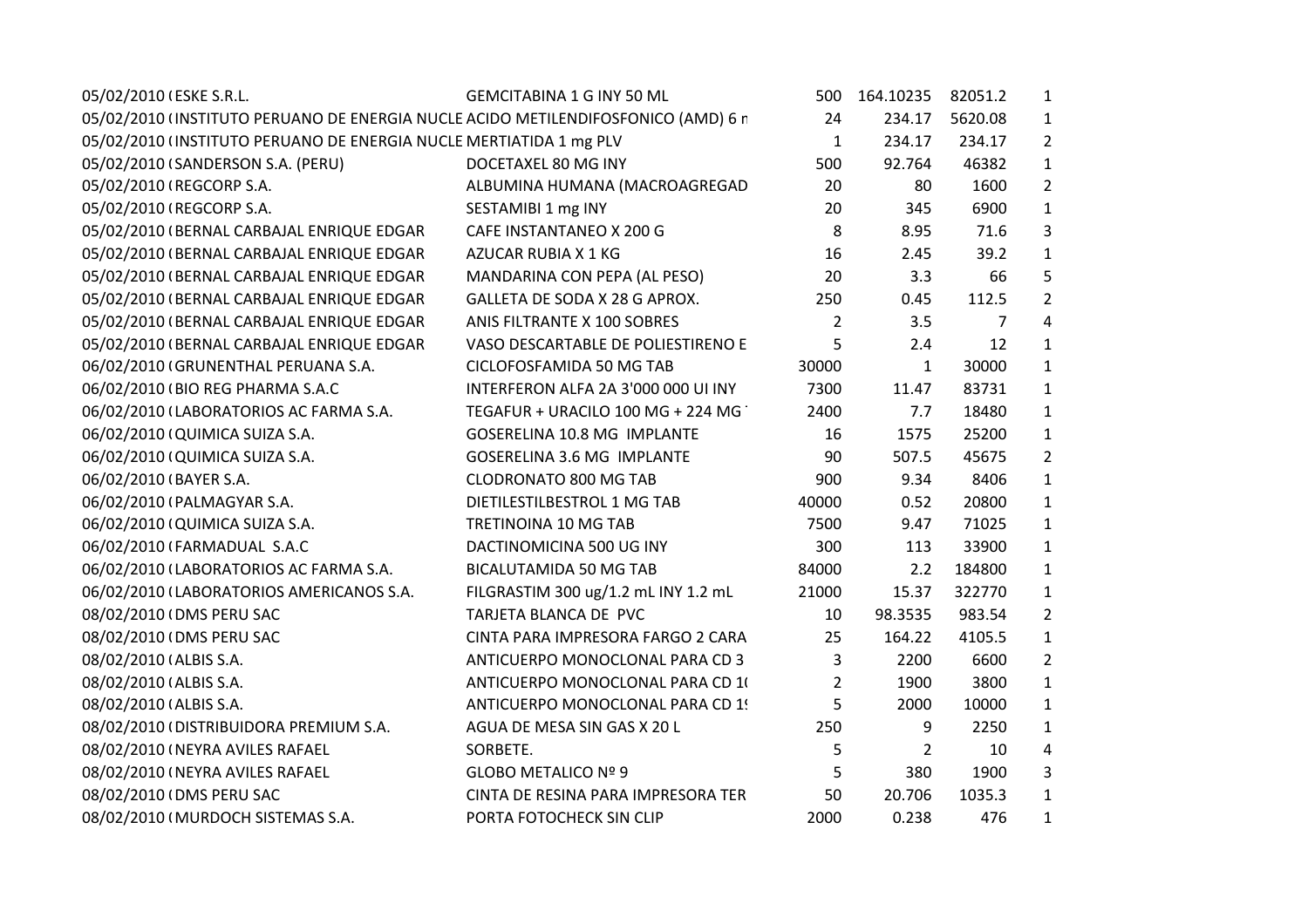| 08/02/2010 (R & H PLASTICOS S.A.                                                    | BOLSA DE POLIETILENO DE 60 cm X 56 ci | 5000           | 0.12    | 600     | $\mathbf{1}$   |  |
|-------------------------------------------------------------------------------------|---------------------------------------|----------------|---------|---------|----------------|--|
| 08/02/2010 (R & H PLASTICOS S.A.                                                    | BOLSA DE POLIETILENO DE 1.08 m X 94 c | 1600           | 0.6     | 960     | $\overline{2}$ |  |
| 08/02/2010 (R & H PLASTICOS S.A.                                                    | BOLSA DE POLIETILENO DE 77 cm X 74 ci | 1800           | 0.2     | 360     | 4              |  |
| 08/02/2010 (R & H PLASTICOS S.A.                                                    | BOLSA DE POLIETILENO DE 98 cm X 77 ci | 5000           | 0.3     | 1500    | 3              |  |
| 08/02/2010 (R & H PLASTICOS S.A.                                                    | BOLSA DE POLIETILENO DE 98 cm X 77 ci | 3000           | 0.32    | 960     | 6              |  |
| 08/02/2010 (R & H PLASTICOS S.A.                                                    | BOLSA DE POLIETILENO DE 77 cm X 74 ci | 1600           | 0.21    | 336     | 5              |  |
| 08/02/2010 (BERNAL CARBAJAL ENRIQUE EDGAR                                           | ESPONJA DE LAVAR PISO DE 18" PARA LI  | 5              | 36      | 180     | $\overline{2}$ |  |
| 08/02/2010 (BERNAL CARBAJAL ENRIQUE EDGAR                                           | DETERGENTE GRANULADO X 180 G          | 500            | 0.95    | 475     | $\mathbf{1}$   |  |
| 08/02/2010 (INDUSTRIAS Y MULTISERV MILAGRITOS SICERA AL AGUA PARA PISO X 55 GAL     |                                       | 3              | 273     | 819     | $\mathbf{1}$   |  |
| 08/02/2010 (PROSEMEDIC S.A.                                                         | ESPARADRAPO HIPOALERGENICO DE CIN     | 30             | 51      | 1530    | $\mathbf{1}$   |  |
| 08/02/2010 (MERCK SHARP & DOHME PERU S.R.L.                                         | CASPOFUNGINA 50 MG INY                | 8              | 1221.09 | 9768.72 | $\mathbf{1}$   |  |
| 08/02/2010 (REFASA S.A.C.                                                           | ASPARAGINASA 10000 UI INY             | 81             | 133.9   | 10845.9 | $\mathbf{1}$   |  |
| 08/02/2010 (PERULAB S.A.                                                            | PACLITAXEL 30 MG INY 5 ML             | 360            | 27      | 9720    | $\mathbf{1}$   |  |
| 08/02/2010 (PALMAGYAR S.A.                                                          | DIETILESTILBESTROL 1 MG TAB           | 19000          | 0.52    | 9880    | $\mathbf{1}$   |  |
| 08/02/2010 (BIO REG PHARMA S.A.C                                                    | FILGRASTIM 300 ug/mL INY 1 mL         | 450            | 22.8    | 10260   | $\mathbf{1}$   |  |
| 08/02/2010 (MAKAR CORPORATION S.A.C                                                 | ALBUMINA HUMANA 20 G/100 ML INY 5     | 80             | 134     | 10720   | $\mathbf{1}$   |  |
| 08/02/2010 (HERSIL S.A.LABORATORIOS INDUSTRIALES EQUIPO DE INFUSION CON VOLUTROL IV |                                       | 1000           | 9.74    | 9740    | $\mathbf{1}$   |  |
| 08/02/2010 (REPRESENTACIONES ELECTROMECANICA: LAMPARA 15 W                          |                                       | $\mathbf{1}$   | 120     | 120     | $\overline{2}$ |  |
| 08/02/2010 (REPRESENTACIONES ELECTROMECANICA: LAMPARA HALOGENA 20 W 6 V PARA M      |                                       | $\overline{2}$ | 35      | 70      | $\mathbf{1}$   |  |
| 08/02/2010 (KIMBERLY-CLARK PERU S.R.L.                                              | PAPEL TOALLA DE 25.10 CM X 24.5 CM X  | 4800           | 6.46    | 31008   | $\mathbf{1}$   |  |
| 09/02/2010 (HERSIL S.A.LABORATORIOS INDUSTRIALES EQUIPO PARA BOMBA INFUSION SIN VO  |                                       | 500            | 21      | 10500   | $\mathbf{1}$   |  |
| 09/02/2010 (ABBOTT LABORATORIOS S.A.                                                | SEVOFLURANO 100 mL/100 mL SOL 250     | 19             | 533     | 10127   | $\mathbf{1}$   |  |
| 09/02/2010 (FARMADUAL S.A.C                                                         | ALFUZOSINA 10 MG TAB                  | 600            | 1.5     | 900     | $\mathbf{1}$   |  |
| 09/02/2010 (LABORATORIOS AC FARMA S.A.                                              | GRANISETRON 3 MG/3 ML INY 3 ML        | 180            | 59      | 10620   | $\mathbf{1}$   |  |
| 09/02/2010 (FERCO MEDICAL S.A.C.                                                    | MANGA MIXTA PAPEL Y PLASTICO PARA     | 10             | 150     | 1500    | 3              |  |
| 09/02/2010 (FERCO MEDICAL S.A.C.                                                    | MANGA MIXTA PAPEL Y PLASTICO PARA     | 10             | 180     | 1800    | 4              |  |
| 09/02/2010 (FERCO MEDICAL S.A.C.                                                    | MANGA MIXTA PAPEL Y PLASTICO PARA     | 10             | 70      | 700     | 5              |  |
| 09/02/2010 (FERCO MEDICAL S.A.C.                                                    | MANGA MIXTA PAPEL Y PLASTICO PARA     | 10             | 130     | 1300    | $\mathbf{1}$   |  |
| 09/02/2010 (FERCO MEDICAL S.A.C.                                                    | MANGA MIXTA PAPEL Y PLASTICO PARA     | 10             | 185     | 1850    | $\overline{2}$ |  |
| 09/02/2010 (HERSIL S.A.LABORATORIOS INDUSTRIALES MANITOL 20 G/100 ML INY 500 ML     |                                       | 500            | 21      | 10500   | $\mathbf{1}$   |  |
| 09/02/2010 (NORDIC PHARMACEUTICAL COMPANY S./ CAPECITABINA 500 MG TAB               |                                       | 2500           | 4.25    | 10625   | $\mathbf{1}$   |  |
| 09/02/2010 (INTRAMEDICA S.A.C.                                                      | AGUJA DE ASPIRACION TIPO WANG PAR     | 5              | 374     | 1870    | $\mathbf{1}$   |  |
| 09/02/2010 (FERCO MEDICAL S.A.C.                                                    | MANGA MIXTA PAPEL Y PLASTICO PARA     | 10             | 270     | 2700    | $\overline{2}$ |  |
|                                                                                     |                                       |                |         |         |                |  |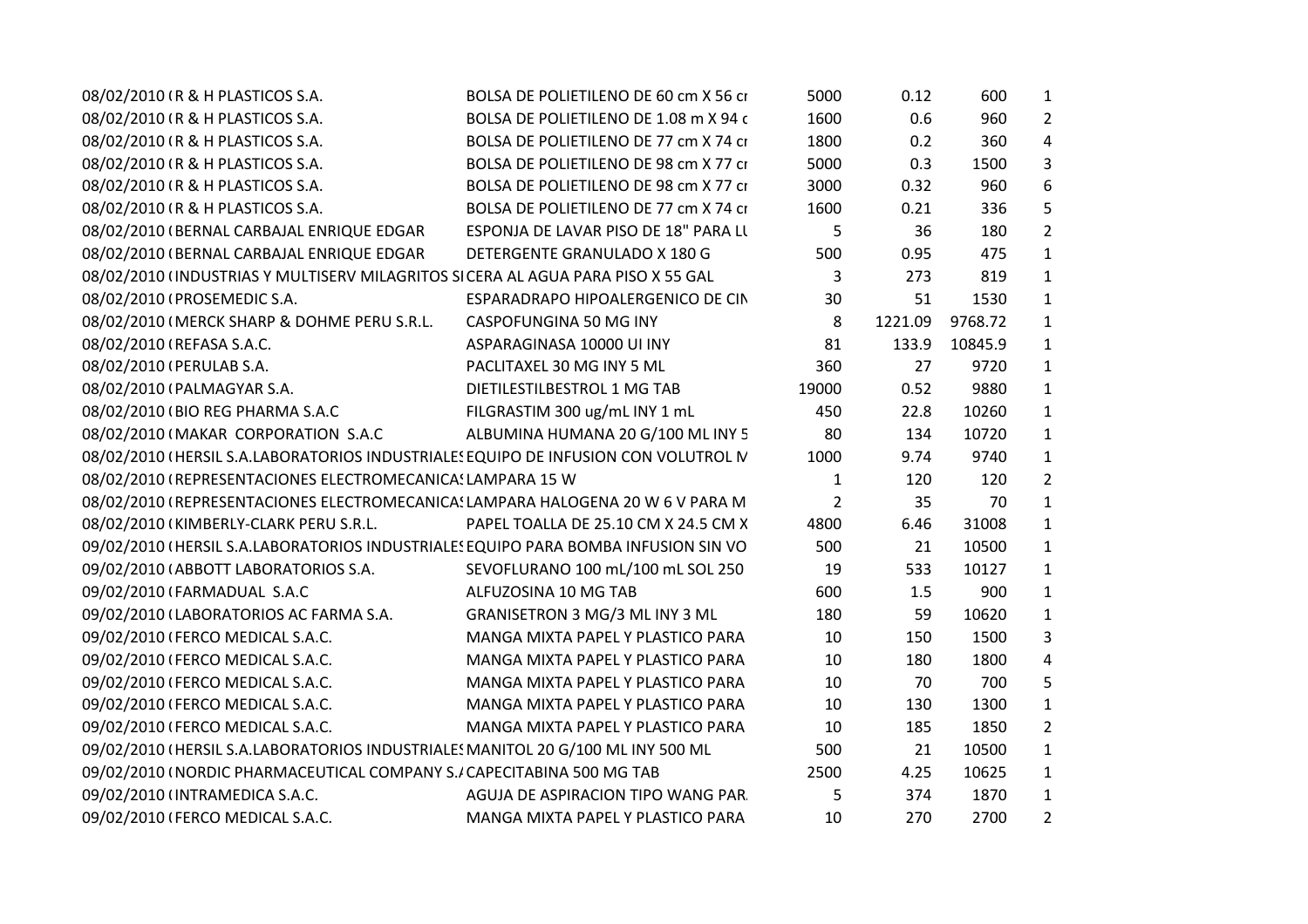| 09/02/2010 (FERCO MEDICAL S.A.C.                                                   | MANGA MIXTA PAPEL Y PLASTICO PARA   | 10           | 370    | 3700    | 3              |  |
|------------------------------------------------------------------------------------|-------------------------------------|--------------|--------|---------|----------------|--|
| 09/02/2010 (FERCO MEDICAL S.A.C.                                                   | MANGA MIXTA PAPEL Y PLASTICO PARA   | 10           | 350    | 3500    | $\mathbf{1}$   |  |
| 09/02/2010 (FARMADUAL S.A.C                                                        | DOCETAXEL 20 MG/0.5 ML INY 0.5 ML   | 200          | 78.4   | 15680   | $\mathbf{1}$   |  |
| 09/02/2010 (FARMADUAL S.A.C                                                        | IRINOTECAN 100 MG INY 5 ML          | 120          | 105    | 12600   | $\overline{2}$ |  |
| 09/02/2010 (DISTRIBUIDORA MARLON S.R.L                                             | CARBAMAZEPINA 200 MG TAB            | 12000        | 0.108  | 1296    | $\mathbf{1}$   |  |
| 09/02/2010 (MARY' A EIRL                                                           | CLIP DE CUERO CABELLUDO RANEY       | 300          | 13     | 3900    | $\mathbf{1}$   |  |
| 09/02/2010 (TAGUMEDICA S.A.                                                        | SUTURA NYLON AZUL MONOFILAMENT(     | 288          | 4      | 1152    | $\mathbf{1}$   |  |
| 09/02/2010 (COMPUTADORAS Y TELECOMUNICACION TONER PARA IMPRESORA HP LASER JET:     |                                     | $\mathbf{1}$ | 198.74 | 198.74  | $\mathbf{1}$   |  |
| 09/02/2010 (ANGLI DATA EXPRESS S.R.L.                                              | TONER PARA IMPRESORA XEROX WORK     | 2            | 466.68 | 933.36  | $\mathbf{1}$   |  |
| 09/02/2010 (C & E LAB DEALERS S.A.                                                 | TUBO PLASTICO 3 mL PARA EXTRACCION  | 10000        | 0.43   | 4300    | $\mathbf{1}$   |  |
| 09/02/2010 (C & E LAB DEALERS S.A.                                                 | AGUJA HIPODERMICA DESCARTABLE Nº    | 3500         | 0.38   | 1330    | 6              |  |
| 09/02/2010 (C & E LAB DEALERS S.A.                                                 | ALITA DESCARTABLE Nº 23 G X 3/4"    | 1200         | 3.42   | 4104    | 4              |  |
| 09/02/2010 (C & E LAB DEALERS S.A.                                                 | TUBO PLASTICO 6 mL PARA EXTRACCION  | 200          | 0.6    | 120     | $\mathbf{1}$   |  |
| 09/02/2010 (C & E LAB DEALERS S.A.                                                 | TUBO POLIPROPILENO 4 mL PARA EXTRA  | $\mathbf{1}$ | 51     | 51      | 3              |  |
| 09/02/2010 (C & E LAB DEALERS S.A.                                                 | TUBO PLASTICO 4 mL PARA EXTRACCION  | 2000         | 0.78   | 1560    | $\overline{2}$ |  |
| 09/02/2010 (C & E LAB DEALERS S.A.                                                 | TUBO PLASTICO 1.8 mL PARA EXTRACCIC | 100          | 0.98   | 98      | $\overline{7}$ |  |
| 09/02/2010 (C & E LAB DEALERS S.A.                                                 | TUBO PLASTICO 2.7 mL PARA EXTRACCIC | 300          | 0.52   | 156     | 5              |  |
| 09/02/2010 (CHEMICAL LAB S.A.C.                                                    | PUNTERA (TIPS) UNIVERSAL PARA MICR( | 1000         | 0.72   | 720     | $\mathbf{1}$   |  |
| 09/02/2010 (ROCHEM BIOCARE DEL PERU S.A.C.                                         | <b>ANTICUERPO ANTI VIH 1-2</b>      | 500          | 8.5    | 4250    | $\mathbf{1}$   |  |
| 09/02/2010 (ROCHEM BIOCARE DEL PERU S.A.C.                                         | HEPATITIS B ANTIGENO DE SUPERFICIE  | 500          | 9      | 4500    | $\overline{2}$ |  |
| 09/02/2010 (SERVICOS HOSPITALARIOS E INDUSTRIALE MANGA MIXTA PAPEL Y PLASTICO PARA |                                     | 10           | 79.54  | 795.4   | $\mathbf{1}$   |  |
| 10/02/2010 (PALMAGYAR S.A.                                                         | IOPAMIDOL EQUIVALENTE 370 MG I/ML   | 166          | 65     | 10790   | $\mathbf{1}$   |  |
| 10/02/2010 (ATILIO PALMIERI S.R.L.                                                 | <b>BOLSA DE COLOSTOMIA ADULTO</b>   | 500          | 9      | 4500    | $\mathbf{1}$   |  |
| 10/02/2010 (PROSEMEDIC S.A.                                                        | ESPARADRAPO ANTIALERGICO DE PAPEL   | 2880         | 3.5416 | 10199.8 | $\mathbf{1}$   |  |
| 10/02/2010 (HEDASILT MEDIC E.I.R.L.                                                | SONDA NASOGASTRICA Nº 16            | 200          | 1.3    | 260     | $\mathbf{1}$   |  |
| 10/02/2010 (IMPORT MEDICAL SERVICE EIRL                                            | LLAVE DE TRIPLE VIA DESCARTABLE CON | 3800         | 2.1    | 7980    | $\mathbf{1}$   |  |
| 10/02/2010 (NIPRO MEDICAL CORPORATION SUCURSA AGUJA HIPODERMICA DESCARTABLE Nº     |                                     | 10000        | 0.08   | 800     | $\mathbf{1}$   |  |
| 10/02/2010 (NIPRO MEDICAL CORPORATION SUCURSA AGUJA HIPODERMICA DESCARTABLE Nº     |                                     | 30000        | 0.08   | 2400    | $\overline{2}$ |  |
| 10/02/2010 (SAN FERNANDO S.A.                                                      | CARNE DE POLLO SIN MENUDENCIA       | 1350         | 7      | 9450    | $\mathbf{1}$   |  |
| 11/02/2010 (CKM ASOCIADOS S.A.C.                                                   | REGULADOR PARA BOMBA DE VACIO       | 4            | 950    | 3800    | $\mathbf{1}$   |  |
| 11/02/2010 (PROSEMEDIC S.A.                                                        | INDICADOR BIOLOGICO DE ESTERILIZACI | 4            | 841.5  | 3366    | $\mathbf{1}$   |  |
| 11/02/2010 (GLAXOSMITHKLINE PERU S.A.                                              | REMIFENTANILO 2 mg INY              | 800          | 54.92  | 43936   | $\mathbf{1}$   |  |
| 11/02/2010 (PROSEMEDIC S.A.                                                        | CAMPO QUIRURGICO ANTIMICROBIANO     | 20           | 25.4   | 508     | $\mathbf{1}$   |  |
|                                                                                    |                                     |              |        |         |                |  |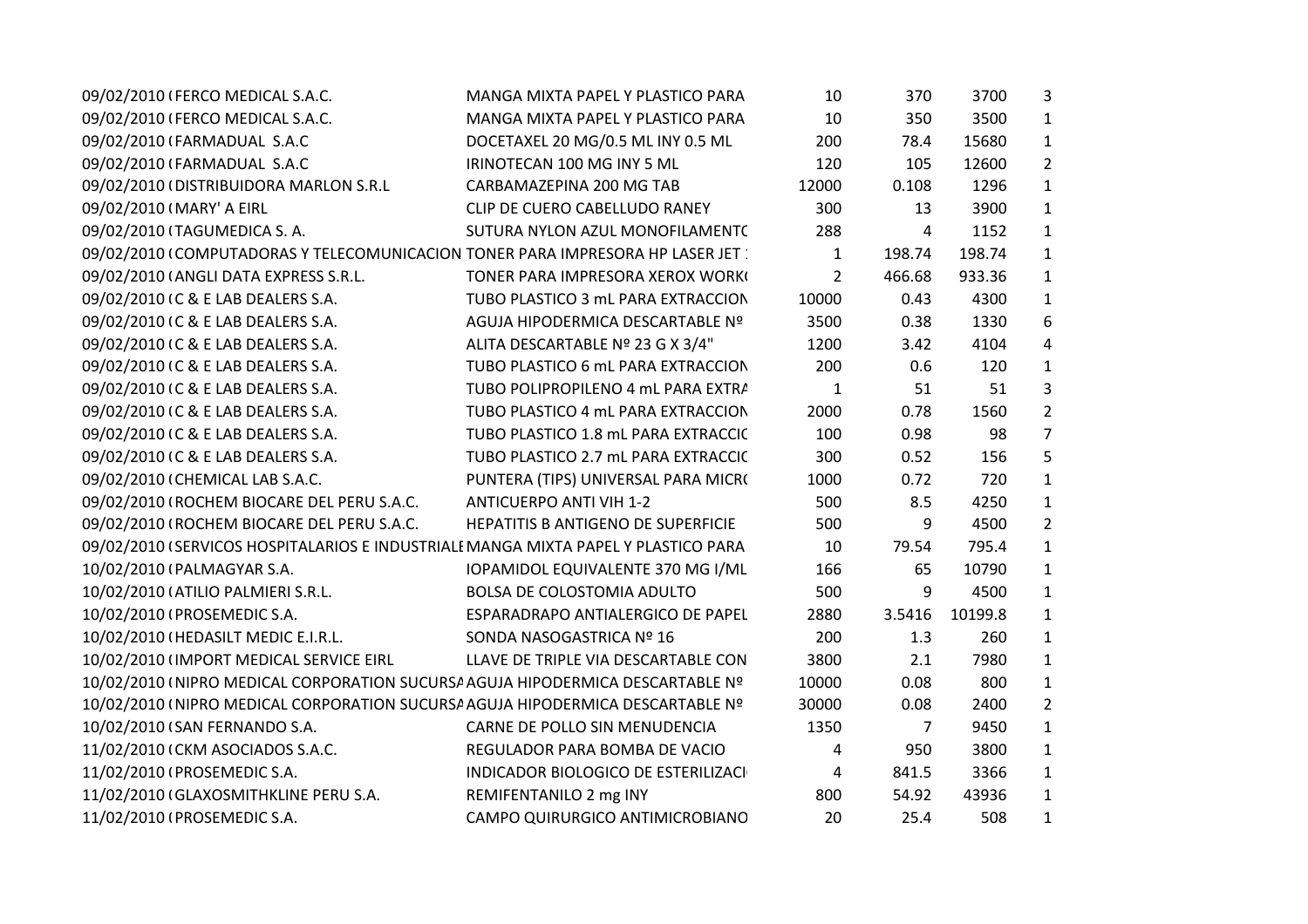| 11/02/2010 (PROSEMEDIC S.A.                                                         | CAMPO QUIRURGICO ANTIMICROBIANO     | 20           | 29.49    | 589.8         | $\overline{2}$ |
|-------------------------------------------------------------------------------------|-------------------------------------|--------------|----------|---------------|----------------|
| 11/02/2010 (MACATT MEDICA PERUANA S.A.C.                                            | ESPIROMETRO DESCARTABLE             | 125          |          | 24.65 3081.25 | 1              |
| 11/02/2010 (IMPORT MEDICAL SERVICE EIRL                                             | JERINGA DESCARTABLE 20 ML CON AGU   | 30000        | 0.35     | 10500         | $\mathbf{1}$   |
| 11/02/2010 (CORPORACION ALESSANDRA SOCIEDAD A GASA QUIRURGICA 1 M X 100 M           |                                     | 120          | 75       | 9000          | $\mathbf{1}$   |
| 11/02/2010 (DISTRIBUIDORA DROGUERIA SAGITARIO SANASTRAZOL 1 MG TAB                  |                                     | 100000       | 0.6      | 60000         | $\mathbf{1}$   |
| 11/02/2010 (DISTRIBUIDORA DROGUERIA SAGITARIO SCAPECITABINA 500 MG TAB              |                                     | 50000        | 3.3551   | 167755        | $\overline{2}$ |
| 11/02/2010 (DISTRIBUIDORA DROGUERIA SAGITARIO STEMOZOLOMIDA 100 MG TAB              |                                     | 1800         | 98.05    | 176490        | 5              |
| 11/02/2010 (DISTRIBUIDORA DROGUERIA SAGITARIO SPACLITAXEL 100 MG INY 17 ML          |                                     | 3000         | 34.45    | 103350        | 3              |
| 11/02/2010 (DISTRIBUIDORA DROGUERIA SAGITARIO SACIDO PAMIDRONICO 90 MG INY          |                                     | 600          | 103.5995 | 62159.7       | 4              |
| 11/02/2010 (HEDASILT MEDIC E.I.R.L.                                                 | <b>EQUIPO DE VENOCLISIS</b>         | 4000         | 1.1      | 4400          | $\mathbf{1}$   |
| 11/02/2010 (DIVCOM S.A.C.                                                           | SET DE LINEA ARTERIAL VENOSA CON M  | 85           | 120      | 10200         | $\mathbf{1}$   |
| 11/02/2010 (GRUNENTHAL PERUANA S.A. INFUSOR GRAN VOLUMEN PARA 5 DIAS                |                                     | 60           | 139      | 8340          | $\mathbf{1}$   |
| 11/02/2010 (BERNAL CARBAJAL ENRIQUE EDGAR ARROZ X 1 KG                              |                                     | 4000         | 2.39     | 9560          | $\mathbf{1}$   |
| 12/02/2010 (AMERICAN HOSP SCIEF EQUIP CO DEL PEI FILTRO PARA SOLUCIONES INTRAVENOS. |                                     | 465          | 22.8     | 10602         | $\mathbf{1}$   |
| 12/02/2010 (PERULAB S.A.                                                            | PACLITAXEL 30 MG INY 5 ML           | 360          | 27       | 9720          | $\mathbf{1}$   |
| 12/02/2010 (PALMAGYAR S.A.                                                          | IOPAMIDOL EQUIVALENTE 370 MG I/ML   | 166          | 65       | 10790         | $\mathbf{1}$   |
| 12/02/2010 (ST. LOUIS IMPORT S.A.                                                   | MEGLUMINA IOTALAMATO 600 MG/ML      | 100          | 30       | 3000          | $\mathbf{1}$   |
| 12/02/2010 (LAPE S.A.                                                               | FAJA ELASTICA ABDOMINAL TALLA XL    | 20           | 65       | 1300          | $\mathbf{1}$   |
| 12/02/2010 I NORDIC PHARMACEUTICAL COMPANY S.I MAGNESIO SULFATO 200 MG/ML INY 1C    |                                     | 6000         | 1.04     | 6240          | $\mathbf{1}$   |
| 12/02/2010 (ALMACENERA PACHECO S.R.LTDA.                                            | ACEITE VEGETAL X 5 L                | 140          | 23.87    | 3341.8        | $\mathbf{1}$   |
| 12/02/2010 (ALMACENERA PACHECO S.R.LTDA.                                            | AZUCAR BLANCA X 1 KG                | 1200         | 2.4875   | 2985          | $\overline{2}$ |
| 12/02/2010 (SIEMENS SAC                                                             | TUBO DE RAYOS X P/TOMOGRAFO HELIC   | $\mathbf{1}$ | 139468   | 139468        | $\mathbf{1}$   |
| 12/02/2010 (REFASA S.A.C.                                                           | BLEOMICINA 15 MG INY                | 280          | 38       | 10640         | $\mathbf{1}$   |
| 12/02/2010 ITYCO HEALTHCARE PERU S.A                                                | FILTRO ANTIBACTERIAL VIRAL+INTERCAN | 200          | 18       | 3600          | $\mathbf{1}$   |
| 13/02/2010 (Q MEDICAL SAC                                                           | CONTENEDOR DE PLASTICO DE BIOSEGU   | 458          | 29       | 13282         | $\mathbf{1}$   |
| 13/02/2010 (Q MEDICAL SAC                                                           | CONTENEDOR DE PLASTICO DE BIOSEGU   | 110          | 13       | 1430          | $\overline{2}$ |
| 14/02/2010 (Q MEDICAL SAC                                                           | CONTENEDOR DE PLASTICO DE BIOSEGU   | 208          | 32       | 6656          | $\overline{2}$ |
| 14/02/2010 (Q MEDICAL SAC                                                           | CONTENEDOR DE PLASTICO DE BIOSEGU   | 50           | 23       | 1150          | $\mathbf{1}$   |
| 15/02/2010 (CARDIO PERFUSION E.I.R.LTDA                                             | APOSITO HIDROCOLOIDE EXTRAFINO 10   | 70           | 13.3     | 931           | $\mathbf{1}$   |
| 15/02/2010 (LARA VALENCIA ROXANA                                                    | SAL INDUSTRIAL X 50 KG              | 200          | 16.3     | 3260          | $\mathbf{1}$   |
| 15/02/2010 (REPSOL COMERCIAL S.A.C.                                                 | <b>GASOLINA DE 90 OCTANOS</b>       | 175          |          | 10.47 1832.25 | $\mathbf{1}$   |
| 15/02/2010 (A B PULSAR S.A.C.                                                       | TERMOSTATO PARA AMBIENTE            | $\mathbf{1}$ | 50       | 50            | 4              |
| 15/02/2010 (A B PULSAR S.A.C.                                                       | SENSOR DE TEMPERATURA               | $\mathbf{1}$ | 28       | 28            | $\overline{2}$ |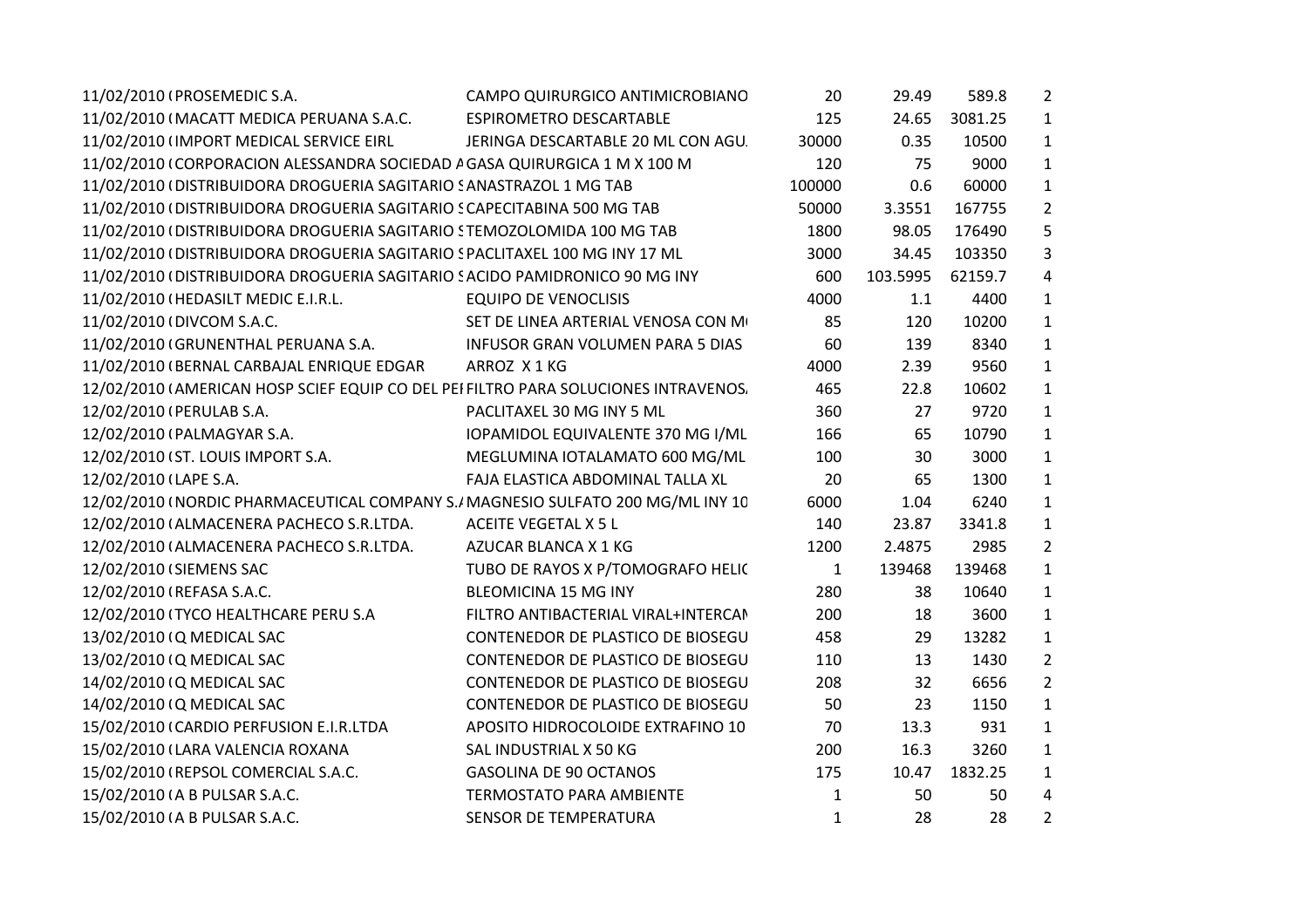| 15/02/2010 (A B PULSAR S.A.C.                | RELOJ TEMPORIZADOR                    | 1              | 68       | 68             | 1               |
|----------------------------------------------|---------------------------------------|----------------|----------|----------------|-----------------|
| 15/02/2010 (A B PULSAR S.A.C.                | RESISTENCIA 300 W 110 V               | $\mathbf{1}$   | 130      | 130            | 3               |
| 15/02/2010 (MADERERA INVICTA S.R.LTDA.       | MELAMINA DE 19 MM X 2.50 M X 2.15 N   | 35             | 199.9    | 6996.5         | 1               |
| 15/02/2010 (PLATINUM S.R.LTDA.               | PROTEINAS EN LCR                      | 540            | 1.955    | 1055.7         | 3               |
| 15/02/2010 (PLATINUM S.R.LTDA.               | DOSAJE DE SODIO                       | 500            | 1.63624  | 818.12         | 4               |
| 15/02/2010 (PLATINUM S.R.LTDA.               | DOSAJE DE POTASIO                     | 500            | 1.63624  | 818.12         | 6               |
| 15/02/2010 (PLATINUM S.R.LTDA.               | <b>DOSAJE DE CLORO</b>                | 500            | 1.63624  | 818.12         | $\mathbf{1}$    |
| 15/02/2010 (PLATINUM S.R.LTDA.               | UREA CINETICA AUTOMATIZADA            | 900            | 1.804    | 1623.6         | 5               |
| 15/02/2010 (PLATINUM S.R.LTDA.               | COLESTEROL HDL DIRECTO AUTOMATIZ/     | 300            | 1.804    | 541.2          | $\overline{2}$  |
| 15/02/2010 (PLATINUM S.R.LTDA.               | PROTEINA EN ORINA                     | 180            | 2.443777 | 439.88         | $\overline{7}$  |
| 15/02/2010 (PLATINUM S.R.LTDA.               | <b>TRIGLICERIDOS ENZIMATICO</b>       | 300            | 1.8      | 540            | 1               |
| 15/02/2010 (PLATINUM S.R.LTDA.               | PROTEINAS TOTALES AUTOMATIZADA        | 1000           | 1.8      | 1800           | $\overline{2}$  |
| 15/02/2010 (PLATINUM S.R.LTDA.               | TGP AUTOMATIZADO CINETICO             | 2500           | 3.234    | 8085           | 3               |
| 15/02/2010 (PLATINUM S.R.LTDA.               | <b>GLUCOSA AUTOMATIZADA</b>           | 3000           | 1.804    | 5412           | $\overline{2}$  |
| 15/02/2010 (PLATINUM S.R.LTDA.               | TGO AUTOMATIZADO CINETICO             | 1500           | 3.234    | 4851           | $\mathbf{1}$    |
| 15/02/2010 (PRODUCTOS ROCHE Q.F.S.A.         | SOLUCION DE CALIBRACION C3 PARA AN    | 3              | 3319     | 9957           | 1               |
| 15/02/2010 (PRODUCTOS ROCHE Q.F.S.A.         | SOLUCION DE CALIBRACION C2 PARA AN    | 3              | 3300     | 9900           | 1               |
| 15/02/2010 (PRODUCTOS ROCHE Q.F.S.A.         | SOLUCION DE CALIBRACION C1 PARA AN    | 3              | 2474.42  | 7423.26        | 1               |
| 15/02/2010 (DISTRIBUIDORA MARLON S.R.L       | METOCLOPRAMIDA CLORHIDRATO 5 MC       | 12000          | 0.35     | 4200           | 1               |
| 15/02/2010 (R & H PLASTICOS S.A.             | BOLSA DE POLIETILENO DE 1.08 M X 71 ( | 1000           | 0.775    | 775            | $\mathbf{1}$    |
| 16/02/2010 (ARIES COMERCIAL S.A.C            | TIJERA PARA PODAR GRANDE              | $\mathbf{1}$   | 208.1    | 208.1          | 1               |
| 16/02/2010 (ARIES COMERCIAL S.A.C            | TIJERA PARA PODAR DE 57 CM            | 3              | 177.46   | 532.38         | 4               |
| 16/02/2010 (ARIES COMERCIAL S.A.C            | TIJERA PARA PODAR DE UNA MANO DE !    | 4              | 77       | 308            | 3               |
| 16/02/2010 (ARIES COMERCIAL S.A.C            | <b>TRINCHE PARA JARDINERO</b>         | $\overline{2}$ | 57.8     | 115.6          | $\overline{2}$  |
| 16/02/2010 (ABBOTT LABORATORIOS S.A.         | SEVOFLURANO 100 mL/100 mL SOL 250     | 19             | 533      | 10127          | 1               |
| 16/02/2010 IC & E LAB DEALERS S.A.           | ALITA DESCARTABLE Nº 21 G X 3/4"      | 1250           | 3.42     | 4275           | $\overline{2}$  |
| 16/02/2010 IC & E LAB DEALERS S.A.           | AGUJA PARA EXTRACCION MULTIPLE AL     | 160            | 38       | 6080           | 1               |
| 16/02/2010 (PALMAGYAR S.A.                   | IOPAMIDOL EQUIVALENTE 370 MG I/ML     | 166            | 65       | 10790          | 1               |
| 16/02/2010 (CRISTOFER IMPORT EIRL            | TUBO DE PLASTICO TIPO FALCON FOND(    | 500            | 2.8      | 1400           | 1               |
| 16/02/2010 (DISTRIBUIDORA MENDOZA E I R LTDA | CINTA MASKING TAPE 3/4" X 72 YD       | 30             | 3        | 90             | 15              |
| 16/02/2010 (DISTRIBUIDORA MENDOZA E I R LTDA | ARCHIVADOR DE CARTON CON PALANC/      | 20             | 3.5      | 70             | $6\phantom{1}6$ |
| 16/02/2010 (DISTRIBUIDORA MENDOZA E I R LTDA | MICA PORTAPAPELES TAMAÑO A4           | 20             | 0.35     | $\overline{7}$ | 14              |
| 16/02/2010 (DISTRIBUIDORA MENDOZA E I R LTDA | TAJADOR DE METAL CHICO                | 15             | 1.3      | 19.5           | 16              |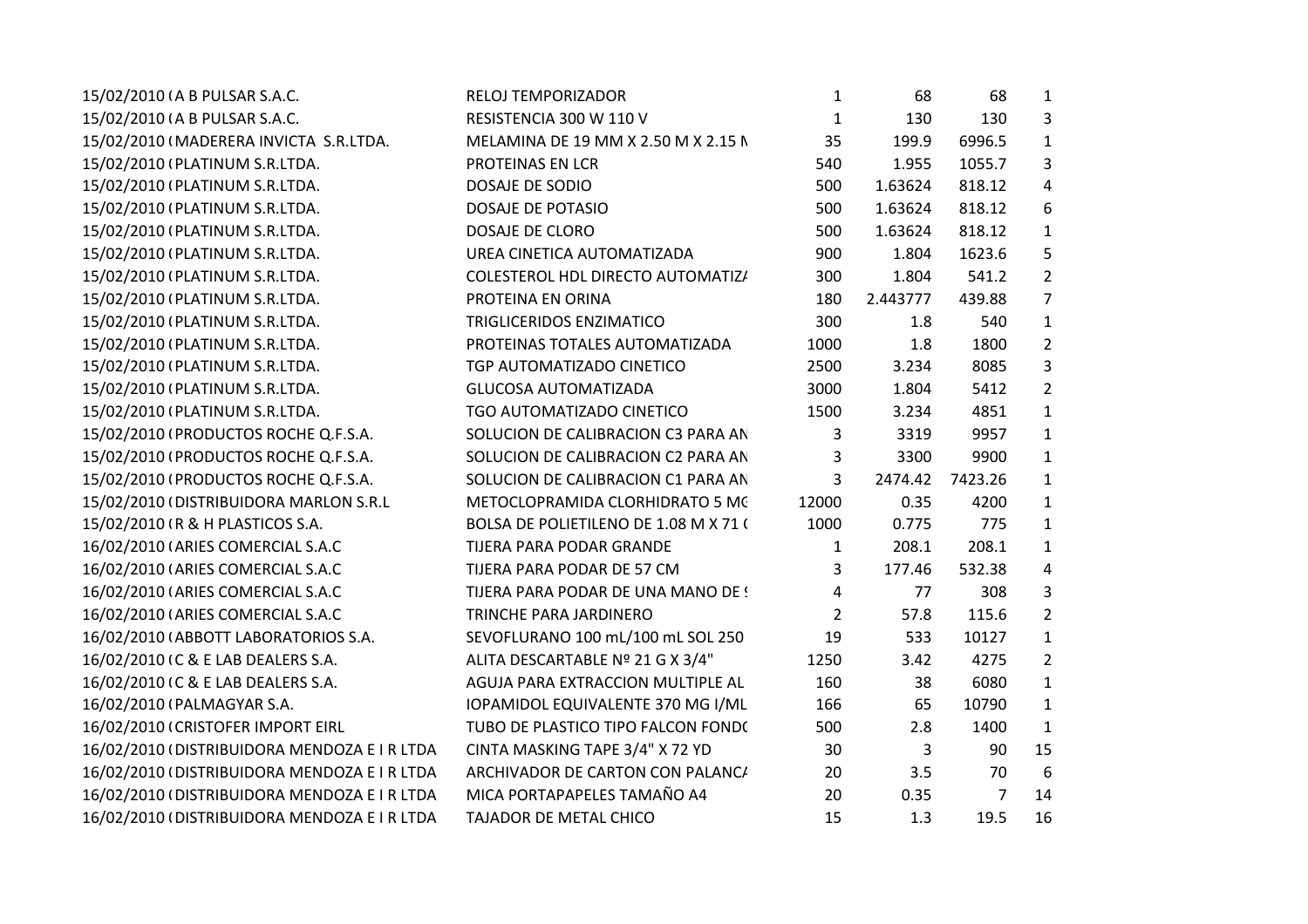| 16/02/2010 (DISTRIBUIDORA MENDOZA E I R LTDA                                       | BOLIGRAFO (LAPICERO) DE TINTA SECA I        | 50             | 0.25           | 12.5    | 9              |
|------------------------------------------------------------------------------------|---------------------------------------------|----------------|----------------|---------|----------------|
| 16/02/2010 (DISTRIBUIDORA MENDOZA E I R LTDA                                       | <b>BOLIGRAFO (LAPICERO) DE TINTA SECA I</b> | 50             | 0.25           | 12.5    | $\overline{7}$ |
| 16/02/2010 (DISTRIBUIDORA MENDOZA E I R LTDA                                       | BOLIGRAFO (LAPICERO) DE TINTA SECA I        | 50             | 0.25           | 12.5    | 8              |
| 16/02/2010 (DISTRIBUIDORA MENDOZA E I R LTDA                                       | LAPIZ NEGRO Nº 2 CON BORRADOR               | 20             | 0.35           | 7       | 11             |
| 16/02/2010 (DISTRIBUIDORA MENDOZA E I R LTDA                                       | PLUMON DE TINTA INDELEBLE PUNTA FI          | 50             | $\overline{2}$ | 100     | 10             |
| 16/02/2010 (DISTRIBUIDORA MENDOZA E I R LTDA                                       | BLOCK DE TAQUIGRAFIA TAMAÑO A5 X :          | 10             | 3.5            | 35      | 5              |
| 16/02/2010 (DISTRIBUIDORA MENDOZA E I R LTDA                                       | CUADERNO CUADRICULADO TAMAÑO A              | 20             | 4.5            | 90      | $\overline{2}$ |
| 16/02/2010 (DISTRIBUIDORA MENDOZA E I R LTDA                                       | CUADERNO CUADRICULADO TAMAÑO A              | 20             | 3.5            | 70      | 3              |
| 16/02/2010 (DISTRIBUIDORA MENDOZA E I R LTDA                                       | PAPEL BOND 75 g TAMAÑO A4                   | 10             | 20             | 200     | $\mathbf{1}$   |
| 16/02/2010 (DISTRIBUIDORA MENDOZA E I R LTDA                                       | PAPEL CONTINUO TIPO CONSOLA 56 g [          | 10             | 32             | 320     | $\overline{4}$ |
| 16/02/2010 (DISTRIBUIDORA MENDOZA E I R LTDA                                       | CLIP DE METAL 33 MM X 100                   | 15             | 0.9            | 13.5    | 12             |
| 16/02/2010 (DISTRIBUIDORA MENDOZA E I R LTDA                                       | GRAPA 26/6 X 5000                           | 15             | 2              | 30      | 13             |
| 16/02/2010 (DISTRIBUIDORA MENDOZA E I R LTDA                                       | ETIQUETA AUTOADHESIVA 4" X 1 1/2" X         | 500            | 3              | 1500    | $\mathbf{1}$   |
| 16/02/2010 (ALBIS S.A.                                                             | <b>GLUCOSA ENZIMATICA</b>                   | 1075           | 0.75           | 806.25  | $\overline{2}$ |
| 16/02/2010 (ALBIS S.A.                                                             | PROTEINA EN ORINA Y/O LCR                   | 200            | 1.68           | 336     | $\mathbf{1}$   |
| 16/02/2010 (ALBIS S.A.                                                             | TRANSAMINASA GLUTAMICA OXALACET             | 950            | 1.42           | 1349    | 3              |
| 16/02/2010 (B.BRAUN MEDICAL PERU S.A.                                              | AGUA PARA INYECCION INY 1 L                 | 3000           | 3.2            | 9600    | $\mathbf{1}$   |
| 16/02/2010 (PERULAB S.A.                                                           | PACLITAXEL 30 MG INY 5 ML                   | 360            | 27             | 9720    | $\mathbf{1}$   |
| 16/02/2010 (PERULAB S.A.                                                           | TRIPTORELINA 3.75 MG INY                    | 45             | 223            | 10035   | $\mathbf{1}$   |
| 16/02/2010 (ELI LILLY INTERAMERICA INC SUCURSAL P PEMETREXED DISODICO HEPTAHIDRATA |                                             | 3              | 3277           | 9831    | $\mathbf{1}$   |
| 16/02/2010 (ALBIS S.A.                                                             | GAMMA GLUTAMIL TRANSPEPTIDASA               | 300            | 1.4            | 420     | $\mathbf{1}$   |
| 16/02/2010 (QUISPE ACHAQUIHUI RODIL                                                | TONER PARA FOTOCOPIADORA KYOCER/            | 37             | 245            | 9065    | $\mathbf{1}$   |
| 16/02/2010 (LABORATORIOS AC FARMA S.A.                                             | FILGRASTIM 300 ug/mL INY 1 mL               | 385            | 27.5           | 10587.5 | 1              |
| 16/02/2010 (NORDIC PHARMACEUTICAL COMPANY S./CLORFENAMINA MALEATO 4 MG TAB         |                                             | 15000          | 0.024          | 360     | $\mathbf{1}$   |
| 16/02/2010 (GRUNENTHAL PERUANA S.A.                                                | TRAMADOL 100 MG INY 2 ML                    | 5000           | 1.69           | 8450    | $\mathbf{1}$   |
| 16/02/2010 (MANUFACTURAS DE SEGURIDAD Y FILTR( MACHETE TIPO CAÑERO                 |                                             | 1              | 11.06          | 11.06   | $\mathbf{1}$   |
| 16/02/2010 I MANUFACTURAS DE SEGURIDAD Y FILTR(LAMPA DERECHA PESADA 3.8 MM         |                                             | 3              | 108.35         | 325.05  | 3              |
| 16/02/2010 (MANUFACTURAS DE SEGURIDAD Y FILTR(SERRUCHO DE 18"                      |                                             | 1              | 67.15          | 67.15   | 5              |
| 16/02/2010 (MANUFACTURAS DE SEGURIDAD Y FILTR(HACHA DE 4.5 LB CON MANGO            |                                             | $\mathbf{1}$   | 84.5           | 84.5    | $\overline{2}$ |
| 16/02/2010 (MANUFACTURAS DE SEGURIDAD Y FILTR(CARRETILLA PARA CONSTRUCCION TIPO    |                                             | $\overline{2}$ | 132            | 264     | 4              |
| 16/02/2010 (HERSIL S.A.LABORATORIOS INDUSTRIALES EQUIPO PARA BOMBA INFUSION SIN VO |                                             | 500            | 21             | 10500   | $\mathbf{1}$   |
| 16/02/2010 (NORDIC PHARMACEUTICAL COMPANY S./ RANITIDINA 150 MG TAB                |                                             | 100000         | 0.06           | 6000    | $\mathbf{1}$   |
| 16/02/2010 (GLOBAL SUPPLY S.A.C.                                                   | AGUJA ESPINAL DESCARTABLE Nº 22 G X         | 1000           | 8.5            | 8500    | $\mathbf{1}$   |
|                                                                                    |                                             |                |                |         |                |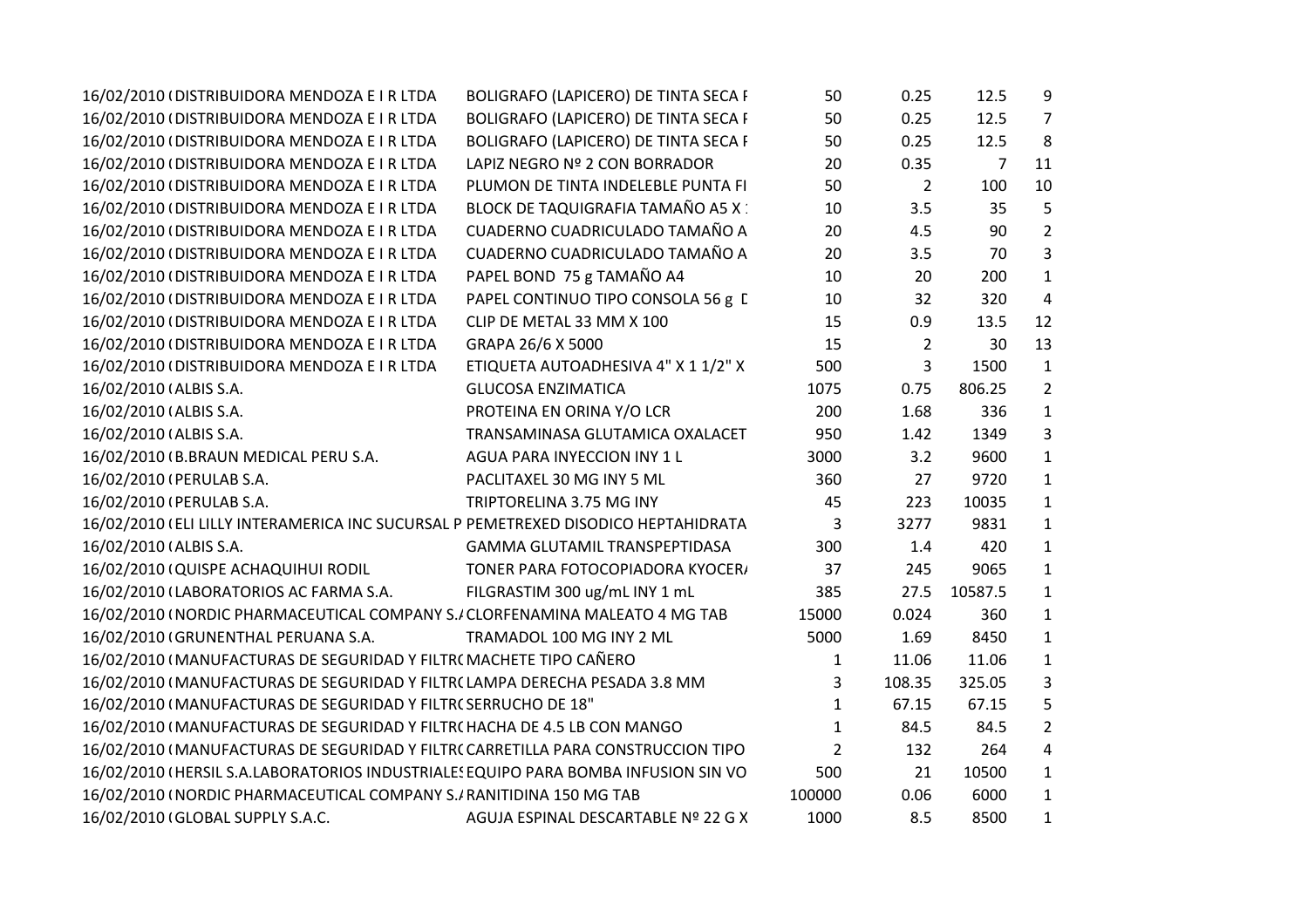| 16/02/2010 (MEDROCK CORPORATION S.AC                                                | PREDNISONA 50 MG TAB                    | 10000          | 0.14   | 1400    | $\mathbf{1}$   |
|-------------------------------------------------------------------------------------|-----------------------------------------|----------------|--------|---------|----------------|
| 16/02/2010 (HEDASILT MEDIC E.I.R.L.                                                 | AGUJA HIPODERMICA DESCARTABLE Nº        | 400            | 0.08   | 32      | $\overline{4}$ |
| 16/02/2010 (HEDASILT MEDIC E.I.R.L.                                                 | ALGODON HIDROFILO X 500 G               | 20             | 12.5   | 250     | $\mathbf{1}$   |
| 16/02/2010 (HEDASILT MEDIC E.I.R.L.                                                 | ESPARADRAPO ANTIALERGICO DE PAPEL       | 60             | 4.33   | 259.8   | 5              |
| 16/02/2010 (HEDASILT MEDIC E.I.R.L.                                                 | <b>GUANTE PARA EXAMEN DESCARTABLE T</b> | 5000           | 0.13   | 650     | $\overline{2}$ |
| 16/02/2010 (HEDASILT MEDIC E.I.R.L.                                                 | JERINGA DESCARTABLE DE TUBERCULIN,      | 3000           | 0.18   | 540     | $\overline{3}$ |
| 16/02/2010 (HEDASILT MEDIC E.I.R.L.                                                 | MASCARILLA DESCARTABLE USO QUIRUI       | 2000           | 0.26   | 520     | 6              |
| 16/02/2010 IC & E LAB DEALERS S.A.                                                  | DOSAJE DE TIEMPO DE PROTROMBINA >       | 76             | 346    | 26296   | $\mathbf{1}$   |
| 17/02/2010 (DISPROPEI S.A.C.                                                        | KIT PARA EXAMEN DE PAPANICOLAOU X       | 2500           | 4      | 10000   | $\mathbf{1}$   |
| 17/02/2010 (ARIES COMERCIAL S.A.C                                                   | TAPACANTO DE PVC DE 3 MM X 22 MM        | 500            | 3      | 1500    | $\overline{2}$ |
| 17/02/2010 (INVERSIONES ALCOCER S.R.LTDA                                            | FUENTE DE PODER PENTIUM IV ATX DE 2     | $\mathbf{1}$   | 60     | 60      | $\mathbf{1}$   |
| 17/02/2010 (COMERCIAL OFFICE SERVICE S.R. LTDA.                                     | ARCHIVADOR DE CARTON CON PALANC/        | 300            | 2.96   | 888     | $\mathbf{1}$   |
| 17/02/2010 (NORDIC PHARMACEUTICAL COMPANY S./INTERFERON ALFA 2B 3000 000 UI INY     |                                         | 1000           | 9.5    | 9500    | $\mathbf{1}$   |
| 17/02/2010 (PREMIUM MEDICAL EIRL                                                    | PLACA DE RETORNO INDIFERENTE ADUL       | 240            | 57.27  | 13744.8 | $\mathbf{1}$   |
| 17/02/2010 (B.BRAUN MEDICAL PERU S.A.                                               | SUSTITUTO DE DURAMADRE 4 cm X 10 c      | 7              | 1050   | 7350    | $\overline{2}$ |
| 17/02/2010 (B.BRAUN MEDICAL PERU S.A.                                               | SUSTITUTO DE DURAMADRE 4 cm X 5 cn      | 4              | 642    | 2568    | $\overline{a}$ |
| 17/02/2010 (B.BRAUN MEDICAL PERU S.A.                                               | SUSTITUTO DE DURAMADRE 12 cm X 14       | $\overline{2}$ | 4100   | 8200    | $\overline{3}$ |
| 17/02/2010 (B.BRAUN MEDICAL PERU S.A.                                               | LLAVE DE DOBLE VIA DESCARTABLE          | 1000           | 1.79   | 1790    | $\mathbf{1}$   |
| 17/02/2010 (Q MEDICAL SAC                                                           | TUBULADURA DE SILICONA 8 MM X 12 N      | 50             | 210.59 | 10529.5 | $\mathbf{1}$   |
| 17/02/2010 (J P INVERSIONES GENERALES EIRL.                                         | LEJIA (HIPOCLORITO DE SODIO) AL 8%      | 1000           | 1.18   | 1180    | $\mathbf{1}$   |
| 17/02/2010 (TECNOLOGIA Y MATERIALES SRL                                             | AGUJA ESPINAL DESCARTABLE Nº 22 G X     | 800            | 2.93   | 2344    | $\mathbf{1}$   |
| 17/02/2010 (ROVIAL S.R.L.DROGUERIA REPRESENTACI(CLORHEXIDINA GLUCONATO + CETRIMIL   |                                         | 20             | 71.28  | 1425.6  | $\overline{2}$ |
| 17/02/2010 (ROVIAL S.R.L.DROGUERIA REPRESENTACI(TRICLOCARBAN 1.5 G/100 ML JABON 3.7 |                                         | 20             | 45     | 900     | $\mathbf{1}$   |
| 17/02/2010 (STERI E.I.R.L                                                           | CINTA CONTROL INTERNO PARA ESTERIL      | 300            | 9.09   | 2727    | $\mathbf{1}$   |
| 17/02/2010 (ARIES COMERCIAL S.A.C                                                   | ANGULO DE FIERRO 1 1/2" X 1 1/2" X 6 I  | $\mathbf{1}$   | 35.8   | 35.8    | $\overline{2}$ |
| 17/02/2010 (ARIES COMERCIAL S.A.C                                                   | MOTOR DE COMPRESOR 1.5 HP PARA A        | 1              | 668.16 | 668.16  | $\mathbf{1}$   |
| 17/02/2010 (ARIES COMERCIAL S.A.C                                                   | LLAVE TERMOMAGNETICA TIPO RIEL 2 X      | $\mathbf{1}$   | 37.12  | 37.12   | $\mathbf{3}$   |
| 17/02/2010 (ARIES COMERCIAL S.A.C                                                   | ELECTRODO 6011 PUNTO AZUL               | 1              | 13.8   | 13.8    | $\overline{4}$ |
| 17/02/2010 (ARIES COMERCIAL S.A.C                                                   | HOJA DE SIERRA DE 12"                   | $\mathbf{1}$   | 4.37   | 4.37    | $\overline{7}$ |
| 17/02/2010 (ARIES COMERCIAL S.A.C                                                   | MASCARA PARA SOLDAR (MENOR A 1/8        | 3              | 32.48  | 97.44   | 6              |
| 17/02/2010 (QUINTO DAMIAN HERMANOS S.A.C.                                           | <b>FIDEO PASTINA</b>                    | 100            | 3.65   | 365     | $\overline{2}$ |
| 17/02/2010 (QUINTO DAMIAN HERMANOS S.A.C.                                           | <b>FIDEO CANUTO GRANDE</b>              | 150            | 3.65   | 547.5   | $\overline{4}$ |
| 17/02/2010 (QUINTO DAMIAN HERMANOS S.A.C.                                           | <b>FIDEO SPAGUETTI</b>                  | 80             | 3.65   | 292     | 3              |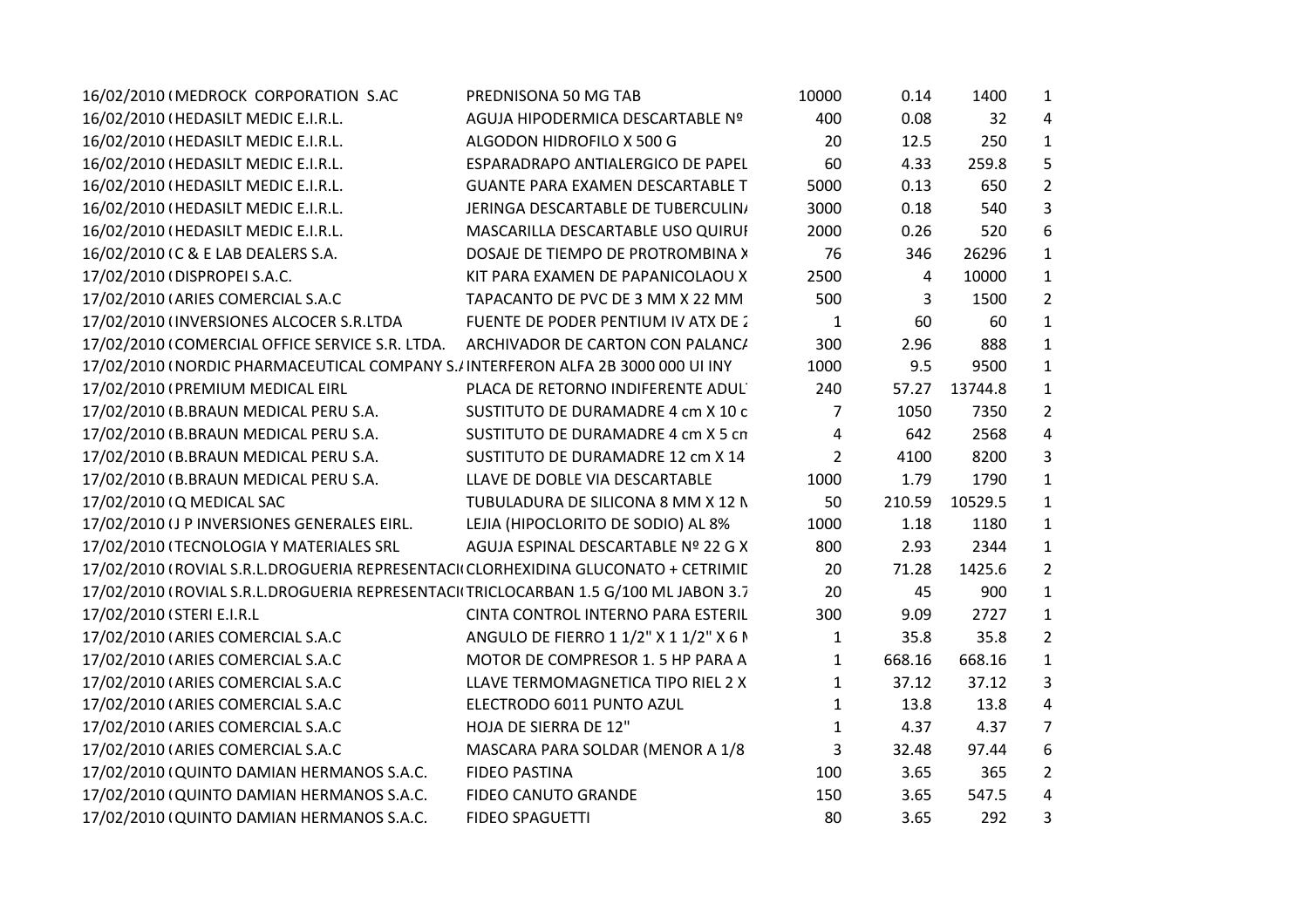| 17/02/2010 (QUINTO DAMIAN HERMANOS S.A.C. | FIDEO CABELLO DE ANGEL               | 70             | 3.65 | 255.5  | 1              |  |
|-------------------------------------------|--------------------------------------|----------------|------|--------|----------------|--|
| 17/02/2010 (QUINTO DAMIAN HERMANOS S.A.C. | <b>FIDEO TALLARIN</b>                | 100            | 3.65 | 365    | 5              |  |
| 17/02/2010 (QUINTO DAMIAN HERMANOS S.A.C. | CONSERVA DE PIÑA EN RODAJAS X 567 g  | 10             | 3.5  | 35     | 6              |  |
| 17/02/2010 (BERNAL CARBAJAL ENRIQUE EDGAR | MAIZ POP CORN                        | 3              | 3.88 | 11.64  | 6              |  |
| 17/02/2010 (BERNAL CARBAJAL ENRIQUE EDGAR | CEBADA TOSTADA.                      | 30             | 1.87 | 56.1   | 12             |  |
| 17/02/2010 (BERNAL CARBAJAL ENRIQUE EDGAR | HARINA DE CHUÑO                      | 250            | 2.65 | 662.5  | $\mathbf{1}$   |  |
| 17/02/2010 (BERNAL CARBAJAL ENRIQUE EDGAR | HARINA DE TRIGO SIN PREPARAR         | 1000           | 1.78 | 1780   | 17             |  |
| 17/02/2010 (BERNAL CARBAJAL ENRIQUE EDGAR | POLVO DE HORNEAR X 25 G              | 20             | 0.75 | 15     | 19             |  |
| 17/02/2010 (BERNAL CARBAJAL ENRIQUE EDGAR | LEVADURA SECA X 125 g                | 40             | 3.19 | 127.6  | 5              |  |
| 17/02/2010 (BERNAL CARBAJAL ENRIQUE EDGAR | MANTECA VEGETAL A GRANEL             | 50             | 5.1  | 255    | 9              |  |
| 17/02/2010 (BERNAL CARBAJAL ENRIQUE EDGAR | MARGARINA CON SAL A GRANEL           | 60             | 7.95 | 477    | 30             |  |
| 17/02/2010 (BERNAL CARBAJAL ENRIQUE EDGAR | <b>CANELA ENTERA</b>                 | $\overline{2}$ | 34   | 68     | 23             |  |
| 17/02/2010 (BERNAL CARBAJAL ENRIQUE EDGAR | <b>CLAVO DE OLOR</b>                 | $\overline{2}$ | 23   | 46     | $\overline{2}$ |  |
| 17/02/2010 (BERNAL CARBAJAL ENRIQUE EDGAR | OREGANO ENTERO SECO A GRANEL         | 3              | 9.5  | 28.5   | 10             |  |
| 17/02/2010 (BERNAL CARBAJAL ENRIQUE EDGAR | <b>AJONJOLI</b>                      | $\overline{2}$ | 6.85 | 13.7   | 22             |  |
| 17/02/2010 (BERNAL CARBAJAL ENRIQUE EDGAR | <b>GLUTAMATO MONOSODICO X 1 KG</b>   | 20             | 7.68 | 153.6  | $\overline{7}$ |  |
| 17/02/2010 (BERNAL CARBAJAL ENRIQUE EDGAR | PIMIENTA MOLIDA X 4 G APROX. X 100 S | 3              | 23.2 | 69.6   | 16             |  |
| 17/02/2010 (BERNAL CARBAJAL ENRIQUE EDGAR | COMINO MOLIDO X 4 G APROX. X 100 S(  | $\mathbf{1}$   | 23.5 | 23.5   | 27             |  |
| 17/02/2010 (BERNAL CARBAJAL ENRIQUE EDGAR | ESENCIA DE VAINILLA X 750 ML         | 4              | 4    | 16     | 3              |  |
| 17/02/2010 (BERNAL CARBAJAL ENRIQUE EDGAR | MERMELADA PARA DIABETICO X 340 g     | 4              | 6.5  | 26     | 28             |  |
| 17/02/2010 (BERNAL CARBAJAL ENRIQUE EDGAR | MANJAR BLANCO X 1 KG                 | 10             | 5.44 | 54.4   | 32             |  |
| 17/02/2010 (BERNAL CARBAJAL ENRIQUE EDGAR | CONSERVA DE DURAZNO EN ALMIBAR X     | 12             | 4.8  | 57.6   | 24             |  |
| 17/02/2010 (BERNAL CARBAJAL ENRIQUE EDGAR | CONSERVA DE COCTEL DE FRUTAS X 820   | 10             | 5.54 | 55.4   | 14             |  |
| 17/02/2010 (BERNAL CARBAJAL ENRIQUE EDGAR | <b>GUINDON</b>                       | 50             | 8.2  | 410    | $\overline{4}$ |  |
| 17/02/2010 (BERNAL CARBAJAL ENRIQUE EDGAR | HIGO SECO                            | 50             | 5.2  | 260    | 18             |  |
| 17/02/2010 (BERNAL CARBAJAL ENRIQUE EDGAR | GALLETA DE SODA X 40 G APROX.        | 648            | 0.43 | 278.64 | 29             |  |
| 17/02/2010 (BERNAL CARBAJAL ENRIQUE EDGAR | GALLETA VAINILLA X 37 G APROX.       | 288            | 0.44 | 126.72 | 21             |  |
| 17/02/2010 (BERNAL CARBAJAL ENRIQUE EDGAR | TOSTADA X 12                         | 60             | 4.1  | 246    | 26             |  |
| 17/02/2010 (BERNAL CARBAJAL ENRIQUE EDGAR | <b>CHANCACA EN CHIPA</b>             | 5              | 2.95 | 14.75  | 13             |  |
| 17/02/2010 (BERNAL CARBAJAL ENRIQUE EDGAR | FLAN INSTANTANEO A GRANEL            | 10             | 5.53 | 55.3   | 31             |  |
| 17/02/2010 (BERNAL CARBAJAL ENRIQUE EDGAR | <b>GELATINA A GRANEL</b>             | 300            | 6.07 | 1821   | 8              |  |
| 17/02/2010 (BERNAL CARBAJAL ENRIQUE EDGAR | <b>GELATINA DIETETICA X 19 G</b>     | 20             | 2.8  | 56     | 11             |  |
| 17/02/2010 (BERNAL CARBAJAL ENRIQUE EDGAR | <b>KETCHUP X 1 KG</b>                | 4              | 4.85 | 19.4   | 25             |  |
|                                           |                                      |                |      |        |                |  |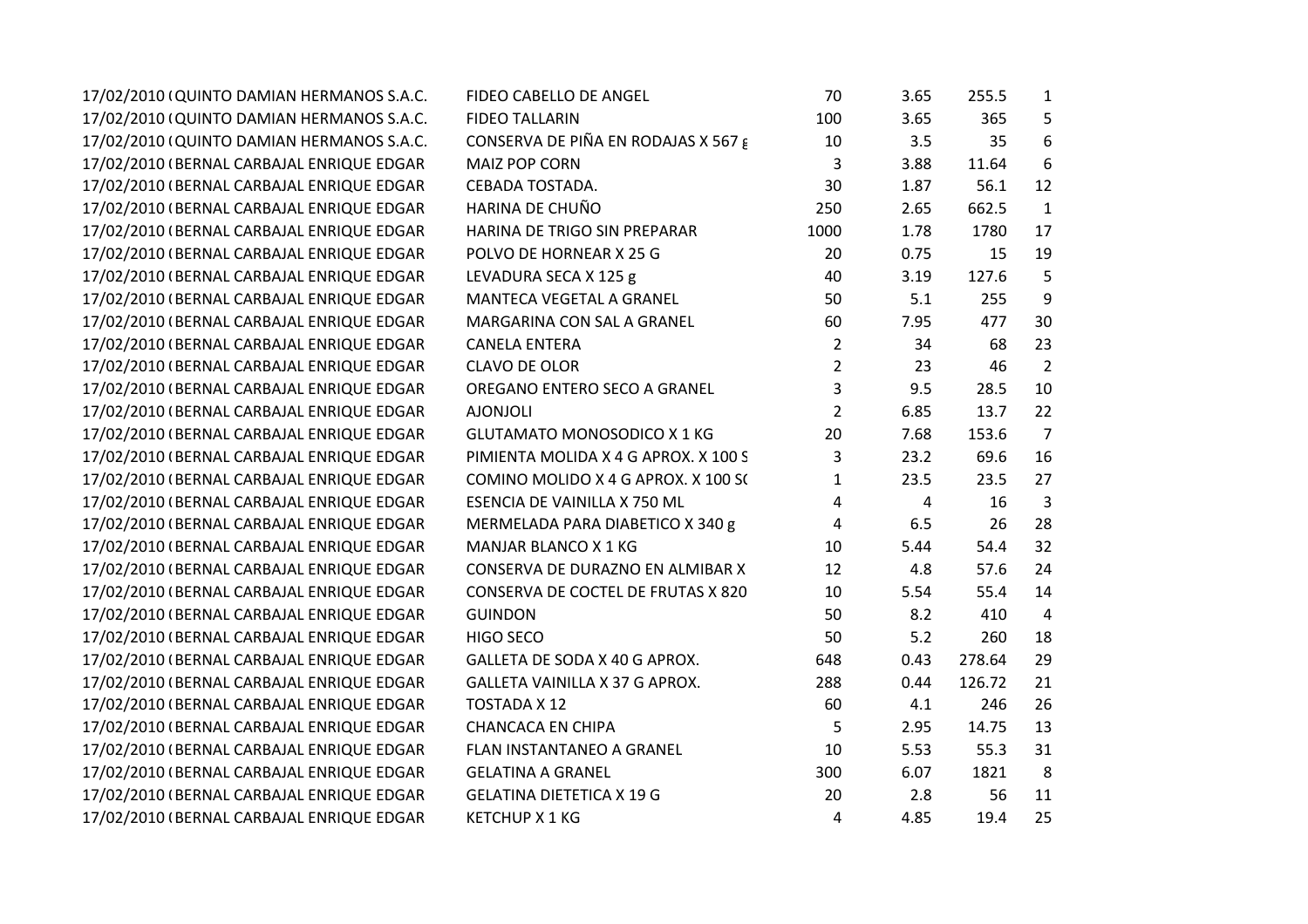| 17/02/2010 (BERNAL CARBAJAL ENRIQUE EDGAR                                         | SILLAO X 500 ML                           | 100            | 1.76    | 176     | 20             |
|-----------------------------------------------------------------------------------|-------------------------------------------|----------------|---------|---------|----------------|
| 17/02/2010 (BERNAL CARBAJAL ENRIQUE EDGAR                                         | PASTA DE TOMATE X 750 G                   | 4              | 8.05    | 32.2    | 15             |
| 17/02/2010 (ANOVA S.A.C.                                                          | LECHE ENTERA EN POLVO X 120 G             | 2000           | 2.2     | 4400    | 1              |
| 17/02/2010 (AXUR S.A.                                                             | MERMELADA X 1 KG                          | 60             | 4.9     | 294     | 1              |
| 17/02/2010 (AXUR S.A.                                                             | LECHE CONDENSADA X 400 G APROX.           | 20             | 3.97    | 79.4    | 3              |
| 17/02/2010 (AXUR S.A.                                                             | LECHE EVAPORADA ENTERA X 400 ML           | 96             | 2.26    | 216.96  | $\overline{2}$ |
| 17/02/2010 (PROPEBIS S.A.C.                                                       | AZUCAR BLANCA X 6 g                       | $\mathbf 1$    | 47.5    | 47.5    | 3              |
| 17/02/2010 (PROPEBIS S.A.C.                                                       | SAL YODADA DE COCINA A GRANEL             | 400            | 0.8     | 320     | 4              |
| 17/02/2010 (PROPEBIS S.A.C.                                                       | <b>MANI ENTERO PELADO</b>                 | 4              | 6.2     | 24.8    | 5              |
| 17/02/2010 (PROPEBIS S.A.C.                                                       | QUESO PARMESANO X 35 G                    | 20             | 2.1     | 42      | 1              |
| 17/02/2010 (PROPEBIS S.A.C.                                                       | SOPA INSTANTANEA X 75 G                   | 4              | 2.6     | 10.4    | 6              |
| 17/02/2010 (PROPEBIS S.A.C.                                                       | PUDIN INSTANTANEO X 120 G                 | 6              | 1.6     | 9.6     | $\overline{2}$ |
| 17/02/2010 (PERULAB S.A.                                                          | <b>BICALUTAMIDA 50 MG TAB</b>             | 4060           | 2.57    | 10434.2 | 1              |
| 18/02/2010 (PRODUCTOS ROCHE Q.F.S.A.                                              | SOLUCION DE CALIBRACION C1 PARA AN        | 3              | 2474.42 | 7423.26 | 1              |
| 18/02/2010 (PRODUCTOS ROCHE Q.F.S.A.                                              | SOLUCION DE CALIBRACION C2 PARA AN        | 3              | 3300    | 9900    | $\overline{2}$ |
| 18/02/2010 (PRODUCTOS ROCHE Q.F.S.A.                                              | SOLUCION DE CALIBRACION C3 PARA AN        | 3              | 3319    | 9957    | 3              |
| 18/02/2010 (INSTITUTO PERUANO DE ENERGIA NUCLE ACIDO METILENDIFOSFONICO (AMD) 6 r |                                           | 24             | 234.17  | 5620.08 | 1              |
| 18/02/2010 (CORPORACION DIB SAC                                                   | <b>FACSIMIL</b>                           | $\overline{2}$ | 1434.5  | 2869    | 1              |
| 18/02/2010 (ALBIS S.A.                                                            | <b>CATETER ENDOVENOSO PERIFERICO Nº :</b> | 8000           | 1.32    | 10560   | $\mathbf{1}$   |
| 18/02/2010 (BERNAL CARBAJAL ENRIQUE EDGAR                                         | CAFE INSTANTANEO X 200 G                  | 50             | 14.25   | 712.5   | $\overline{2}$ |
| 18/02/2010 (BERNAL CARBAJAL ENRIQUE EDGAR                                         | LINAZA EN GRANO (ALIMENTO PARA PEI        | 3              | 5.48    | 16.44   | 9              |
| 18/02/2010 (BERNAL CARBAJAL ENRIQUE EDGAR                                         | CAFE INSTANTANEO X 6 g                    | 300            | 0.56    | 168     | 3              |
| 18/02/2010 (BERNAL CARBAJAL ENRIQUE EDGAR                                         | COCOA EN POLVO A GRANEL                   | $\overline{2}$ | 17.9    | 35.8    | 12             |
| 18/02/2010 (BERNAL CARBAJAL ENRIQUE EDGAR                                         | ANIS ENTERO (AL PESO)                     | 8              | 17.5    | 140     | 6              |
| 18/02/2010 (BERNAL CARBAJAL ENRIQUE EDGAR                                         | <b>TE A GRANEL</b>                        | $\mathbf{1}$   | 6.48    | 6.48    | 10             |
| 18/02/2010 (BERNAL CARBAJAL ENRIQUE EDGAR                                         | <b>EMOLIENTE X 50 G</b>                   | 50             | 0.5     | 25      | 8              |
| 18/02/2010 (BERNAL CARBAJAL ENRIQUE EDGAR                                         | ANIS FILTRANTE X 100 SOBRES               | 15             | 2.99    | 44.85   | $\pmb{4}$      |
| 18/02/2010 (BERNAL CARBAJAL ENRIQUE EDGAR                                         | MANZANILLA FILTRANTE X 100 SOBRES         | 25             | 2.99    | 74.75   | 7              |
| 18/02/2010 (BERNAL CARBAJAL ENRIQUE EDGAR                                         | TE FILTRANTE X 100 SOBRES                 | 5              | 2.99    | 14.95   | 5              |
| 18/02/2010 (QUINTO DAMIAN HERMANOS S.A.C.                                         | <b>QUINUA</b>                             | 60             | 8.9     | 534     | $\overline{2}$ |
| 18/02/2010 (QUINTO DAMIAN HERMANOS S.A.C.                                         | <b>TRIGO PELADO</b>                       | 40             | 3.5     | 140     | 4              |
| 18/02/2010 (QUINTO DAMIAN HERMANOS S.A.C.                                         | <b>MORON AMERICANO</b>                    | 40             | 2.8     | 112     | 8              |
| 18/02/2010 (QUINTO DAMIAN HERMANOS S.A.C.                                         | <b>AVENA A GRANEL</b>                     | 250            | 3.499   | 874.75  | 6              |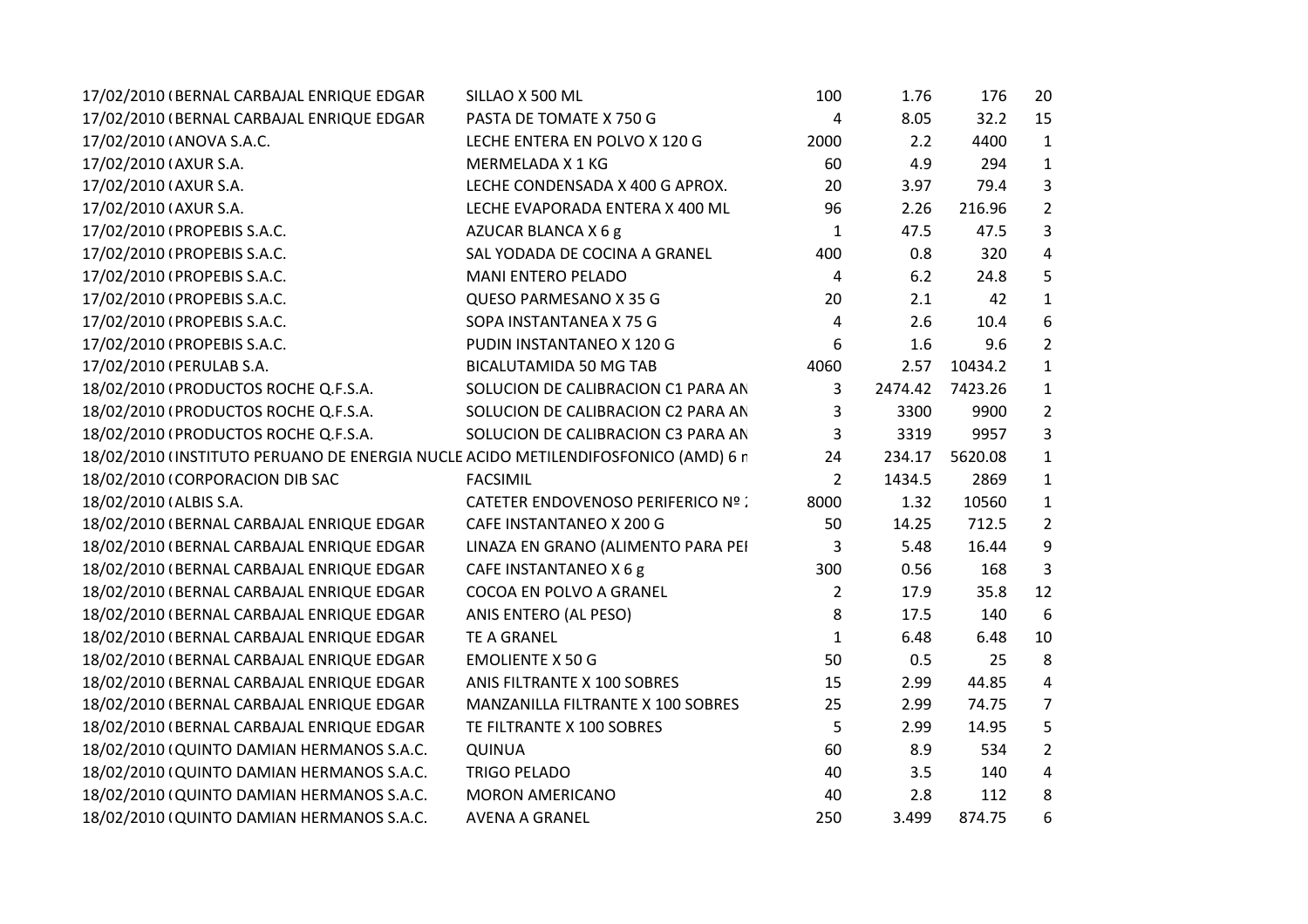| 18/02/2010 (QUINTO DAMIAN HERMANOS S.A.C.                                          | <b>SEMOLA DE TRIGO</b>                   | 120          | 0.475    | 57      | $\mathbf{3}$   |
|------------------------------------------------------------------------------------|------------------------------------------|--------------|----------|---------|----------------|
| 18/02/2010 (QUINTO DAMIAN HERMANOS S.A.C.                                          | PAPA SECA AMARILLA                       | 35           | 3.9      | 136.5   | 11             |
| 18/02/2010 (QUINTO DAMIAN HERMANOS S.A.C.                                          | ALVERJA VERDE PARTIDA                    | 50           | 3.261081 | 163.05  | 9              |
| 18/02/2010 (QUINTO DAMIAN HERMANOS S.A.C.                                          | <b>FREJOL PANAMITO</b>                   | 80           | 3.6      | 288     | 10             |
| 18/02/2010 (QUINTO DAMIAN HERMANOS S.A.C.                                          | GARBANZO                                 | 60           | 4.7      | 282     | 5              |
| 18/02/2010 (QUINTO DAMIAN HERMANOS S.A.C.                                          | LENTEJA                                  | 60           | 4.4      | 264     | $\overline{7}$ |
| 18/02/2010 (QUINTO DAMIAN HERMANOS S.A.C.                                          | <b>PALLAR</b>                            | 60           | 4.2      | 252     | $\mathbf{1}$   |
| 19/02/2010 (GRUPO LEAFAR S.A.C.                                                    | MONITOR PLANO LCD DE 18 1/2"             | 72           | 476      | 34272   | $\mathbf{1}$   |
| 19/02/2010 (MONTE DEL REY S.A.C.                                                   | ARENA GRUESA                             | $\mathbf{1}$ | 162.72   | 162.72  | $\mathbf{1}$   |
| 19/02/2010 (MONTE DEL REY S.A.C.                                                   | <b>CEMENTO BLANCO</b>                    | 10           | 1.45     | 14.5    | $\overline{2}$ |
| 19/02/2010 (MONTE DEL REY S.A.C.                                                   | CEMENTO GRIS X 42.5 KG                   | 5            | 23.25    | 116.25  | 3              |
| 19/02/2010 (C & E LAB DEALERS S.A.                                                 | TUBO PLASTICO 2.7 mL PARA EXTRACCIC      | 2700         | 0.52     | 1404    | $\mathbf{1}$   |
| 19/02/2010 (LABORATORIOS BAGO DEL PERU S.A.                                        | IOHEXOL 32.35 g (equivalente 300 mg/lc)  | 120          | 64       | 7680    | $\overline{2}$ |
| 19/02/2010 (DISTRIBUIDORA CONTINENTAL 6 S.A.                                       | TUBO ENDOTRAQUEAL Nº 7.0 CON CUFF        | 800          | 3.545    | 2836    | 5              |
| 19/02/2010 (DISTRIBUIDORA CONTINENTAL 6 S.A.                                       | TUBO ENDOTRAQUEAL Nº 9.0 CON CUFF        | 50           | 3.545    | 177.25  | $\mathbf{1}$   |
| 19/02/2010 (DISTRIBUIDORA CONTINENTAL 6 S.A.                                       | TUBO ENDOTRAQUEAL Nº 5.0 CON CUFF        | 50           | 3.545    | 177.25  | 6              |
| 19/02/2010 (DISTRIBUIDORA CONTINENTAL 6 S.A.                                       | TUBO ENDOTRAQUEAL Nº 5.5 CON CUFF        | 100          | 3.545    | 354.5   | 4              |
| 19/02/2010 (DISTRIBUIDORA CONTINENTAL 6 S.A.                                       | TUBO ENDOTRAQUEAL Nº 6.0 CON CUFF        | 100          | 3.545    | 354.5   | $\overline{7}$ |
| 19/02/2010 (DISTRIBUIDORA CONTINENTAL 6 S.A.                                       | TUBO ENDOTRAQUEAL Nº 7.5 CON CUFF        | 800          | 3.545    | 2836    | $\overline{2}$ |
| 19/02/2010 (DISTRIBUIDORA CONTINENTAL 6 S.A.                                       | TUBO ENDOTRAQUEAL Nº 8.5 CON CUFF        | 50           | 3.545    | 177.25  | $\mathbf{3}$   |
| 19/02/2010 (DISTRIBUIDORA CONTINENTAL 6 S.A.                                       | TUBO ENDOTRAQUEAL DESCARTABLE Nº         | 100          | 3.545    | 354.5   | 8              |
| 19/02/2010 (DROGUERIA DANY S.A.C                                                   | SODIO BICARBONATO 8.4 G/100 ML INY       | 10000        | 0.88     | 8800    | $\mathbf{1}$   |
| 19/02/2010 (PFIZER S.A.                                                            | VORICONAZOLE 200 MG INY                  | 22           | 484      | 10648   | $\mathbf{1}$   |
| 19/02/2010 (PROSEMEDIC S.A.                                                        | INDICADOR BIOLOGICO DE ESTERILIZACI      | 4            | 841.5    | 3366    | $\mathbf{1}$   |
| 19/02/2010 (PROVEEDORES Y SERVICIOS V & V S.A.                                     | CAMISETA INTERNA Y EXTERNA GIRATOI       | 1            | 7000     | 7000    | $\mathbf{1}$   |
| 19/02/2010 (SAN FERNANDO S.A.                                                      | CARNE DE POLLO SIN MENUDENCIA            | 1300         | 7        | 9100    | $\mathbf{1}$   |
| 20/02/2010 (NEWSON S.A                                                             | SUSTITUTO DE DURAMADRE 5 X 6 CM          | 1            | 1600     | 1600    | $\mathbf{1}$   |
| 21/02/2010 (CORPORACION PASIS S.A.C.                                               | DETERGENTE GRANULADO INDUSTRIAL          | 1000         | 4.12     | 4120    | $\mathbf{1}$   |
| 22/02/2010 (IMPORTADORA PORTEX MEDICAL S.A.                                        | <b>GUANTE QUIRURGICO ESTERIL DESCART</b> | 6000         | 1.6      | 9600    | $\mathbf{1}$   |
| 22/02/2010 (HERSIL S.A.LABORATORIOS INDUSTRIALES EQUIPO PARA BOMBA INFUSION SIN VO |                                          | 500          | 21       | 10500   | $\mathbf{1}$   |
| 22/02/2010 (ROKER PERU S.A.                                                        | DESINFECTANTE GLUCONATO DE CLORH         | 60           | 32       | 1920    | $\mathbf{1}$   |
| 22/02/2010 (CURAMED SAC                                                            | SUTURA DE POLIDIOXANONA 1 C/A 1/2 (      | 108          | 25.15    | 2716.2  | $\overline{2}$ |
| 22/02/2010 (CURAMED SAC                                                            | SUTURA DE POLIPROPILENO AZUL MONO        | 108          | 14.34    | 1548.72 | 3              |
|                                                                                    |                                          |              |          |         |                |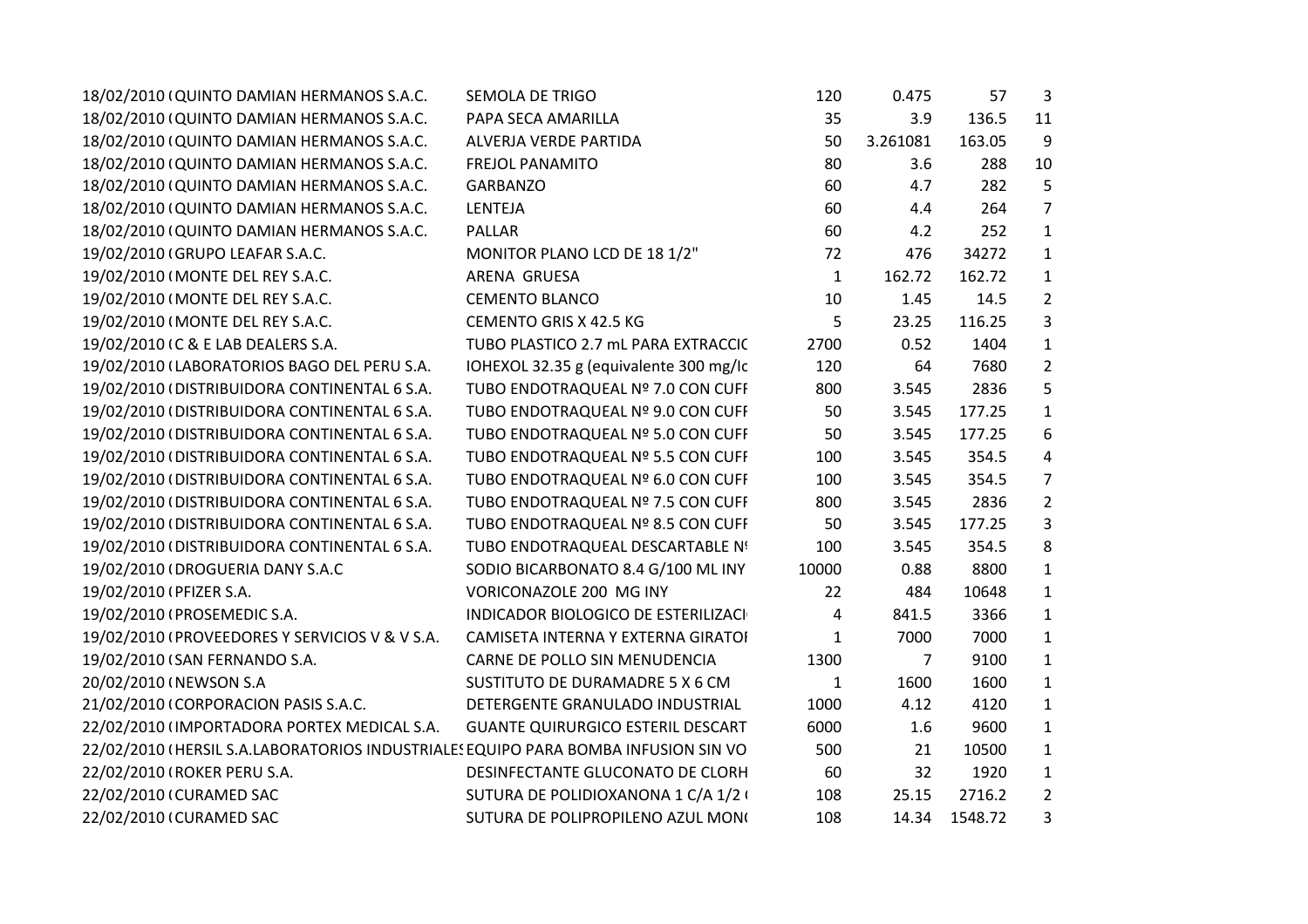| 22/02/2010 (CURAMED SAC                                                            | SUTURA ACIDO POLIGLACTIN 4/0 C/A 1/    | 108              |              | 10.86 1172.88 | $\mathbf{1}$   |
|------------------------------------------------------------------------------------|----------------------------------------|------------------|--------------|---------------|----------------|
| 22/02/2010 (IMPORTACIONES Y EXPORTACIONES SIFU BROCA 2 MM X 150 MM                 |                                        | 1                | 250          | 250           | $\mathbf{1}$   |
| 22/02/2010 (IMPORTACIONES Y EXPORTACIONES SIFU PLACA DE TITANIO 2.4 ANGULADA 170/! |                                        | $\mathbf{1}$     | 4500         | 4500          | $\overline{2}$ |
| 22/02/2010 (IMPORTACIONES Y EXPORTACIONES SIFU TORNILLO DE TITANIO AUTORROSCANTE   |                                        | $\boldsymbol{6}$ | 138          | 828           | 3              |
| 22/02/2010 (IMPORTACIONES Y EXPORTACIONES SIFU TORNILLO CORTICAL 2.4 MM X 10 MM    |                                        | 8                | 126.5        | 1012          | $\overline{4}$ |
| 22/02/2010 (PERULAB S.A.                                                           | PACLITAXEL 30 MG INY 5 ML              | 360              | 27           | 9720          | $\mathbf{1}$   |
| 22/02/2010 (CORPORACION ALESSANDRA SOCIEDAD A COMPRESA GASA QUIRURGICA RADIOP/     |                                        | 1800             | 6            | 10800         | $\mathbf{1}$   |
| 22/02/2010 (INVERSIONES ALCOCER S.R.LTDA                                           | TARJETA CAPTURADORA DE VIDEO           | $\mathbf{1}$     | 590          | 590           | $\mathbf{1}$   |
| 22/02/2010 (KRASNY DEL PERU S.R.L                                                  | ANTICUERPO ANTI HTLV I-II ELISA X 96 D | 864              | 12.3         | 10627.2       | $\mathbf{1}$   |
| 22/02/2010 (BIOMAXIM S.R.L.                                                        | POLI L-LISINA X 100 mL                 | 4                | 530          | 2120          | $\mathbf{1}$   |
| 22/02/2010 (PROSEMEDIC S.A.                                                        | GAS OXIDO DE ETILENO 100% X 170 g      | 40               | 72           | 2880          | $\mathbf{1}$   |
| 22/02/2010 (PRODUCTOS ROCHE Q.F.S.A.                                               | <b>MIOGLOBINA</b>                      | 20               | 65.45        | 1309          | $\mathbf{1}$   |
| 22/02/2010 (A. JAIME ROJAS REPRESENTACIONES GEN TIJERA METZEMBAUM CURVA 35 cm      |                                        | 5                | 580          | 2900          | $\mathbf{1}$   |
| 22/02/2010 (PALMAGYAR S.A.                                                         | IOPAMIDOL EQUIVALENTE 370 MG I/ML      | 166              | 65           | 10790         | $\mathbf{1}$   |
| 22/02/2010 (CIS BIO INTERNATIONAL                                                  | ANTIGENO PROSTATICO ESPECIFICO (PS/    | 10               | 656          | 6560          | 3              |
| 22/02/2010 (CIS BIO INTERNATIONAL                                                  | CA 125 REACTIVO X 100 DETERMINACIO     | $\mathbf{1}$     | 1804         | 1804          | $\overline{2}$ |
| 22/02/2010 (CIS BIO INTERNATIONAL                                                  | ALFA FETOPROTEINA (AFP) X 100 DETER    | $\overline{2}$   | 1119.3       | 2238.6        | $\mathbf{1}$   |
| 22/02/2010 (CIS BIO INTERNATIONAL                                                  | TEST DE ANTIGENO CA 15-3 X 96 DETERI   | 3                | 2000.8       | 6002.4        | $\overline{2}$ |
| 22/02/2010 (CIS BIO INTERNATIONAL                                                  | CA 125 REACTIVO X 100 DETERMINACIO     | $\overline{2}$   | 2166.85      | 4333.7        | $\mathbf{1}$   |
| 22/02/2010 (CIS BIO INTERNATIONAL                                                  | ANTIGENO CARCINOEMBRIONARIO (CEA       | $\mathbf{1}$     | 1225.9       | 1225.9        | $\overline{2}$ |
| 22/02/2010 (CIS BIO INTERNATIONAL                                                  | CA 125 REACTIVO X 100 DETERMINACIO     | $\mathbf{3}$     | 1804         | 5412          | $\mathbf{1}$   |
| 22/02/2010 (CIS BIO INTERNATIONAL                                                  | TEST DE ANTIGENO CA 19-9               | 96               | 18.535       | 1779.36       | 3              |
| 22/02/2010 (CIS BIO INTERNATIONAL                                                  | HORMONA TIROIDE ESTIMULANTE (TSH)      | 100              | 12.546       | 1254.6        | 6              |
| 22/02/2010 (CIS BIO INTERNATIONAL                                                  | HORMONA GONADOTROFINA CORIONIC         | 5                | 598.6        | 2993          | 4              |
| 22/02/2010 (CIS BIO INTERNATIONAL                                                  | HORMONA TRIYODOTIRONINA (T3) TOT.      | 100              | 3.239        | 323.9         | 5              |
| 22/02/2010 (CIS BIO INTERNATIONAL                                                  | ANTIGENO CARCINOEMBRIONARIO (CEA       | 3                | 549.4        | 1648.2        | $\overline{2}$ |
| 22/02/2010 (CIS BIO INTERNATIONAL                                                  | ANTIGENO PROSTATICO ESPECIFICO (PS/    | $\overline{2}$   | 1172.6       | 2345.2        | 3              |
| 22/02/2010 (CIS BIO INTERNATIONAL                                                  | ALFA FETOPROTEINA (AFP) X 100 DETER    | $\mathbf{3}$     | 475.6        | 1426.8        | $\mathbf{1}$   |
| 22/02/2010 (R K COMERCIAL S A                                                      | TUBO ENDOTRAQUEAL Nº 8.0 CON CUFF      | 800              | 4.29         | 3432          | 3              |
| 22/02/2010 (R K COMERCIAL S A                                                      | TUBO ENDOTRAQUEAL DESCARTABLE Nº       | 50               | 4.29         | 214.5         | $\mathbf{1}$   |
| 22/02/2010 (R K COMERCIAL S A                                                      | TUBO ENDOTRAQUEAL DESCARTABLE Nº       | 50               | 4.29         | 214.5         | $\overline{2}$ |
| 22/02/2010 (PROSEMEDIC S.A.                                                        | SONDA DE ASPIRACION CON CONTROL I      | 2000             | $\mathbf{1}$ | 2000          | 3              |
| 22/02/2010 (PROSEMEDIC S.A.                                                        | SONDA DE ASPIRACION CON CONTROL I      | 2000             | $\mathbf{1}$ | 2000          | $\mathbf{1}$   |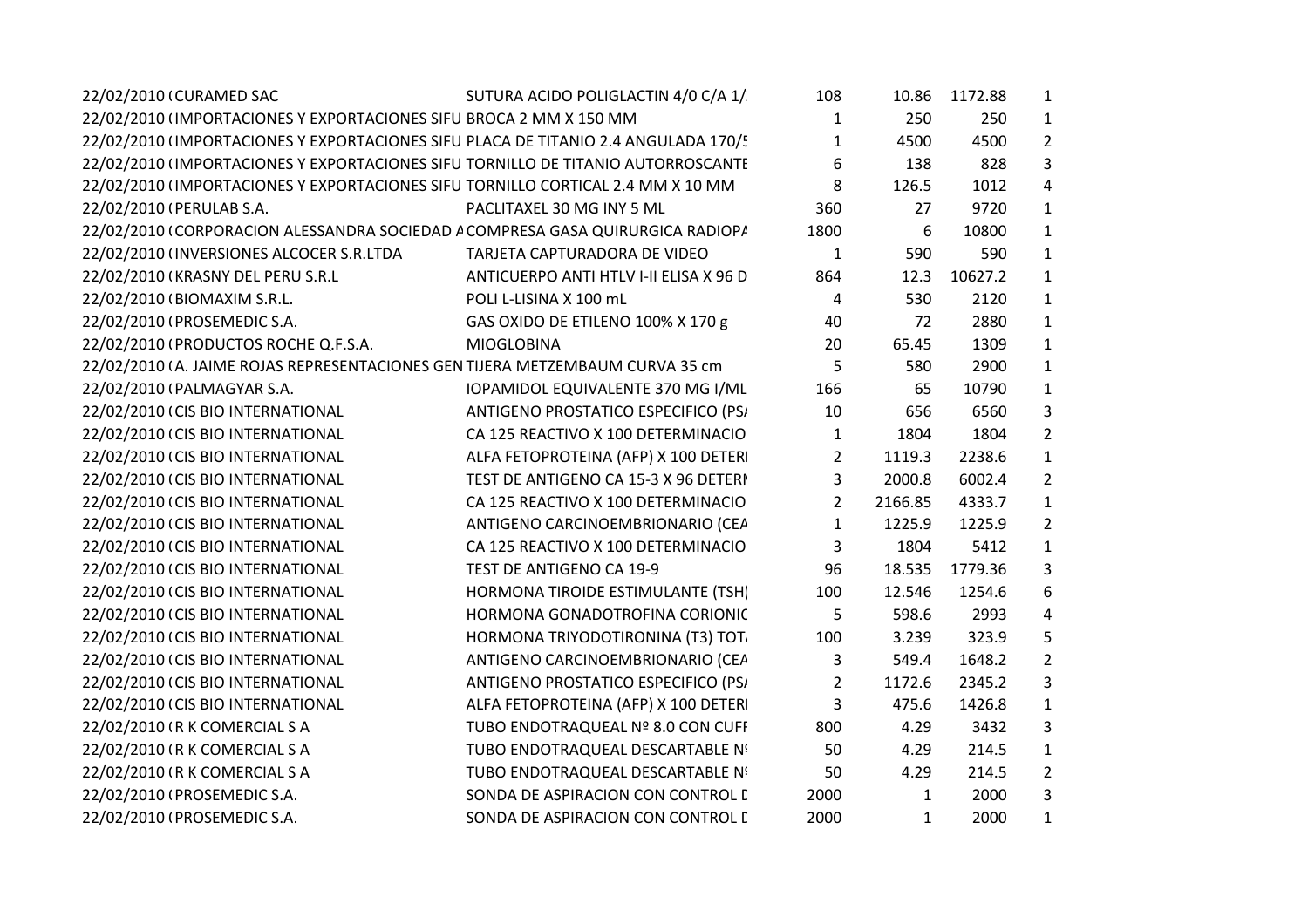| SONDA DE ASPIRACION CON CONTROL I                                                  | 5000           | $\mathbf{1}$ | 5000    | $\overline{2}$ |  |
|------------------------------------------------------------------------------------|----------------|--------------|---------|----------------|--|
| CINTA TEFLON DE 12 MM X 12 M                                                       | 20             | 0.56         | 11.2    | $\overline{a}$ |  |
| CODO CON ROSCA DE ACERO INOXIDABI                                                  | 32             | 5.77         | 184.64  | 3              |  |
| UNION UNIVERSAL CON ROSCA DE ACER                                                  | 16             | 11.32        | 181.12  | $\overline{2}$ |  |
| TE RECTA CON ROSCA DE ACERO FORJAI                                                 | 8              | 6.36         | 50.88   | 5              |  |
| VALVULA DE CIERRE RAPIDO DE 1 1/2"                                                 | 16             | 21.41        | 342.56  | $\mathbf{1}$   |  |
| LIMPIADOR DE CONTACTOS EN SPRAY X                                                  | 7              | 17.38        | 121.66  | $2^{\circ}$    |  |
| SILICONA PARA LIMPIAR EQUIPOS DE CC                                                | $\mathbf{1}$   | 26.68        | 26.68   | $\mathbf 1$    |  |
| SOLDADURA DE ESTAÑO 60/40 X 1/16"                                                  | $\overline{2}$ | 60.98        | 121.96  | $\overline{2}$ |  |
| PASTA PARA SOLDAR X 50 G                                                           | $\overline{2}$ | 6.602        | 13.2    | $\mathbf{1}$   |  |
| 22/02/2010 (VILLALOBOS TOMASEVICH MARIELLA ISAI MICROSWITCH 15 AMP. 220V           | 20             | 12           | 240     | $\overline{7}$ |  |
| 22/02/2010 (VILLALOBOS TOMASEVICH MARIELLA ISAI CAJA MODULAR 4 X 2                 | 50             | 9            | 450     | $\mathbf{1}$   |  |
| 22/02/2010 (VILLALOBOS TOMASEVICH MARIELLA ISAI MICROSWITCH                        | 20             | 15           | 300     | 6              |  |
| 22/02/2010 (VILLALOBOS TOMASEVICH MARIELLA ISAI SUPRESOR DE PICO                   | 24             | 34           | 816     | 3              |  |
| 22/02/2010 (VILLALOBOS TOMASEVICH MARIELLA ISAI ARRANCADOR 40 W                    | 500            | 1.5          | 750     | 5              |  |
| 22/02/2010 (VILLALOBOS TOMASEVICH MARIELLA ISAI FLUORESCENTE LINEAL 36 W           | 500            | 6.2          | 3100    | $\overline{4}$ |  |
| 22/02/2010 (VILLALOBOS TOMASEVICH MARIELLA ISAI SPOT LIGHT PARA EMPOTRAR           | 10             | 96           | 960     | $2^{\circ}$    |  |
| ESPARADRAPO ANTIALERGICO DE PAPEL                                                  | 240            | 42.5         | 10200   | $\mathbf{1}$   |  |
| HORMONA TIROXINA (T4) LIBRE X 100 D                                                | 3              | 492          | 1476    | 5              |  |
| HORMONA TRIYODOTIRONINA (T3) TOT.                                                  | 100            | 3.239        | 323.9   | 6              |  |
| ANTIGENO PROSTATICO ESPECIFICO (PS/                                                | $\mathbf{1}$   | 1443.2       | 1443.2  | 4              |  |
| CA 125 REACTIVO X 100 DETERMINACIO                                                 | $\overline{2}$ | 1804         | 3608    | $2^{\circ}$    |  |
| TEST DE ANTIGENO CA 19-9                                                           | 96             | 18.535       | 1779.36 | 3              |  |
| ALFA FETOPROTEINA (AFP) X 100 DETER                                                | $\overline{2}$ | 475.6        | 951.2   | $\mathbf{1}$   |  |
| DOCETAXEL 80 MG INY                                                                | 80             | 122          | 9760    | $\mathbf{1}$   |  |
| 23/02/2010 (NORDIC PHARMACEUTICAL COMPANY S./ CAPECITABINA 500 MG TAB              | 2500           | 4.25         | 10625   | $\mathbf{1}$   |  |
| SEVOFLURANO 100 mL/100 mL SOL 250                                                  | 19             | 533          | 10127   | $\mathbf{1}$   |  |
| IOHEXOL 32.35 g (equivalente 300 mg/lc                                             | 75             | 144          | 10800   | $\mathbf{1}$   |  |
| BROMURO DE ROCURONIO 50 MG INY 5                                                   | 300            | 27           | 8100    | $\mathbf{1}$   |  |
| 23/02/2010 (LABORATORIO TEXTILES LOS ROSALES S.A COTON PARA NEUROCIRUGIA 7.62 CM X | 40             | 80           | 3200    | $\mathbf{1}$   |  |
| HEPATITIS C ELISA X 96 DETERMINACION                                               | 864            | 12.3         | 10627.2 | $\mathbf{1}$   |  |
| 23/02/2010 (A. JAIME ROJAS REPRESENTACIONES GEN ELECTRODO DESCARTABLE TIPO DISCO 3 | 500            | 0.53         | 265     | 5              |  |
| 23/02/2010 (A. JAIME ROJAS REPRESENTACIONES GEN GEL PARA ELECTROCARDIOGRAMA X 25(  | 15             | 8.2          | 123     | $\overline{2}$ |  |
|                                                                                    |                |              |         |                |  |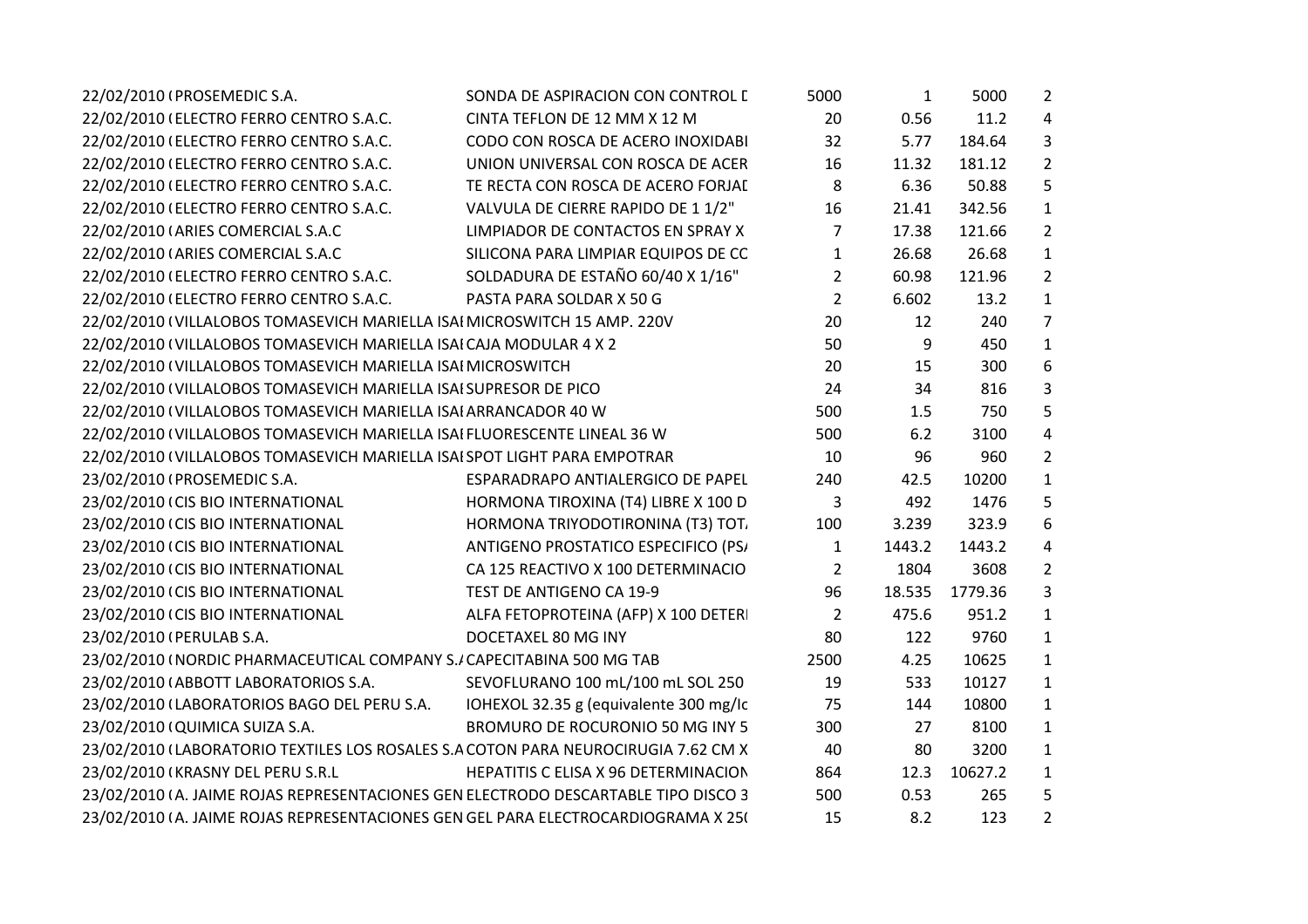| 23/02/2010 (A. JAIME ROJAS REPRESENTACIONES GEN PAPEL MILIMETRADO PARA ELECTROCAI   |                                     | 60           | 5.67    | 340.2   | $\mathbf{1}$   |  |
|-------------------------------------------------------------------------------------|-------------------------------------|--------------|---------|---------|----------------|--|
| 23/02/2010 (ARALMEX S.A.C.                                                          | PAPEL MILIMETRADO PARA ELECTROCAI   | 30           | 82.25   | 2467.5  | $\mathbf{1}$   |  |
| 23/02/2010 (PRODUCTOS ROCHE Q.F.S.A.                                                | TIRA REACTIVA PARA GLUCOSA EN SANC  | 50           | 53      | 2650    | $\mathbf{1}$   |  |
| 23/02/2010 (DROGUERIA M Y M S.A.C.                                                  | PAPEL TERMICO PARA IMPRESORA DE ES  | 5            | 53      | 265     | $\mathbf{1}$   |  |
| 23/02/2010 (MEDITAF SAC                                                             | BATERIA 12 V. X 7.0 AH (AMPERIOS)   | 4            | 685     | 2740    | $\mathbf{1}$   |  |
| 23/02/2010 (PLASTIMEDIC S.R.L.                                                      | ALCOHOL GEL X 1 L                   | 100          | 17      | 1700    | $\mathbf{1}$   |  |
| 23/02/2010 (ELECTRO FERRO CENTRO S.A.C.                                             | CINTA TEFLON DE 12 MM X 12 M        | 4            | 0.56    | 2.24    | 3              |  |
| 23/02/2010 (ELECTRO FERRO CENTRO S.A.C.                                             | <b>URINARIO LOZA</b>                | $\mathbf{1}$ | 393.6   | 393.6   | $\mathbf{1}$   |  |
| 23/02/2010 (ELECTRO FERRO CENTRO S.A.C.                                             | LLAVE CROMADA PARA URINARIO CON 1   | 1            | 157.04  | 157.04  | $\overline{2}$ |  |
| 23/02/2010 (QUIMICA SUIZA S.A.                                                      | GOSERELINA 10.8 MG IMPLANTE         | 5            | 1575    | 7875    | $\mathbf{1}$   |  |
| 23/02/2010 (QUIMICA SUIZA S.A.                                                      | <b>GOSERELINA 3.6 MG IMPLANTE</b>   | 40           | 507.5   | 20300   | $\overline{2}$ |  |
| 23/02/2010 (BAYER S.A.                                                              | <b>CLODRONATO 800 MG TAB</b>        | 360          | 9.34    | 3362.4  | $\mathbf{1}$   |  |
| 23/02/2010 (GP PHARM S.A.                                                           | MESNA 100 MG/ML INY 4 ML            | 4200         | 5.0932  | 21391.4 | $\overline{2}$ |  |
| 23/02/2010 (ANGLI DATA EXPRESS S.R.L.                                               | TARJETA DE RED INALAMBRICA          | 12           | 61      | 732     | 1              |  |
| 23/02/2010 (PFIZER S.A.                                                             | LINEZOLID 200 MG/100 ML INY 300 ML  | 40           | 240     | 9600    | $\mathbf{1}$   |  |
| 23/02/2010 (PALMAGYAR S.A.                                                          | VASOPRESINA 20 UI INY 1ML           | 100          | 64.26   | 6426    | $\mathbf{1}$   |  |
| 23/02/2010 (HERSIL S.A.LABORATORIOS INDUSTRIALE! DEXTROSA 5 G/100 ML INY 500 ML     |                                     | 1700         | 2.74    | 4658    | $\mathbf{1}$   |  |
| 23/02/2010 (HERSIL S.A.LABORATORIOS INDUSTRIALES DEXTROSA 5 G/100 ML INY 1 L        |                                     | 10000        | 2.69    | 26900   | $\overline{2}$ |  |
| 23/02/2010 (HERSIL S.A.LABORATORIOS INDUSTRIALES SODIO CLORURO 900 MG/100 ML INY 1( |                                     | 10000        | 2.89    | 28900   | 3              |  |
| 23/02/2010 (HERSIL S.A.LABORATORIOS INDUSTRIALES SODIO CLORURO 900 MG/100 ML INY 25 |                                     | 2500         | 2.99    | 7475    | 4              |  |
| 23/02/2010 (HERSIL S.A.LABORATORIOS INDUSTRIALES SODIO CLORURO 900 MG/100 ML INY 5( |                                     | 4000         | 2.89    | 11560   | 5              |  |
| 23/02/2010 (HERSIL S.A.LABORATORIOS INDUSTRIALES SODIO CLORURO 900 MG/100 ML INY 1  |                                     | 8000         | 2.69    | 21520   | 6              |  |
| 24/02/2010 (TYCO HEALTHCARE PERU S.A                                                | APOSITO HIDROCOLOIDE GRUESO 10 CN   | 400          | 10.9    | 4360    | $\overline{2}$ |  |
| 24/02/2010 (CURAMED SAC                                                             | SUTURA DE POLIDIOXANONA 2/0 C/A 1/  | 72           | 23.16   | 1667.52 | $\overline{2}$ |  |
| 24/02/2010 (CURAMED SAC                                                             | SUTURA DE POLIPROPILENO 2/0 C/DOBL  | 72           | 15.05   | 1083.6  | $\mathbf{1}$   |  |
| 24/02/2010 (CURAMED SAC                                                             | SUTURA ACIDO POLIGLACTIN 5/0 C/A 1/ | 108          | 10.86   | 1172.88 | 3              |  |
| 24/02/2010 (GP PHARM S.A.                                                           | CARBOPLATINO 10 MG/ML INY 15 ML     | 500          | 42.88   | 21440   | $\mathbf{1}$   |  |
| 24/02/2010 (GLAXOSMITHKLINE PERU S.A.                                               | CISATRACURIO BESILATO 10 mg INY 5 m | 200          | 50.46   | 10092   | $\mathbf{1}$   |  |
| 24/02/2010 (PERULAB S.A.                                                            | PACLITAXEL 30 MG INY 5 ML           | 360          | 27      | 9720    | $\mathbf{1}$   |  |
| 24/02/2010 (LABORATORIOS AC FARMA S.A.                                              | FILGRASTIM 300 ug/mL INY 1 mL       | 385          | 27.5    | 10587.5 | $\mathbf{1}$   |  |
| 24/02/2010 (BIOTOSCANA FARMA S.A.                                                   | VINBLASTINA SULFATO 1 MG/ML INY 10  | 200          | 24      | 4800    | $\mathbf{1}$   |  |
| 24/02/2010 IF Y A REPRESENTACIONES S.A.C.                                           | ALCOHOL ETILICO (ETANOL) 96º        | 400          | 2.6     | 1040    | $\mathbf{1}$   |  |
| 24/02/2010 (LAFRANCOL PERU S.A                                                      | FORMULA POLIMERICA DE ABSORCION I   | 100          | 29.9099 | 2990.99 | $\mathbf{1}$   |  |
|                                                                                     |                                     |              |         |         |                |  |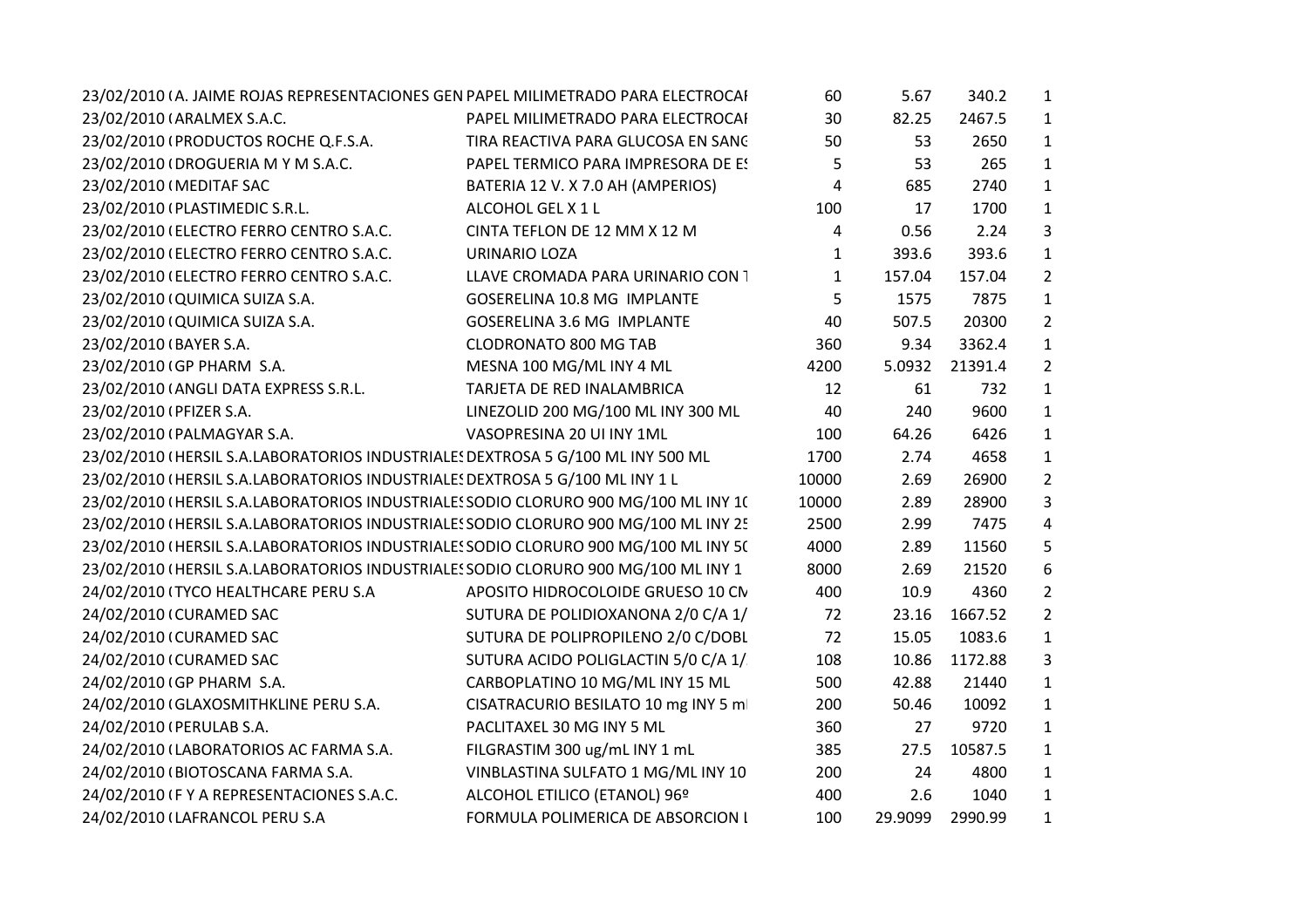| 24/02/2010 (PROSEMEDIC S.A.                 | <b>INDICADOR BIOLOGICO DE ESTERILIZACI</b> | 4              | 841.5          | 3366    | $\mathbf{1}$   |  |
|---------------------------------------------|--------------------------------------------|----------------|----------------|---------|----------------|--|
| 24/02/2010 (PROSEMEDIC S.A.                 | <b>INDICADOR BIOLOGICO DE ESTERILIZACI</b> | $\overline{2}$ | 841.5          | 1683    | $\overline{2}$ |  |
| 24/02/2010 (B.BRAUN MEDICAL PERU S.A.       | AMINOACIDOS 10% INY 500 ML                 | 280            | 26.6           | 7448    | $\mathbf{1}$   |  |
| 24/02/2010 (LABORATORIOS BAGO DEL PERU S.A. | GADODIAMIDA 287 MG/ML INY 15 ML            | 170            | 66.24          | 11260.8 | $\mathbf{1}$   |  |
| 24/02/2010 (PALMAGYAR S.A.                  | IOPAMIDOL EQUIVALENTE 370 MG I/ML          | 166            | 65             | 10790   | $\mathbf{1}$   |  |
| 24/02/2010 (BERNAL CARBAJAL ENRIQUE EDGAR   | SORBETE.                                   | 15             | $\overline{2}$ | 30      | $\mathbf{1}$   |  |
| 24/02/2010 (BERNAL CARBAJAL ENRIQUE EDGAR   | VASO DESCARTABLE DE POLIESTIRENO E         | 7              | 18.98          | 132.86  | $\overline{2}$ |  |
| 24/02/2010 (BERNAL CARBAJAL ENRIQUE EDGAR   | VASO DESCARTABLE DE POLIESTIRENO E         | 6              | 25.95          | 155.7   | 3              |  |
| 24/02/2010 (FMR DISTRIBUCIONES S.C.R.L.     | VASO DESCARTABLE DE POLIESTIRENO E         | $\overline{7}$ | 16.8           | 117.6   | $\mathbf{1}$   |  |
| 25/02/2010 (QUISPE ACHAQUIHUI RODIL         | TONER PARA FACSIMIL CANON CFX-L400         | $\overline{2}$ | 200            | 400     | 24             |  |
| 25/02/2010 (QUISPE ACHAQUIHUI RODIL         | TONER PARA FOTOCOPIADORA XEROX V           | $\mathbf{1}$   | 110            | 110     | 12             |  |
| 25/02/2010 (QUISPE ACHAQUIHUI RODIL         | TONER PARA FOTOCOPIADORA MITA KY           | $\mathbf{1}$   | 215            | 215     | 21             |  |
| 25/02/2010 (QUISPE ACHAQUIHUI RODIL         | TONER PARA FOTOCOPIADORA KYOCER/           | 7              | 290            | 2030    | $\overline{7}$ |  |
| 25/02/2010 (QUISPE ACHAQUIHUI RODIL         | TONER PARA FOTOCOPIADORA CANON I           | 5              | 120            | 600     | 23             |  |
| 25/02/2010 (QUISPE ACHAQUIHUI RODIL         | TINTA PARA IMPRESORA HP 2000C/2500         | $\overline{2}$ | 118.1          | 236.2   | 25             |  |
| 25/02/2010 (QUISPE ACHAQUIHUI RODIL         | TINTA PARA IMPRESORA HP 820C/890C/         | 7              | 114            | 798     | 15             |  |
| 25/02/2010 (QUISPE ACHAQUIHUI RODIL         | TINTA PARA IMPRESORA HP 11 COD. REI        | $\overline{2}$ | 118.1          | 236.2   | 16             |  |
| 25/02/2010 (QUISPE ACHAQUIHUI RODIL         | TINTA PARA IMPRESORA HP 11 COD. REI        | $\overline{2}$ | 118.1          | 236.2   | 17             |  |
| 25/02/2010 (QUISPE ACHAQUIHUI RODIL         | TINTA PARA IMPRESORA HP 11 COD. REI        | 2              | 118.1          | 236.2   | 18             |  |
| 25/02/2010 (QUISPE ACHAQUIHUI RODIL         | TINTA PARA IMPRESORA HP F 380/PSC 1        | 3              | 49.5           | 148.5   | 26             |  |
| 25/02/2010 (QUISPE ACHAQUIHUI RODIL         | TINTA PARA IMPRESORA HP F 380 PSC 1        | 3              | 62.5           | 187.5   | 27             |  |
| 25/02/2010 (QUISPE ACHAQUIHUI RODIL         | TINTA PARA IMPRESORA HP COD. REF. C        | $\mathbf{1}$   | 80             | 80      | 28             |  |
| 25/02/2010 (QUISPE ACHAQUIHUI RODIL         | TONER PARA IMPRESORA HP LASER JET          | 1              | 210            | 210     | 6              |  |
| 25/02/2010 (QUISPE ACHAQUIHUI RODIL         | TONER PARA IMPRESORA HP 4250/4350          | $\mathbf 1$    | 495            | 495     | 3              |  |
| 25/02/2010 (QUISPE ACHAQUIHUI RODIL         | TONER PARA IMPRESORA SAMSUNG ML            | $\mathbf{1}$   | 200.3          | 200.3   | 11             |  |
| 25/02/2010 (QUISPE ACHAQUIHUI RODIL         | TONER PARA IMPRESORA HP LASER 101          | 22             | 231.5          | 5093    | 20             |  |
| 25/02/2010 (QUISPE ACHAQUIHUI RODIL         | TONER PARA IMPRESORA HP LASER JET          | 5              | 205            | 1025    | $\mathbf{1}$   |  |
| 25/02/2010 (QUISPE ACHAQUIHUI RODIL         | TONER PARA IMPRESORA HP LASER JET          | 1              | 260            | 260     | 9              |  |
| 25/02/2010 (QUISPE ACHAQUIHUI RODIL         | TONER PARA IMPRESORA HP LASER JET:         | 1              | 240            | 240     | 5              |  |
| 25/02/2010 (QUISPE ACHAQUIHUI RODIL         | TONER PARA IMPRESORA KYOCERA FS 1          | 3              | 305            | 915     | $\overline{2}$ |  |
| 25/02/2010 (QUISPE ACHAQUIHUI RODIL         | TONER PARA IMPRESORA HP LASER JET I        | 10             | 265            | 2650    | 4              |  |
| 25/02/2010 (QUISPE ACHAQUIHUI RODIL         | TONER PARA IMPRESORA HP LASER JET I        | $\mathbf{1}$   | 430            | 430     | 19             |  |
| 25/02/2010 (QUISPE ACHAQUIHUI RODIL         | TONER PARA IMPRESORA MULTIFUNCIO           | 62             | 230            | 14260   | 8              |  |
|                                             |                                            |                |                |         |                |  |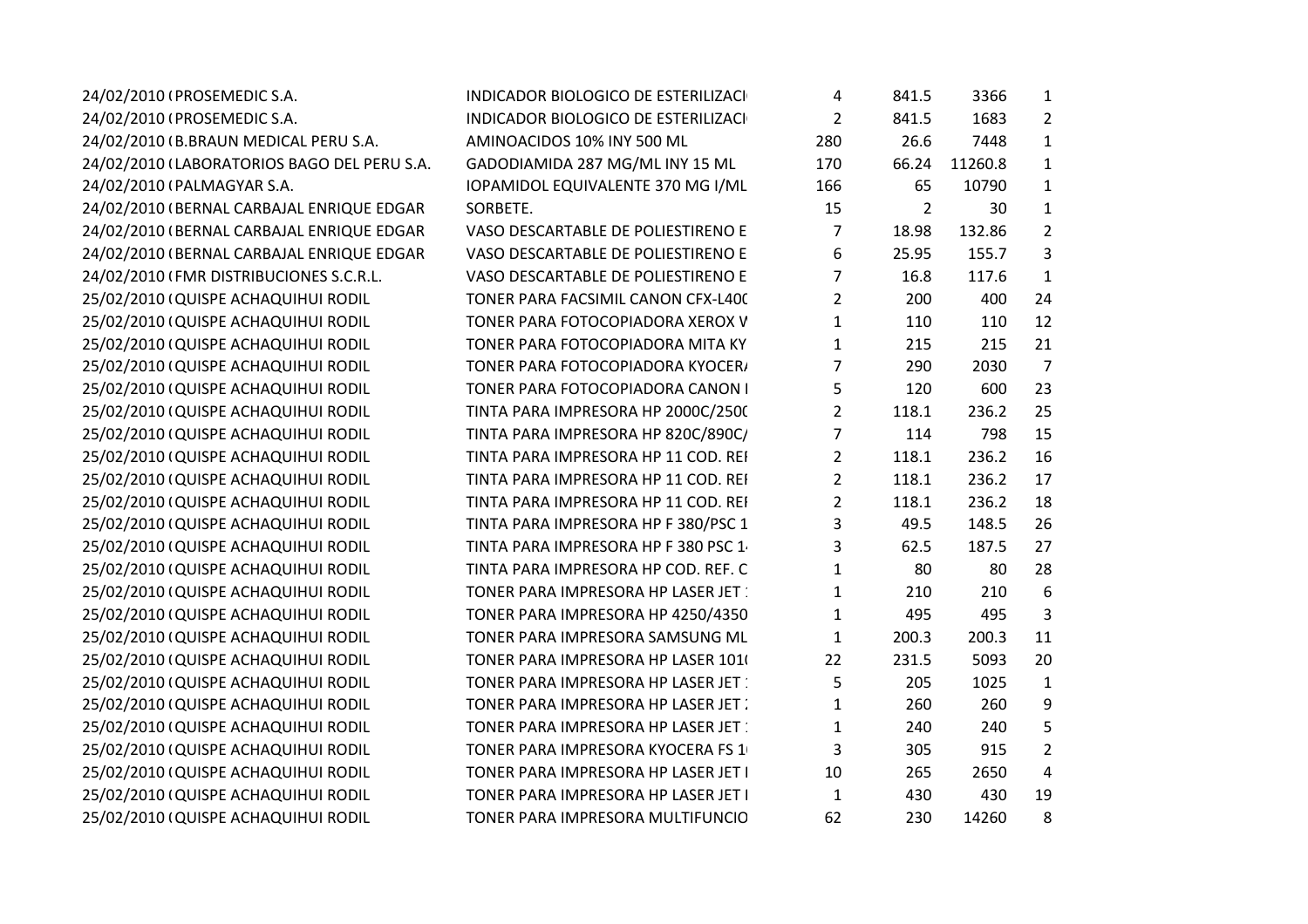| 25/02/2010 (QUISPE ACHAQUIHUI RODIL                                              | TONER PARA IMPRESORA XEROX WC 41!   | $\mathbf{1}$   | 344   | 344     | 10             |  |
|----------------------------------------------------------------------------------|-------------------------------------|----------------|-------|---------|----------------|--|
| 25/02/2010 (QUISPE ACHAQUIHUI RODIL                                              | CINTA PARA IMPRESORA EPSON FX - 890 | 8              | 20    | 160     | 13             |  |
| 25/02/2010 (QUISPE ACHAQUIHUI RODIL                                              | CINTA PARA IMPRESORA EPSON FX-219(  | $\mathbf{1}$   | 75    | 75      | 22             |  |
| 25/02/2010 (QUISPE ACHAQUIHUI RODIL                                              | CINTA PARA IMPRESORA EPSON FX-217(  | $\mathbf{1}$   | 75    | 75      | 14             |  |
| 25/02/2010 (QUISPE ACHAQUIHUI RODIL                                              | CINTA PARA IMPRESORA EPSON ERC - 38 | 17             | 6     | 102     | 29             |  |
| 25/02/2010 (NIPRO MEDICAL CORPORATION SUCURSA AGUJA HIPODERMICA DESCARTABLE Nº   |                                     | 3500           | 0.08  | 280     | $\mathbf{1}$   |  |
| 25/02/2010 (ABBOTT LABORATORIOS S.A.                                             | FORMULA POLIMERICA SIN LACTOSA AD   | 225            | 43.28 | 9738    | $\mathbf{1}$   |  |
| 25/02/2010 (ABBOTT LABORATORIOS S.A.                                             | FORMULA POLIMERICA PARA PACIENTE    | 120            | 13.86 | 1663.2  | 3              |  |
| 25/02/2010 (ABBOTT LABORATORIOS S.A.                                             | FORMULA POLIMERICA SIN LACTOSA PEI  | 12             | 48.6  | 583.2   | $\overline{2}$ |  |
| 25/02/2010 (ABBOTT LABORATORIOS S.A.                                             | NUTRIENTE ENTERAL LIQUIDO X 1 L     | 120            | 48    | 5760    | 5              |  |
| 25/02/2010 (ABBOTT LABORATORIOS S.A.                                             | FORMULA ELEMENTAL PARCIALMENTE I    | 20             | 120   | 2400    | $\overline{4}$ |  |
| 25/02/2010 (GRUNENTHAL PERUANA S.A.                                              | CARBOPLATINO 10 MG/ML INY 15 ML     | 250            | 33    | 8250    | $\mathbf{1}$   |  |
| 25/02/2010 (Q MEDICAL SAC                                                        | BOLSA DESCARTABLE DE SISTEMA DE SU  | 350            | 26.4  | 9240    | $\mathbf{1}$   |  |
| 25/02/2010 (DISTRIBUIDORA MARLON S.R.L                                           | TIOGUANINA 40 MG TAB                | 600            | 3.8   | 2280    | $\mathbf{1}$   |  |
| 25/02/2010 (Q MEDICAL SAC                                                        | BOLSA DESCARTABLE DE SISTEMA DE SU  | 250            | 30.8  | 7700    | $\mathbf{1}$   |  |
| 25/02/2010 (ESKE S.R.L.                                                          | DACARBAZINA 200 MG INY              | 525            | 18.75 | 9843.75 | $\mathbf{1}$   |  |
| 25/02/2010 (ABBOTT LABORATORIOS S.A.                                             | FORMULA POLIMERICA SIN LACTOSA AD   | 300            | 36    | 10800   | $\mathbf{1}$   |  |
| 25/02/2010 (GRUNENTHAL PERUANA S.A.                                              | PACLITAXEL 100 MG INY 17 ML         | 165            | 65    | 10725   | $\mathbf{1}$   |  |
| 25/02/2010 (TECNOFARMA S.A.                                                      | TRIPTORELINA 11.25 MG INY           | 5              | 1260  | 6300    | $\mathbf{1}$   |  |
| 25/02/2010 (TECNOFARMA S.A.                                                      | TOPOTECAN 4 MG/4 ML                 | 43             | 163   | 7009    | $\mathbf{1}$   |  |
| 25/02/2010 (F & J SUMINISTROS S.R.L.                                             | TINTA PARA IMPRESORA EPSON STYLUS   | 8              | 86    | 688     | $\overline{3}$ |  |
| 25/02/2010 (F & J SUMINISTROS S.R.L.                                             | TINTA PARA IMPRESORA EPSON T0633 N  | 6              | 29.9  | 179.4   | 6              |  |
| 25/02/2010 (F & J SUMINISTROS S.R.L.                                             | TINTA PARA IMPRESORA EPSON T0631 N  | 8              | 29.9  | 239.2   | 5              |  |
| 25/02/2010 (F & J SUMINISTROS S.R.L.                                             | TINTA PARA IMPRESORA EPSON T0634 A  | 6              | 29.9  | 179.4   | $\overline{7}$ |  |
| 25/02/2010 (F & J SUMINISTROS S.R.L.                                             | TINTA PARA IMPRESORA HP 97C 78 COL  | 3              | 125   | 375     | $\mathbf{1}$   |  |
| 25/02/2010 (F & J SUMINISTROS S.R.L.                                             | TONER PARA FOTOCOPIADORA KYOCER/    | $\overline{4}$ | 149   | 596     | $\mathbf{1}$   |  |
| 25/02/2010 (IMPORTACIONES Y EXPORTACIONES SIFU TORNILLO DE TITANIO 1.5 MM X 5 MM |                                     | 12             | 49    | 588     | $\mathbf{1}$   |  |
| 25/02/2010 (B.BRAUN MEDICAL PERU S.A.                                            | ESPONJA HEMOSTATICA DE COLAGENO     | 100            | 48.5  | 4850    | $\mathbf{1}$   |  |
| 25/02/2010 (FERPROSA S.A.                                                        | CATETER DE DRENAJE MULTIUSOS CON (  | 20             | 360   | 7200    | $\mathbf{1}$   |  |
| 25/02/2010 (FERPROSA S.A.                                                        | AGUJA DE BIOPSIA TIPO PROMAG DESCA  | 120            | 90    | 10800   | $\mathbf{1}$   |  |
| 25/02/2010 (NORDIC PHARMACEUTICAL COMPANY S./PIPERACILINA + TAZOBACTAM 4 G + 50( |                                     | 100            | 18.2  | 1820    | $\mathbf{1}$   |  |
| 25/02/2010 (LIZARDHI EIRL                                                        | CAÑO PARA LAVATORIO CROMADO         | 19             | 104   | 1976    | $\overline{2}$ |  |
| 25/02/2010 (LIZARDHI EIRL                                                        | LLAVE MEZCLADORA PARA MUEBLE DE {   | $\overline{2}$ | 200   | 400     | 3              |  |
|                                                                                  |                                     |                |       |         |                |  |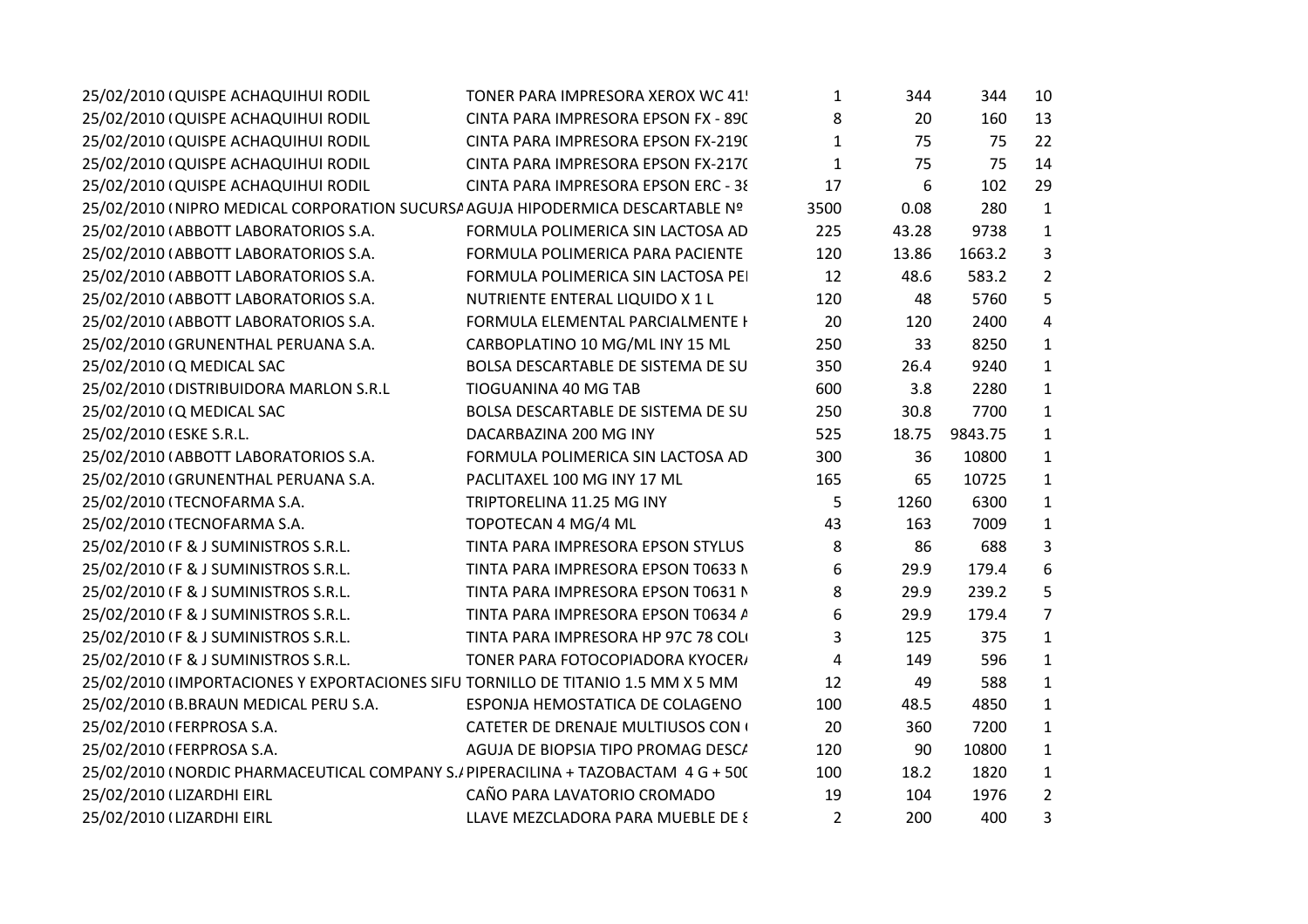| 25/02/2010 (LIZARDHI EIRL                                                      | LLAVE MEZCLADORA DE BRONCE CROM.       | 12             | 259.2   | 3110.4  | $\mathbf{1}$   |
|--------------------------------------------------------------------------------|----------------------------------------|----------------|---------|---------|----------------|
| 25/02/2010 (LIZARDHI EIRL                                                      | VARILLA DE SOLDADURA DE PLATA AL 1!    | 20             | 16.96   | 339.2   | 4              |
| 25/02/2010 (ALBIS S.A.                                                         | ALBUMINA                               | 570            | 0.55    | 313.5   | 3              |
| 25/02/2010 (ALBIS S.A.                                                         | DESHIDROGENASA LACTICA                 | 1260           | 0.85    | 1071    | $\overline{2}$ |
| 25/02/2010 (ALBIS S.A.                                                         | <b>FOSFATASA ALCALINA</b>              | 500            | 1.1     | 550     | $\mathbf{1}$   |
| 26/02/2010 (INGENIERIA TECNOLOGICA Y CONSTRUCT MAMELUCO DESCARTABLE TAMAÑO ES' |                                        | 360            | 30      | 10800   | $\mathbf{1}$   |
| 26/02/2010 (CIS BIO INTERNATIONAL                                              | HORMONA TIROXINA (T4) LIBRE X 100 D    | $\overline{2}$ | 1084.45 | 2168.9  | 3              |
| 26/02/2010 (CIS BIO INTERNATIONAL                                              | TEST DE TIROGLOBULINA X 100 DETERM     | 3              | 1451.4  | 4354.2  | 4              |
| 26/02/2010 (CIS BIO INTERNATIONAL                                              | CA 125 REACTIVO X 100 DETERMINACIO     | 2              | 1804    | 3608    | $\overline{2}$ |
| 26/02/2010 (CIS BIO INTERNATIONAL                                              | ALFA FETOPROTEINA (AFP) ELISA X 100 I  | $\mathbf{1}$   | 475.6   | 475.6   | $\mathbf{1}$   |
| 26/02/2010 (HEMOCARE S.A.C.                                                    | MODULO PROTEICO X 275 G                | 54             | 60.3    | 3256.2  | $\mathbf{1}$   |
| 26/02/2010 (REPRESENTACIONES GOMTAL S.R.LTDA. MEGESTROL 40 MG/ML SUS 240 ML    |                                        | 70             | 100     | 7000    | $\mathbf{1}$   |
| 26/02/2010 (PERULAB S.A.                                                       | PACLITAXEL 30 MG INY 5 ML              | 360            | 27      | 9720    | $\mathbf{1}$   |
| 26/02/2010 (ABBOTT LABORATORIOS S.A.                                           | SEVOFLURANO 100 mL/100 mL SOL 250      | 19             | 533     | 10127   | $\mathbf{1}$   |
| 26/02/2010 (PALMAGYAR S.A.                                                     | IOPAMIDOL EQUIVALENTE 370 MG I/ML      | 166            | 65      | 10790   | $\mathbf{1}$   |
| 26/02/2010 (PALMAGYAR S.A.                                                     | PROPOFOL 10 MG/ML INY 20 ML            | 600            | 7.2     | 4320    | $\mathbf{1}$   |
| 26/02/2010 (SIGNOMED S.A.C.                                                    | EQUIPO DESCARTABLE DE SUCCION QUI      | 500            | 26.81   | 13405   | $\mathbf{1}$   |
| 26/02/2010 (FERPROSA S.A.                                                      | CATETER VENOSO CENTRAL, UN LUMEN       | 250            | 45      | 11250   | $\mathbf{1}$   |
| 26/02/2010 (CURAMED SAC                                                        | SUTURA DE POLIPROPILENO AZUL MONO      | 108            | 14.23   | 1536.84 | $\mathbf{1}$   |
| 26/02/2010 (CKM ASOCIADOS S.A.C.                                               | LAPIZ ELECTROCAUTERIO MONOPOLAR        | 50             | 39.6    | 1980    | $\mathbf{1}$   |
| 26/02/2010 (BIO REG PHARMA S.A.C                                               | INTERFERON ALFA 9000000 UI/ML INY 1    | 600            | 32      | 19200   | $\mathbf{1}$   |
| 26/02/2010 (COLD IMPORT S.A.                                                   | EQUIPO PARA AIRE ACONDICIONADO TII     | $\overline{2}$ | 1900    | 3800    | $\mathbf{1}$   |
| 26/02/2010 (COLD IMPORT S.A.                                                   | EQUIPO PARA AIRE ACONDICIONADO TII     | $\mathbf{1}$   | 2290    | 2290    | $\overline{2}$ |
| 26/02/2010 (TAGUMEDICA S.A.                                                    | SUTURA ACIDO POLIGLACTIN 4/0 C/A 3/    | 900            | 6.2     | 5580    | $\mathbf{1}$   |
| 26/02/2010 (ESQUIVEL DIAZ LUIS ALBERTO                                         | CANASTILLA DE PLASTICO DE 39 CM X 29   | 200            | 8.05    | 1610    | $\overline{2}$ |
| 26/02/2010 (ESQUIVEL DIAZ LUIS ALBERTO                                         | ENVASE DE PLASTICO CON TAPA TIPO T/    | 200            | 10.25   | 2050    | $\mathbf{1}$   |
| 26/02/2010 (MAKAR CORPORATION S.A.C                                            | ALBUMINA HUMANA 20 G/100 ML INY 5      | 80             | 134     | 10720   | $\mathbf{1}$   |
| 26/02/2010 (LABORATORIOS AC FARMA S.A.                                         | FILGRASTIM 300 ug/mL INY 1 mL          | 385            | 27.5    | 10587.5 | $\mathbf{1}$   |
| 26/02/2010 (LABORATORIOS BAGO DEL PERU S.A.                                    | IOHEXOL 32.35 g (equivalente 300 mg/lc | 75             | 144     | 10800   | $\mathbf{1}$   |
| 26/02/2010 (PERULAB S.A.                                                       | TRIPTORELINA 3.75 MG INY               | 48             | 223     | 10704   | $\mathbf{1}$   |
| 26/02/2010 (MERCK SHARP & DOHME PERU S.R.L.                                    | CASPOFUNGINA 50 MG INY                 | 8              | 1221.09 | 9768.72 | $\mathbf{1}$   |
| 26/02/2010 (MERCK SHARP & DOHME PERU S.R.L.                                    | CASPOFUNGINA 70 MG INY                 | 3              | 1573.36 | 4720.08 | $\mathbf{1}$   |
| 26/02/2010 (GP PHARM S.A.                                                      | ETOPOSIDO 100 MG INY 5 ML              | 2000           | 4.8     | 9600    | $\mathbf{1}$   |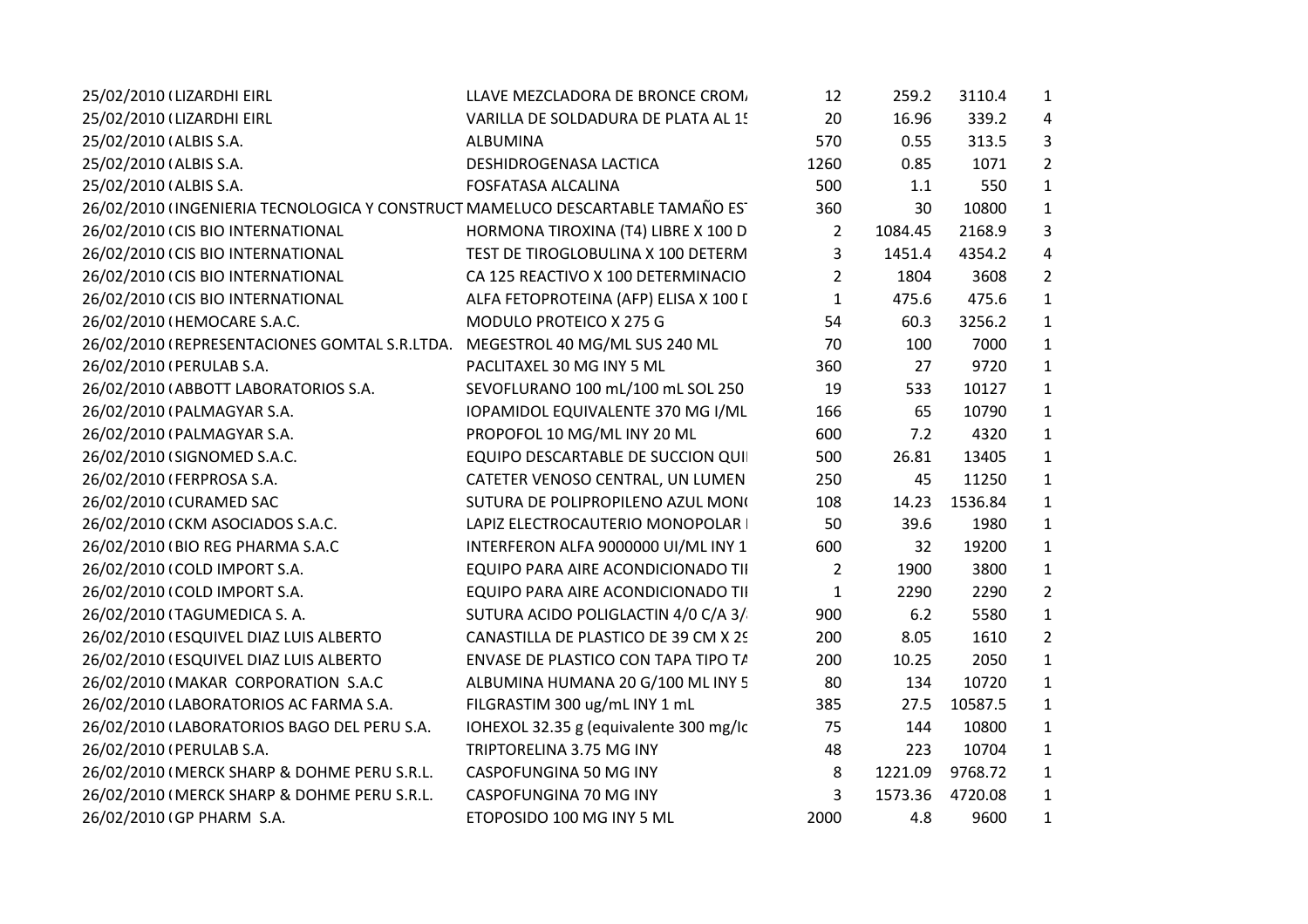| 26/02/2010 (PLATINUM S.R.LTDA.                                                     | CREATINA KINASA CK-MB CINETICA AUT      | 270  | 3.84233  | 1037.43 | $\overline{2}$ |
|------------------------------------------------------------------------------------|-----------------------------------------|------|----------|---------|----------------|
| 26/02/2010 (PLATINUM S.R.LTDA.                                                     | COLESTEROL TOTAL ENZIMATICO AUTOR       | 300  | 1.803333 | 541     | 1              |
| 26/02/2010 (PLATINUM S.R.LTDA.                                                     | CK TOTAL AUTOMATIZADA CINETICA          | 270  | 8.47     | 2286.9  | 3              |
| 26/02/2010 (LABORATORIOS AC FARMA S.A.                                             | TEMOZOLOMIDA 100 MG TAB                 | 70   | 135      | 9450    | 1              |
| 26/02/2010 (PFIZER S.A.                                                            | VORICONAZOLE 200 MG INY                 | 22   | 484      | 10648   | 1              |
| 26/02/2010 (J & M ESPECIALIDAD FARMACEUTICA SAC VINORELBINA 50 MG/5 ML INY 5 ML    |                                         | 40   | 195      | 7800    | 1              |
| 26/02/2010 (PLATINUM S.R.LTDA.                                                     | MAGNESIO AUTOMATIZADO                   | 630  | 3.13     | 1971.9  | 1              |
| 26/02/2010 (PLATINUM S.R.LTDA.                                                     | <b>GLUCOSA AUTOMATIZADA</b>             | 1500 | 1.804    | 2706    | 3              |
| 26/02/2010 (PLATINUM S.R.LTDA.                                                     | <b>GGT AUTOMATIZADA CINETICO</b>        | 1500 | 1.4      | 2100    | $\overline{2}$ |
| 26/02/2010 (GLOBAL SUPPLY S.A.C.                                                   | SET DE ANESTESIA EPIDURAL CON AGUJ,     | 120  | 54       | 6480    | 1              |
| 26/02/2010 (ELI LILLY INTERAMERICA INC SUCURSAL P PEMETREXED DISODICO HEPTAHIDRATA |                                         | 3    | 3277     | 9831    | $\mathbf{1}$   |
| 26/02/2010 (PLATINUM S.R.LTDA.                                                     | CREATININA CINETICA AUTOMATIZADA        | 3000 | 2.541    | 7623    | 1              |
| 26/02/2010 (ALBIS S.A.                                                             | <b>FOSFATASA ALCALINA</b>               | 500  | 1.1      | 550     | 1              |
| 26/02/2010 (ALBIS S.A.                                                             | <b>GLUCOSA ENZIMATICA</b>               | 1075 | 0.75     | 806.25  | 3              |
| 26/02/2010 (ALBIS S.A.                                                             | GAMMA GLUTAMIL TRANSPEPTIDASA           | 300  | 1.4      | 420     | $\overline{2}$ |
| 26/02/2010 (ALBIS S.A.                                                             | PROTEINA EN ORINA Y/O LCR               | 400  | 1.68     | 672     | $\mathbf{1}$   |
| 26/02/2010 (ALBIS S.A.                                                             | TRANSAMINASA GLUTAMICA OXALACET         | 1900 | 1.42     | 2698    | $\overline{2}$ |
| 26/02/2010 (NORDIC PHARMACEUTICAL COMPANY S./ CAPECITABINA 500 MG TAB              |                                         | 2500 | 4.25     | 10625   | $\mathbf{1}$   |
| 26/02/2010 (PRODUCTOS ROCHE Q.F.S.A.                                               | SOLUCION DE CALIBRACION C1 PARA AN      | 3    | 2474.42  | 7423.26 | 1              |
| 26/02/2010 (PRODUCTOS ROCHE Q.F.S.A.                                               | SOLUCION DE CALIBRACION C2 PARA AN      | 3    | 3300     | 9900    | 1              |
| 26/02/2010 (PRODUCTOS ROCHE Q.F.S.A.                                               | SOLUCION DE CALIBRACION C3 PARA AN      | 2    | 3319     | 6638    | 1              |
| 26/02/2010 (ALBIS S.A.                                                             | TARJETA LISS COOMBS PARA SISTEMA D      | 500  | 16.8     | 8400    | 1              |
| 26/02/2010 (PACHECO TRADING S.A.C.                                                 | AZUCAR RUBIA X 1 KG                     | 1000 | 2.9      | 2900    | 1              |
| 26/02/2010 (ROCHEM BIOCARE DEL PERU S.A.C.                                         | INMUNOGLOBULINA A AUTOMATIZADO          | 140  | 20       | 2800    | 1              |
| 26/02/2010 (ROCHEM BIOCARE DEL PERU S.A.C.                                         | INMUNOGLOBULINA G AUTOMATIZADO          | 140  | 20       | 2800    | $\overline{2}$ |
| 26/02/2010 (ROCHEM BIOCARE DEL PERU S.A.C.                                         | INMUNOGLOBULINA A AUTOMATIZADO          | 140  | 20       | 2800    | 3              |
| 26/02/2010 (DIAGNOSTICO UAL S.A.C.                                                 | SUERO ANTI B X 10 ML                    | 40   | 17       | 680     | 3              |
| 26/02/2010 (DIAGNOSTICO UAL S.A.C.                                                 | SUERO ANTI D X 10 ML                    | 40   | 26       | 1040    | $\overline{2}$ |
| 26/02/2010 (DIAGNOSTICO UAL S.A.C.                                                 | SUERO ANTI A X 10 ML                    | 30   | 17       | 510     | 1              |
| 26/02/2010 (DIAGNOSTICO UAL S.A.C.                                                 | SUERO ANTI A-1 X 5 ML                   | 15   | 75       | 1125    | 4              |
| 26/02/2010 (DIAGNOSTICO UAL S.A.C.                                                 | CELULAS PANTALLA (I-II-III) FCO X 10 ML | 3    | 410      | 1230    | 5              |
| 26/02/2010 (ROCHEM BIOCARE DEL PERU S.A.C.                                         | INMUNOGLOBULINA A AUTOMATIZADO          | 140  | 20       | 2800    | 3              |
| 26/02/2010 (ROCHEM BIOCARE DEL PERU S.A.C.                                         | INMUNOGLOBULINA G AUTOMATIZADO          | 140  | 20       | 2800    | 1              |
|                                                                                    |                                         |      |          |         |                |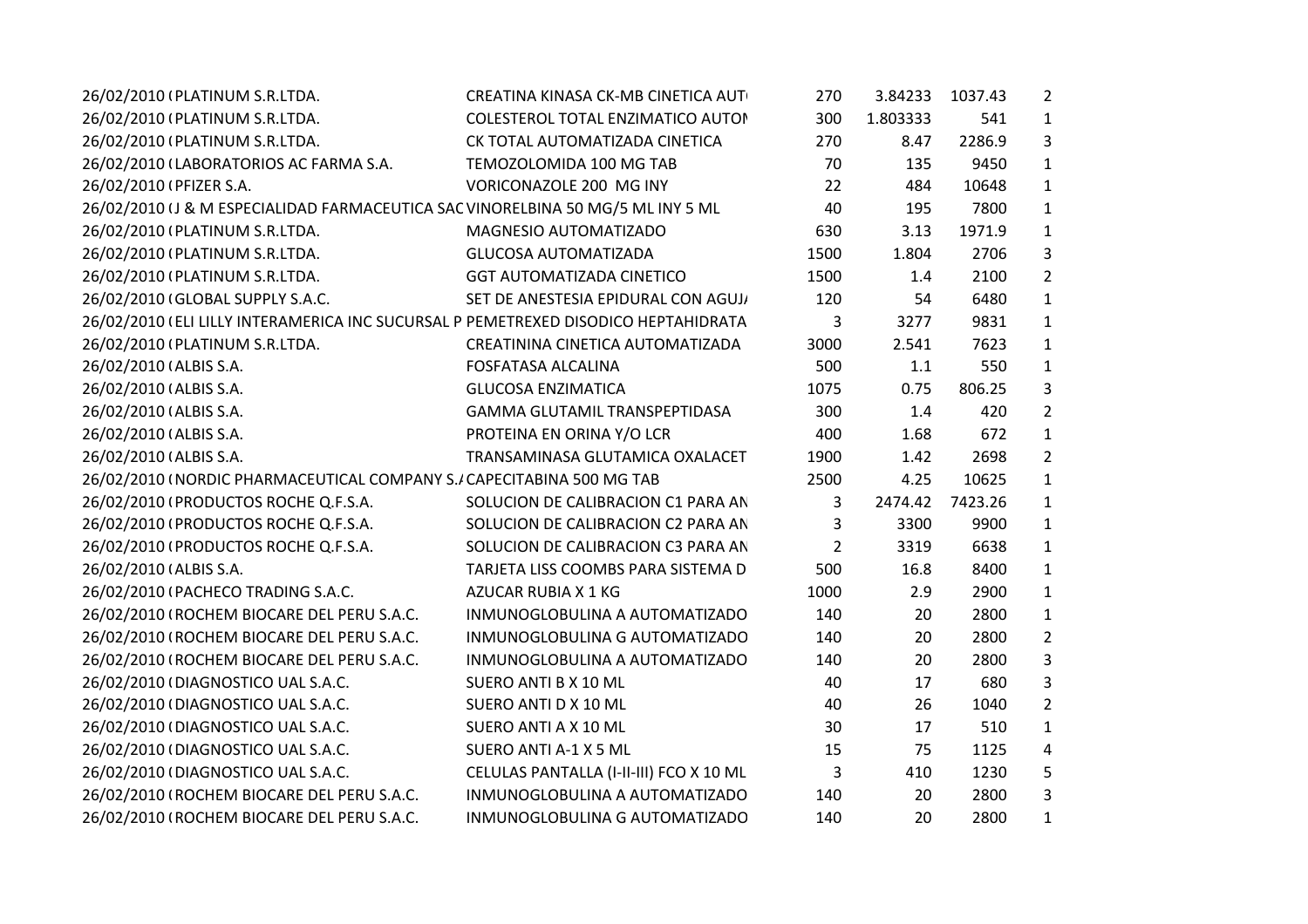| 26/02/2010 (ROCHEM BIOCARE DEL PERU S.A.C. | INMUNOGLOBULINA A AUTOMATIZADO       | 140            | 20       | 2800    | $\overline{2}$ |
|--------------------------------------------|--------------------------------------|----------------|----------|---------|----------------|
| 26/02/2010 (ROCHEM BIOCARE DEL PERU S.A.C. | MEDIO DE HEMOCULTIVO CON REMOVI      | 300            | 29       | 8700    | $\mathbf{1}$   |
| 26/02/2010 (PLATINUM S.R.LTDA.             | ALBUMINA AUTOMATIZADA                | 1170           | 1.804    | 2110.68 | $\overline{2}$ |
| 26/02/2010 (PLATINUM S.R.LTDA.             | AMILASA CINETICA AUTOMATIZADA        | 90             | 3.316333 | 298.47  | $\mathbf{1}$   |
| 26/02/2010 (PLATINUM S.R.LTDA.             | BILIRRUBINA DIRECTA AUTOMATIZADA     | 1170           | 2.02     | 2363.4  | 3              |
| 26/02/2010 (PLATINUM S.R.LTDA.             | ACIDO URICO AUTOMATIZADA             | 300            | 2.893    | 867.9   | 4              |
| 26/02/2010 (ROCHEM BIOCARE DEL PERU S.A.C. | MEDIO PARA HEMOCULTIVO ANAEROBI      | 100            | 29       | 2900    | $\mathbf{1}$   |
| 26/02/2010 (ROCHEM BIOCARE DEL PERU S.A.C. | <b>ANTICUERPO ANTI VIH 1-2</b>       | 600            | 8.5      | 5100    | $\mathbf{1}$   |
| 26/02/2010 (CIS BIO INTERNATIONAL          | HORMONA TRIYODOTIRONINA (T3) TOT.    | $\mathbf{1}$   | 323.9    | 323.9   | $\overline{2}$ |
| 26/02/2010 (CIS BIO INTERNATIONAL          | ANTIGENO CARCINOEMBRIONARIO (CEA     | 3              | 549.4    | 1648.2  | 5              |
| 26/02/2010 (CIS BIO INTERNATIONAL          | TEST DE ANTIGENO CA 15-3 X 96 DETERI | $\mathbf{1}$   | 2000.8   | 2000.8  | 3              |
| 26/02/2010 (CIS BIO INTERNATIONAL          | TEST DE ANTIGENO CYFRA 21.1 X 48 DET | $\mathbf{1}$   | 2226.3   | 2226.3  | $\mathbf{1}$   |
| 26/02/2010 (CIS BIO INTERNATIONAL          | TEST DE ANTIGENO CA 19-9             | 192            | 18.5354  | 3558.8  | 4              |
| 26/02/2010 (CIS BIO INTERNATIONAL          | HORMONA TIROXINA (T4) LIBRE X 100 D  | $\overline{2}$ | 492      | 984     | $\overline{2}$ |
| 26/02/2010 (CIS BIO INTERNATIONAL          | TEST DE TIROGLOBULINA X 100 DETERM   | $\mathbf{1}$   | 2136.1   | 2136.1  | $\sqrt{4}$     |
| 26/02/2010 (CIS BIO INTERNATIONAL          | TEST DE ANTIGENO CA 125              | 288            | 18.79166 | 5412    | 3              |
| 26/02/2010 (CIS BIO INTERNATIONAL          | ANTIGENO PROSTATICO ESPECIFICO (PS/  | 3              | 656      | 1968    | $\mathbf{1}$   |
| 26/02/2010 (CIS BIO INTERNATIONAL          | ANTIGENO CARCINOEMBRIONARIO (CEA     | $\overline{2}$ | 549.4    | 1098.8  | $\mathbf{1}$   |
| 26/02/2010 (CIS BIO INTERNATIONAL          | ANTIGENO PROSTATICO ESPECIFICO (PS/  | 8              | 656      | 5248    | $\overline{2}$ |
| 26/02/2010 (CIS BIO INTERNATIONAL          | ANTIGENO PROSTATICO ESPECIFICO (PS/  | 3              | 524.8    | 1574.4  | 3              |
| 26/02/2010 (CIS BIO INTERNATIONAL          | TEST DE ANTIGENO CYFRA 21.1 X 48 DET | $2^{\circ}$    | 1957.75  | 3915.5  | $\sqrt{4}$     |
| 26/02/2010 (CIS BIO INTERNATIONAL          | HORMONA TIROIDE ESTIMULANTE (TSH)    | 5              | 418.2    | 2091    | $\overline{2}$ |
| 26/02/2010 (CIS BIO INTERNATIONAL          | HORMONA GONADOTROFINA CORIONIC       | $\overline{7}$ | 598.6    | 4190.2  | 4              |
| 26/02/2010 (CIS BIO INTERNATIONAL          | TEST DE ANTIGENO CA 125              | 96             | 32.2875  | 3099.6  | $\mathbf{1}$   |
| 26/02/2010 (CIS BIO INTERNATIONAL          | ALFA FETOPROTEINA (AFP) X 100 DETER  | 3              | 475.6    | 1426.8  | 3              |
| 26/02/2010 (CIS BIO INTERNATIONAL          | ANTIGENO PROSTATICO ESPECIFICO (PS/  | 7              | 840.5    | 5883.5  | $\mathbf{1}$   |
| 26/02/2010 (CIS BIO INTERNATIONAL          | ANTIGENO PROSTATICO ESPECIFICO (PS/  | 4              | 524.8    | 2099.2  | $\overline{2}$ |
| 26/02/2010 (CIS BIO INTERNATIONAL          | ALFA FETOPROTEINA (AFP) X 100 DETER  | 4              | 475.6    | 1902.4  | 3              |
| 26/02/2010 (CIS BIO INTERNATIONAL          | HORMONA TIROXINA (T4) LIBRE X 100 D  | 3              | 492      | 1476    | 3              |
| 26/02/2010 (CIS BIO INTERNATIONAL          | TEST DE TIROGLOBULINA X 100 DETERM   | $2^{\circ}$    | 1451.4   | 2902.8  | 4              |
| 26/02/2010 (CIS BIO INTERNATIONAL          | ANTIGENO CARCINOEMBRIONARIO (CEA     | $\overline{2}$ | 549.4    | 1098.8  | $\overline{2}$ |
| 26/02/2010 (CIS BIO INTERNATIONAL          | ANTIGENO PROSTATICO ESPECIFICO (PS/  | 5              | 656      | 3280    | $\mathbf{1}$   |
| 26/02/2010 (CIS BIO INTERNATIONAL          | ALFA FETOPROTEINA (AFP) X 100 DETER  | $\mathbf{1}$   | 1767.1   | 1767.1  | 5              |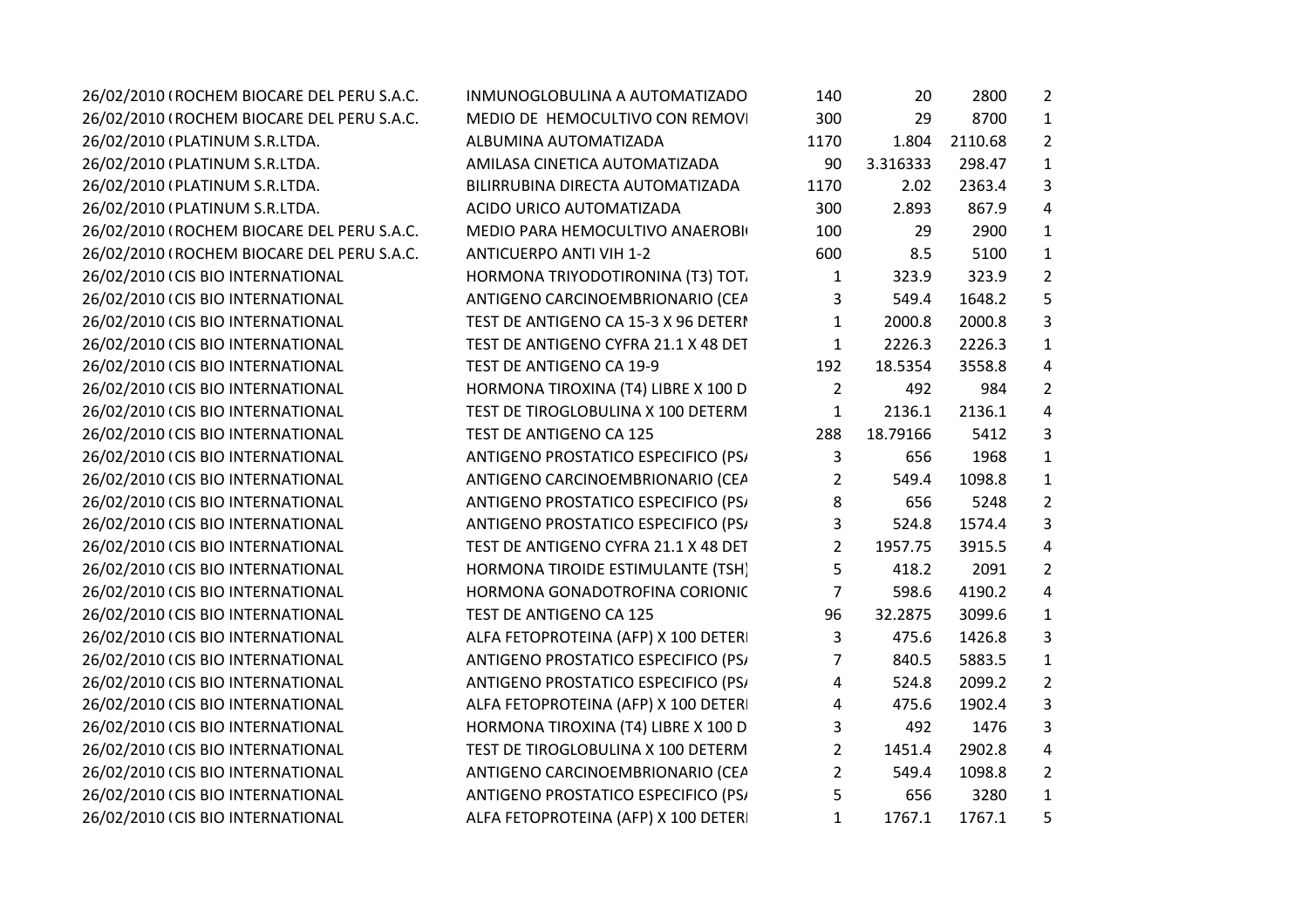| 26/02/2010 (CIS BIO INTERNATIONAL                                                   | HORMONA GONADOTROFINA CORIONIC<br>3                    | 598.6   | 1795.8  | 5              |
|-------------------------------------------------------------------------------------|--------------------------------------------------------|---------|---------|----------------|
| 26/02/2010 (CIS BIO INTERNATIONAL                                                   | HORMONA TRIYODOTIRONINA (T3) TOT.<br>$\mathbf{1}$      | 1607.2  | 1607.2  | $\mathbf{1}$   |
| 26/02/2010 (CIS BIO INTERNATIONAL                                                   | $\overline{2}$<br>TEST DE ANTIGENO CA 15-3 X 96 DETERI | 2000.8  | 4001.6  | $\overline{2}$ |
| 26/02/2010 (CIS BIO INTERNATIONAL<br>TEST DE ANTIGENO CA 19-9                       | 96                                                     | 18.5354 | 1779.4  | 3              |
| 26/02/2010 (CIS BIO INTERNATIONAL                                                   | $\overline{2}$<br>ALFA FETOPROTEINA (AFP) X 100 DETER  | 475.6   | 951.2   | 4              |
| 26/02/2010 (REPRESENTACIONES HOSPITALARIAS NAC BUFFER TRIS SALINA TBS PH 7.6 X 1 L  | 10                                                     | 734.03  | 7340.3  | 3              |
| 26/02/2010 (REPRESENTACIONES HOSPITALARIAS NACKIT DIAMINOBENCIDINA (DAB) DE 5 mL·   | 3                                                      | 796.89  | 2390.67 | 25             |
| 26/02/2010 (REPRESENTACIONES HOSPITALARIAS NAC SOLUCION RECUPERADORA DE ANTIGEN     | $\mathbf{3}$                                           | 4750    | 14250   | 44             |
| 26/02/2010 (REPRESENTACIONES HOSPITALARIAS NAC PROTEINA FIBRILAR GLIAL ACIDA X 7 ML | $2^{\circ}$                                            | 1000.17 | 2000.34 | 37             |
| 26/02/2010 (REPRESENTACIONES HOSPITALARIAS NAC DESMINA X 7 mL                       | $2^{\circ}$                                            | 1262.25 | 2524.5  | 16             |
| 26/02/2010 (REPRESENTACIONES HOSPITALARIAS NAC ANTICUERPO E-CADHERINA X 7 mL        | $2^{\circ}$                                            | 1697.57 | 3395.14 | 35             |
| 26/02/2010 (REPRESENTACIONES HOSPITALARIAS NAC SISTEMA DE POLIMEROS DE DEXTRANO     | $\mathbf{1}$                                           | 4839.4  | 4839.4  | 42             |
| 26/02/2010 (REPRESENTACIONES HOSPITALARIAS NACKIT PARA INMUNOHISTOQUIMICA MAR(      | 4                                                      | 3487.9  | 13951.6 | 43             |
| 26/02/2010 (REPRESENTACIONES HOSPITALARIAS NAC ANTICUERPO PARA CD 30 X 7 mL         | 4                                                      | 874.03  | 3496.12 | 8              |
| 26/02/2010 (REPRESENTACIONES HOSPITALARIAS NACANTICUERPO CARCINO EMBRIONARIO ((     | $\mathbf{1}$                                           | 1504.17 | 1504.17 | 23             |
| 26/02/2010 (REPRESENTACIONES HOSPITALARIAS NAC ANTICUERPO MONOCLONAL PARA Bcl-2     | $\overline{2}$                                         | 1900    | 3800    | 5              |
| 26/02/2010 (REPRESENTACIONES HOSPITALARIAS NACANTICUERPO MONOCLONAL PARA Bcl-6      | $\mathbf{1}$                                           | 2605.15 | 2605.15 | $\overline{2}$ |
| 26/02/2010 (REPRESENTACIONES HOSPITALARIAS NACANTICUERPO MONOCLONAL PARA CD 2)      | $\overline{2}$                                         | 3804.33 | 7608.66 | 9              |
| 26/02/2010 (REPRESENTACIONES HOSPITALARIAS NAC ANTICUERPO MONOCLONAL PARA CD 7!     | $\mathbf{1}$                                           | 2242.38 | 2242.38 | 24             |
| 26/02/2010 (REPRESENTACIONES HOSPITALARIAS NAC ANTICUERPO MONOCLONAL PARA RECE      | $\overline{4}$                                         | 3000    | 12000   | 18             |
| 26/02/2010 (REPRESENTACIONES HOSPITALARIAS NAC ANTICUERPO MONOCLONAL PARA RECE      | 4                                                      | 2106.53 | 8426.12 | 19             |
| 26/02/2010 (REPRESENTACIONES HOSPITALARIAS NACANTICUERPO MONOCLONAL PARA CITO       | $2^{\circ}$                                            | 2048.1  | 4096.2  | 28             |
| 26/02/2010 (REPRESENTACIONES HOSPITALARIAS NACANTICUERPO MONOCLONAL PARA CITO       | $\mathbf{1}$                                           | 2068.55 | 2068.55 | 29             |
| 26/02/2010 (REPRESENTACIONES HOSPITALARIAS NACANTICUERPO MONOCLONAL PARA KI 67      | 4                                                      | 2213.1  | 8852.4  | 32             |
| 26/02/2010 (REPRESENTACIONES HOSPITALARIAS NAC ANTICUERPO POLICLONAL PARA PROTEI    | $\overline{2}$                                         | 1222.43 | 2444.86 | 33             |
| 26/02/2010 (REPRESENTACIONES HOSPITALARIAS NACANTICUERPO MONOCLONAL PARA SINA       | $2^{\circ}$                                            | 1971.05 | 3942.1  | 26             |
| 26/02/2010 (REPRESENTACIONES HOSPITALARIAS NACANTICUERPO MONOCLONAL PARA FACT       | $\mathbf{1}$                                           | 2553.45 | 2553.45 | 40             |
| 26/02/2010 (REPRESENTACIONES HOSPITALARIAS NAC ANTICUERPO MONOCLONAL PARA SARC      | $\overline{2}$                                         | 1300    | 2600    | 30             |
| 26/02/2010 (REPRESENTACIONES HOSPITALARIAS NACANTICUERPO MONOCLONAL PARA MEL/       | $\mathbf{1}$                                           | 1461.9  | 1461.9  | 41             |
| 27/02/2010 (ALBIS S.A.<br><b>UREA CINETICA</b>                                      | 1900                                                   | 1.2     | 2280    | $\overline{2}$ |
| 27/02/2010 (ALBIS S.A.                                                              | 2850<br>TRANSAMINASA GLUTAMICA PIRUVICA (              | 1.42    | 4047    | $\mathbf{1}$   |
| 27/02/2010 (PRODUCTOS ROCHE Q.F.S.A.<br><b>MIOGLOBINA</b>                           | 20                                                     | 65.45   | 1309    | $\mathbf{1}$   |
| 27/02/2010 (PRODUCTOS ROCHE Q.F.S.A.<br><b>TEST DE TROPONINA</b>                    | 10                                                     | 54.05   | 540.5   | $\overline{2}$ |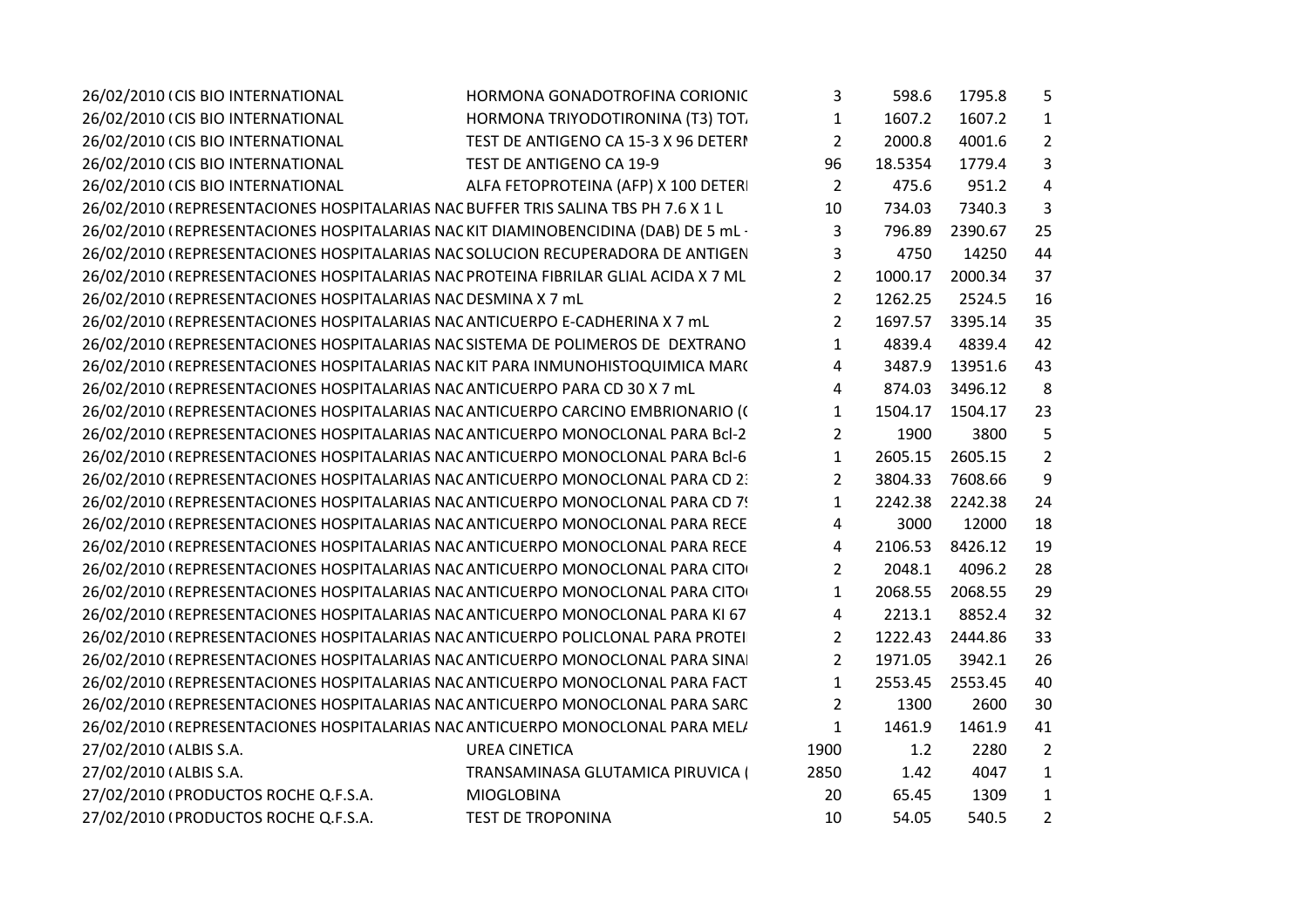| 27/02/2010 (ROCHEM BIOCARE DEL PERU S.A.C.<br>DOSAJE DE METOTREXATO                | 100            | 66     | 6600           | $\mathbf{1}$   |
|------------------------------------------------------------------------------------|----------------|--------|----------------|----------------|
| 27/02/2010 (QUIMICA SUIZA S.A.<br>KIT RPR SIFILIS CON CONTROLES (POSITI'           | 4000           | 0.99   | 3960           | $\mathbf{1}$   |
| 27/02/2010 (DIAGNOSTICO UAL S.A.C.<br>KIT HEMAGLUTINACION TREPONEMA P/             | $\mathbf{1}$   | 659    | 659            | $\mathbf{1}$   |
| 27/02/2010 (ROCHEM BIOCARE DEL PERU S.A.C.<br><b>BETA 2 MICROGLOBULINA</b>         | 400            | 9      | 3600           | $\mathbf{1}$   |
| 27/02/2010 (ROCHEM BIOCARE DEL PERU S.A.C.<br><b>HEPATITIS C ANTICUERPO</b>        | 300            | 18     | 5400           | $\overline{2}$ |
| 27/02/2010 (ROCHEM BIOCARE DEL PERU S.A.C.<br>HEPATITIS A AUTOMATIZADO X 100 DET   | 100            | 12     | 1200           | $\mathbf{1}$   |
| 27/02/2010 (CHIRON DIAGNOSTICS S.A.<br>ELECTROFORESIS INMUNOFIJACION X 20          | $\overline{2}$ | 1560   | 3120           | $\mathbf{1}$   |
| 27/02/2010 (QUIMICA SUIZA S.A.<br>RPR X 500 DETERMINACIONES C/CONTR                | 10000          | 0.99   | 9900           | $\mathbf{1}$   |
| 01/03/2010 (AGA S.A.<br><b>OXIGENO GAS MEDICINAL</b>                               | 500            | 4.05   | 2025           | $\mathbf{1}$   |
| 01/03/2010 (AGA S.A.<br>OXIGENO LIQUIDO MEDICINAL                                  | 12000          | 3.14   | 37680          | $\mathbf{1}$   |
| 01/03/2010 (HERSIL S.A.LABORATORIOS INDUSTRIALES EQUIPO PARA BOMBA INFUSION SIN VO | 500            | 21     | 10500          | $\mathbf{1}$   |
| 01/03/2010 (REFASA S.A.C.<br>MERCAPTOPURINA 50 MG TAB                              | 15200          | 0.71   | 10792          | $\mathbf{1}$   |
| 01/03/2010 (DIAGNOSTICO UAL S.A.C.<br>CELULAS DE IDENTIFICACION DE ANTICU          | $\mathbf{1}$   | 1200   | 1200           | $\mathbf{1}$   |
| 01/03/2010 (QUIMICA SUIZA S.A.<br>RITUXIMAB 100 MG/10 ML INY 10 ML                 | $\overline{2}$ | 849.27 | 1698.54        | $\mathbf{1}$   |
| RITUXIMAB 500 MG/50 ML INY 50 ML<br>01/03/2010 (QUIMICA SUIZA S.A.                 | $2^{\circ}$    | 4199.6 | 8399.2         | $\mathbf{1}$   |
| FILGRASTIM 300 ug/mL INY 1 mL<br>01/03/2010 (LABORATORIOS AC FARMA S.A.            | 100            | 27.5   | 2750           | $\mathbf{1}$   |
| 01/03/2010 (REFASA S.A.C.<br>ONDANSETRON CLORHIDRATO 8 MG TA                       | 10000          | 1.02   | 10200          | $\mathbf{1}$   |
| 01/03/2010 (NEGOCIAR S.A.C.<br>XILOL Q.P. X1L                                      | 120            | 29.62  | 3554.4         | $\mathbf{1}$   |
| 01/03/2010 (NEGOCIAR S.A.C.<br>FORMALDEHIDO P.A. 37% X 4 L                         | 75             | 85.6   | 6420           | $\overline{2}$ |
| 01/03/2010 (CURAMED SAC<br>SUTURA ACIDO POLIGLACTIN 1 C/A 1/2 (                    | 912            |        | 9.1675 8360.76 | $\mathbf{1}$   |
| 01/03/2010 (CURAMED SAC<br>SUTURA ACIDO POLIGLACTIN 0 C/A 1/2 (                    | 12             | 8.325  | 99.9           | $\overline{2}$ |
| 01/03/2010 (NEGOCIACIONES DIERU EMPRESA INDIVII ASADO DE RES                       | 12             | 18.49  | 221.88         | 3              |
| 01/03/2010 (NEGOCIACIONES DIERU EMPRESA INDIVII BOLA DE LOMO                       | 100            | 17     | 1700           | $\overline{a}$ |
| 01/03/2010 (NEGOCIACIONES DIERU EMPRESA INDIVII MONDONGO                           | 110            | 8      | 880            | 12             |
| 01/03/2010 (NEGOCIACIONES DIERU EMPRESA INDIVII CARNE DE RES TAPA                  | 500            | 17.5   | 8750           | 8              |
| 01/03/2010 (NEGOCIACIONES DIERU EMPRESA INDIVII CORAZON DE RES                     | 120            | 7.49   | 898.8          | $\overline{2}$ |
| 01/03/2010 (NEGOCIACIONES DIERU EMPRESA INDIVII CARNE DE RES LOMO                  | 6              | 35.8   | 214.8          | $\overline{7}$ |
| 01/03/2010 (NEGOCIACIONES DIERU EMPRESA INDIVII CARNE DE RES PALETA                | 500            | 16     | 8000           | 5              |
| 01/03/2010 (NEGOCIACIONES DIERU EMPRESA INDIVII CARNE DE RES OSOBUCO               | 200            | 12.4   | 2480           | 9              |
| 01/03/2010 (SOCIEDAD SUIZO PERUANA DE EMBUTID(QUESO TIPO EDAM                      | 4              | 19.99  | 79.96          | 3              |
| 01/03/2010 (SOCIEDAD SUIZO PERUANA DE EMBUTID(QUESO FRESCO DE VACA                 | 100            | 13.8   | 1380           | 6              |
| 01/03/2010 (SOCIEDAD SUIZO PERUANA DE EMBUTIDI QUESO FUNDIDO                       | 12             | 19.28  | 231.36         | $\overline{2}$ |
| 01/03/2010 (SOCIEDAD SUIZO PERUANA DE EMBUTIDI QUESO MOZARELLA                     | $\mathbf{1}$   | 23.49  | 23.49          | 5              |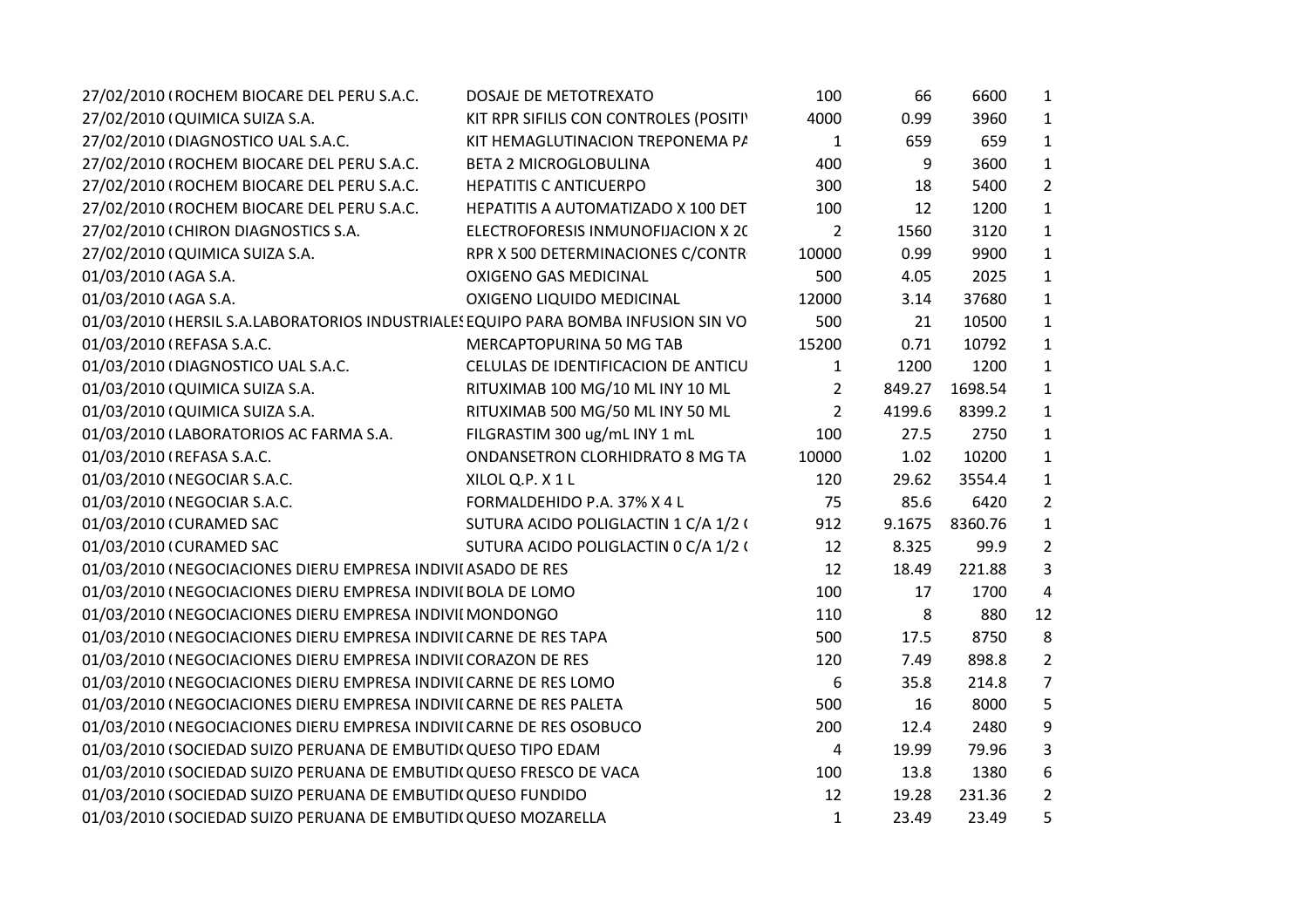| 01/03/2010 (SOCIEDAD SUIZO PERUANA DE EMBUTIDI QUESO CREMA X 225 G                  |                                         | $\overline{2}$ | 9      | 18      | 4              |  |
|-------------------------------------------------------------------------------------|-----------------------------------------|----------------|--------|---------|----------------|--|
| 01/03/2010 (FRIGORIFICO JO SAC                                                      | PERICO EN FILETE                        | 600            | 18     | 10800   | $\mathbf{1}$   |  |
| 01/03/2010 (FRIGORIFICO JO SAC                                                      | <b>TILAPIA EN FILETE</b>                | 200            | 24     | 4800    | $\overline{2}$ |  |
| 01/03/2010 (MARKETING MANAGEMENT INTERNATIO COMPLEJO ENZIMATICO ELIMINADOR D        |                                         | 49             | 103.7  | 5081.3  | $\mathbf{1}$   |  |
| 01/03/2010 (MARKETING MANAGEMENT INTERNATIO LUBRICANTE PARA INSTRUMENTAL QUIF       |                                         | 38             | 148.5  | 5643    | $\overline{2}$ |  |
| 01/03/2010 (J.V. HOLDINGS S.A                                                       | <b>GUANTE PARA EXAMEN DESCARTABLE T</b> | 90000          | 0.13   | 11700   | $\mathbf{1}$   |  |
| 01/03/2010 (J.V. HOLDINGS S.A                                                       | <b>GUANTE PARA EXAMEN DESCARTABLE T</b> | 110192         | 0.13   | 14325   | $\overline{2}$ |  |
| 01/03/2010 (J.V. HOLDINGS S.A                                                       | <b>GUANTE PARA EXAMEN DESCARTABLE T</b> | 110000         | 0.13   | 14300   | 3              |  |
| 01/03/2010 (ABBOTT LABORATORIOS S.A.                                                | FORMULA POLIMERICA SIN LACTOSA AD       | 300            | 36     | 10800   | $\mathbf{1}$   |  |
| 01/03/2010 (PERULAB S.A.                                                            | PACLITAXEL 30 MG INY 5 ML               | 360            | 27     | 9720    | $\mathbf{1}$   |  |
| 01/03/2010 (ABBOTT LABORATORIOS S.A.                                                | SEVOFLURANO 100 mL/100 mL SOL 250       | 19             | 533    | 10127   | $\mathbf{1}$   |  |
| 01/03/2010 (PALMAGYAR S.A.                                                          | IOPAMIDOL EQUIVALENTE 370 MG I/ML       | 166            | 65     | 10790   | $\mathbf{1}$   |  |
| 01/03/2010 (CURAMED SAC                                                             | SUTURA DE POLIPROPILENO 2/0 C/DOBL      | 108            | 15.05  | 1625.4  | $\overline{2}$ |  |
| 01/03/2010 (CURAMED SAC                                                             | SUTURA ACIDO POLIGLACTIN 2/0 C/A 1/     | 144            | 9.1675 | 1320.12 | $\mathbf{1}$   |  |
| 01/03/2010 (LABORATORIOS BAGO DEL PERU S.A.                                         | IOHEXOL 32.35 g (equivalente 300 mg/lc  | 75             | 144    | 10800   | 1              |  |
| 01/03/2010 (CURAMED SAC                                                             | SUTURA ACIDO POLIGLACTIN 3/0 C/A 1/     | 888            | 12.02  | 10673.8 | $\mathbf{1}$   |  |
| 01/03/2010 (IMPORT MEDICAL SERVICE EIRL                                             | LLAVE DE DOBLE VIA DESCARTABLE          | 8000           | 1.1    | 8800    | $\mathbf{1}$   |  |
| 01/03/2010 (IMPORT MEDICAL SERVICE EIRL                                             | <b>EQUIPO DE VENOCLISIS</b>             | 4000           | 1.1    | 4400    | $\mathbf{1}$   |  |
| 01/03/2010 (WORLD PHARMA S.A.C.                                                     | TROLAMINA 670 MG EMUL 93 G              | 120            | 85     | 10200   | $\mathbf{1}$   |  |
| 01/03/2010 (DISTRIBUIDORA MARLON S.R.L                                              | DIMENHIDRINATO 50 MG TAB                | 60000          | 0.08   | 4800    | $\overline{2}$ |  |
| 01/03/2010 (AMERICAN HOSP SCIEF EQUIP CO DEL PEI FILTRO PARA SOLUCIONES INTRAVENOS. |                                         | 400            | 22.8   | 9120    | $\mathbf{1}$   |  |
| 01/03/2010 (SIGNOMED S.A.C.                                                         | VALVULA DE SISTEMA DE DERIVACION V      | 5              | 940    | 4700    | $\mathbf{1}$   |  |
| 01/03/2010 (DISPROPEI S.A.C.                                                        | ELECTRODO PARA ELECTROCARDIOGRAI        | 4000           | 0.85   | 3400    | 3              |  |
| 01/03/2010 (DISPROPEI S.A.C.                                                        | ALGODON HIDROFILO X 100 G               | 550            | 3.2    | 1760    | $\overline{2}$ |  |
| 01/03/2010 (DISPROPEI S.A.C.                                                        | ALITA DESCARTABLE Nº 23 G X 3/4"        | 2000           | 0.38   | 760     | $\mathbf{1}$   |  |
| 01/03/2010 (GLOBAL SUPPLY S.A.C.                                                    | CATETER ENDOVENOSO PERIFERICO Nº :      | 8000           | 1.32   | 10560   | $\mathbf{1}$   |  |
| 01/03/2010 (GLOBAL SUPPLY S.A.C.                                                    | CATETER ENDOVENOSO PERIFERICO Nº :      | 8000           | 1.32   | 10560   | $\mathbf{1}$   |  |
| 01/03/2010 IF Y A REPRESENTACIONES S.A.C.                                           | ALCOHOL ETILICO (ETANOL) 96º X 20 L     | 10             | 54     | 540     | $\mathbf{1}$   |  |
| 01/03/2010 (LUGARTEX S.C.R.L                                                        | UNIFORME DE INVIERNO PARA DAMAS (       | 20             | 335.8  | 6716    | $\mathbf{1}$   |  |
| 01/03/2010 (JORGE PEÑA S.A. JORPESA                                                 | TELA BRAMANTE X 1.50 M DE ANCHO VI      | 750            | 6.94   | 5205    | $\mathbf{1}$   |  |
| 01/03/2010 (COMERCIO & PRODUCCION MILENIUM S. TELA DRIL X 1.60 M ANCHO COLOR VERE   |                                         | 1000           | 10.96  | 10960   | $\overline{2}$ |  |
| 01/03/2010 (COMERCIO & PRODUCCION MILENIUM S. TELA BRAMANTE CRUDO X 1.60 M DE AI    |                                         | 3500           | 4.34   | 15190   | $\mathbf{1}$   |  |
| 01/03/2010 (AGRIPINO SARMIENTO CCOSCO                                               | OXALIPLATINO 100 MG INY                 | 750            | 39.556 | 29667   | $\mathbf{1}$   |  |
|                                                                                     |                                         |                |        |         |                |  |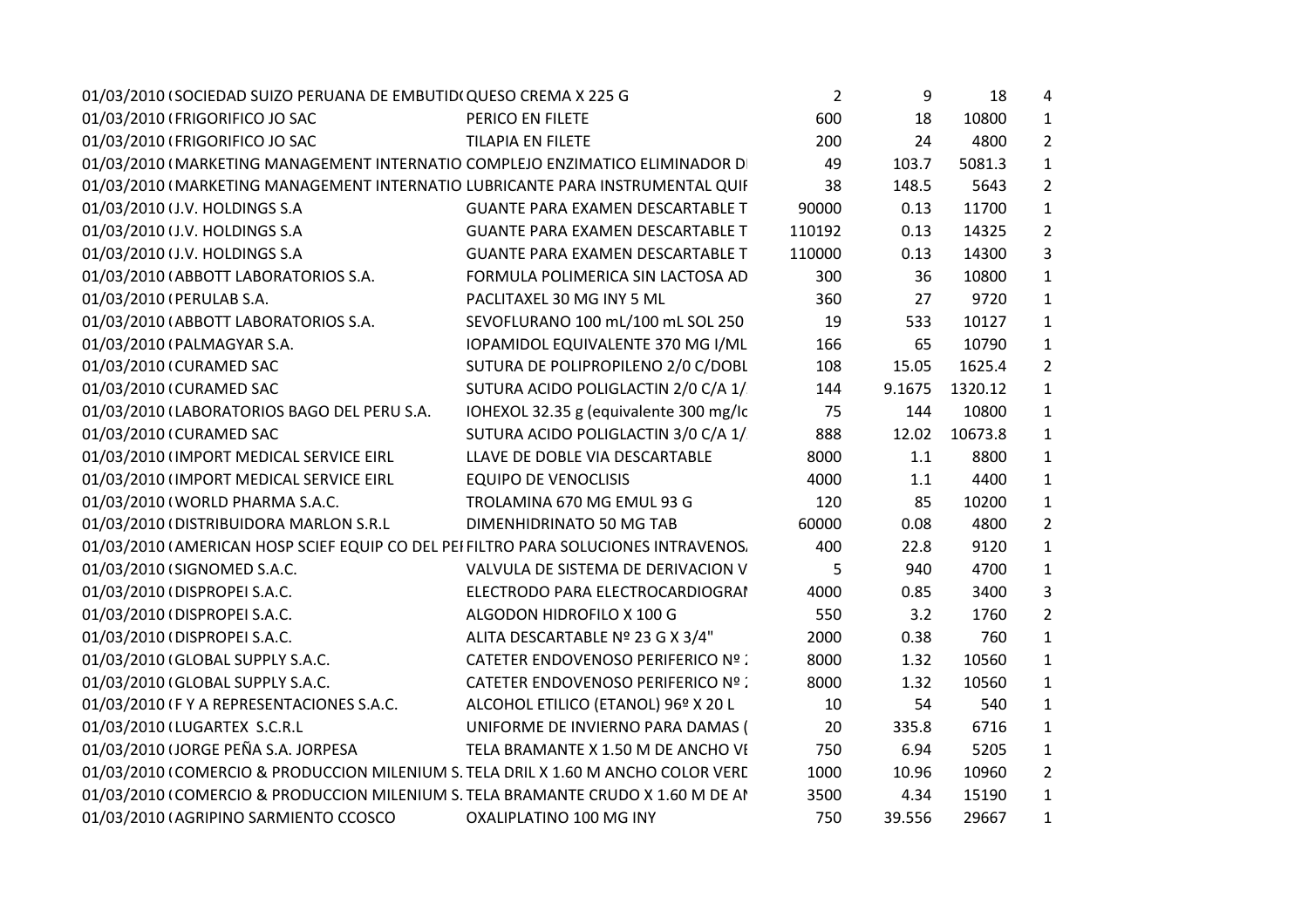| 01/03/2010 (MEDIFARMA S.A.                                                            | ALUMINIO HIDROXIDO + MAGNESIO HID   | 400            | 1.764   | 705.6  | 1              |
|---------------------------------------------------------------------------------------|-------------------------------------|----------------|---------|--------|----------------|
| 01/03/2010 (LABORATORIOS AC FARMA S.A.                                                | LACTULOSA 3.33 G/5 ML SUS 180 ML    | 3000           | 7.4     | 22200  | 3              |
| 01/03/2010 (CORPORACION INFARMASA S.A.                                                | RANITIDINA 150 MG TAB               | 100000         | 0.044   | 4400   | 6              |
| 01/03/2010 (MERCANTIL LABORATORIO S.A.C.                                              | AGAR MAC CONKEY X 500 G             | $\mathbf{2}$   | 166.66  | 333.32 | $\overline{2}$ |
| 01/03/2010 (MERCANTIL LABORATORIO S.A.C.                                              | CALDO CASOY (TRYPTICSOY BROTH) X 50 | 1              | 109.96  | 109.96 | 6              |
| 01/03/2010 (MERCANTIL LABORATORIO S.A.C.                                              | AGAR MANITOL SALADO X 500 G         | 2              | 91.6725 | 183.35 | 3              |
| 01/03/2010 (MERCANTIL LABORATORIO S.A.C.                                              | AGAR BASE SANGRE X 500 G            | $\overline{2}$ | 164.29  | 328.58 | $\mathbf{1}$   |
| 01/03/2010 (MERCANTIL LABORATORIO S.A.C.                                              | AGAR SALMONELLA SHIGUELLA (SS) X 50 | $\mathbf{1}$   | 187.49  | 187.49 | 4              |
| 01/03/2010 (MERCK PERUANA S.A.                                                        | AGAR MULLER HINTON X 500 G          | 2              | 179.29  | 358.58 | $\overline{2}$ |
| 01/03/2010 (MERCK PERUANA S.A.                                                        | AGAR SABOURAUD CON ANTIBIOTICO X    | 1              | 107.5   | 107.5  | $\mathbf{1}$   |
| 01/03/2010 (ANDINA MEDICA S.A. SUCURSAL DEL PERIDISCO DE SENSIBILIDAD DE ACIDO NALIE  |                                     | 4              | 9       | 36     | $\mathbf{1}$   |
| 01/03/2010 (ANDINA MEDICA S.A. SUCURSAL DEL PERI DISCO DE SENSIBILIDAD DE AMPICILINA  |                                     | 5              | 9       | 45     | $\overline{4}$ |
| 01/03/2010 (ANDINA MEDICA S.A. SUCURSAL DEL PERIDISCO DE SENSIBILIDAD DE CEFEPIME 30  |                                     | 7              | 9       | 63     | 9              |
| 01/03/2010 (ANDINA MEDICA S.A. SUCURSAL DEL PERIDISCO DE SENSIBILIDAD DE CEFOTAXIM/   |                                     | $\overline{7}$ | 9       | 63     | 10             |
| 01/03/2010 (ANDINA MEDICA S.A. SUCURSAL DEL PERIDISCO DE SENSIBILIDAD DE CEFUROXIM/   |                                     | 1              | 9       | 9      | 16             |
| 01/03/2010 (ANDINA MEDICA S.A. SUCURSAL DEL PERIDISCO DE SENSIBILIDAD DE CLORANFENI   |                                     | $\overline{2}$ | 9       | 18     | 19             |
| 01/03/2010 (ANDINA MEDICA S.A. SUCURSAL DEL PERIDISCO DE SENSIBILIDAD DE COLISTIN 10  |                                     | 4              | 9       | 36     | 20             |
| 01/03/2010 (ANDINA MEDICA S.A. SUCURSAL DEL PERIDISCO DE SENSIBILIDAD DE ESTREPTOMI   |                                     | $\mathbf{1}$   | 10      | 10     | 22             |
| 01/03/2010 (ANDINA MEDICA S.A. SUCURSAL DEL PERIDISCO DE SENSIBILIDAD DE GENTAMICIN   |                                     | $\mathbf{1}$   | 10      | 10     | 24             |
| 01/03/2010 (ANDINA MEDICA S.A. SUCURSAL DEL PERIDISCO DE SENSIBILIDAD DE MEROPENEN    |                                     | 7              | 9       | 63     | 25             |
| 01/03/2010 (ANDINA MEDICA S.A. SUCURSAL DEL PERIDISCO DE SENSIBILIDAD DE OXACILINA 1  |                                     | 4              | 9       | 36     | 29             |
| 01/03/2010 (ANDINA MEDICA S.A. SUCURSAL DEL PERIDISCO DE SENSIBILIDAD DE PENICILINA 1 |                                     | 1              | 9       | 9      | 30             |
| 01/03/2010 (ANDINA MEDICA S.A. SUCURSAL DEL PERIDISCO DE SENSIBILIDAD DE TETRACICLIN  |                                     | $\overline{2}$ | 9       | 18     | 34             |
| 01/03/2010 (ANDINA MEDICA S.A. SUCURSAL DEL PERIDISCO DE SENSIBILIDAD DE VANCOMICII   |                                     | 4              | 9       | 36     | 35             |
| 01/03/2010 (ANDINA MEDICA S.A. SUCURSAL DEL PERIDISCO DE SENSIBILIDAD DE AMPICILINA   |                                     | $\overline{2}$ | 9       | 18     | 5              |
| 01/03/2010 (ANDINA MEDICA S.A. SUCURSAL DEL PERIDISCO DE SENSIBILIDAD DE AZTREONAN    |                                     | $\overline{7}$ | 9       | 63     | 6              |
| 01/03/2010 (ANDINA MEDICA S.A. SUCURSAL DEL PERIDISCO DE SENSIBILIDAD DE CEFALOTINA   |                                     | $\mathbf{1}$   | 9       | 9      | 8              |
| 01/03/2010 (ANDINA MEDICA S.A. SUCURSAL DEL PERIDISCO DE SENSIBILIDAD DE CEFTRIAXON   |                                     | 7              | 9       | 63     | 15             |
| 01/03/2010 (ANDINA MEDICA S.A. SUCURSAL DEL PERIDISCO DE SENSIBILIDAD DE CIPROFLOXA   |                                     | 13             | 9       | 117    | 17             |
| 01/03/2010 (ANDINA MEDICA S.A. SUCURSAL DEL PERIDISCO DE SENSIBILIDAD DE GENTAMICIN   |                                     | 2              | 9       | 18     | 23             |
| 01/03/2010 (ANDINA MEDICA S.A. SUCURSAL DEL PERIDISCO DE SENSIBILIDAD DE NITROFURAN   |                                     | 4              | 9       | 36     | 26             |
| 01/03/2010 (ANDINA MEDICA S.A. SUCURSAL DEL PERIDISCO DE SENSIBILIDAD DE NORFLOXACI   |                                     | 2              | 9       | 18     | 27             |
| 01/03/2010 (ANDINA MEDICA S.A. SUCURSAL DEL PERIDISCO DE SENSIBILIDAD DE RIFAMPICIN/  |                                     | 2              | 9       | 18     | 31             |
|                                                                                       |                                     |                |         |        |                |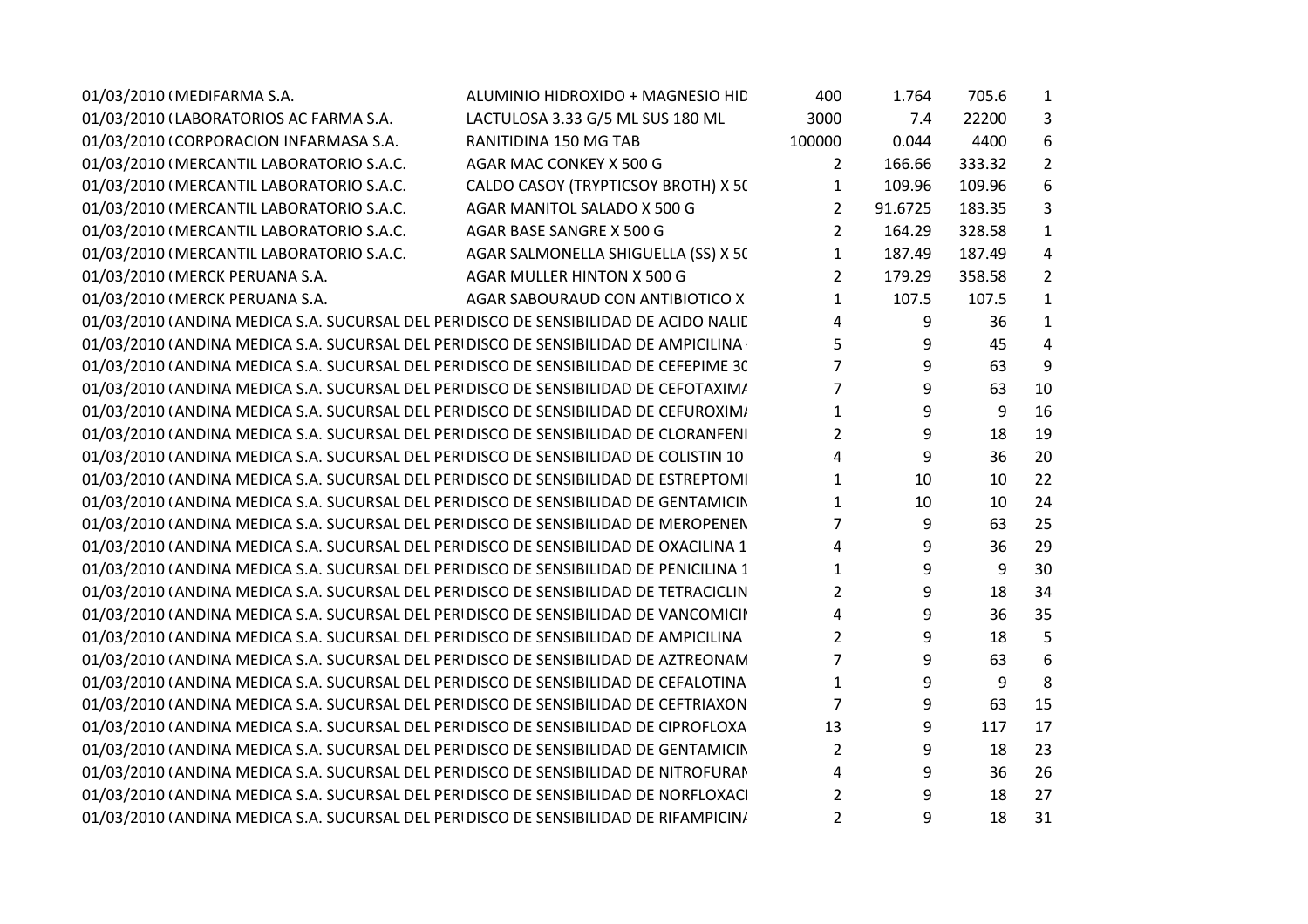| 01/03/2010 (ANDINA MEDICA S.A. SUCURSAL DEL PERI DISCO DE SENSIBILIDAD DE AMOXICILIN) |                                     | $\overline{7}$ | 9                | 63      | 3              |  |
|---------------------------------------------------------------------------------------|-------------------------------------|----------------|------------------|---------|----------------|--|
| 01/03/2010 (ANDINA MEDICA S.A. SUCURSAL DEL PERI DISCO DE SENSIBILIDAD DE CEFTAZIDIMI |                                     | $\overline{7}$ | 9                | 63      | 13             |  |
| 01/03/2010 (ANDINA MEDICA S.A. SUCURSAL DEL PERI DISCO DE SENSIBILIDAD DE AMIKACINA : |                                     | $\overline{7}$ | 9                | 63      | $\overline{2}$ |  |
| 01/03/2010 (ANDINA MEDICA S.A. SUCURSAL DEL PERI DISCO DE SENSIBILIDAD DE OPTOQUINA   |                                     | $\mathbf{1}$   | 8                | 8       | 28             |  |
| 01/03/2010 (ANDINA MEDICA S.A. SUCURSAL DEL PERI DISCO DE SENSIBILIDAD DE CEFOTAXIM/  |                                     | $\mathbf{1}$   | 10               | 10      | 11             |  |
| 01/03/2010 (ANDINA MEDICA S.A. SUCURSAL DEL PERI DISCO DE SENSIBILIDAD DE CEFTAZIDIMI |                                     | $\mathbf{1}$   | 10               | 10      | 14             |  |
| 01/03/2010 (ANDINA MEDICA S.A. SUCURSAL DEL PERIDISCO DE SENSIBILIDAD DE TEICOPLAMI   |                                     | $\overline{4}$ | $\boldsymbol{9}$ | 36      | 33             |  |
| 01/03/2010 (ANDINA MEDICA S.A. SUCURSAL DEL PERIDISCO DE SENSIBILIDAD DE CEFOXITINA   |                                     | 5              | 9                | 45      | 12             |  |
| 01/03/2010 (ANDINA MEDICA S.A. SUCURSAL DEL PERI DISCO DE SENSIBILIDAD DE SULFAMETO)  |                                     | 10             | 9                | 90      | 32             |  |
| 01/03/2010 (ANDINA MEDICA S.A. SUCURSAL DEL PERI DISCO DE SENSIBILIDAD DE ERITROMICII |                                     | $\overline{2}$ | 9                | 18      | 21             |  |
| 01/03/2010 (ANDINA MEDICA S.A. SUCURSAL DEL PERI DISCO DE SENSIBILIDAD DE CLINDAMICII |                                     | $\overline{2}$ | 9                | 18      | 18             |  |
| 01/03/2010 (QUIMICA SUIZA S.A.                                                        | SISTEMA PARA IDENTIFICACION DE MICI | $\overline{3}$ | 460.29           | 1380.87 | $\mathbf{3}$   |  |
| 01/03/2010 (INSTITUTO QUIMIOTERAPICO S.A.                                             | ATENOLOL 100 MG TAB                 | 200            | 0.086706         | 17.34   | 1              |  |
| 01/03/2010 (INSTITUTO QUIMIOTERAPICO S.A. GLIBENCLAMIDA 5 MG TAB                      |                                     | 6500           | 0.0208           | 135.2   | 3              |  |
| 01/03/2010 (INSTITUTO QUIMIOTERAPICO S.A.                                             | CALCIO CARBONATO EQUIVALENTE 500    | 4000           | 0.0659           | 263.6   | $\overline{2}$ |  |
| 01/03/2010 (DISTRIBUIDORA DROGUERIA SAGITARIO SANASTRAZOL 1 MG TAB                    |                                     | 20000          | 0.6              | 12000   | $\mathbf{1}$   |  |
| 01/03/2010 (DISTRIBUIDORA DROGUERIA SAGITARIO SCAPECITABINA 500 MG TAB                |                                     | 10000          | 3.3551           | 33551   | $\overline{2}$ |  |
| 01/03/2010 (DISTRIBUIDORA DROGUERIA SAGITARIO STEMOZOLOMIDA 100 MG TAB                |                                     | 400            | 98.05            | 39220   | 5              |  |
| 01/03/2010 (DISTRIBUIDORA DROGUERIA SAGITARIO SPACLITAXEL 100 MG INY 17 ML            |                                     | 700            | 34.45            | 24115   | 3              |  |
| 01/03/2010 (DISTRIBUIDORA DROGUERIA SAGITARIO SACIDO PAMIDRONICO 90 MG INY            |                                     | 100            | 103.5995         | 10360   | 4              |  |
| 01/03/2010 (SAN FERNANDO S.A.                                                         | FILETE DE POLLO                     | 400            | 14.5             | 5800    | 1              |  |
| 01/03/2010 (SAN FERNANDO S.A.                                                         | PAVITA MEDALLON                     | 200            | 10.1             | 2020    | $\overline{2}$ |  |
| 01/03/2010 (SAN FERNANDO S.A.                                                         | PECHUGA DE PAVITA                   | 150            | 12.3             | 1845    | 3              |  |
| 01/03/2010 (SAN FERNANDO S.A.                                                         | CARNE DE POLLO SIN MENUDENCIA       | 1500           | 7.1              | 10650   | $\mathbf{1}$   |  |
| 01/03/2010 (COMERCIAL J.H.V. DEL CENTRO E.I.R.L.                                      | MAIZ MORADO (AL PESO)               | 400            | 3.5              | 1400    | 52             |  |
| 01/03/2010 (COMERCIAL J.H.V. DEL CENTRO E.I.R.L.                                      | CHOCLO DESGRANADO (AL PESO)         | 100            | 3.3              | 330     | 34             |  |
| 01/03/2010 (COMERCIAL J.H.V. DEL CENTRO E.I.R.L.                                      | CHOCLO ENTERO AL PESO               | 30             | $1.4\,$          | 42      | 35             |  |
| 01/03/2010 (COMERCIAL J.H.V. DEL CENTRO E.I.R.L.                                      | <b>CHOCLO MOLIDO</b>                | 20             | 4.5              | 90      | 79             |  |
| 01/03/2010 (COMERCIAL J.H.V. DEL CENTRO E.I.R.L.                                      | FRESA (AL PESO)                     | 4              | 2.9              | 11.6    | 4              |  |
| 01/03/2010 (COMERCIAL J.H.V. DEL CENTRO E.I.R.L.                                      | NARANJA DE JUGO (AL PESO)           | 600            | 0.89             | 534     | 12             |  |
| 01/03/2010 (COMERCIAL J.H.V. DEL CENTRO E.I.R.L.                                      | PIÑA (AL PESO)                      | 2200           | 0.95             | 2090    | 16             |  |
| 01/03/2010 (COMERCIAL J.H.V. DEL CENTRO E.I.R.L.                                      | PLATANO DE ISLA (AL PESO)           | 100            | 1.6              | 160     | 17             |  |
| 01/03/2010 (COMERCIAL J.H.V. DEL CENTRO E.I.R.L.                                      | PLATANO DE SEDA (AL PESO)           | 600            | 1.25             | 750     | 18             |  |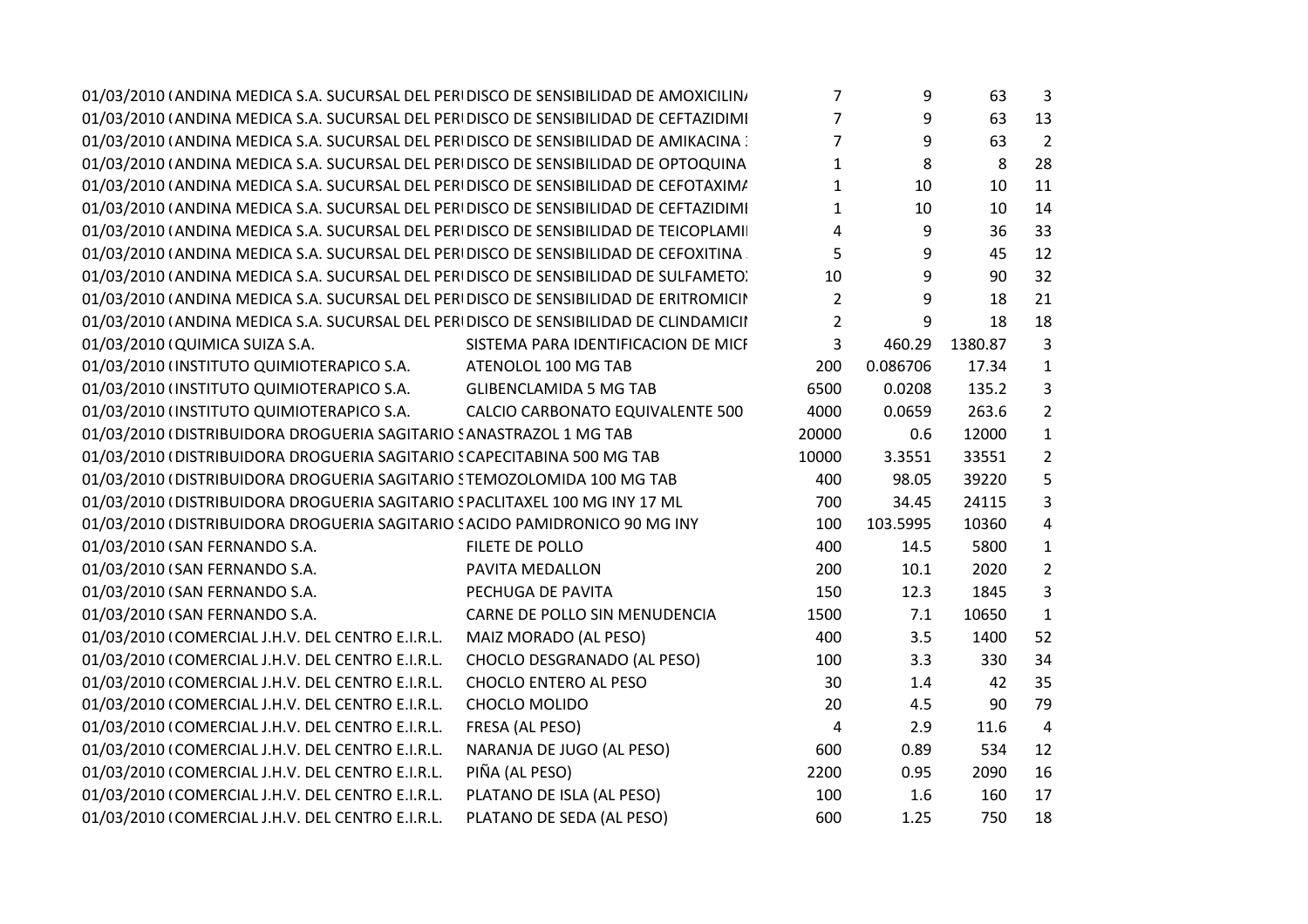| 01/03/2010 (COMERCIAL J.H.V. DEL CENTRO E.I.R.L. | CARAMBOLA (AL PESO)            | 100            | 1.39    | 139    | $\overline{2}$ |
|--------------------------------------------------|--------------------------------|----------------|---------|--------|----------------|
| 01/03/2010 (COMERCIAL J.H.V. DEL CENTRO E.I.R.L. | PAPAYA (AL PESO)               | 2200           | 1.99    | 4378   | 14             |
| 01/03/2010 (COMERCIAL J.H.V. DEL CENTRO E.I.R.L. | MELON (AL PESO)                | 200            | 1.8     | 360    | 10             |
| 01/03/2010 (COMERCIAL J.H.V. DEL CENTRO E.I.R.L. | SANDIA (AL PESO)               | 450            | 0.99    | 445.5  | 19             |
| 01/03/2010 (COMERCIAL J.H.V. DEL CENTRO E.I.R.L. | MANZANA DE AGUA (AL PESO)      | 240            | 1.8     | 432    | 8              |
| 01/03/2010 (COMERCIAL J.H.V. DEL CENTRO E.I.R.L. | MANZANA DELICIA (AL PESO)      | 600            | 2.48    | 1488   | 80             |
| 01/03/2010 (COMERCIAL J.H.V. DEL CENTRO E.I.R.L. | MARACUYA (AL PESO)             | 200            | 2.2     | 440    | 9              |
| 01/03/2010 (COMERCIAL J.H.V. DEL CENTRO E.I.R.L. | <b>MEMBRILLO (AL PESO)</b>     | 200            | 2.5     | 500    | 11             |
| 01/03/2010 (COMERCIAL J.H.V. DEL CENTRO E.I.R.L. | PALTA (AL PESO)                | 170            | 4.88    | 829.6  | 57             |
| 01/03/2010 (COMERCIAL J.H.V. DEL CENTRO E.I.R.L. | <b>COCONA (AL PESO)</b>        | 40             | 2.5     | 100    | 3              |
| 01/03/2010 (COMERCIAL J.H.V. DEL CENTRO E.I.R.L. | TUNA (AL PESO)                 | 232            | 3.2     | 742.4  | 20             |
| 01/03/2010 (COMERCIAL J.H.V. DEL CENTRO E.I.R.L. | <b>BLANQUILLO (AL PESO)</b>    | 240            | 2.49    | 597.6  | $\mathbf{1}$   |
| 01/03/2010 (COMERCIAL J.H.V. DEL CENTRO E.I.R.L. | LIMON (AL PESO)                | 360            | 1.69    | 608.4  | 51             |
| 01/03/2010 (COMERCIAL J.H.V. DEL CENTRO E.I.R.L. | ACELGA (AL PESO)               | 20             | 1.2     | 24     | 25             |
| 01/03/2010 (COMERCIAL J.H.V. DEL CENTRO E.I.R.L. | ALBAHACA (AL PESO)             | $\mathbf{1}$   | 1.8     | 1.8    | 26             |
| 01/03/2010 (COMERCIAL J.H.V. DEL CENTRO E.I.R.L. | <b>BROCOLI (AL PESO)</b>       | 140            | 2.1     | 294    | 29             |
| 01/03/2010 (COMERCIAL J.H.V. DEL CENTRO E.I.R.L. | TOMATE (AL PESO)               | 400            | 1.8     | 720    | 66             |
| 01/03/2010 (COMERCIAL J.H.V. DEL CENTRO E.I.R.L. | CALABAZA (AL PESO)             | 430            | $1.1\,$ | 473    | 30             |
| 01/03/2010 (COMERCIAL J.H.V. DEL CENTRO E.I.R.L. | <b>ESPINACA (AL PESO)</b>      | 90             | 1.99    | 179.1  | 41             |
| 01/03/2010 (COMERCIAL J.H.V. DEL CENTRO E.I.R.L. | ZAPALLO MACRE (AL PESO)        | 1800           | $1.1\,$ | 1980   | 72             |
| 01/03/2010 (COMERCIAL J.H.V. DEL CENTRO E.I.R.L. | <b>COL CHINA (AL PESO)</b>     | $\mathbf{1}$   | 0.9     | 0.9    | 37             |
| 01/03/2010 (COMERCIAL J.H.V. DEL CENTRO E.I.R.L. | COL CRESPA (AL PESO)           | 140            | 0.48    | 67.2   | 36             |
| 01/03/2010 (COMERCIAL J.H.V. DEL CENTRO E.I.R.L. | PAC CHOY (AL PESO)             | $\overline{2}$ | 2.5     | 5      | 78             |
| 01/03/2010 (COMERCIAL J.H.V. DEL CENTRO E.I.R.L. | <b>ESPARRAGO (AL PESO)</b>     | 30             | 5.5     | 165    | 76             |
| 01/03/2010 (COMERCIAL J.H.V. DEL CENTRO E.I.R.L. | LECHUGA ORGANICA (AL PESO)     | 150            | 1.2     | 180    | 50             |
| 01/03/2010 (COMERCIAL J.H.V. DEL CENTRO E.I.R.L. | ZAPALLO ITALIANO (AL PESO)     | 30             | 0.98    | 29.4   | 71             |
| 01/03/2010 (COMERCIAL J.H.V. DEL CENTRO E.I.R.L. | APIO (AL PESO)                 | 305            | 0.85    | 259.25 | 27             |
| 01/03/2010 (COMERCIAL J.H.V. DEL CENTRO E.I.R.L. | <b>CEBOLLA CHINA (AL PESO)</b> | 10             | 1.1     | 11     | 32             |
| 01/03/2010 (COMERCIAL J.H.V. DEL CENTRO E.I.R.L. | <b>COLIFLOR (AL PESO)</b>      | 200            | 1.5     | 300    | 39             |
| 01/03/2010 (COMERCIAL J.H.V. DEL CENTRO E.I.R.L. | PORO (AL PESO)                 | 300            | 1.18    | 354    | 63             |
| 01/03/2010 (COMERCIAL J.H.V. DEL CENTRO E.I.R.L. | PIMIENTO MORRON (AL PESO)      | 170            | 2.5     | 425    | 62             |
| 01/03/2010 (COMERCIAL J.H.V. DEL CENTRO E.I.R.L. | VAINITA (AL PESO)              | 180            | 2.4     | 432    | 68             |
| 01/03/2010 (COMERCIAL J.H.V. DEL CENTRO E.I.R.L. | <b>CEBOLLA ROJA (AL PESO)</b>  | 1500           | 2.5     | 3750   | 33             |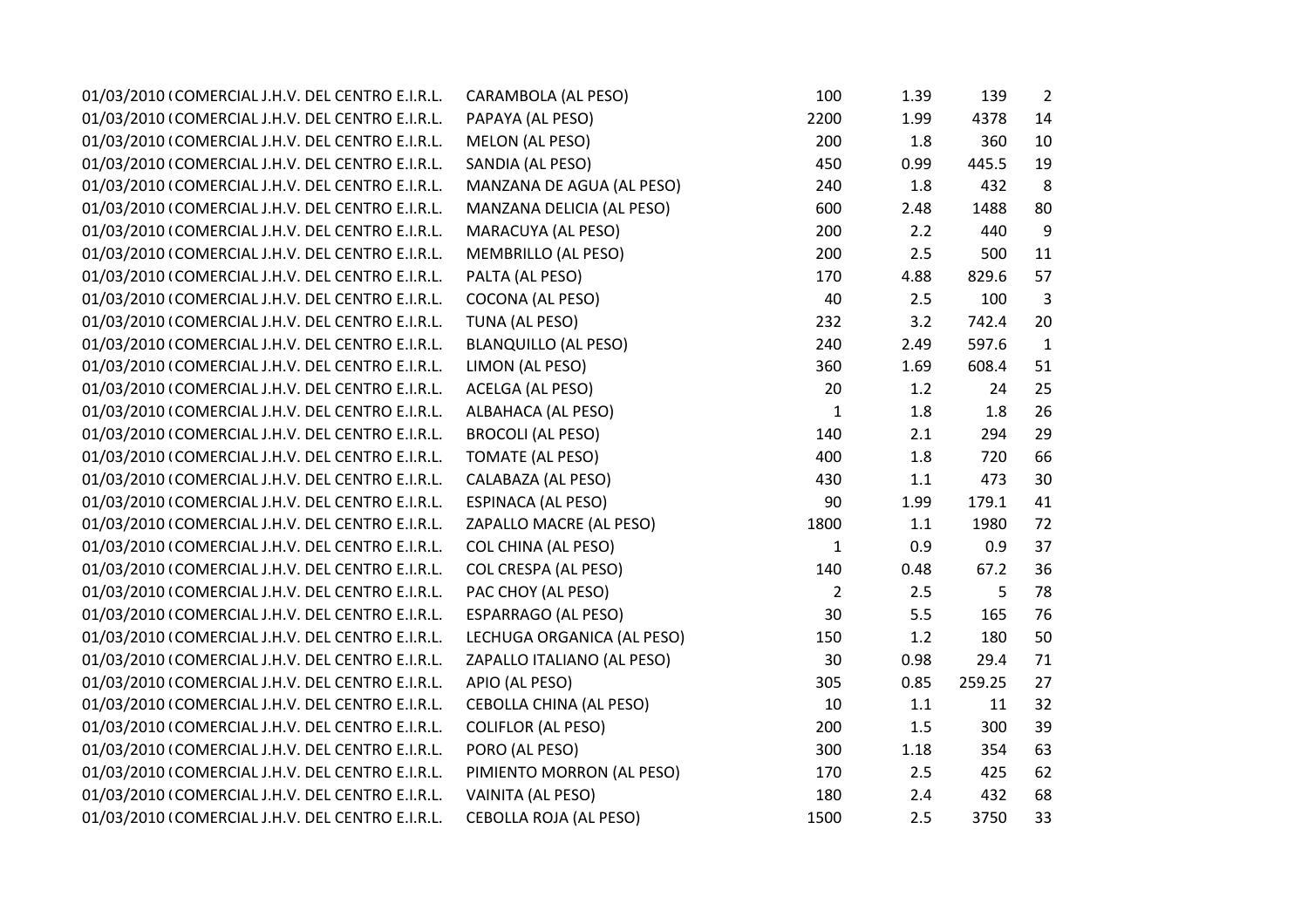| 01/03/2010 (COMERCIAL J.H.V. DEL CENTRO E.I.R.L. | ROCOTO AL PESO                   | 44   | 3.5            | 154    | 64 |
|--------------------------------------------------|----------------------------------|------|----------------|--------|----|
| 01/03/2010 (COMERCIAL J.H.V. DEL CENTRO E.I.R.L. | AJI MIRASOL (AL PESO)            | 5    | 12             | 60     | 21 |
| 01/03/2010 (COMERCIAL J.H.V. DEL CENTRO E.I.R.L. | AJO PELADO A GRANEL              | 105  | 6.5            | 682.5  | 24 |
| 01/03/2010 (COMERCIAL J.H.V. DEL CENTRO E.I.R.L. | AJI VERDE                        | 30   | 2.2            | 66     | 23 |
| 01/03/2010 (COMERCIAL J.H.V. DEL CENTRO E.I.R.L. | AJI PANCA (AL PESO)              | 10   | 13             | 130    | 22 |
| 01/03/2010 (COMERCIAL J.H.V. DEL CENTRO E.I.R.L. | PEPINILLO (AL PESO)              | 270  | 0.8            | 216    | 60 |
| 01/03/2010 (COMERCIAL J.H.V. DEL CENTRO E.I.R.L. | CAIGUA TIPO CHILENA              | 40   | 2.5            | 100    | 74 |
| 01/03/2010 (COMERCIAL J.H.V. DEL CENTRO E.I.R.L. | <b>CAIGUA TIPO CRIOLLO</b>       | 150  | 1.65           | 247.5  | 81 |
| 01/03/2010 (COMERCIAL J.H.V. DEL CENTRO E.I.R.L. | ALCACHOFA PELADA (AL PESO)       | 40   | 12             | 480    | 73 |
| 01/03/2010 (COMERCIAL J.H.V. DEL CENTRO E.I.R.L. | <b>CAMOTE AMARILLO</b>           | 550  | 1.05           | 577.5  | 31 |
| 01/03/2010 (COMERCIAL J.H.V. DEL CENTRO E.I.R.L. | <b>OLLUCO</b>                    | 260  | 2.8            | 728    | 55 |
| 01/03/2010 (COMERCIAL J.H.V. DEL CENTRO E.I.R.L. | PAPA AMARILLA                    | 530  | 1.89           | 1001.7 | 58 |
| 01/03/2010 (COMERCIAL J.H.V. DEL CENTRO E.I.R.L. | PAPA BLANCA                      | 2700 | 1.1            | 2970   | 59 |
| 01/03/2010 (COMERCIAL J.H.V. DEL CENTRO E.I.R.L. | <b>YUCA</b>                      | 250  | $1.1\,$        | 275    | 69 |
| 01/03/2010 (COMERCIAL J.H.V. DEL CENTRO E.I.R.L. | <b>BETERRAGA (AL PESO)</b>       | 350  | 0.99           | 346.5  | 28 |
| 01/03/2010 (COMERCIAL J.H.V. DEL CENTRO E.I.R.L. | NABO (AL PESO)                   | 20   | 1.5            | 30     | 54 |
| 01/03/2010 (COMERCIAL J.H.V. DEL CENTRO E.I.R.L. | ZANAHORIA (AL PESO)              | 1300 | 0.99           | 1287   | 70 |
| 01/03/2010 (COMERCIAL J.H.V. DEL CENTRO E.I.R.L. | KION FRESCO (AL PESO)            | 10   | 2.8            | 28     | 49 |
| 01/03/2010 (COMERCIAL J.H.V. DEL CENTRO E.I.R.L. | CHAMPIÑON (AL PESO)              | 8    | 18             | 144    | 75 |
| 01/03/2010 (COMERCIAL J.H.V. DEL CENTRO E.I.R.L. | ALVERJA VERDE EN VAINA (AL PESO) | 185  | 2.85           | 527.25 | 77 |
| 01/03/2010 (COMERCIAL J.H.V. DEL CENTRO E.I.R.L. | ALVERJA CHINA JOLANTAO (AL PESO) | 5    | 6              | 30     | 38 |
| 01/03/2010 (COMERCIAL J.H.V. DEL CENTRO E.I.R.L. | <b>FREJOL VERDE</b>              | 20   | 3.6            | 72     | 43 |
| 01/03/2010 (COMERCIAL J.H.V. DEL CENTRO E.I.R.L. | <b>FREJOL CHINO</b>              | 25   | 2.2            | 55     | 42 |
| 01/03/2010 (COMERCIAL J.H.V. DEL CENTRO E.I.R.L. | <b>HABA FRESCA</b>               | 20   | 1.4            | 28     | 44 |
| 01/03/2010 (COMERCIAL J.H.V. DEL CENTRO E.I.R.L. | PALLAR VERDE                     | 20   | 2.8            | 56     | 56 |
| 01/03/2010 (COMERCIAL J.H.V. DEL CENTRO E.I.R.L. | <b>MENTA (AL PESO)</b>           | 14   | 2.9            | 40.6   | 47 |
| 01/03/2010 (COMERCIAL J.H.V. DEL CENTRO E.I.R.L. | <b>CULANTRO (AL PESO)</b>        | 6    | 1.5            | 9      | 40 |
| 01/03/2010 (COMERCIAL J.H.V. DEL CENTRO E.I.R.L. | HIERBA BUENA (AL PESO)           | 13   | 1.3            | 16.9   | 45 |
| 01/03/2010 (COMERCIAL J.H.V. DEL CENTRO E.I.R.L. | <b>HUACATAY (AL PESO)</b>        | 15   | 1.5            | 22.5   | 48 |
| 01/03/2010 (COMERCIAL J.H.V. DEL CENTRO E.I.R.L. | PEREJIL (AL PESO)                | 10   | 1.5            | 15     | 61 |
| 01/03/2010 (COMERCIAL J.H.V. DEL CENTRO E.I.R.L. | ROMERO (AL PESO)                 | 11   | $\overline{2}$ | 22     | 65 |
| 01/03/2010 (COMERCIAL J.H.V. DEL CENTRO E.I.R.L. | HIERBA LUISA (AL PESO)           | 15   | 1.8            | 27     | 46 |
| 01/03/2010 (COMERCIAL J.H.V. DEL CENTRO E.I.R.L. | MANZANILLA FRESCA (AL PESO)      | 10   | 1.8            | 18     | 53 |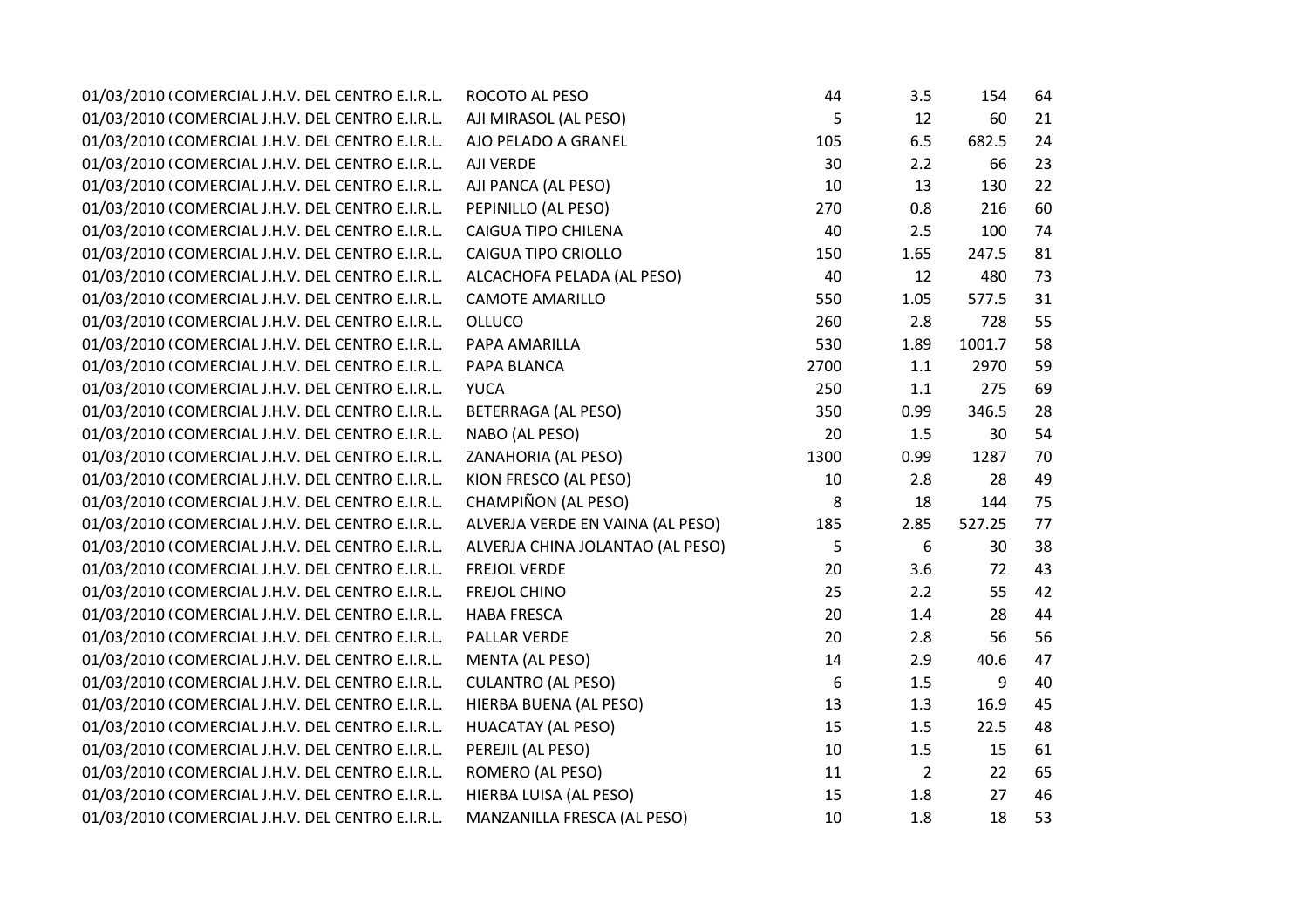| 01/03/2010 (COMERCIAL J.H.V. DEL CENTRO E.I.R.L.                                      | <b>TORONJIL (AL PESO)</b>                | 12             | 2.5     | 30      | 67             |
|---------------------------------------------------------------------------------------|------------------------------------------|----------------|---------|---------|----------------|
| 02/03/2010 (LAPROVET EIRL                                                             | CLORPROMAZINA CLORHIDRATO 50 MG          | 60             | 12.8    | 768     | 3              |
| 02/03/2010 (LAPROVET EIRL                                                             | PENTOBARBITAL SODICO 6.5 g/100 mL II     | 60             | 22.2    | 1332    | $\overline{2}$ |
| 02/03/2010 IM & M PRODUCTOS MEDICOS Y FARMAC TRAMADOL 100 MG INY 2 ML                 |                                          | 3000           | 1.256   | 3768    | $\mathbf{1}$   |
| 02/03/2010 (ANICAMA PEÑA DE LIVIAC LUPE LAURA ALCOHOL ETILICO (ETANOL) 99.8% P.A.)    |                                          | 15             | 348     | 5220    | $\mathbf{1}$   |
| 02/03/2010 (HERSIL S.A.LABORATORIOS INDUSTRIALES EQUIPO DE INFUSION CON VOLUTROL IV   |                                          | 189            | 9.74    | 1840.86 | $\mathbf{1}$   |
| 02/03/2010 (B.BRAUN MEDICAL PERU S.A.                                                 | AGUA DESTILADA X 1 L                     | 4500           | 3.2     | 14400   | $\mathbf{1}$   |
| 02/03/2010 (DISTRIBUIDORA CONTINENTAL 6 S.A.                                          | <b>GORRO DESCARTABLE DE ENFERMERA</b>    | 24000          | 0.1     | 2400    | $\mathbf{1}$   |
| 02/03/2010 (DISTRIBUIDORA CONTINENTAL 6 S.A.                                          | <b>GUANTE QUIRURGICO ESTERIL DESCART</b> | 9000           | 0.626   | 5634    | 5              |
| 02/03/2010 (DISTRIBUIDORA CONTINENTAL 6 S.A.                                          | <b>GUANTE QUIRURGICO ESTERIL DESCART</b> | 10000          | 0.626   | 6260    | 3              |
| 02/03/2010 (DISTRIBUIDORA CONTINENTAL 6 S.A.                                          | <b>GUANTE QUIRURGICO ESTERIL DESCART</b> | 10000          | 0.626   | 6260    | $\overline{4}$ |
| 02/03/2010 (DISTRIBUIDORA CONTINENTAL 6 S.A.                                          | <b>GUANTE QUIRURGICO ESTERIL DESCART</b> | 5000           | 0.626   | 3130    | 6              |
| 02/03/2010 (DISTRIBUIDORA CONTINENTAL 6 S.A.                                          | JERINGA DESCARTABLE 20 ML SIN AGUJ/      | 50000          | 0.298   | 14900   | 2              |
| 02/03/2010 (REFASA S.A.C.                                                             | ASPARAGINASA 10000 UI INY                | 75             | 134     | 10050   | $\mathbf{1}$   |
| 02/03/2010 (SYNTHES PERU S.A.C.                                                       | MALLA DE TITANIO 100 MM X 100 MM         | $\mathbf{1}$   | 4516.56 | 4516.56 | $\mathbf{1}$   |
| 02/03/2010 (SYNTHES PERU S.A.C.                                                       | TORNILLO DE TITANIO 1.5 MM X 6 MM        | 12             | 147.15  | 1765.8  | $\overline{2}$ |
| 02/03/2010 (DISTRIBUIDORA MARLON S.R.L                                                | AMFOTERICINA B EN POLVO APROX 80%        | 26             | 22      | 572     | $\mathbf{1}$   |
| 02/03/2010 (SANDERSON S.A. (PERU)                                                     | FENTANILO 50 UG/ML INY 10 ML             | 1200           | 5.5     | 6600    | $\mathbf{1}$   |
| 02/03/2010 (DISTRIBUIDORA MARLON S.R.L                                                | LOPERAMIDA 2 MG TAB                      | 6000           | 0.1     | 600     | $\overline{2}$ |
| 02/03/2010 (ALBIS S.A.                                                                | HEPATITIS B - AG SUPERFICIE ELISA X 96   | 480            | 6.56    | 3148.8  | $\mathbf{1}$   |
| 02/03/2010 (KIMBERLY-CLARK PERU S.R.L.                                                | JABON GERMICIDA LIQUIDO CON TRICLO       | 701            | 9.5     | 6659.5  | $\mathbf{1}$   |
| 02/03/2010 (ASESORIA, INGENIERIA Y REPRESENTACIO TARJETA ELECTRONICA DE EQUIPO DE A   |                                          | $\mathbf{1}$   | 668.65  | 668.65  | $\mathbf{1}$   |
| 02/03/2010 (ASESORIA, INGENIERIA Y REPRESENTACIO CINTA AISLANTE VINILICA DE 0.15 MM X |                                          | $\mathbf{1}$   | 14.23   | 14.23   | 4              |
| 02/03/2010 (ASESORIA, INGENIERIA Y REPRESENTACIO CABLE ELECTRICO Nº 12                |                                          | 3              | 283.88  | 851.64  | 5              |
| 02/03/2010 (ASESORIA, INGENIERIA Y REPRESENTACIO LLAVE TERMOMAGNETICA TIPO RIEL 2 X   |                                          | $\mathbf{1}$   | 130.83  | 130.83  | $\overline{2}$ |
| 02/03/2010 (ASESORIA, INGENIERIA Y REPRESENTACIO TABLERO TERMOMAGNETICO TIPO RIEL     |                                          | 1              | 90.808  | 90.81   | 3              |
| 02/03/2010 (ELECTRO FERRO CENTRO S.A.C.                                               | <b>RACK (OTROS)</b>                      | 6              | 156     | 936     | $\overline{2}$ |
| 02/03/2010 (ELECTRO FERRO CENTRO S.A.C.                                               | RACK PARA TELEVISOR DE 32"               | 12             | 156     | 1872    | $\mathbf{1}$   |
| 02/03/2010 (IMPORTADORA PORTEX MEDICAL S.A.                                           | <b>GUANTE QUIRURGICO ESTERIL EMPAQU</b>  | 1000           | 1.6     | 1600    | $\mathbf{1}$   |
| 02/03/2010 (MEDIC IMPORT S.R.L.                                                       | MANTA TERMICA ADULTO 2.23 M X 76 (       | 120            | 90      | 10800   | $\mathbf{1}$   |
| 02/03/2010 (MERCK PERUANA S.A.                                                        | ACIDO CLORHIDRICO P.A. 37% X 1 L         | $\overline{2}$ | 113.29  | 226.58  | $\overline{2}$ |
| 02/03/2010 (MERCK PERUANA S.A.                                                        | ACIDO NITRICO P.A. 65% X 2.5 L           | $\overline{2}$ | 73.185  | 146.37  | $\mathbf{1}$   |
| 02/03/2010 (MERCK PERUANA S.A.                                                        | AMONIACO SOLUCION P.A. 25% X 2.5 L       | $\overline{2}$ | 85.085  | 170.17  | 3              |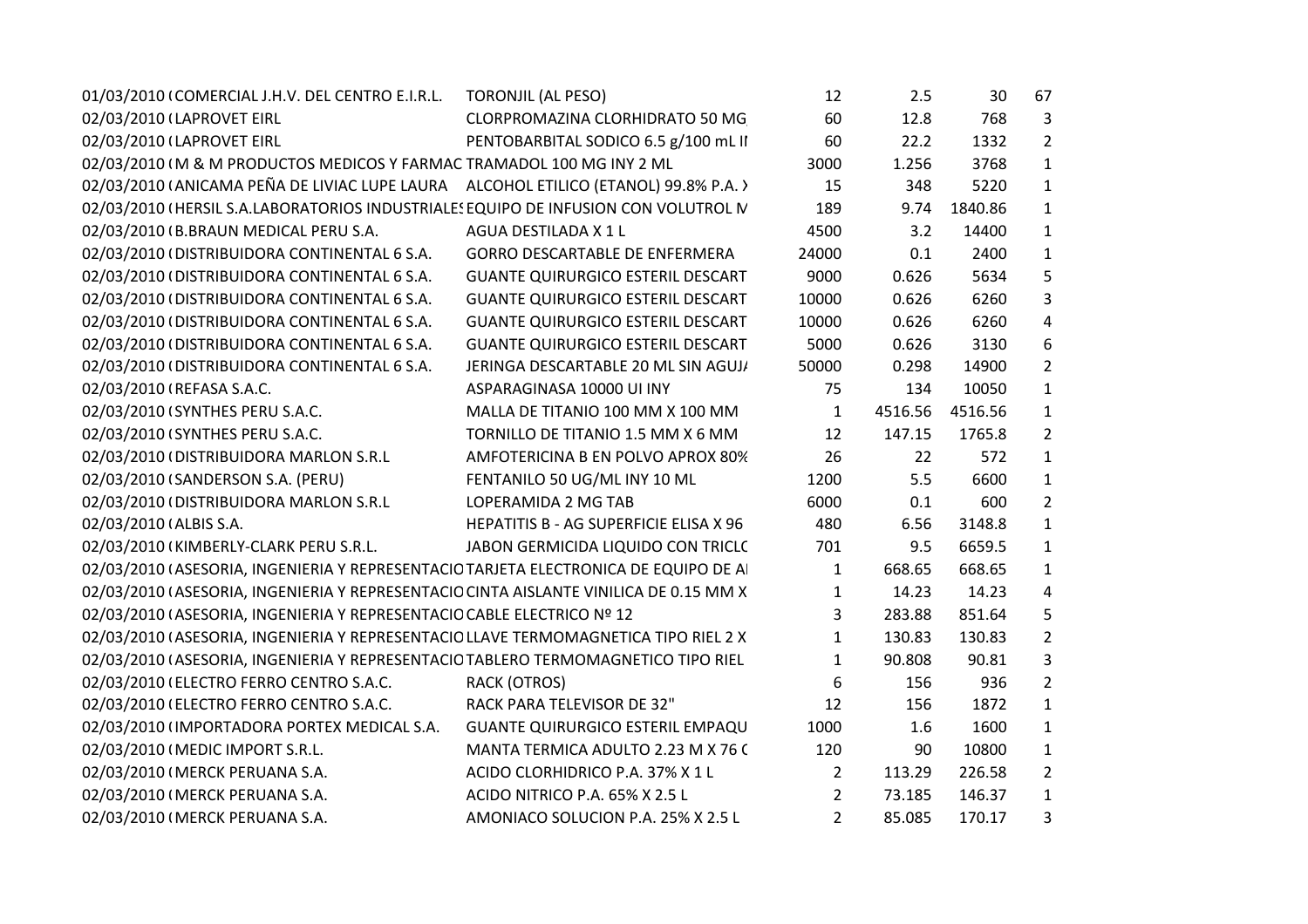| 02/03/2010 (TECNOFARMA S.A.                | MACROGOL COMBINACIONES PLV 110 G           | 700   | 14             | 9800    | $\mathbf{1}$   |
|--------------------------------------------|--------------------------------------------|-------|----------------|---------|----------------|
| 02/03/2010 (PROSEMEDIC S.A.                | SONDA VESICAL TIPO NELATON Nº 12           | 300   | 0.78           | 234     | $2^{\circ}$    |
| 02/03/2010 (PROSEMEDIC S.A.                | SONDA VESICAL TIPO NELATON Nº 18           | 300   | 0.78           | 234     | $\mathbf{1}$   |
| 02/03/2010 (FERCO MEDICAL S.A.C.           | <b>BOLSA DE POLIETILENO DE BIOSEGURID/</b> | 3400  | 0.38           | 1292    | $\mathbf{1}$   |
| 02/03/2010 (R K COMERCIAL S A              | SONDA VESICAL TIPO NELATON Nº 10           | 300   | 0.72           | 216     | $\mathbf{1}$   |
| 02/03/2010 (R K COMERCIAL S A              | SONDA VESICAL TIPO NELATON Nº 14           | 300   | 0.72           | 216     | $\overline{2}$ |
| 02/03/2010 (R K COMERCIAL S A              | SONDA VESICAL TIPO NELATON Nº 16           | 300   | 0.72           | 216     | 4              |
| 02/03/2010 (R K COMERCIAL S A              | SONDA VESICAL TIPO NELATON Nº 08           | 300   | 0.72           | 216     | 3              |
| 02/03/2010 (IMPORT MEDICAL SERVICE EIRL    | BOLSA COLECTORA DE ORINA X 2 L             | 2000  | $\overline{2}$ | 4000    | $\overline{4}$ |
| 02/03/2010 (IMPORT MEDICAL SERVICE EIRL    | SONDA VESICAL 2 VIAS DESCARTABLE Nº        | 200   | 2.9            | 580     | $\mathbf{1}$   |
| 02/03/2010 (IMPORT MEDICAL SERVICE EIRL    | SONDA VESICAL 2 VIAS DESCARTABLE Nº        | 50    | 5.7            | 285     | 3              |
| 02/03/2010 (A. TARRILLO BARBA S.A.         | SONDA NASOGASTRICA Nº 10                   | 50    | 1.32           | 66      | 3              |
| 02/03/2010 (A. TARRILLO BARBA S.A.         | SONDA NASOGASTRICA Nº 14                   | 1000  | 1.32           | 1320    | $\overline{4}$ |
| 02/03/2010 (A. TARRILLO BARBA S.A.         | SONDA VESICAL 2 VIAS DESCARTABLE Nº        | 100   | 2.35           | 235     | 5              |
| 02/03/2010 (A. TARRILLO BARBA S.A.         | TUBO ENDOTRAQUEAL DOBLE LUMEN 3            | 5     | 283.06         | 1415.3  | $\overline{2}$ |
| 02/03/2010 (A. TARRILLO BARBA S.A.         | TUBO ENDOTRAQUEAL Nº 7.5 CON CUFF          | 50    | 5.64           | 282     | $\mathbf{1}$   |
| 02/03/2010 (ARGOS MEDICAL IMPORT S.R.L.    | CELECOXIB 200 MG TAB                       | 7500  | 0.16           | 1200    | $\mathbf{1}$   |
| 02/03/2010 (CORPORACION INFARMASA S.A.     | MIDAZOLAM 5 MG INY 5 ML                    | 7000  | 0.76           | 5320    | $\mathbf{1}$   |
| 02/03/2010 (CORPORACION INFARMASA S.A.     | PREDNISONA 20 MG TAB                       | 11000 | 0.0614         | 675.4   | $\overline{2}$ |
| 02/03/2010 (R K COMERCIAL S A              | SONDA NASOGASTRICA Nº 10                   | 100   | 0.94           | 94      | $\mathbf{1}$   |
| 02/03/2010 (R K COMERCIAL S A              | SONDA NASOGASTRICA Nº 12                   | 300   | 0.94           | 282     | $\overline{4}$ |
| 02/03/2010 (R K COMERCIAL S A              | SONDA NASOGASTRICA Nº 16                   | 300   | 0.94           | 282     | $\overline{2}$ |
| 02/03/2010 (R K COMERCIAL S A              | SONDA NASOGASTRICA Nº 8                    | 100   | 0.94           | 94      | $\overline{3}$ |
| 02/03/2010 (CORPORACION MEDCO S.A.C.       | METADONA 10 MG TAB                         | 3000  | 3.56           | 10680   | $\mathbf{1}$   |
| 02/03/2010 (DAJOZ S.A.C.                   | DESLANOSIDO 200 UG/ML INY 2 ML             | 200   | 5.9            | 1180    | $\mathbf{1}$   |
| 02/03/2010 (ROCHEM BIOCARE DEL PERU S.A.C. | <b>ANTICUERPO ANTI VIH 1-2</b>             | 500   | 8.5            | 4250    | $\mathbf{1}$   |
| 02/03/2010 (ROCHEM BIOCARE DEL PERU S.A.C. | HEPATITIS B ANTIGENO DE SUPERFICIE         | 500   | 9              | 4500    | $\overline{2}$ |
| 02/03/2010 (PROVERSAL S.R.L.               | FENTANILO 50 UG/ML INY 10 ML               | 400   | 5.029733       | 2011.89 | $\mathbf{1}$   |
| 02/03/2010 (PROVERSAL S.R.L.               | KETOPROFENO 100 MG INY 5 ML                | 2000  | 1.22069        | 2441.38 | $\overline{2}$ |
| 02/03/2010 (EMBUTIDOS HUARAL S.A.C.        | HOT DOG DE POLLO A GRANEL                  | 100   | 9              | 900     | 5              |
| 02/03/2010 (EMBUTIDOS HUARAL S.A.C.        | <b>JAMON DEL PAIS</b>                      | 5     | 30             | 150     | $\mathbf{1}$   |
| 02/03/2010 (EMBUTIDOS HUARAL S.A.C.        | <b>JAMON INGLES</b>                        | 5     | 27.4           | 137     | $\overline{2}$ |
| 02/03/2010 (EMBUTIDOS HUARAL S.A.C.        | <b>JAMONADA DE POLLO</b>                   | 35    | 10.2           | 357     | 3              |
|                                            |                                            |       |                |         |                |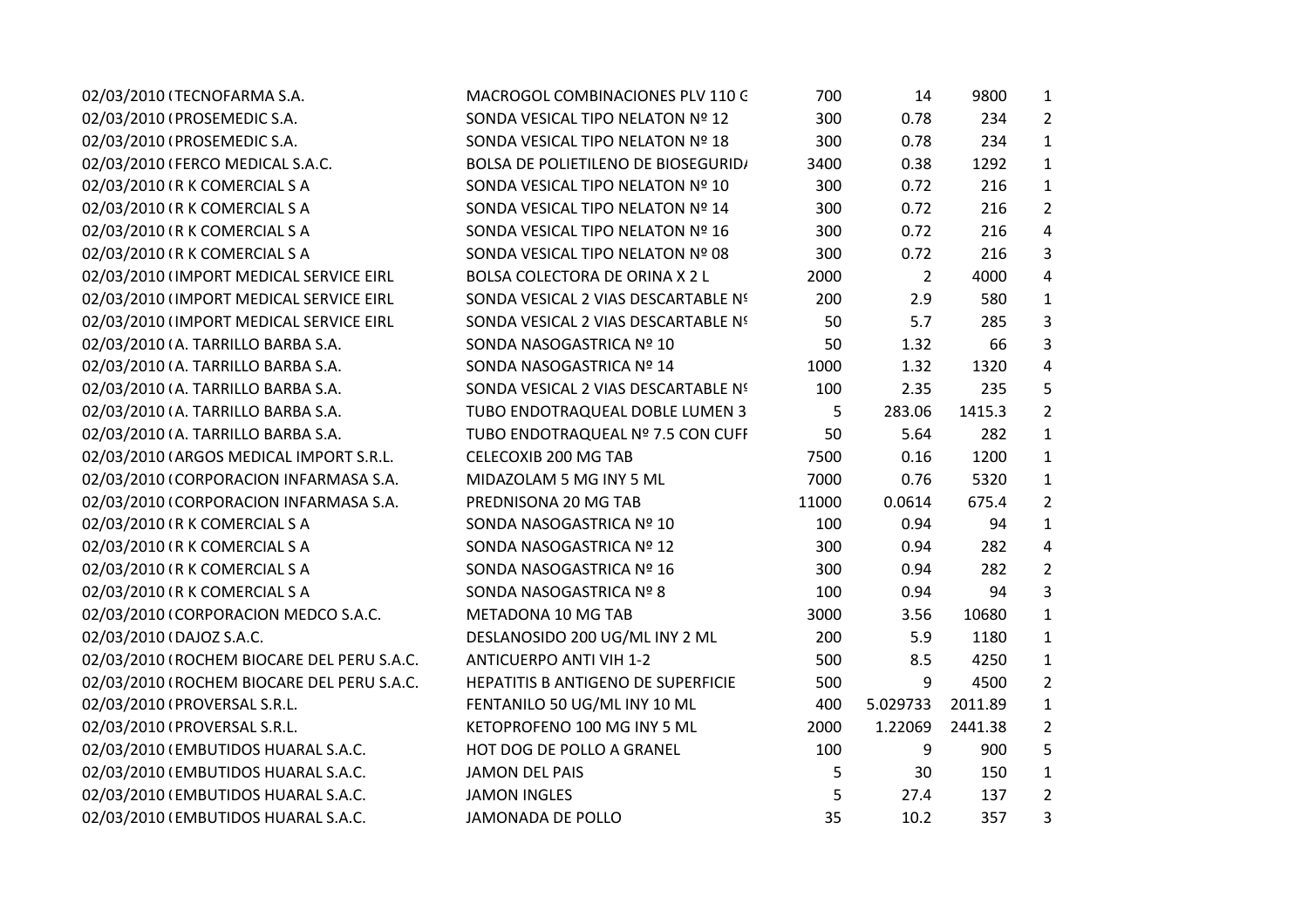| 02/03/2010 (EMBUTIDOS HUARAL S.A.C.              | <b>TOCINO AHUMADO</b>                  | 10           | 21.5           | 215     | 4                       |  |
|--------------------------------------------------|----------------------------------------|--------------|----------------|---------|-------------------------|--|
| 02/03/2010 (SAN FERNANDO S.A.                    | CARNE DE POLLO CON MENUDENCIA          | 500          | 6.5            | 3250    | $\overline{2}$          |  |
| 02/03/2010 (SAN FERNANDO S.A.                    | HUEVOS DE GALLINA ROSADOS (AL PESC     | 800          | $\overline{a}$ | 3200    | $\mathbf{1}$            |  |
| 02/03/2010 (COMERCIAL J.H.V. DEL CENTRO E.I.R.L. | <b>FIDEO TIPO RAVIOLES</b>             | 6            | 35             | 210     | $\overline{2}$          |  |
| 02/03/2010 (COMERCIAL J.H.V. DEL CENTRO E.I.R.L. | PASTA WANTAN (AL PESO)                 | 6            | 5.5            | 33      | $\overline{\mathbf{4}}$ |  |
| 02/03/2010 (COMERCIAL J.H.V. DEL CENTRO E.I.R.L. | PASTA DE LASAÑA X 1 KG                 | $\mathbf{1}$ | 21             | 21      | 3                       |  |
| 02/03/2010 (COMERCIAL J.H.V. DEL CENTRO E.I.R.L. | UVA ITALIA (AL PESO)                   | 750          | 2.69           | 2017.5  | 5                       |  |
| 02/03/2010 (COMERCIAL J.H.V. DEL CENTRO E.I.R.L. | ACEITUNA EN BOTIJA A GRANEL            | 70           | 7.8            | 546     | $\mathbf{1}$            |  |
| 03/03/2010 (CYMED MEDICAL S.A.C.                 | GAS OXIDO DE ETILENO 100% X 170 g      | 120          | 72             | 8640    | $\mathbf{1}$            |  |
| 03/03/2010 (VITALIS PERU SAC                     | AZTREONAM 1 G INY                      | 100          | 28.56          | 2856    | $\mathbf{1}$            |  |
| 03/03/2010 (COMERCIAL B & A S.R.L.               | <b>BOTON DE PLASTICO Nº 28</b>         | 720          | 0.0625         | 45      | $1\,$                   |  |
| 03/03/2010 (PFIZER S.A.                          | VORICONAZOLE 200 MG INY                | 22           | 484            | 10648   | $\mathbf{1}$            |  |
| 03/03/2010 (CURAMED SAC                          | TROCAR PARA CIRUGIA LAPAROSCOPICA      | 24           | 641            | 15384   | $\mathbf 1$             |  |
| 03/03/2010 (CURAMED SAC                          | ESPONJA HEMOSTATICA 7.62 CM X 5.08     | 120          | 47.18          | 5661.6  | $\overline{2}$          |  |
| 03/03/2010 (CURAMED SAC                          | ESPONJA HEMOSTATICA 10.2 CM X 20.3     | 144          | 75.49          | 10870.6 | 3                       |  |
| 03/03/2010 (CURAMED SAC                          | LIGA CLIPS DE TITANIO TALLA M PARA LI  | 72           | 35.56          | 2560.32 | 5                       |  |
| 03/03/2010 (CURAMED SAC                          | LIGA CLIPS DE TITANIO TALLA L PARA LAI | 72           | 33.7           | 2426.4  | 6                       |  |
| 03/03/2010 (CURAMED SAC                          | LIGA CLIPS DE TITANIO PARA LAPAROSCI   | 53           | 33.7           | 1786.1  | 4                       |  |
| 03/03/2010 (ALBIS S.A.                           | ANTICUERPO ANTI VIH 1-2 ELISA          | 480          | 6.11           | 2932.8  | $\mathbf{1}$            |  |
| 03/03/2010 (TAGUMEDICA S.A.                      | SUTURA SEDA NEGRA TRENZADA MULTI       | 240          | 4              | 960     | $\overline{2}$          |  |
| 03/03/2010 (TAGUMEDICA S.A.                      | SUTURA NYLON AZUL MONOFILAMENT(        | 240          | 4              | 960     | 3                       |  |
| 03/03/2010 (TAGUMEDICA S. A.                     | SUTURA NYLON AZUL MONOFILAMENT(        | 216          | 4              | 864     | $\mathbf{1}$            |  |
| 03/03/2010 (LABORATORIOS UNIDOS S.A              | SODIO CLORURO 900 MG/100 ML INY 1      | 1000         | 7              | 7000    | $1\,$                   |  |
| 03/03/2010 (PRODUCTOS ROCHE Q.F.S.A.             | <b>ANTICUERPO ANTI VIH 1-2</b>         | 900          | 10.8           | 9720    | $\mathbf{1}$            |  |
| 03/03/2010 (NEWSON S.A                           | SUSTITUTO DE DURAMADRE 10 cm X 12      | 1            | 5600           | 5600    | $\mathbf{1}$            |  |
| 03/03/2010 (PRODUCTOS ROCHE Q.F.S.A.             | HEPATITIS B ANTIGENO DE SUPERFICIE     | 800          | 13             | 10400   | $\mathbf{1}$            |  |
| 03/03/2010 (NEWSON S.A                           | SUSTITUTO DE DURAMADRE 6 X 10 cm       | $\mathbf{1}$ | 3100           | 3100    | $\mathbf{1}$            |  |
| 03/03/2010 (NEWSON S.A                           | SUSTITUTO DE DURAMADRE 10 cm X 12      | $\mathbf{1}$ | 5600           | 5600    | $\mathbf{1}$            |  |
| 03/03/2010 (CRISTOFER IMPORT EIRL                | NIPLE DE PLASTICO PARA BALON DE OXI    | 2400         | 4.5            | 10800   | $\mathbf{1}$            |  |
| 03/03/2010 (ALBIS S.A.                           | KIT PARA DIAGNOSTICO DE EMBARAZO I     | $\mathbf{1}$ | 129.35         | 129.35  | $\mathbf{1}$            |  |
| 03/03/2010 (ROCHEM BIOCARE DEL PERU S.A.C.       | ANTICUERPO ANTI HTLV I-II ELISA        | 480          | 12.3           | 5904    | $\mathbf{1}$            |  |
| 03/03/2010 (CURAMED SAC                          | RECARGA PARA GRAPADORA QUIRURGIO       | 25           | 352            | 8800    | $\mathbf{1}$            |  |
| 03/03/2010 (SUPPORT AND SOLUTION PERU S.A.C.     | LAMPARA PARA PROYECTOR MULTIMED        | $\mathbf{1}$ | 826.5          | 826.5   | $\mathbf{1}$            |  |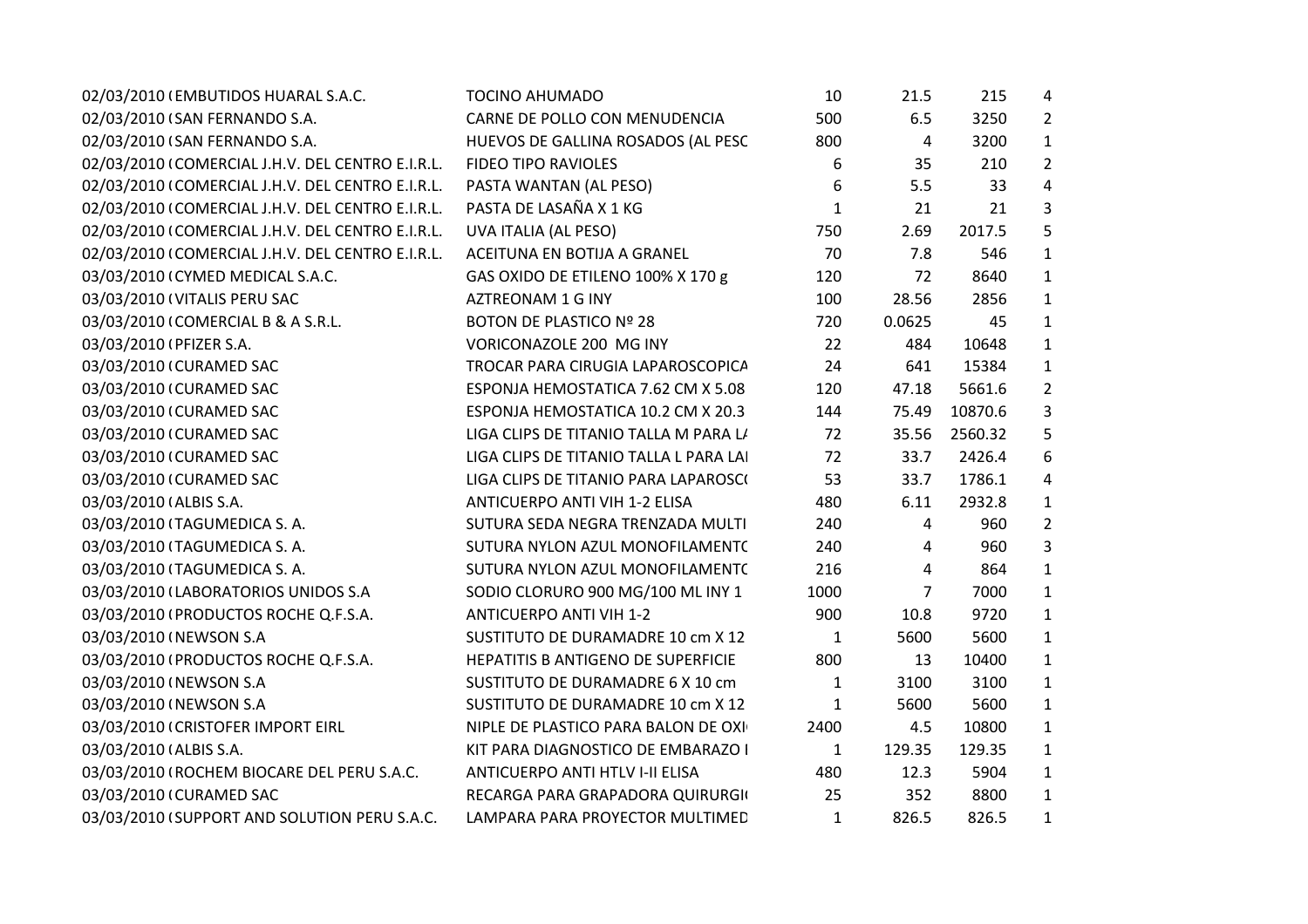| 03/03/2010 (PLATINUM S.R.LTDA.<br>TRIGLICERIDOS ENZIMATICO                        | 300            | 1.8    | 540     | $\mathbf{1}$            |  |
|-----------------------------------------------------------------------------------|----------------|--------|---------|-------------------------|--|
| 03/03/2010 (PLATINUM S.R.LTDA.<br>PROTEINAS TOTALES AUTOMATIZADA                  | 1000           | 1.8    | 1800    | $\overline{2}$          |  |
| 03/03/2010 (PLATINUM S.R.LTDA.<br>TGP AUTOMATIZADO CINETICO                       | 2500           | 3.234  | 8085    | 3                       |  |
| 03/03/2010 (PLATINUM S.R.LTDA.<br>DOSAJE DE CARBAMAZEPINA                         | 90             | 12.05  | 1084.5  | $\mathbf{1}$            |  |
| 03/03/2010 (PLATINUM S.R.LTDA.<br>FOSFORO AUTOMATIZADO                            | 600            | 0.77   | 462     | $\overline{a}$          |  |
| 03/03/2010 (PLATINUM S.R.LTDA.<br>DESHIDROGENASA LACTICA AUTOMATIZ                | 1000           | 1.0865 | 1086.5  | $\overline{2}$          |  |
| 03/03/2010 (PLATINUM S.R.LTDA.<br>FOSFATASA ALCALINA AUTOMATIZADA                 | 600            | 3.443  | 2065.8  | 3                       |  |
| 03/03/2010 (ROCHEM BIOCARE DEL PERU S.A.C.<br>MEDIO PARA HEMOCULTIVO AEROBICO     | 300            | 29     | 8700    | $\mathbf{1}$            |  |
| 03/03/2010 (C & E LAB DEALERS S.A.<br>TUBO PLASTICO 5 mL PARA EXTRACCION          | 300            | 0.51   | 153     | $\mathbf{1}$            |  |
| 03/03/2010 (NEGOCIAR S.A.C.<br>XILOL Q.P. X 1 L                                   | 25             | 29.62  | 740.5   | $\mathbf{1}$            |  |
| 03/03/2010 (HEDASILT MEDIC E.I.R.L.<br>LAMINILLA CUBRE OBJETO 22 MM X 40 I        | 75             | 16.5   | 1237.5  | $\mathbf{1}$            |  |
| 03/03/2010 (REPRESENTACIONES HOSPITALARIAS NACKIT LSAB 2 UNIVERSAL MARCADO C/STR  | $\mathbf{1}$   | 3720   | 3720    | $\mathbf{1}$            |  |
| 03/03/2010 (BERNAL CARBAJAL ENRIQUE EDGAR<br>SERVILLETA DE PAPEL DE UNA HOJA X 10 | 60             | 2.21   | 132.6   | $\overline{7}$          |  |
| 03/03/2010 (BERNAL CARBAJAL ENRIQUE EDGAR<br>SERVILLETA DE PAPEL DE UNA HOJA X 40 | 150            | 1.15   | 172.5   | $\mathbf{1}$            |  |
| 03/03/2010 (BERNAL CARBAJAL ENRIQUE EDGAR<br>PLATO DESCARTABLE DE PLASTICO Nº 22  | 3000           | 0.0895 | 268.5   | $\overline{2}$          |  |
| 03/03/2010 (BERNAL CARBAJAL ENRIQUE EDGAR<br><b>CUCHARA DESCARTABLE</b>           | 3000           | 0.029  | 87      | $\overline{\mathbf{4}}$ |  |
| PLATO DESCARTABLE DE PLASTICO N° 18<br>03/03/2010 (BERNAL CARBAJAL ENRIQUE EDGAR  | 5000           | 0.0539 | 269.5   | 5                       |  |
| 03/03/2010 (BERNAL CARBAJAL ENRIQUE EDGAR<br>TENEDOR DESCARTABLE.                 | 3              | 16.7   | 50.1    | 6                       |  |
| 03/03/2010 (BERNAL CARBAJAL ENRIQUE EDGAR<br>BOLSA DE POLIETILENO CON ASA 19" X 2 | 60             | 5.95   | 357     | 3                       |  |
| 03/03/2010 (FMR DISTRIBUCIONES S.C.R.L.<br>ENVASE DESCARTABLE DE PLASTICO COI     | 6000           | 0.1304 | 782.4   | 6                       |  |
| 03/03/2010 (FMR DISTRIBUCIONES S.C.R.L.<br><b>CUCHILLO DESCARTABLE</b>            | 2000           | 0.0375 | 75      | 8                       |  |
| 03/03/2010 (FMR DISTRIBUCIONES S.C.R.L.<br>CUCHARITA DESCARTABLE                  | 50             | 1.374  | 68.7    | 5                       |  |
| 03/03/2010 (FMR DISTRIBUCIONES S.C.R.L.<br>VASO DESCARTABLE DE PLASTICO X 7 FL    | 60             | 1.75   | 105     | $\overline{2}$          |  |
| 03/03/2010 (FMR DISTRIBUCIONES S.C.R.L.<br>VASO DESCARTABLE DE POLIESTIRENO E     | 50             | 20.581 | 1029.05 | $\mathbf{1}$            |  |
| 03/03/2010 (FMR DISTRIBUCIONES S.C.R.L.<br>VASO DESCARTABLE DE POLIESTIRENO E     | 40             | 17.208 | 688.32  | 3                       |  |
| 03/03/2010 (FMR DISTRIBUCIONES S.C.R.L.<br>VASO DESCARTABLE DE POLIESTIRENO E     | 50             | 26.532 | 1326.6  | $\overline{7}$          |  |
| 03/03/2010 (FMR DISTRIBUCIONES S.C.R.L.<br>BOLSA DE POLIETILENO TIPO CHEQUERA     | 200            | 0.753  | 150.6   | 4                       |  |
| 03/03/2010 (VILLA GAS S.R.LTDA<br>GAS PROPANO X 45 KG                             | $\overline{4}$ | 130    | 520     | $\mathbf{1}$            |  |
| 03/03/2010 (BERNAL CARBAJAL ENRIQUE EDGAR<br><b>AZUCAR RUBIA</b>                  | 1500           | 2.89   | 4335    | $\mathbf{1}$            |  |
| 03/03/2010 (BERNAL CARBAJAL ENRIQUE EDGAR<br>ARROZ X1KG                           | 4000           | 2.39   | 9560    | $\mathbf{1}$            |  |
| 03/03/2010 (CORPORACION PERUANA DE PRODUCTO: LACA SELLADORA.                      | 20             | 31.89  | 637.8   | $\mathbf{1}$            |  |
| 03/03/2010 (CORPORACION PERUANA DE PRODUCTO: LACA PIROXILINA SELLADORA            | 5              | 38     | 190     | $\overline{2}$          |  |
| 03/03/2010 (CORPORACION PERUANA DE PRODUCTO: THINER ACRILICO SELLADO X 50 GAL     | $\mathbf{1}$   | 825    | 825     | 4                       |  |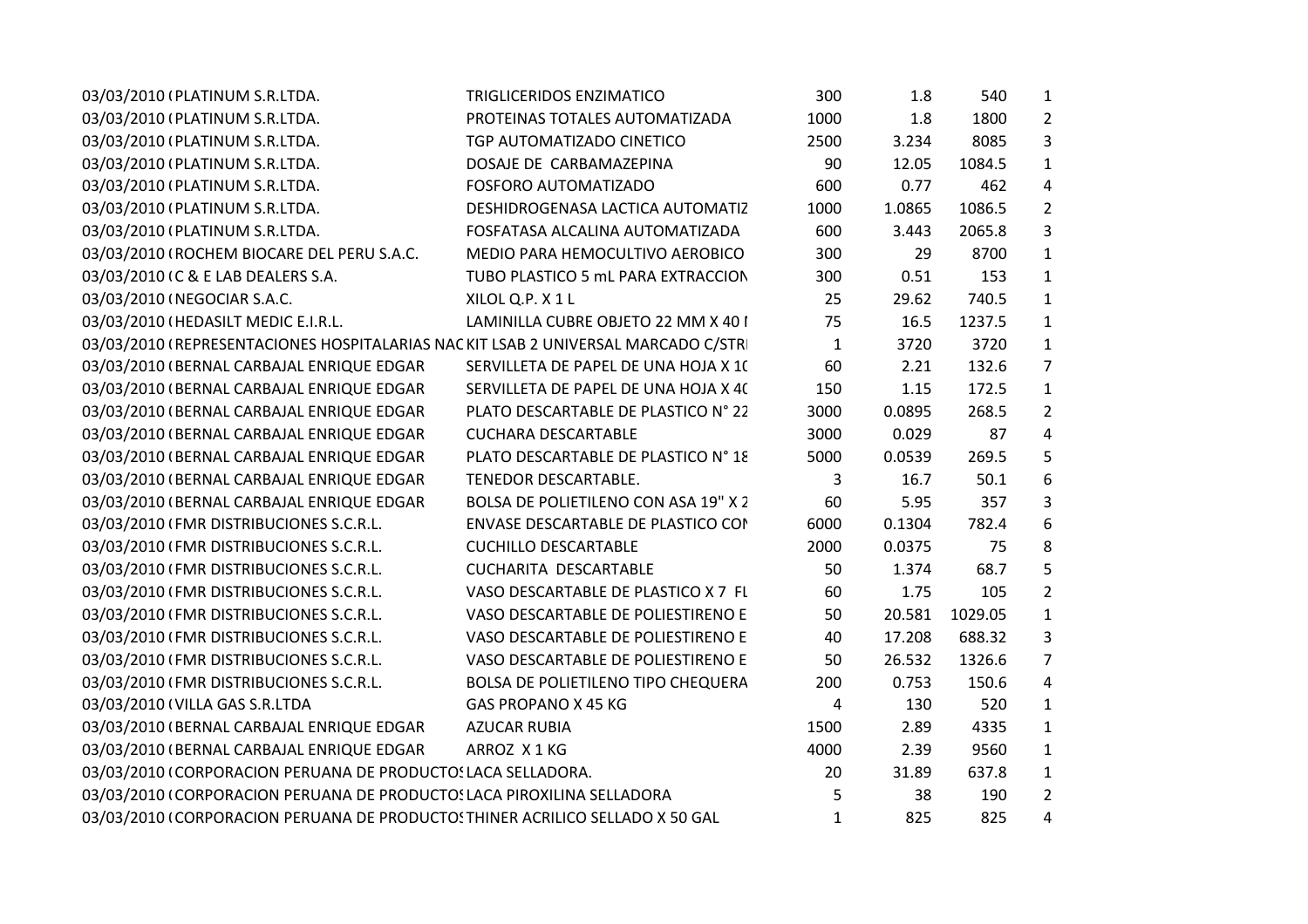| 03/03/2010 (CORPORACION PERUANA DE PRODUCTO: TINTE PARA MADERA COLOR CEDRO X 1   |                                        | 10             | 9      | 90      | 3              |
|----------------------------------------------------------------------------------|----------------------------------------|----------------|--------|---------|----------------|
| 03/03/2010 (DISTRIBUIDORA DROGUERIA SAGITARIO SOXALIPLATINO 50 MG INY            |                                        | 160            | 22     | 3520    | $\overline{2}$ |
| 03/03/2010 (DISTRIBUIDORA DROGUERIA SAGITARIO S PACLITAXEL 30 MG INY 5 ML        |                                        | 1300           | 20.678 | 26881.4 | 3              |
| 03/03/2010 (DISTRIBUIDORA DROGUERIA SAGITARIO SMETOTREXATO SODICO 500 MG INY 201 |                                        | 200            | 23     | 4600    | $\mathbf{1}$   |
| 03/03/2010 (DISTRIBUIDORA PREMIUM S.A.                                           | AGUA DE MESA SIN GAS X 20 L            | 250            | 9      | 2250    | $\mathbf{1}$   |
| 04/03/2010 (AGA S.A.                                                             | <b>GAS NITROGENO UHP</b>               | 100            | 8.4    | 840     | $\mathbf{1}$   |
| 04/03/2010 (AGA S.A.                                                             | <b>GAS ANHIDRIDO CARBONICO</b>         | 100            | 7.5    | 750     | $\overline{2}$ |
| 04/03/2010 (LABORATORIOS AC FARMA S.A.                                           | FILGRASTIM 300 ug/mL INY 1 mL          | 385            | 27.5   | 10587.5 | $\mathbf{1}$   |
| 04/03/2010 (LABORATORIOS BAGO DEL PERU S.A.                                      | IOHEXOL 32.35 g (equivalente 300 mg/lc | 75             | 144    | 10800   | $\mathbf{1}$   |
| 04/03/2010 (PALMAGYAR S.A.                                                       | IOPAMIDOL EQUIVALENTE 370 MG I/ML      | 166            | 65     | 10790   | $\mathbf{1}$   |
| 04/03/2010 (BIOMAXIM S.R.L.                                                      | ANTICUERPO PARA CD 4 X 6 mL            | $\overline{2}$ | 1190   | 2380    | $\overline{2}$ |
| 04/03/2010 (BIOMAXIM S.R.L.                                                      | ANTICUERPO PARA NEUROFILAMENTO >       | $\overline{2}$ | 690    | 1380    | 3              |
| 04/03/2010 (BIOMAXIM S.R.L.                                                      | ANTICUERPO MONOCLONAL PARA INMI        | 1              | 880    | 880     | $\mathbf{1}$   |
| 04/03/2010 (DIGITAL X -RAY S.A.C.                                                | PELICULA RADIOGRAFICA PARA MAMOC       | 25             | 215.21 | 5380.25 | 3              |
| 04/03/2010 (DIGITAL X -RAY S.A.C.                                                | PELICULA RADIOGRAFICA LASER SECO 14    | 100            | 769.66 | 76966   | $\overline{2}$ |
| 04/03/2010 (DIGITAL X -RAY S.A.C.                                                | PELICULA RADIOGRAFICA LASER 8" X 10"   | 60             | 316.48 | 18988.8 | $\mathbf{1}$   |
| 04/03/2010 (CYMED MEDICAL S.A.C.                                                 | ELECTRODO DISCO AUTOADHESIVO DES       | 1000           | 0.42   | 420     | $\mathbf{1}$   |
| 04/03/2010 (ROCHEM BIOCARE DEL PERU S.A.C.                                       | <b>BETA 2 MICROGLOBULINA</b>           | 400            | 9      | 3600    | $\mathbf{1}$   |
| 04/03/2010 (ROCHEM BIOCARE DEL PERU S.A.C.                                       | ANTICUERPO ANTI HTLV I-II ELISA        | 480            | 12.3   | 5904    | $\overline{2}$ |
| 04/03/2010 IC & E LAB DEALERS S.A.                                               | TUBO PLASTICO 4 mL PARA EXTRACCION     | 4000           | 0.78   | 3120    | $\mathbf{1}$   |
| 04/03/2010 (CKM ASOCIADOS S.A.C.                                                 | FILTRO PARA SISTEMA RESPIRATORIO B/    | 300            | 34     | 10200   | $\mathbf{1}$   |
| 04/03/2010 (DISPROPEI S.A.C.                                                     | ELECTRODO DISCO AUTOADHESIVO DES       | 6000           | 0.85   | 5100    | $\mathbf{1}$   |
| 04/03/2010 (REPRESENTACIONES HOSPITALARIAS NAC ANTICUERPO MONOCLONAL PARA MEL/   |                                        | $\overline{2}$ | 1200   | 2400    | $\overline{2}$ |
| 04/03/2010 (REPRESENTACIONES HOSPITALARIAS NAC LAPICERO HIDROFOBICO              |                                        | $\overline{2}$ | 430    | 860     | $\mathbf{1}$   |
| 04/03/2010 (DMS PERU SAC                                                         | ETIQUETA AUTOADHESIVA 3" X 2" X 132    | 23             | 21.051 | 484.17  | $\mathbf{1}$   |
| 04/03/2010 (PALMAGYAR S.A.                                                       | VINCRISTINA SULFATO 1 MG/ML INY 1 N    | 1200           | 9      | 10800   | 1              |
| 04/03/2010 (DISTRIBUIDORA MENDOZA E I R LTDA                                     | PERFORADOR DE 2 ESPIGAS PARA 150 H     | 1              | 100    | 100     | $\mathbf{1}$   |
| 04/03/2010 (COMPUTADORAS Y TELECOMUNICACION TONER PARA IMPRESORA HP LASER JET I  |                                        | 10             | 249.96 | 2499.6  | $\overline{2}$ |
| 04/03/2010 (COMPUTADORAS Y TELECOMUNICACION TONER PARA IMPRESORA XEROX WORK)     |                                        | $\mathbf{1}$   | 448.35 | 448.35  | $\mathbf{1}$   |
| 04/03/2010 (GERY REPRESENTACIONES E.I.R.L.                                       | PUNTERA (TIPS) UNIVERSAL PARA PIPET,   | 3              | 689    | 2067    | $\mathbf{1}$   |
| 04/03/2010 (CORPORACION ALESSANDRA SOCIEDAD A COMPRESA GASA QUIRURGICA RADIOP/   |                                        | 1215           | 8.87   | 10777.1 | $\mathbf{1}$   |
| 04/03/2010 (MUESTREO Y ANALISIS E.I.R.L.                                         | PLACA PETRI DE PLASTICO DESCARTABLE    | 1              | 250    | 250     | $\overline{2}$ |
| 04/03/2010 (MUESTREO Y ANALISIS E.I.R.L.                                         | PLACA PETRI DE PLASTICO 15 mm X 90 n   | 1              | 275    | 275     | $\mathbf{1}$   |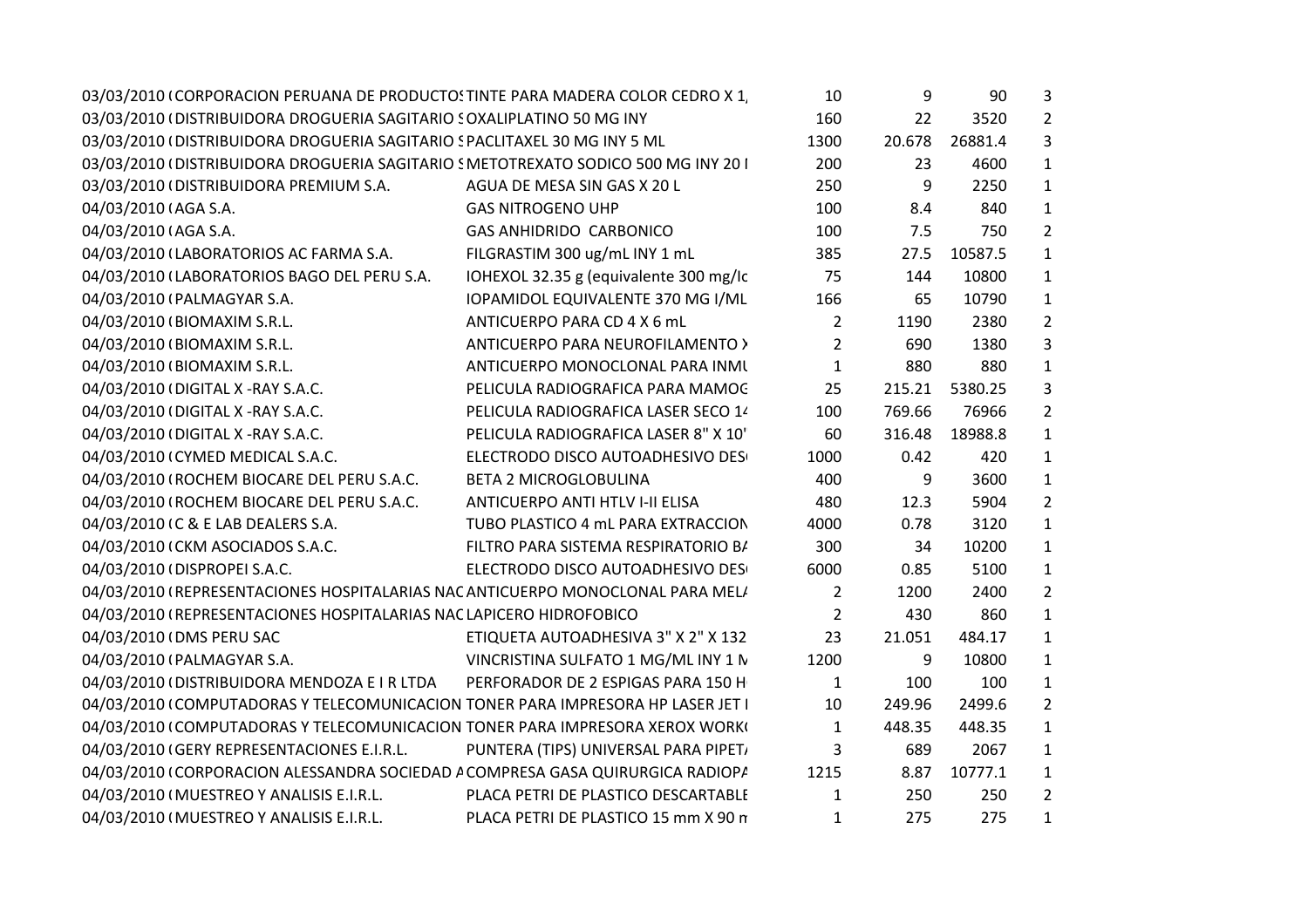| 04/03/2010 (REPRESENTACIONES ALKAMI S.A.C.                                     | TUBO DE DRENAJE PEN ROSE 1/2" X 18" | 200            | 1.5    | 300    | 1              |
|--------------------------------------------------------------------------------|-------------------------------------|----------------|--------|--------|----------------|
| 04/03/2010 (REPRESENTACIONES ALKAMI S.A.C.                                     | TUBO DE DRENAJE PEN ROSE 5/8" X 18" | 200            | 1.5    | 300    | 3              |
| 04/03/2010 (REPRESENTACIONES ALKAMI S.A.C.                                     | TUBO DE DRENAJE PEN ROSE 7/8" X 18" | 200            | 1.5    | 300    | $\overline{2}$ |
| 04/03/2010 (Q MEDICAL SAC                                                      | MANDIL DESCARTABLE PARA CIRUGIA N   | 350            | 17     | 5950   | $\mathbf{1}$   |
| 04/03/2010 (GLOBAL SUPPLY S.A.C.                                               | SET DE ANESTESIA EPIDURAL CON AGUJ, | 120            | 56     | 6720   | $\mathbf{1}$   |
| 04/03/2010 (IMPORT MEDICAL SERVICE EIRL                                        | <b>EQUIPO DE VENOCLISIS</b>         | 4000           | 1.1    | 4400   | 1              |
| 04/03/2010 (CORPORACION ALESSANDRA SOCIEDAD A COMPRESA GASA QUIRURGICA RADIOP/ |                                     | 1800           | 6      | 10800  | $\mathbf{1}$   |
| 04/03/2010 (DISTRIBUIDORA CONTINENTAL 6 S.A.                                   | GASA QUIRURGICA 1 M X 100 M         | 50             | 70     | 3500   | $\mathbf{1}$   |
| 04/03/2010 (GLOBAL SUPPLY S.A.C.                                               | FILTRO ANTIBACTERIAL VIRAL+INTERCAM | 200            | 18     | 3600   | $\mathbf{1}$   |
| 04/03/2010 (SISTEMAS ANALITICOS SRL                                            | FILTRO DE LEUCORREDUCCION PARA HE   | 45             | 90     | 4050   | $\mathbf{1}$   |
| 04/03/2010 (HERSIL S.A.LABORATORIOS INDUSTRIALES EQUIPO VOLUTROL               |                                     | 1000           | 8.5    | 8500   | $\mathbf{1}$   |
| 04/03/2010 (CKM ASOCIADOS S.A.C.                                               | CABLE BIPOLAR PARA ELECTROCAUTERI(  | 8              | 697    | 5576   | $\mathbf{1}$   |
| 04/03/2010 (VERSA MED S.A.C                                                    | CIRCUITO DE ANESTESIA COAXIAL CON E | 90             | 120    | 10800  | $\mathbf{1}$   |
| 04/03/2010 (ROL EMPRESARIAL S.A.                                               | CORRECTOR DE PLACA POSITIVA DE 100  | $\mathbf{1}$   | 24     | 24     | 3              |
| 04/03/2010 (ROL EMPRESARIAL S.A.                                               | PAPEL BULKY 76 g TAMAÑO OFICIO      | 750            | 1.65   | 1237.5 | $\mathbf{1}$   |
| 04/03/2010 (ROL EMPRESARIAL S.A.                                               | PAPEL BULKY 75 g TAMAÑO A4          | 125            | 15.5   | 1937.5 | $\overline{2}$ |
| 04/03/2010 (SISCODE S.A                                                        | TINTA PARA DUPLICADORA 5375 NEGRC   | 10             | 121.68 | 1216.8 | $\overline{2}$ |
| 04/03/2010 (SISCODE S.A                                                        | BOBINA DE MASTER PARA DUPLICADOR.   | $\overline{2}$ | 165.8  | 331.6  | $\mathbf{1}$   |
| 04/03/2010 (TAI LOY S.A.                                                       | PAPEL BOND 56 g TAMAÑO OFICIO       | 80             | 16.61  | 1328.8 | $\mathbf{1}$   |
| 04/03/2010 (TAI LOY S.A.                                                       | CARTULINA SATINADA 150 G DE 50 CM > | 600            | 0.22   | 132    | 5              |
| 04/03/2010 (TAI LOY S.A.                                                       | CARTULINA SATINADA 150 G DE 50 CM > | 600            | 0.22   | 132    | $\overline{2}$ |
| 04/03/2010 (TAI LOY S.A.                                                       | CARTULINA SATINADA 150 G DE 50 CM > | 750            | 0.22   | 165    | 4              |
| 04/03/2010 (TAI LOY S.A.                                                       | CARTULINA SATINADA 150 G DE 50 CM > | 400            | 0.22   | 88     | 3              |
| 04/03/2010 (TAI LOY S.A.                                                       | <b>COLA SINTETICA X 4 KG</b>        | 12             | 22.2   | 266.4  | 6              |
| 04/03/2010 (SCHROTH CORPORACION PAPELERA S.A.C PAPEL BOND 75 g TAMAÑO A4       |                                     | 325            | 18.6   | 6045   | 1              |
| 04/03/2010 (GARCIA AGUIRRE, FRANKLIN ENRIQUE                                   | <b>ESPONJA LITOGRAFICA</b>          | 6              | 9      | 54     | 11             |
| 04/03/2010 (GARCIA AGUIRRE, FRANKLIN ENRIQUE                                   | REVELADOR DE PLACA MAQUINA OFFSE    | $\mathbf{1}$   | 25     | 25     | 10             |
| 04/03/2010 (GARCIA AGUIRRE, FRANKLIN ENRIQUE                                   | GOMA PROTECTORA DE PLANCHA PARA     | $\mathbf{1}$   | 28     | 28     | 3              |
| 04/03/2010 (GARCIA AGUIRRE, FRANKLIN ENRIQUE                                   | GEL LIMPIADOR DE MANOS X 500 mL     | 6              | 39.5   | 237    | 12             |
| 04/03/2010 (GARCIA AGUIRRE, FRANKLIN ENRIQUE                                   | LIMPIADOR DE RODILLO Y MANTILLA PA  | 15             | 28     | 420    | 6              |
| 04/03/2010 (GARCIA AGUIRRE, FRANKLIN ENRIQUE                                   | TINTA NEGRA PARA IMPRESION OFFSET   | 10             | 35     | 350    | 13             |
| 04/03/2010 (GARCIA AGUIRRE, FRANKLIN ENRIQUE                                   | FUNDA PARA MOJADORES DELGADO PA     | $\overline{2}$ | 15     | 30     | $\overline{2}$ |
| 04/03/2010 (GARCIA AGUIRRE, FRANKLIN ENRIQUE                                   | FUNDA PARA MOJADORES GRUESO PAR     | $\overline{2}$ | 17.5   | 35     | $\overline{7}$ |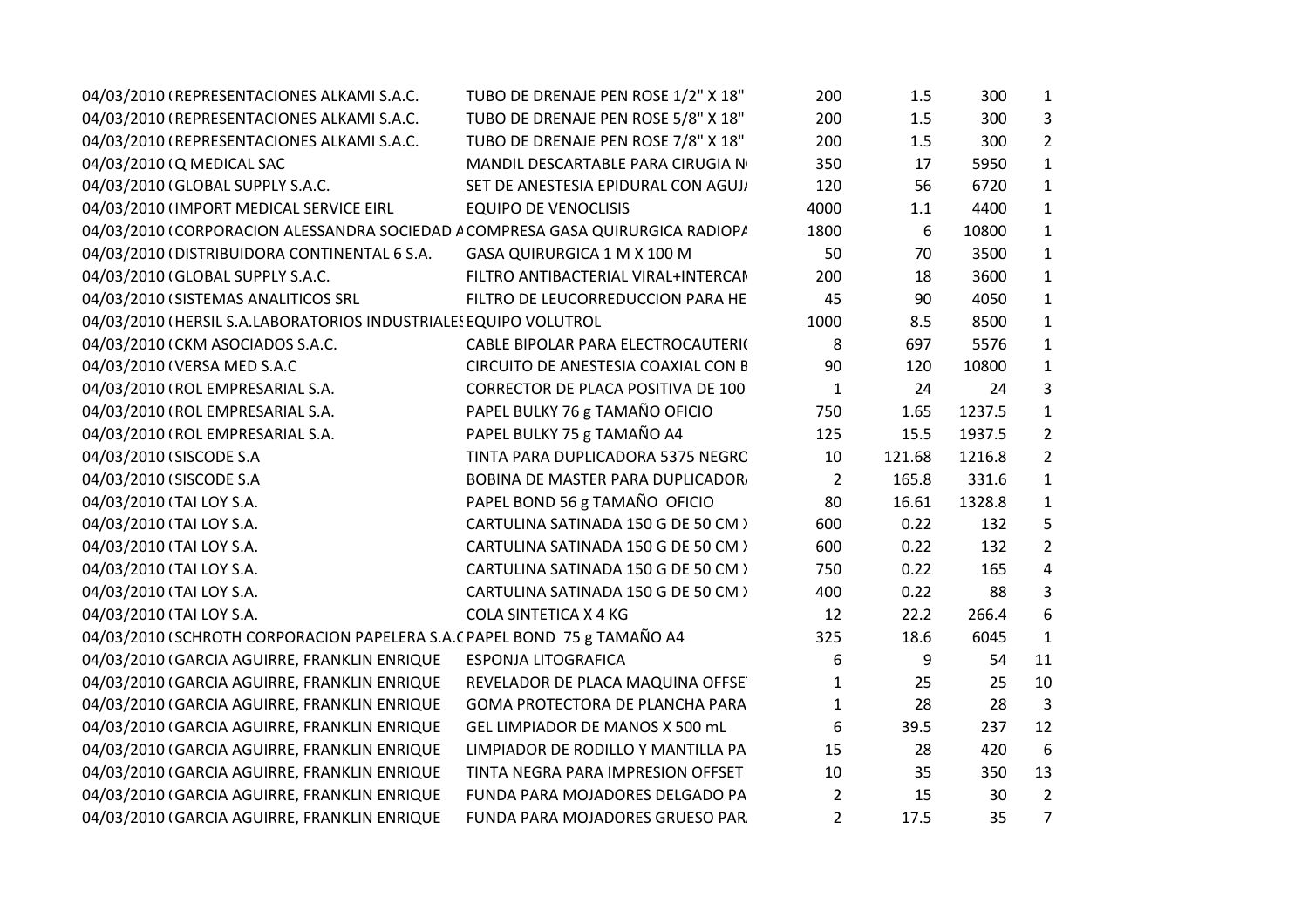| 04/03/2010 (GARCIA AGUIRRE, FRANKLIN ENRIQUE                                       | SOLUCION DE FUENTE PARA MAQUINA (         | 3              | 25       | 75      | 8              |
|------------------------------------------------------------------------------------|-------------------------------------------|----------------|----------|---------|----------------|
| 04/03/2010 (GARCIA AGUIRRE, FRANKLIN ENRIQUE                                       | PLACA PARA MAQUINA OFFSET 254 X 38        | 350            | 1.7      | 595     | 9              |
| 04/03/2010 (GARCIA AGUIRRE, FRANKLIN ENRIQUE                                       | PAPEL AUTOCOPIATIVO COPIA FINAL (CF       | 10000          | 0.29     | 2900    | 4              |
| 04/03/2010 (GARCIA AGUIRRE, FRANKLIN ENRIQUE                                       | PAPEL AUTOCOPIATIVO ORIGINAL (CB) 5       | 10000          | 0.285    | 2850    | 1              |
| 04/03/2010 (GARCIA AGUIRRE, FRANKLIN ENRIQUE                                       | PAPEL VEGETAL TIPO CANSON 110 g TAN       | 1000           | 0.225    | 225     | 5              |
| 05/03/2010 (PRODUCTOS ROCHE Q.F.S.A.                                               | HEPATITIS B ANTICUERPO ANTICORE Igl       | 100            | 15       | 1500    | 3              |
| 05/03/2010 (PRODUCTOS ROCHE Q.F.S.A.                                               | <b>HEPATITIS B ANTICUERPO CONTRA ANTI</b> | 100            | 8        | 800     | $\mathbf{1}$   |
| 05/03/2010 (PRODUCTOS ROCHE Q.F.S.A.                                               | HEPATITIS B ANTICUERPO CONTRA ANTI        | 100            | 21.6     | 2160    | $\overline{2}$ |
| 05/03/2010 (REPRESENTACIONES GOMTAL S.R.LTDA. DAUNORUBICINA 20 MG INY              |                                           | 1500           | 18.0168  | 27025.2 | $\mathbf{1}$   |
| 05/03/2010 (REPRESENTACIONES E IMPORT MEDICAS CANULA RECTAL DESCARTABLE PARA AC    |                                           | 75             | 34       | 2550    | 1              |
| 05/03/2010 (MAKAR CORPORATION S.A.C                                                | ALBUMINA HUMANA 20 G/100 ML INY 5         | 80             | 134      | 10720   | $\mathbf{1}$   |
| 05/03/2010 (ROKER PERU S.A.                                                        | YODO POVIDONA 8.5 G/100 ML ESPUM/         | 200            | 13.5     | 2700    | 1              |
| 05/03/2010 (ROKER PERU S.A.                                                        | YODO POVIDONA 10 G/100 ML SOL 1 L         | 200            | 14       | 2800    | $\overline{2}$ |
| 05/03/2010 (Q MEDICAL SAC                                                          | CONTENEDOR DE PLASTICO DE BIOSEGU         | 458            | 29       | 13282   | 1              |
| 05/03/2010 (Q MEDICAL SAC                                                          | CONTENEDOR DE PLASTICO DE BIOSEGU         | 110            | 13       | 1430    | $\overline{2}$ |
| 05/03/2010 (Q MEDICAL SAC                                                          | CONTENEDOR DE PLASTICO DE BIOSEGU         | 208            | 32       | 6656    | $\overline{2}$ |
| 05/03/2010 (Q MEDICAL SAC                                                          | CONTENEDOR DE PLASTICO DE BIOSEGU         | 50             | 23       | 1150    | $\mathbf{1}$   |
| 05/03/2010 (HANAI SRL                                                              | OLIGOELEMENTOS INY 10 ML                  | 250            | 3.288333 | 822.08  | $\mathbf{1}$   |
| 05/03/2010 (MUESTREO Y ANALISIS E.I.R.L.                                           | CASSETTE DE PLASTICO P/INCLUSION DE       | 18000          | 0.26     | 4680    | $\mathbf{1}$   |
| 05/03/2010 (MEDROCK CORPORATION S.AC                                               | ACETILCISTEINA 200 MG GRANU 1 G           | 1200           | 0.3      | 360     | $\mathbf{1}$   |
| 05/03/2010 (M & M PRODUCTOS MEDICOS Y FARMAC OMEPRAZOL 40 MG INY                   |                                           | 1500           | 2.758691 | 4138.04 | $\mathbf{1}$   |
| 05/03/2010 (LABORATORIOS AC FARMA S.A.                                             | CARBOPLATINO 10 MG/ML INY 15 ML           | 600            | 31.4485  | 18869.1 | 1              |
| 05/03/2010 (FABRICA DE PRODUCTOS MEDICOS S.A.C. BRAZALETE DE IDENTIFICACION ADULTO |                                           | 1500           | 0.497    | 745.5   | $\mathbf{1}$   |
| 05/03/2010 (R K COMERCIAL S A                                                      | MASCARA DE OXIGENO PARA ADULTO            | 400            | 4.9      | 1960    | $\mathbf{1}$   |
| 05/03/2010 (GERY REPRESENTACIONES E.I.R.L.                                         | TUBO DE POLIPROPILENO, FONDO CONI         | 1500           | 1.4      | 2100    | $\mathbf{1}$   |
| 05/03/2010 (GERY REPRESENTACIONES E.I.R.L.                                         | FILTRO PARA JERINGA DE POLIETERSULF       | 50             | 14       | 700     | $\overline{2}$ |
| 05/03/2010 (MACATT MEDICA PERUANA S.A.C.                                           | ESPIROMETRO DESCARTABLE                   | 450            | 24       | 10800   | $\mathbf{1}$   |
| 05/03/2010 (HANFRA TECHNOLOGY E.I.R.L.                                             | LAMINA PORTA OBJETO BISELADA 25 MI        | 500            | 4.5      | 2250    | $\mathbf{1}$   |
| 05/03/2010 (GERY REPRESENTACIONES E.I.R.L.                                         | FRASCO CULTIVO CELULAR DE POLIESTIF       | 1500           | 6.95     | 10425   | $\mathbf{1}$   |
| 05/03/2010 (BIOMAXIM S.R.L.                                                        | POLI L-LISINA X 100 mL                    | 3              | 530      | 1590    | $\mathbf{1}$   |
| 05/03/2010 (BIOMAXIM S.R.L.                                                        | ANTICUERPO PARA CD 4 X 6 mL               | $\overline{2}$ | 1190     | 2380    | $\overline{2}$ |
| 05/03/2010 (BIOMAXIM S.R.L.                                                        | ANTICUERPO PARA NEUROFILAMENTO >          | $\overline{2}$ | 690      | 1380    | 3              |
| 05/03/2010 (BIOMAXIM S.R.L.                                                        | ANTICUERPO MONOCLONAL PARA INMI           | $\mathbf{1}$   | 880      | 880     | 4              |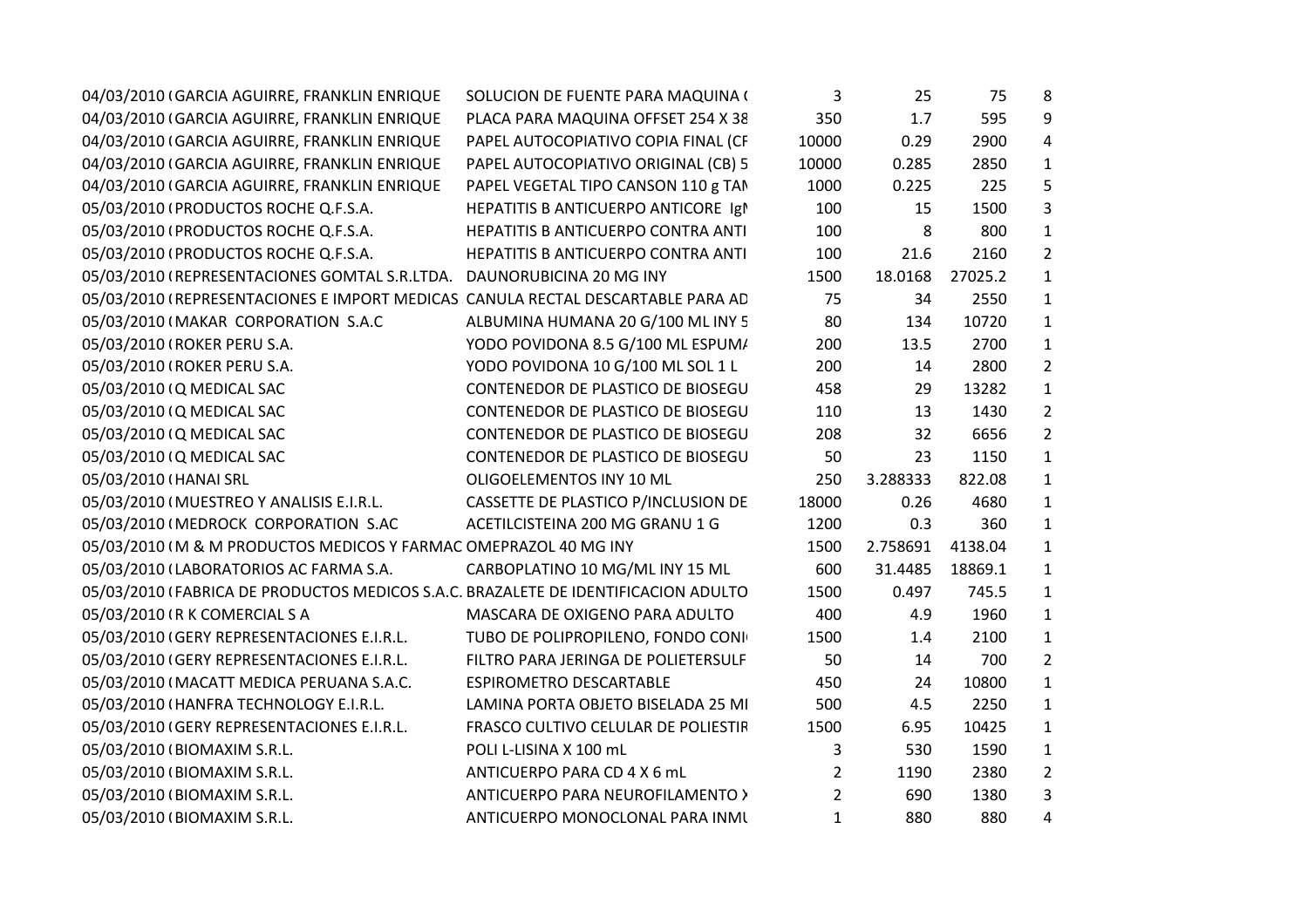| 05/03/2010 (ATILIO PALMIERI S.R.L.                                                 | SISTEMA DE DRENAJE TORAXICO DESCAI       | 200   | 189       | 37800   | $\mathbf{1}$   |  |
|------------------------------------------------------------------------------------|------------------------------------------|-------|-----------|---------|----------------|--|
| 05/03/2010 (ATILIO PALMIERI S.R.L.                                                 | CATETER TORAXICO RECTO Nº 24             | 30    | 33        | 990     | $\mathbf{1}$   |  |
| 05/03/2010 (HERSIL S.A.LABORATORIOS INDUSTRIALES EQUIPO PARA BOMBA INFUSION SIN VO |                                          | 500   | 21        | 10500   | $\mathbf{1}$   |  |
| 05/03/2010 (ESKE S.R.L.                                                            | <b>GEMCITABINA 1 G INY 50 ML</b>         | 110   | 164.10235 | 18051.3 | $\mathbf{1}$   |  |
| 05/03/2010 (LABORATORIOS INDUQUIMICA S.A.                                          | TIOGUANINA 40 MG TAB                     | 400   | 4.1976    | 1679.04 | $\mathbf{1}$   |  |
| 05/03/2010 (PERULAB S.A.                                                           | LETROZOL 2.5 MG TAB                      | 7000  | 0.9088    | 6361.6  | $\mathbf{1}$   |  |
| 05/03/2010 (BAIRES S.A.C.                                                          | <b>CUCHILLA DESCARTABLE PARA MICROTC</b> | 34    | 315       | 10710   | 1              |  |
| 05/03/2010 (MEDIFARMA S.A.                                                         | METRONIDAZOL 500 MG INY 100 ML           | 2500  | 1.153     | 2882.5  | 4              |  |
| 08/03/2010 (DISTRIBUIDORA CONTINENTAL 6 S.A.                                       | JERINGA DESCARTABLE 5 ML CON AGUJ/       | 7500  | 0.14      | 1050    | $\overline{2}$ |  |
| 08/03/2010 (DISTRIBUIDORA CONTINENTAL 6 S.A.                                       | JERINGA DESCARTABLE 10 ML CON AGU.       | 7500  | 0.2       | 1500    | $\mathbf{1}$   |  |
| 08/03/2010 (INSTITUTO QUIMIOTERAPICO S.A.                                          | PARACETAMOL 500 MG TAB                   | 50000 | 0.04      | 2000    | 3              |  |
| 08/03/2010 (MERCK PERUANA S.A.                                                     | FOSFATO DE SODIO DIBASICO ANHIDRO        | 10    | 110.075   | 1100.75 | $\mathbf{1}$   |  |
| 08/03/2010 (MERCK PERUANA S.A.                                                     | MEDIO DE MONTAJE PARA CITOLOGIA X        | 13    | 345.1     | 4486.3  | $\overline{2}$ |  |
| 08/03/2010 (DATA SUMINISTROS Y REPRESENTACIONE IMPRESORA LASER                     |                                          | 6     | 1610.84   | 9665.04 | $\mathbf{1}$   |  |
| 08/03/2010 IF & J SUMINISTROS S.R.L.                                               | TINTA PARA IMPRESORA HP DESKJET 36!      | 3     | 72        | 216     | $\mathbf{1}$   |  |
| 08/03/2010 (BAIRES S.A.C.                                                          | PARAFINA PARA HISTOLOGIA PUNTO DE        | 300   | 23        | 6900    | $\mathbf{1}$   |  |
| 08/03/2010 (B.BRAUN MEDICAL PERU S.A.                                              | AGUA DESTILADA X 1 L                     | 70    | 3.2       | 224     | $\mathbf{1}$   |  |
| 08/03/2010 (CHEMICAL LAB S.A.C.                                                    | SUTURA ACIDO POLIGLACTIN 8/0 C/2 AC      | 24    | 24.85     | 596.4   | $\mathbf{1}$   |  |
| 08/03/2010 (CHEMICAL LAB S.A.C.                                                    | SUTURA ACIDO POLIGLACTIN 2/0 C/A 1/      | 360   | 8.98      | 3232.8  | $\overline{2}$ |  |
| 08/03/2010 (CHEMICAL LAB S.A.C.                                                    | SUTURA ACIDO POLIGLACTIN 3/0 C/A 1/      | 540   | 10.55     | 5697    | 4              |  |
| 08/03/2010 (CHEMICAL LAB S.A.C.                                                    | SUTURA ACIDO POLIGLACTIN 3/0 C/A 3/      | 144   | 9.47      | 1363.68 | 5              |  |
| 08/03/2010 (CHEMICAL LAB S.A.C.                                                    | SUTURA ACIDO POLIGLACTIN 6/0 C/A 1/      | 216   | 11.59     | 2503.44 | 6              |  |
| 08/03/2010 (CHEMICAL LAB S.A.C.                                                    | SUTURA ACIDO POLIGLACTIN 3/0 C/A 3/      | 216   | 12        | 2592    | $\overline{7}$ |  |
| 08/03/2010 (MERCK SHARP & DOHME PERU S.R.L.                                        | CASPOFUNGINA 50 MG INY                   | 8     | 1221.09   | 9768.72 | $\mathbf{1}$   |  |
| 08/03/2010 (LABORATORIOS AC FARMA S.A.                                             | FILGRASTIM 300 ug/mL INY 1 mL            | 385   | 27.5      | 10587.5 | $\mathbf{1}$   |  |
| 08/03/2010 (PALMAGYAR S.A.                                                         | IOPAMIDOL EQUIVALENTE 370 MG I/ML        | 166   | 65        | 10790   | 1              |  |
| 08/03/2010 (HANAI SRL                                                              | APOSITO TRANSPARENTE ADHESIVO 10+        | 3400  | 3.15      | 10710   | $\mathbf{1}$   |  |
| 08/03/2010 (LABORATORIOS BAGO DEL PERU S.A.                                        | IOHEXOL 32.35 g (equivalente 300 mg/lc   | 168   | 64        | 10752   | $\mathbf{1}$   |  |
| 08/03/2010 (MERCK SHARP & DOHME PERU S.R.L.                                        | ETORICOXIB 120 MG TAB                    | 800   | 6.73      | 5384    | $\mathbf{1}$   |  |
| 08/03/2010 (MERCK SHARP & DOHME PERU S.R.L.                                        | APREPITANT + APREPITANT 125 mg + 80      | 13    | 267       | 3471    | 2              |  |
| 08/03/2010 (MEDIC IMPORT S.R.L.                                                    | MANTA TERMICA ADULTO 2.34 M X 1.53       | 40    | 93        | 3720    | $\mathbf{1}$   |  |
| 08/03/2010 (CYMED MEDICAL S.A.C.                                                   | <b>TEST BOWIE &amp; DICK</b>             | 120   | 23        | 2760    | 1              |  |
| 08/03/2010 (HEMOCARE S.A.C.                                                        | <b>CONECTOR LIBRE DE AGUJAS</b>          | 150   | 8         | 1200    | $\overline{2}$ |  |
|                                                                                    |                                          |       |           |         |                |  |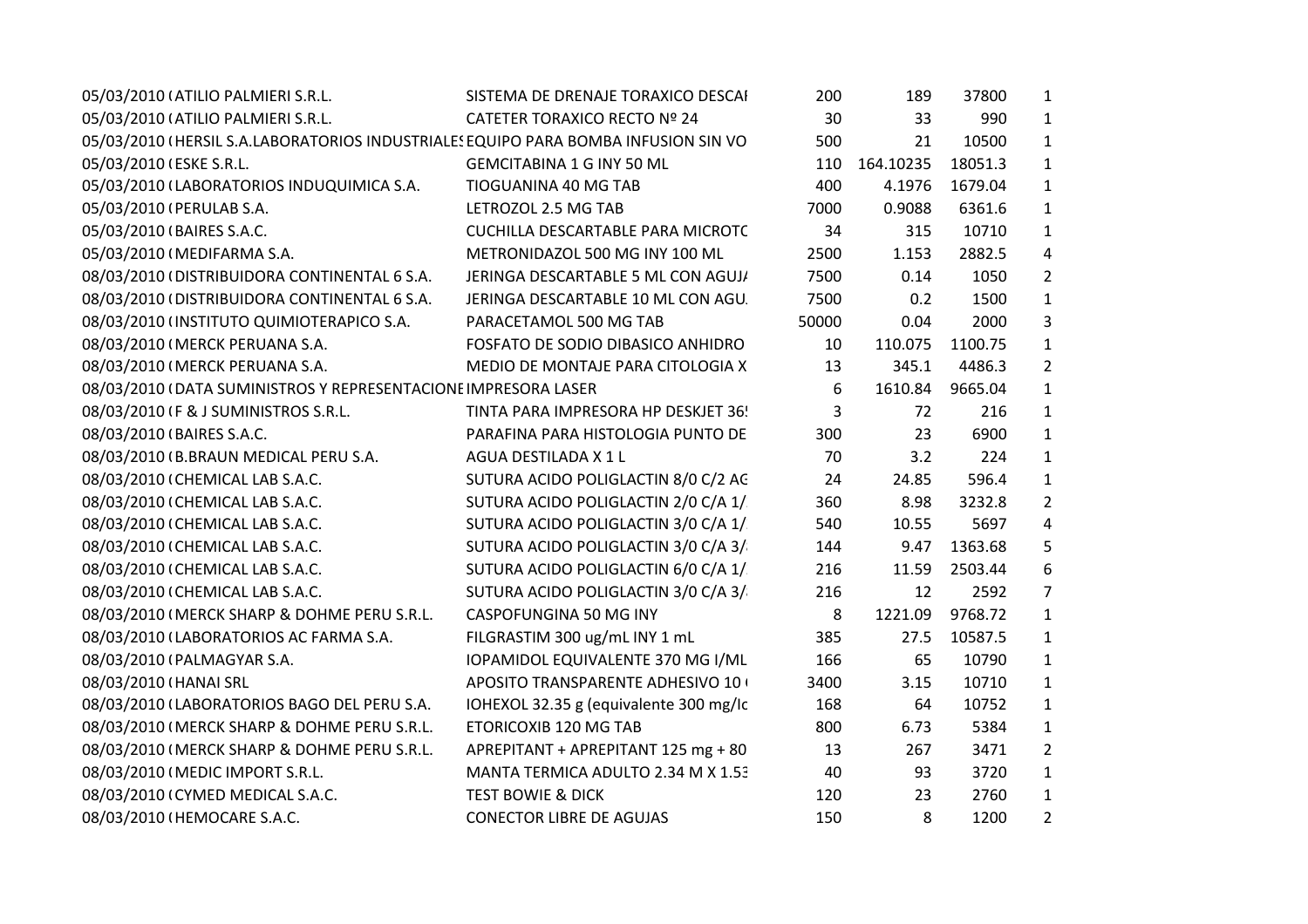| 08/03/2010 (PROPEBIS S.A.C.               | POLVO DE HORNEAR X 25 G              | 40             | 0.6  | 24    | 8              |
|-------------------------------------------|--------------------------------------|----------------|------|-------|----------------|
| 08/03/2010 (PROPEBIS S.A.C.               | AZUCAR BLANCA X 6 g                  | 1              | 50   | 50    | $\overline{7}$ |
| 08/03/2010 (PROPEBIS S.A.C.               | <b>CLAVO DE OLOR</b>                 | $\overline{2}$ | 24   | 48    | $\overline{2}$ |
| 08/03/2010 (PROPEBIS S.A.C.               | SAL YODADA DE COCINA X 1 KG          | 400            | 0.8  | 320   | $\mathbf{1}$   |
| 08/03/2010 (PROPEBIS S.A.C.               | VINAGRE BLANCO X 1 L                 | 30             | 2.6  | 78    | 9              |
| 08/03/2010 (PROPEBIS S.A.C.               | CONSERVA DE COCTEL DE FRUTAS X 820   | 20             | 5.8  | 116   | 4              |
| 08/03/2010 (PROPEBIS S.A.C.               | LECHE CONDENSADA X 400 G APROX.      | 20             | 3.96 | 79.2  | 10             |
| 08/03/2010 (PROPEBIS S.A.C.               | TOSTADA X 10                         | 60             | 3.4  | 204   | 6              |
| 08/03/2010 (PROPEBIS S.A.C.               | PURE DE PAPAS INSTANTANEO A GRANE    | 10             | 16   | 160   | 3              |
| 08/03/2010 (PROPEBIS S.A.C.               | PUDIN INSTANTANEO X 120 G            | 6              | 2.5  | 15    | 5              |
| 08/03/2010 (BERNAL CARBAJAL ENRIQUE EDGAR | <b>MAIZ MOTE</b>                     | 50             | 5.2  | 260   | 3              |
| 08/03/2010 (BERNAL CARBAJAL ENRIQUE EDGAR | <b>MAIZ POP CORN</b>                 | 3              | 3.88 | 11.64 | 9              |
| 08/03/2010 (BERNAL CARBAJAL ENRIQUE EDGAR | CEBADA TOSTADA.                      | 40             | 1.87 | 74.8  | 16             |
| 08/03/2010 (BERNAL CARBAJAL ENRIQUE EDGAR | HARINA DE CHUÑO                      | 200            | 2.65 | 530   | $\overline{2}$ |
| 08/03/2010 (BERNAL CARBAJAL ENRIQUE EDGAR | LEVADURA SECA X 125 g                | 40             | 3.19 | 127.6 | 8              |
| 08/03/2010 (BERNAL CARBAJAL ENRIQUE EDGAR | MANTECA VEGETAL A GRANEL             | 50             | 5.1  | 255   | 13             |
| 08/03/2010 (BERNAL CARBAJAL ENRIQUE EDGAR | MARGARINA CON SAL A GRANEL           | 60             | 7.95 | 477   | 29             |
| 08/03/2010 (BERNAL CARBAJAL ENRIQUE EDGAR | <b>CANELA ENTERA</b>                 | $\overline{2}$ | 34   | 68    | 25             |
| 08/03/2010 (BERNAL CARBAJAL ENRIQUE EDGAR | OREGANO ENTERO SECO A GRANEL         | 3              | 9.5  | 28.5  | 14             |
| 08/03/2010 (BERNAL CARBAJAL ENRIQUE EDGAR | PALILLO MOLIDO X 9 G APROX. X 84 SOB | $\mathbf{1}$   | 14   | 14    | $\overline{4}$ |
| 08/03/2010 (BERNAL CARBAJAL ENRIQUE EDGAR | <b>GLUTAMATO MONOSODICO X 1 KG</b>   | 20             | 7.68 | 153.6 | 6              |
| 08/03/2010 (BERNAL CARBAJAL ENRIQUE EDGAR | PIMIENTA MOLIDA X 4 G APROX. X 100 S | 4              | 23.2 | 92.8  | 19             |
| 08/03/2010 (BERNAL CARBAJAL ENRIQUE EDGAR | COMINO MOLIDO X 4 G APROX. X 100 S(  | 3              | 23.4 | 70.2  | 28             |
| 08/03/2010 (BERNAL CARBAJAL ENRIQUE EDGAR | AJI PANCA MOLIDO 10 G X 84 SOBRES    | 10             | 14.5 | 145   | 20             |
| 08/03/2010 (BERNAL CARBAJAL ENRIQUE EDGAR | ESENCIA DE VAINILLA X 750 ML         | 4              | 3.5  | 14    | 5              |
| 08/03/2010 (BERNAL CARBAJAL ENRIQUE EDGAR | MERMELADA PARA DIABETICO X 340 g     | 4              | 6.5  | 26    | 30             |
| 08/03/2010 (BERNAL CARBAJAL ENRIQUE EDGAR | MANJAR BLANCO X 1 KG                 | 10             | 5.44 | 54.4  | 22             |
| 08/03/2010 (BERNAL CARBAJAL ENRIQUE EDGAR | CONSERVA DE DURAZNO EN ALMIBAR X     | 20             | 4.8  | 96    | 26             |
| 08/03/2010 (BERNAL CARBAJAL ENRIQUE EDGAR | <b>GUINDON</b>                       | 50             | 8.3  | 415   | $\overline{7}$ |
| 08/03/2010 (BERNAL CARBAJAL ENRIQUE EDGAR | <b>HIGO SECO</b>                     | 50             | 5.2  | 260   | 21             |
| 08/03/2010 (BERNAL CARBAJAL ENRIQUE EDGAR | PASA SIN PEPA                        | 20             | 6.2  | 124   | 10             |
| 08/03/2010 (BERNAL CARBAJAL ENRIQUE EDGAR | QUESO PARMESANO X 35 G               | 20             | 2.2  | 44    | 15             |
| 08/03/2010 (BERNAL CARBAJAL ENRIQUE EDGAR | <b>CHANCACA EN CHIPA</b>             | 5              | 2.95 | 14.75 | 17             |
|                                           |                                      |                |      |       |                |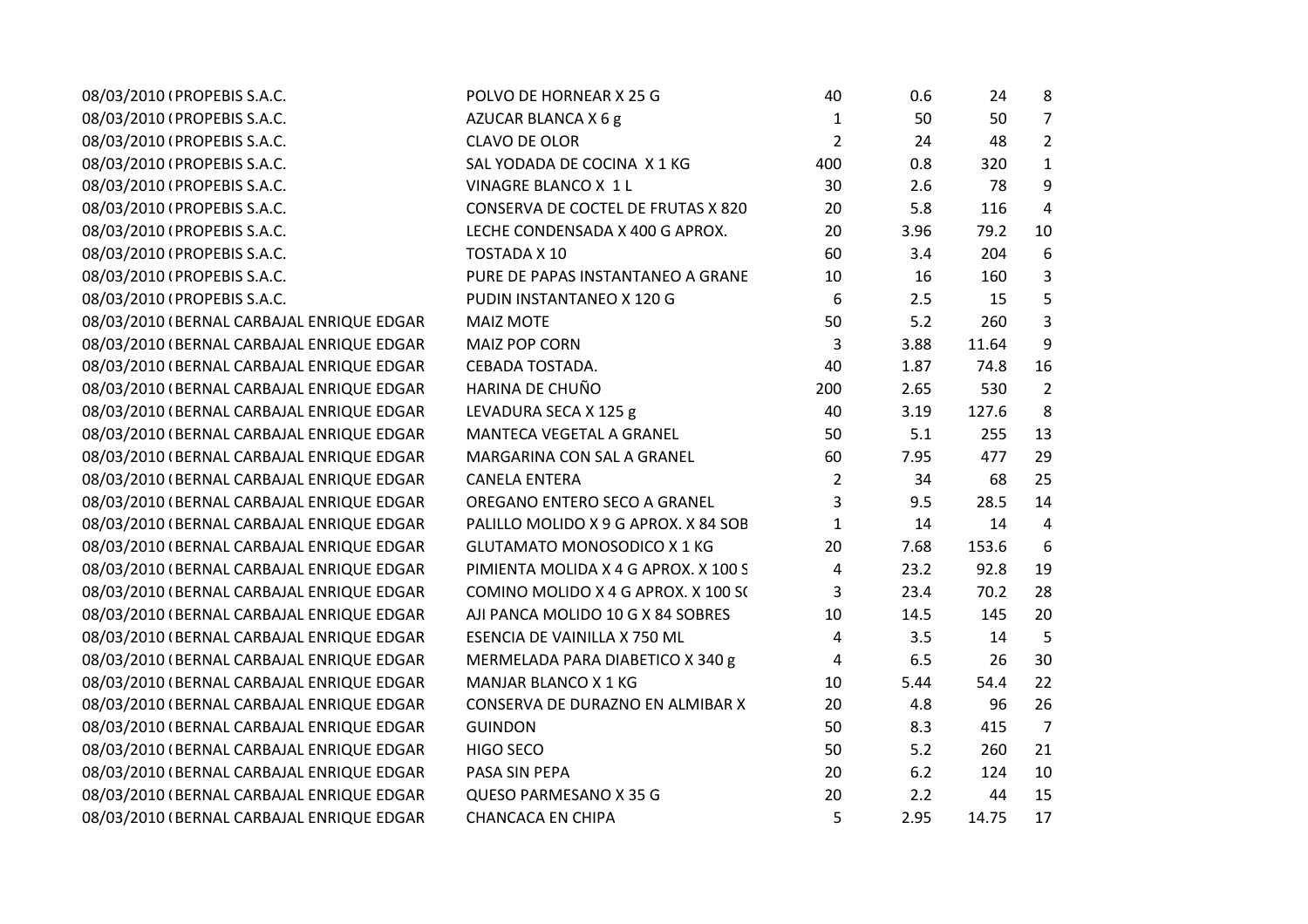| 08/03/2010 (BERNAL CARBAJAL ENRIQUE EDGAR   | SOPA INSTANTANEA X 85 G                      | 4            | 3.5    | 14     | $\mathbf{1}$   |
|---------------------------------------------|----------------------------------------------|--------------|--------|--------|----------------|
| 08/03/2010 (BERNAL CARBAJAL ENRIQUE EDGAR   | FLAN INSTANTANEO A GRANEL                    | 10           | 5.53   | 55.3   | 11             |
| 08/03/2010 (BERNAL CARBAJAL ENRIQUE EDGAR   | <b>GELATINA A GRANEL</b>                     | 200          | 6.07   | 1214   | 12             |
| 08/03/2010 (BERNAL CARBAJAL ENRIQUE EDGAR   | COLAPIZ X 20 G                               | 10           | 1.25   | 12.5   | 24             |
| 08/03/2010 (BERNAL CARBAJAL ENRIQUE EDGAR   | <b>KETCHUP X 1 KG</b>                        | 4            | 4.85   | 19.4   | 27             |
| 08/03/2010 (BERNAL CARBAJAL ENRIQUE EDGAR   | SILLAO X 500 ML                              | 100          | 1.76   | 176    | 23             |
| 08/03/2010 (BERNAL CARBAJAL ENRIQUE EDGAR   | PASTA DE TOMATE X 750 G                      | 4            | 8.05   | 32.2   | 18             |
| 08/03/2010 (BERNAL CARBAJAL ENRIQUE EDGAR   | MOSTAZA X 1 kg                               | 5            | 3.6    | 18     | 31             |
| 08/03/2010 (LAPE S.A.                       | FAJA ELASTICA ABDOMINAL TALLA M              | 30           | 65     | 1950   | $\overline{2}$ |
| 08/03/2010 (LAPE S.A.                       | FAJA ELASTICA ABDOMINAL TALLA L              | 30           | 65     | 1950   | $\mathbf{1}$   |
| 08/03/2010 (LAPE S.A.                       | FAJA ELASTICA ABDOMINAL TALLA XL             | 30           | 65     | 1950   | 3              |
| 08/03/2010 (CURAMED SAC                     | RECARGA PARA GRAPADORA QUIRURGIO             | 90           | 320    | 28800  | 3              |
| 08/03/2010 (CURAMED SAC                     | RECARGA PARA GRAPADORA QUIRURGIO             | 21           | 512    | 10752  | $\overline{2}$ |
| 08/03/2010 (CURAMED SAC                     | <b>GRAPADORA QUIRURGICA CIRCULAR CU</b>      | 27           | 1868   | 50436  | $\mathbf{1}$   |
| 08/03/2010 (MEDICA DEL PACIFICO S.R.L.      | EQUIPO ECOGRAFO - ULTRASONIDO OCI            | $\mathbf{1}$ | 211482 | 211482 | $\mathbf{1}$   |
| 08/03/2010 (MUESTREO Y ANALISIS E.I.R.L.    | CRIOVIAL DE POLIPROPILENO NO ESTERI          | 1000         | 0.777  | 777    | $\mathbf{1}$   |
| 08/03/2010 (AXUR S.A.                       | MERMELADA X 1 KG                             | 120          | 4.9    | 588    | $\mathbf{1}$   |
| 08/03/2010 (AXUR S.A.                       | LECHE EVAPORADA ENTERA X 420 ml              | 144          | 2.26   | 325.44 | $\overline{2}$ |
| 08/03/2010 (ANOVA S.A.C.                    | LECHE ENTERA EN POLVO X 120 G                | 2000         | 2.2    | 4400   | $\mathbf{1}$   |
| 08/03/2010 (QUINTO DAMIAN HERMANOS S.A.C.   | <b>FIDEO PASTINA</b>                         | 100          | 3.65   | 365    | $\overline{2}$ |
| 08/03/2010 (QUINTO DAMIAN HERMANOS S.A.C.   | FIDEO CANUTO GRANDE                          | 150          | 3.65   | 547.5  | 4              |
| 08/03/2010 (QUINTO DAMIAN HERMANOS S.A.C.   | <b>FIDEO SPAGUETTI</b>                       | 150          | 3.65   | 547.5  | 3              |
| 08/03/2010 (QUINTO DAMIAN HERMANOS S.A.C.   | FIDEO CABELLO DE ANGEL                       | 100          | 3.65   | 365    | $\mathbf{1}$   |
| 08/03/2010 (QUINTO DAMIAN HERMANOS S.A.C.   | FIDEOS TALLARIN DELGADO                      | 150          | 3.65   | 547.5  | 5              |
| 08/03/2010 (QUINTO DAMIAN HERMANOS S.A.C.   | HARINA DE TRIGO SIN PREPARAR                 | 1750         | 1.7    | 2975   | 6              |
| 08/03/2010 (QUINTO DAMIAN HERMANOS S.A.C.   | CONSERVA DE PIÑA EN RODAJAS X 567 $\epsilon$ | 15           | 3.4    | 51     | 8              |
| 08/03/2010 (QUINTO DAMIAN HERMANOS S.A.C.   | GALLETA DE SODA X 40 G APROX.                | 1080         | 0.43   | 464.4  | 9              |
| 08/03/2010 (QUINTO DAMIAN HERMANOS S.A.C.   | GALLETA VAINILLA X 37 G APROX.               | 600          | 0.44   | 264    | 7              |
| 09/03/2010 (MACC-HER REPRESENTACIONES S.R.L | PAPEL TOALLA X 300 M                         | 180          | 28.5   | 5130   | $\mathbf{1}$   |
| 09/03/2010 (R K COMERCIAL S A               | CANULA BINASAL PARA OXIGENO ADUL1            | 300          | 2.86   | 858    | $\overline{2}$ |
| 09/03/2010 (R K COMERCIAL S A               | CANULA BINASAL PARA OXIGENO NEON.            | 50           | 3.39   | 169.5  | $\mathbf{1}$   |
| 09/03/2010 (R K COMERCIAL S A               | SONDA NASOGASTRICA Nº 12                     | 100          | 0.94   | 94     | $\mathbf{3}$   |
| 09/03/2010 (R K COMERCIAL S A               | SONDA NASOGASTRICA Nº 14                     | 100          | 0.94   | 94     | $\mathbf{1}$   |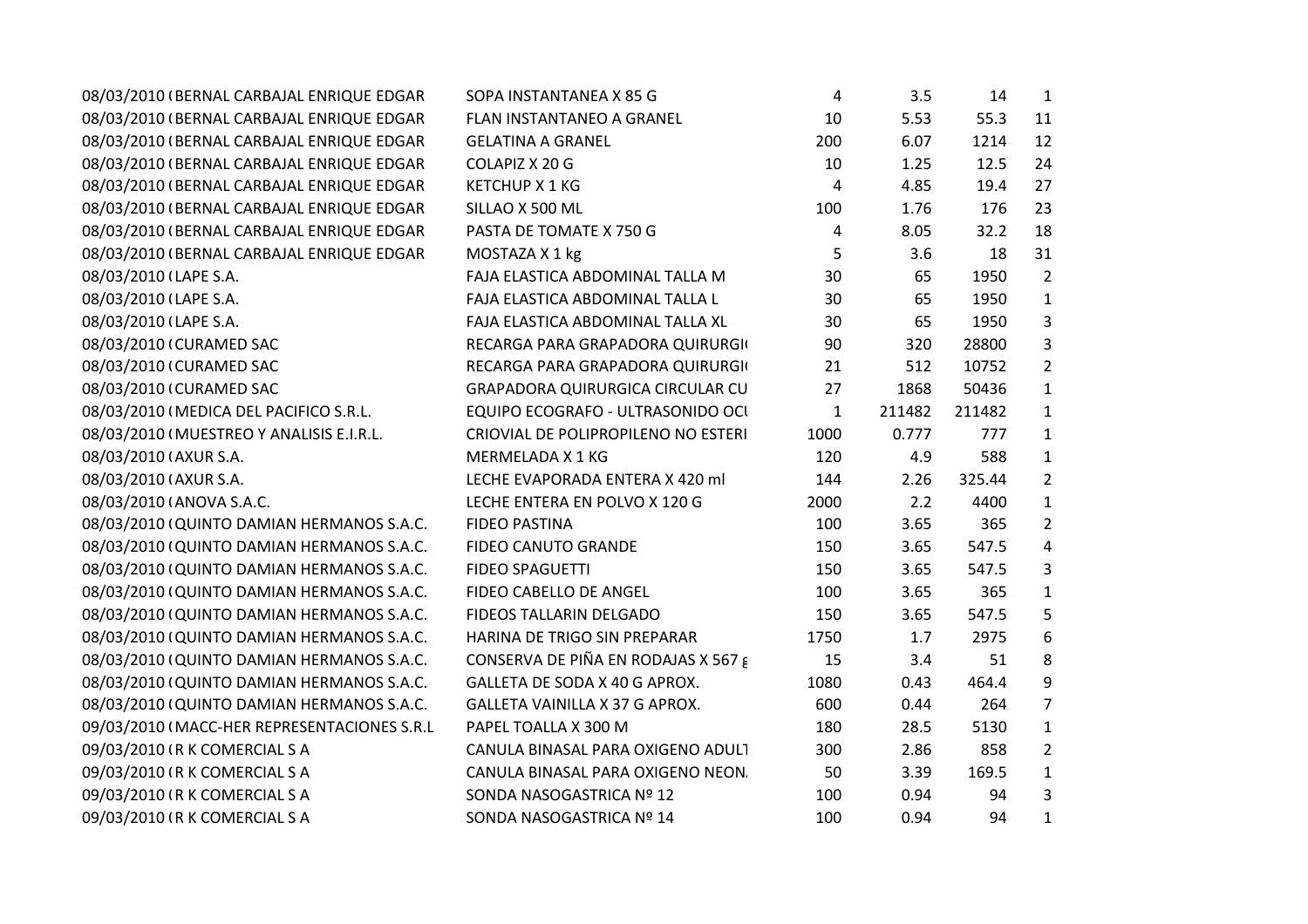| 09/03/2010 (R K COMERCIAL S A                                                        | SONDA NASOGASTRICA Nº 16            | 100            | 0.94   | 94     | $\overline{2}$ |  |
|--------------------------------------------------------------------------------------|-------------------------------------|----------------|--------|--------|----------------|--|
| 09/03/2010 (HERSIL S.A.LABORATORIOS INDUSTRIALES GLICINA (ACIDO AMINOACETICO) 1.5% X |                                     | 60             | 18     | 1080   | $\mathbf{1}$   |  |
| 09/03/2010 (IMPORTADORA E Y F SAC                                                    | TUBO ENDOTRAQUEAL DOBLE LUMEN 3     | 17             | 235    | 3995   | $\mathbf{1}$   |  |
| 09/03/2010 (REPRESENTACIONES E IMPORT MEDICAS BARIO SULFATO ADMINISTRACION ORAL      |                                     | 200            | 40.8   | 8160   | $\mathbf{1}$   |  |
| 09/03/2010 (DIVCOM S.A.C.                                                            | CARTUCHO PARA ANALIZADOR DE GASE    | 250            | 34.05  | 8512.5 | $\mathbf{1}$   |  |
| 09/03/2010 IF & J SUMINISTROS S.R.L.                                                 | TINTA PARA IMPRESORA HP OFFICEJET F | 4              | 85     | 340    | $\mathbf{1}$   |  |
| 09/03/2010 IF & J SUMINISTROS S.R.L.                                                 | TINTA PARA IMPRESORA HP OFFICEJET F | 4              | 85     | 340    | $\overline{2}$ |  |
| 09/03/2010 IF & J SUMINISTROS S.R.L.                                                 | TINTA PARA IMPRESORA HP OFFICEJET F | 4              | 130    | 520    | 3              |  |
| 09/03/2010 IF & J SUMINISTROS S.R.L.                                                 | TINTA PARA IMPRESORA HP OFFICEJET F | 4              | 85     | 340    | $\overline{4}$ |  |
| 09/03/2010 (F & J SUMINISTROS S.R.L.                                                 | TINTA PARA IMPRESORA EPSON T0632 C  | 4              | 32     | 128    | $\mathbf{1}$   |  |
| 09/03/2010 IF & J SUMINISTROS S.R.L.                                                 | TINTA PARA IMPRESORA EPSON T0633 N  | 4              | 32     | 128    | $\overline{2}$ |  |
| 09/03/2010 IF & J SUMINISTROS S.R.L.                                                 | TINTA PARA IMPRESORA EPSON T0631 N  | 4              | 32     | 128    | 3              |  |
| 09/03/2010 IF & J SUMINISTROS S.R.L.                                                 | TINTA PARA IMPRESORA EPSON T0634 A  | 4              | 32     | 128    | $\overline{4}$ |  |
| 09/03/2010 (ESKE S.R.L.                                                              | AMFOTERICINA B 50 MG INY            | 370            | 24     | 8880   | $\mathbf{1}$   |  |
| 09/03/2010 (DROGUERIA M Y M S.A.C.                                                   | PAPEL TERMICO PARA IMPRESORA DE ES  | 49             | 53     | 2597   | $\mathbf{1}$   |  |
| 09/03/2010 (HERSIL S.A.LABORATORIOS INDUSTRIALES MANITOL 20 G/100 ML INY 500 ML      |                                     | 500            | 21     | 10500  | $\mathbf{1}$   |  |
| 09/03/2010 (MARKETING MANAGEMENT INTERNATIO DETERGENTE ENZIMATICO CON 4 ENZIN        |                                     | 20             | 359    | 7180   | $\mathbf{1}$   |  |
| 09/03/2010 IF & J SUMINISTROS S.R.L.                                                 | TONER PARA IMPRESORA HP LASERJET F  | 12             | 295    | 3540   | $\mathbf{1}$   |  |
| 09/03/2010 IF & J SUMINISTROS S.R.L.                                                 | TONER PARA IMPRESORA HP LASERJET F  | 3              | 295    | 885    | $\mathbf{1}$   |  |
| 09/03/2010 (QUIMICA SUIZA S.A.                                                       | PROPOFOL 20 MG/ML INY 50 ML         | 100            | 170.24 | 17024  | $\overline{2}$ |  |
| 09/03/2010 (QUIMICA SUIZA S.A.                                                       | DESMOPRESINA ACETATO 10 UG/100 M    | 20             | 194.8  | 3896   | $\mathbf{1}$   |  |
| 09/03/2010 (FARMINDUSTRIA S.A.                                                       | PARACETAMOL + TRAMADOL CLORHIDR     | 5000           | 0.88   | 4400   | $\overline{2}$ |  |
| 09/03/2010 (FARMINDUSTRIA S.A.                                                       | TRAMADOL 100 MG TAB                 | 3500           | 1.65   | 5775   | $\mathbf{1}$   |  |
| 09/03/2010 (COLD IMPORT S.A.                                                         | MOTOR DE COMPRESOR DE AIRE ACONI    | $\mathbf{1}$   | 1896   | 1896   | 6              |  |
| 09/03/2010 (COLD IMPORT S.A.                                                         | PROTECTOR DE PERDIDA DE FASE PARA   | $\mathbf{1}$   | 116.41 | 116.41 | 3              |  |
| 09/03/2010 (COLD IMPORT S.A.                                                         | LIQUIDO DE LIMPIEZA PARA UNIDAD CO  | $\mathbf{1}$   | 52.8   | 52.8   | $\overline{2}$ |  |
| 09/03/2010 (COLD IMPORT S.A.                                                         | <b>GAS REFRIGERANTE R-22</b>        | 5              | 16.01  | 80.05  | 5              |  |
| 09/03/2010 (COLD IMPORT S.A.                                                         | VARILLA DE SOLDADURA DE PLATA AL 1! | $\overline{2}$ | 10.87  | 21.74  | $\overline{4}$ |  |
| 09/03/2010 (COLD IMPORT S.A.                                                         | FILTRO ROSCABLE DE 3/8"             | $\mathbf{1}$   | 27.53  | 27.53  | $\mathbf{1}$   |  |
| 10/03/2010 (FERCO MEDICAL S.A.C.                                                     | MANGA DE POLIETILENO PARA ESTERILI. | 40             | 28     | 1120   | 3              |  |
| 10/03/2010 (FERCO MEDICAL S.A.C.                                                     | MANGA DE POLIETILENO PARA ESTERILI. | 40             | 32     | 1280   | $\overline{2}$ |  |
| 10/03/2010 (FERCO MEDICAL S.A.C.                                                     | MANGA DE POLIETILENO PARA ESTERILI. | 40             | 98     | 3920   | $\mathbf{1}$   |  |
| 10/03/2010 (PERULAB S.A.                                                             | TRIPTORELINA 3.75 MG INY            | 48             | 223    | 10704  | $\mathbf{1}$   |  |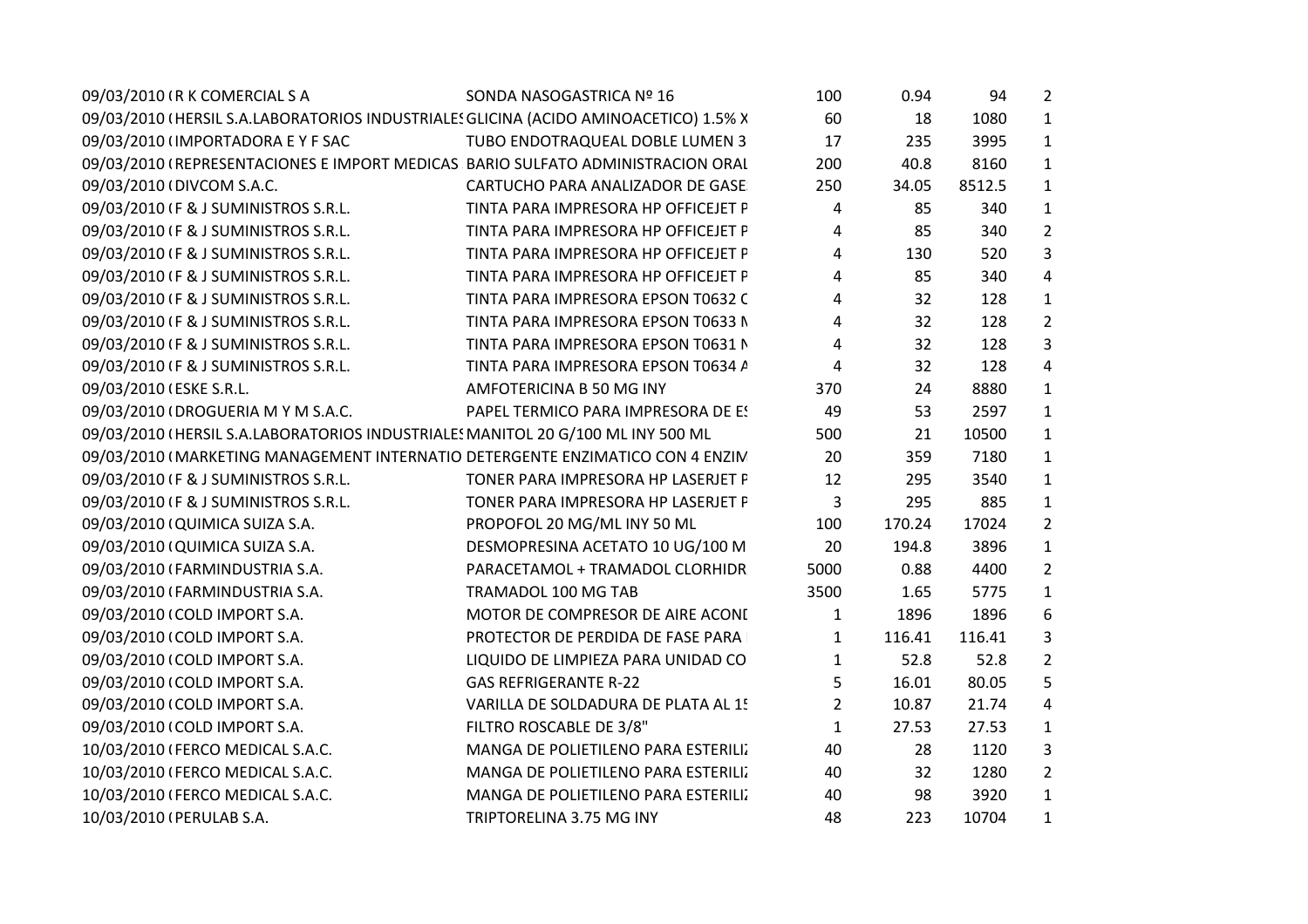| $\mathbf{1}$<br>10/03/2010 (IMPORT MEDICAL SERVICE EIRL<br>4200<br>$\overline{2}$<br>8400<br>EQUIPO DE TRANSFUSION DE SANGRE<br>$\mathbf{1}$<br>CATETER VENOSO CENTRAL, DOBLE LUN<br>4<br>900<br>10/03/2010 (FERPROSA S.A.<br>225<br>$\mathbf{1}$<br>10/03/2010 (FERPROSA S.A.<br>CATETER VENOSO CENTRAL, TRIPLE LUN<br>100<br>99.99<br>9999<br>$\mathbf{1}$<br>50<br>160<br>8000<br>10/03/2010 (FERPROSA S.A.<br>AGUJA DE BIOPSIA DE MAMA REPOSICIC<br>$\overline{2}$<br>56.7<br>45360<br>10/03/2010 (BIO REG PHARMA S.A.C<br>GEMCITABINA 200 MG INY 10 ML<br>800<br>10127<br>$\mathbf{1}$<br>10/03/2010 (ABBOTT LABORATORIOS S.A.<br>SEVOFLURANO 100 mL/100 mL SOL 250<br>19<br>533<br>$\mathbf{1}$<br>10/03/2010 (DIVCOM S.A.C.<br>60<br>34.05<br>2043<br>CARTUCHO PARA ANALIZADOR DE GASE<br>$\mathbf{1}$<br>10/03/2010 (B.BRAUN MEDICAL PERU S.A.<br>GELATINA SUCCINILATADA 4 G/100 ML I<br>360<br>30<br>10800<br>2550<br>8925<br>$\mathbf{1}$<br>10/03/2010 (DENTI-LAB DEL PERU S.R.LTDA.<br>BOLSA COLECTORA DE ORINA X 2 L<br>3.5<br>$\overline{4}$<br>22500<br>7875<br>10/03/2010 (DENTI-LAB DEL PERU S.R.LTDA.<br>JERINGA DESCARTABLE 20 ML SIN AGUJ/<br>0.35<br>3<br>1680<br>10/03/2010 (DENTI-LAB DEL PERU S.R.LTDA.<br><b>EQUIPO DE TRANSFUSION DE SANGRE</b><br>750<br>2.24<br>$\overline{2}$<br>10200<br>10/03/2010 (DENTI-LAB DEL PERU S.R.LTDA.<br><b>BOLSA PARA NUTRICION PARENTERAL X</b><br>510<br>20<br>$\mathbf{1}$<br>10/03/2010 (MASAN E.I.R.L.<br><b>BENCINA RECTIFICADA X 20 L</b><br>30<br>98.46<br>2953.8<br>$\overline{2}$<br>10/03/2010 (MASAN E.I.R.L.<br>60<br>4.5<br>270<br>BICARBONATO DE SODIO Q.P. X 1 kg<br>3<br>$\overline{2}$<br>10/03/2010 (MASAN E.I.R.L.<br><b>LANOLINA ANHIDRA</b><br>63<br>126<br>$\overline{4}$<br>10/03/2010 (MASAN E.I.R.L.<br>ZAHUMERIO X 1 kg<br>10<br>410<br>41<br>10/03/2010 (MACATT MEDICA PERUANA S.A.C.<br>20<br>1800<br>$\mathbf{1}$<br>VALVULA DE DREN TORAXICO CON CONI<br>90<br>$\mathbf{1}$<br>10/03/2010 IC & E LAB DEALERS S.A.<br>TUBO PLASTICO 6 mL PARA EXTRACCION<br>200<br>0.63<br>126<br>3<br>10/03/2010 IC & E LAB DEALERS S.A.<br>MICROTUBO DE PLASTICO PARA EXTRAC<br>200<br>1.4<br>280<br>$\overline{\mathbf{4}}$<br>10/03/2010 IC & E LAB DEALERS S.A.<br>TUBO PLASTICO 1.8 mL PARA EXTRACCIC<br>200<br>0.98<br>196<br>$\overline{2}$<br>10/03/2010 IC & E LAB DEALERS S.A.<br>3500<br>0.52<br>1820<br>TUBO PLASTICO 2.7 mL PARA EXTRACCIC<br>$\mathbf{1}$<br>ALITA DESCARTABLE Nº 21 G X 3/4"<br>1200<br>10/03/2010 IC & E LAB DEALERS S.A.<br>3.42<br>4104<br>3<br>ALITA DESCARTABLE Nº 23 G X 3/4"<br>1200<br>10/03/2010 IC & E LAB DEALERS S.A.<br>0.38<br>456 |  |
|-----------------------------------------------------------------------------------------------------------------------------------------------------------------------------------------------------------------------------------------------------------------------------------------------------------------------------------------------------------------------------------------------------------------------------------------------------------------------------------------------------------------------------------------------------------------------------------------------------------------------------------------------------------------------------------------------------------------------------------------------------------------------------------------------------------------------------------------------------------------------------------------------------------------------------------------------------------------------------------------------------------------------------------------------------------------------------------------------------------------------------------------------------------------------------------------------------------------------------------------------------------------------------------------------------------------------------------------------------------------------------------------------------------------------------------------------------------------------------------------------------------------------------------------------------------------------------------------------------------------------------------------------------------------------------------------------------------------------------------------------------------------------------------------------------------------------------------------------------------------------------------------------------------------------------------------------------------------------------------------------------------------------------------------------------------------------------------------------------------------------------------------------------------------------------------------------------------------------------------------------------------------------------------------------------------------------------------------------------------------------------------------------------------------------------------------------------------------------------------------------------------------------------------------------------------------------------------------------------------------------------------------------------------|--|
|                                                                                                                                                                                                                                                                                                                                                                                                                                                                                                                                                                                                                                                                                                                                                                                                                                                                                                                                                                                                                                                                                                                                                                                                                                                                                                                                                                                                                                                                                                                                                                                                                                                                                                                                                                                                                                                                                                                                                                                                                                                                                                                                                                                                                                                                                                                                                                                                                                                                                                                                                                                                                                                           |  |
|                                                                                                                                                                                                                                                                                                                                                                                                                                                                                                                                                                                                                                                                                                                                                                                                                                                                                                                                                                                                                                                                                                                                                                                                                                                                                                                                                                                                                                                                                                                                                                                                                                                                                                                                                                                                                                                                                                                                                                                                                                                                                                                                                                                                                                                                                                                                                                                                                                                                                                                                                                                                                                                           |  |
|                                                                                                                                                                                                                                                                                                                                                                                                                                                                                                                                                                                                                                                                                                                                                                                                                                                                                                                                                                                                                                                                                                                                                                                                                                                                                                                                                                                                                                                                                                                                                                                                                                                                                                                                                                                                                                                                                                                                                                                                                                                                                                                                                                                                                                                                                                                                                                                                                                                                                                                                                                                                                                                           |  |
|                                                                                                                                                                                                                                                                                                                                                                                                                                                                                                                                                                                                                                                                                                                                                                                                                                                                                                                                                                                                                                                                                                                                                                                                                                                                                                                                                                                                                                                                                                                                                                                                                                                                                                                                                                                                                                                                                                                                                                                                                                                                                                                                                                                                                                                                                                                                                                                                                                                                                                                                                                                                                                                           |  |
|                                                                                                                                                                                                                                                                                                                                                                                                                                                                                                                                                                                                                                                                                                                                                                                                                                                                                                                                                                                                                                                                                                                                                                                                                                                                                                                                                                                                                                                                                                                                                                                                                                                                                                                                                                                                                                                                                                                                                                                                                                                                                                                                                                                                                                                                                                                                                                                                                                                                                                                                                                                                                                                           |  |
|                                                                                                                                                                                                                                                                                                                                                                                                                                                                                                                                                                                                                                                                                                                                                                                                                                                                                                                                                                                                                                                                                                                                                                                                                                                                                                                                                                                                                                                                                                                                                                                                                                                                                                                                                                                                                                                                                                                                                                                                                                                                                                                                                                                                                                                                                                                                                                                                                                                                                                                                                                                                                                                           |  |
|                                                                                                                                                                                                                                                                                                                                                                                                                                                                                                                                                                                                                                                                                                                                                                                                                                                                                                                                                                                                                                                                                                                                                                                                                                                                                                                                                                                                                                                                                                                                                                                                                                                                                                                                                                                                                                                                                                                                                                                                                                                                                                                                                                                                                                                                                                                                                                                                                                                                                                                                                                                                                                                           |  |
|                                                                                                                                                                                                                                                                                                                                                                                                                                                                                                                                                                                                                                                                                                                                                                                                                                                                                                                                                                                                                                                                                                                                                                                                                                                                                                                                                                                                                                                                                                                                                                                                                                                                                                                                                                                                                                                                                                                                                                                                                                                                                                                                                                                                                                                                                                                                                                                                                                                                                                                                                                                                                                                           |  |
|                                                                                                                                                                                                                                                                                                                                                                                                                                                                                                                                                                                                                                                                                                                                                                                                                                                                                                                                                                                                                                                                                                                                                                                                                                                                                                                                                                                                                                                                                                                                                                                                                                                                                                                                                                                                                                                                                                                                                                                                                                                                                                                                                                                                                                                                                                                                                                                                                                                                                                                                                                                                                                                           |  |
|                                                                                                                                                                                                                                                                                                                                                                                                                                                                                                                                                                                                                                                                                                                                                                                                                                                                                                                                                                                                                                                                                                                                                                                                                                                                                                                                                                                                                                                                                                                                                                                                                                                                                                                                                                                                                                                                                                                                                                                                                                                                                                                                                                                                                                                                                                                                                                                                                                                                                                                                                                                                                                                           |  |
|                                                                                                                                                                                                                                                                                                                                                                                                                                                                                                                                                                                                                                                                                                                                                                                                                                                                                                                                                                                                                                                                                                                                                                                                                                                                                                                                                                                                                                                                                                                                                                                                                                                                                                                                                                                                                                                                                                                                                                                                                                                                                                                                                                                                                                                                                                                                                                                                                                                                                                                                                                                                                                                           |  |
|                                                                                                                                                                                                                                                                                                                                                                                                                                                                                                                                                                                                                                                                                                                                                                                                                                                                                                                                                                                                                                                                                                                                                                                                                                                                                                                                                                                                                                                                                                                                                                                                                                                                                                                                                                                                                                                                                                                                                                                                                                                                                                                                                                                                                                                                                                                                                                                                                                                                                                                                                                                                                                                           |  |
|                                                                                                                                                                                                                                                                                                                                                                                                                                                                                                                                                                                                                                                                                                                                                                                                                                                                                                                                                                                                                                                                                                                                                                                                                                                                                                                                                                                                                                                                                                                                                                                                                                                                                                                                                                                                                                                                                                                                                                                                                                                                                                                                                                                                                                                                                                                                                                                                                                                                                                                                                                                                                                                           |  |
|                                                                                                                                                                                                                                                                                                                                                                                                                                                                                                                                                                                                                                                                                                                                                                                                                                                                                                                                                                                                                                                                                                                                                                                                                                                                                                                                                                                                                                                                                                                                                                                                                                                                                                                                                                                                                                                                                                                                                                                                                                                                                                                                                                                                                                                                                                                                                                                                                                                                                                                                                                                                                                                           |  |
|                                                                                                                                                                                                                                                                                                                                                                                                                                                                                                                                                                                                                                                                                                                                                                                                                                                                                                                                                                                                                                                                                                                                                                                                                                                                                                                                                                                                                                                                                                                                                                                                                                                                                                                                                                                                                                                                                                                                                                                                                                                                                                                                                                                                                                                                                                                                                                                                                                                                                                                                                                                                                                                           |  |
|                                                                                                                                                                                                                                                                                                                                                                                                                                                                                                                                                                                                                                                                                                                                                                                                                                                                                                                                                                                                                                                                                                                                                                                                                                                                                                                                                                                                                                                                                                                                                                                                                                                                                                                                                                                                                                                                                                                                                                                                                                                                                                                                                                                                                                                                                                                                                                                                                                                                                                                                                                                                                                                           |  |
|                                                                                                                                                                                                                                                                                                                                                                                                                                                                                                                                                                                                                                                                                                                                                                                                                                                                                                                                                                                                                                                                                                                                                                                                                                                                                                                                                                                                                                                                                                                                                                                                                                                                                                                                                                                                                                                                                                                                                                                                                                                                                                                                                                                                                                                                                                                                                                                                                                                                                                                                                                                                                                                           |  |
|                                                                                                                                                                                                                                                                                                                                                                                                                                                                                                                                                                                                                                                                                                                                                                                                                                                                                                                                                                                                                                                                                                                                                                                                                                                                                                                                                                                                                                                                                                                                                                                                                                                                                                                                                                                                                                                                                                                                                                                                                                                                                                                                                                                                                                                                                                                                                                                                                                                                                                                                                                                                                                                           |  |
|                                                                                                                                                                                                                                                                                                                                                                                                                                                                                                                                                                                                                                                                                                                                                                                                                                                                                                                                                                                                                                                                                                                                                                                                                                                                                                                                                                                                                                                                                                                                                                                                                                                                                                                                                                                                                                                                                                                                                                                                                                                                                                                                                                                                                                                                                                                                                                                                                                                                                                                                                                                                                                                           |  |
|                                                                                                                                                                                                                                                                                                                                                                                                                                                                                                                                                                                                                                                                                                                                                                                                                                                                                                                                                                                                                                                                                                                                                                                                                                                                                                                                                                                                                                                                                                                                                                                                                                                                                                                                                                                                                                                                                                                                                                                                                                                                                                                                                                                                                                                                                                                                                                                                                                                                                                                                                                                                                                                           |  |
|                                                                                                                                                                                                                                                                                                                                                                                                                                                                                                                                                                                                                                                                                                                                                                                                                                                                                                                                                                                                                                                                                                                                                                                                                                                                                                                                                                                                                                                                                                                                                                                                                                                                                                                                                                                                                                                                                                                                                                                                                                                                                                                                                                                                                                                                                                                                                                                                                                                                                                                                                                                                                                                           |  |
|                                                                                                                                                                                                                                                                                                                                                                                                                                                                                                                                                                                                                                                                                                                                                                                                                                                                                                                                                                                                                                                                                                                                                                                                                                                                                                                                                                                                                                                                                                                                                                                                                                                                                                                                                                                                                                                                                                                                                                                                                                                                                                                                                                                                                                                                                                                                                                                                                                                                                                                                                                                                                                                           |  |
|                                                                                                                                                                                                                                                                                                                                                                                                                                                                                                                                                                                                                                                                                                                                                                                                                                                                                                                                                                                                                                                                                                                                                                                                                                                                                                                                                                                                                                                                                                                                                                                                                                                                                                                                                                                                                                                                                                                                                                                                                                                                                                                                                                                                                                                                                                                                                                                                                                                                                                                                                                                                                                                           |  |
| $\mathbf{1}$<br>5400<br>10/03/2010 (CKM ASOCIADOS S.A.C.<br>BROCA DE 13 mm X 9 mm DE DIAMETRC<br>3<br>1800                                                                                                                                                                                                                                                                                                                                                                                                                                                                                                                                                                                                                                                                                                                                                                                                                                                                                                                                                                                                                                                                                                                                                                                                                                                                                                                                                                                                                                                                                                                                                                                                                                                                                                                                                                                                                                                                                                                                                                                                                                                                                                                                                                                                                                                                                                                                                                                                                                                                                                                                                |  |
| $\overline{2}$<br>10/03/2010 (CKM ASOCIADOS S.A.C.<br>BROCA DE 14 mm X 11 mm DE DIAMETR<br>3<br>1800<br>5400                                                                                                                                                                                                                                                                                                                                                                                                                                                                                                                                                                                                                                                                                                                                                                                                                                                                                                                                                                                                                                                                                                                                                                                                                                                                                                                                                                                                                                                                                                                                                                                                                                                                                                                                                                                                                                                                                                                                                                                                                                                                                                                                                                                                                                                                                                                                                                                                                                                                                                                                              |  |
| $\mathbf{1}$<br>700<br>10/03/2010 (INSTITUTO QUIMIOTERAPICO S.A.<br>CEFUROXIMA 500 MG TAB<br>3.08<br>2156                                                                                                                                                                                                                                                                                                                                                                                                                                                                                                                                                                                                                                                                                                                                                                                                                                                                                                                                                                                                                                                                                                                                                                                                                                                                                                                                                                                                                                                                                                                                                                                                                                                                                                                                                                                                                                                                                                                                                                                                                                                                                                                                                                                                                                                                                                                                                                                                                                                                                                                                                 |  |
| $\mathbf{1}$<br>10/03/2010 (CAMARENA YARINGANO IDA PETRONILA MADERA MOHENA (POR VOLUMEN)<br>1450<br>5.95<br>8627.5                                                                                                                                                                                                                                                                                                                                                                                                                                                                                                                                                                                                                                                                                                                                                                                                                                                                                                                                                                                                                                                                                                                                                                                                                                                                                                                                                                                                                                                                                                                                                                                                                                                                                                                                                                                                                                                                                                                                                                                                                                                                                                                                                                                                                                                                                                                                                                                                                                                                                                                                        |  |
| 500<br>$\mathbf{1}$<br>10/03/2010 (REFASA S.A.C.<br>ACIDO TRANEXAMICO 250 mg INY 2.5 m<br>4.8<br>2400                                                                                                                                                                                                                                                                                                                                                                                                                                                                                                                                                                                                                                                                                                                                                                                                                                                                                                                                                                                                                                                                                                                                                                                                                                                                                                                                                                                                                                                                                                                                                                                                                                                                                                                                                                                                                                                                                                                                                                                                                                                                                                                                                                                                                                                                                                                                                                                                                                                                                                                                                     |  |
| $\overline{2}$<br>10/03/2010 (REFASA S.A.C.<br>VITAMINA B - COMPLEJO INY 10 ML<br>1000<br>8.8<br>8800                                                                                                                                                                                                                                                                                                                                                                                                                                                                                                                                                                                                                                                                                                                                                                                                                                                                                                                                                                                                                                                                                                                                                                                                                                                                                                                                                                                                                                                                                                                                                                                                                                                                                                                                                                                                                                                                                                                                                                                                                                                                                                                                                                                                                                                                                                                                                                                                                                                                                                                                                     |  |
| $\mathbf{1}$<br>10/03/2010 (B.BRAUN MEDICAL PERU S.A.<br>10000<br>EQUIPO DE EXTENSION PARA LINEA DE I<br>4000<br>2.5                                                                                                                                                                                                                                                                                                                                                                                                                                                                                                                                                                                                                                                                                                                                                                                                                                                                                                                                                                                                                                                                                                                                                                                                                                                                                                                                                                                                                                                                                                                                                                                                                                                                                                                                                                                                                                                                                                                                                                                                                                                                                                                                                                                                                                                                                                                                                                                                                                                                                                                                      |  |
| 10/03/2010 (VILLALOBOS TOMASEVICH MARIELLA ISAI EQUIPO FLUORESCENTE LINEAL COMPLE<br>60<br>10650<br>$\mathbf{1}$<br>177.5                                                                                                                                                                                                                                                                                                                                                                                                                                                                                                                                                                                                                                                                                                                                                                                                                                                                                                                                                                                                                                                                                                                                                                                                                                                                                                                                                                                                                                                                                                                                                                                                                                                                                                                                                                                                                                                                                                                                                                                                                                                                                                                                                                                                                                                                                                                                                                                                                                                                                                                                 |  |
| 1.98<br>29.7<br>4<br>10/03/2010 (MONTE DEL REY S.A.C.<br>PORCELANA BLANCA PARA FRAGUAR<br>15                                                                                                                                                                                                                                                                                                                                                                                                                                                                                                                                                                                                                                                                                                                                                                                                                                                                                                                                                                                                                                                                                                                                                                                                                                                                                                                                                                                                                                                                                                                                                                                                                                                                                                                                                                                                                                                                                                                                                                                                                                                                                                                                                                                                                                                                                                                                                                                                                                                                                                                                                              |  |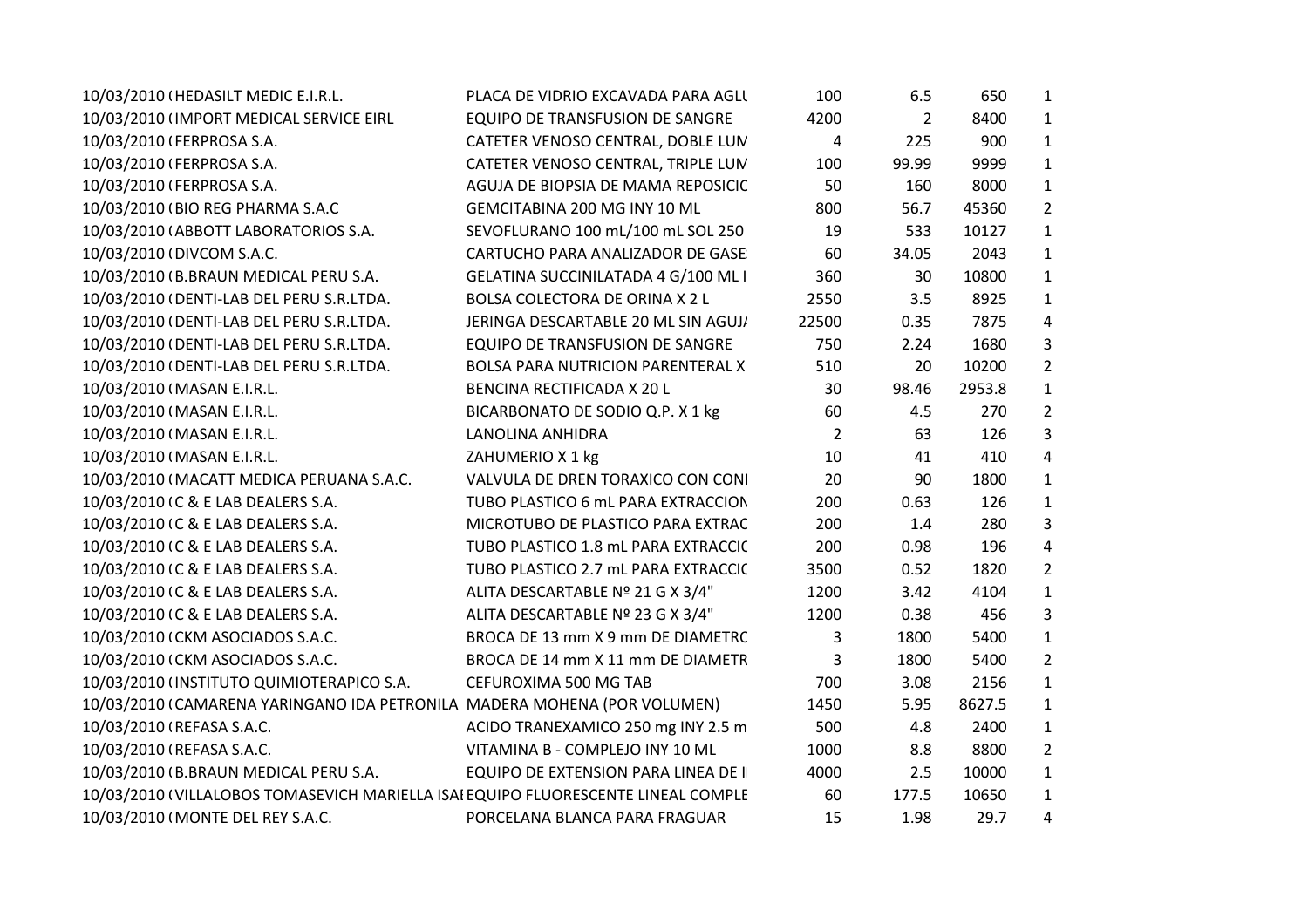| 10/03/2010 (MONTE DEL REY S.A.C.                                                      | PEGAMENTO PARA CERAMICA X 25 KG        | 12             | 28.99    | 347.88  | 3              |  |
|---------------------------------------------------------------------------------------|----------------------------------------|----------------|----------|---------|----------------|--|
| 10/03/2010 (CORPORACION MEDCO S.A.C.                                                  | CALCIO CITRATO TETRAHIDRATO + COLE     | 4000           | 0.17     | 680     | $\mathbf{1}$   |  |
| 10/03/2010 (AMERICAN HOSP SCIEF EQUIP CO DEL PEI KIT DE AFERESIS PARA OBTENCION DE PI |                                        | 250            | 634      | 158500  | $\mathbf{1}$   |  |
| 10/03/2010 (DISTRIBUIDORA CONTINENTAL 6 S.A.                                          | GASA QUIRURGICA 1 M X 100 M            | 50             | 70       | 3500    | 1              |  |
| 10/03/2010 (IMPORT MEDICAL SERVICE EIRL                                               | LLAVE DE DOBLE VIA DESCARTABLE         | 9500           | 1.1      | 10450   | $\mathbf{1}$   |  |
| 10/03/2010 (BGS DEL PERU S.A.C.                                                       | EQUIPO MULTIFUNCIONAL COPIADORA        | $\overline{7}$ | 1465     | 10255   | $\mathbf{1}$   |  |
| 10/03/2010 (PFIZER S.A.                                                               | PARECOXIB 40 MG INY 2 ML               | 500            | 25.96    | 12980   | $\mathbf{1}$   |  |
| 11/03/2010 (GENSON IMPORT EXPORT S.A.C                                                | TUBO DE ACERO INOXIDABLE DE 1/2" X I   | 3              | 230      | 690     | $\mathbf{1}$   |  |
| 11/03/2010 (PROVERSAL S.R.L.                                                          | KETOROLACO 30 MG INY 1 ML              | 5000           | 0.5      | 2500    | $\mathbf{1}$   |  |
| 11/03/2010 (GLAXOSMITHKLINE PERU S.A.                                                 | REMIFENTANILO 2 mg INY                 | 800            | 54.92    | 43936   | $\mathbf{1}$   |  |
| 11/03/2010 (PALMAGYAR S.A.                                                            | VASOPRESINA 20 UI INY 1ML              | 100            | 64.26    | 6426    | $\mathbf{1}$   |  |
| 11/03/2010 (PFIZER S.A.                                                               | LINEZOLID 200 MG/100 ML INY 300 ML     | 40             | 240      | 9600    | $\mathbf{1}$   |  |
| 11/03/2010 (INSTITUTO QUIMIOTERAPICO S.A.                                             | DEXTROMETORFANO BROMHIDRATO 15         | 500            | 1.8      | 900     | $\overline{2}$ |  |
| 11/03/2010 (ABBOTT LABORATORIOS S.A.                                                  | FORMULA POLIMERICA SIN LACTOSA AD      | 260            | 36       | 9360    | $\mathbf{1}$   |  |
| 11/03/2010 (QUIMICA SUIZA S.A.                                                        | RITUXIMAB 500 MG/50 ML INY 50 ML       | $\overline{2}$ | 4199.6   | 8399.2  | $\mathbf{1}$   |  |
| 11/03/2010 (QUIMICA SUIZA S.A.                                                        | RITUXIMAB 100 MG/10 ML INY 10 ML       | $\overline{2}$ | 849.27   | 1698.54 | $\mathbf{1}$   |  |
| 11/03/2010 (TECNOFARMA S.A.                                                           | OXICODONA 10 MG TAB                    | 2800           | 3.7      | 10360   | $\mathbf{1}$   |  |
| 11/03/2010 (TECNOFARMA S.A.                                                           | OXICODONA 40 MG TAB                    | 780            | 8.97     | 6996.6  | $\mathbf{1}$   |  |
| 11/03/2010 (ELI LILLY INTERAMERICA INC SUCURSAL P PEMETREXED DISODICO HEPTAHIDRATA    |                                        | 3              | 3277     | 9831    | $\mathbf{1}$   |  |
| 11/03/2010 (PALMAGYAR S.A.                                                            | IOPAMIDOL EQUIVALENTE 370 MG I/ML      | 166            | 65       | 10790   | $\mathbf{1}$   |  |
| 11/03/2010 (REFASA S.A.C.                                                             | AZATIOPRINA 50 MG TAB                  | 15000          | 0.35     | 5250    | $\mathbf{1}$   |  |
| 11/03/2010 (B.BRAUN MEDICAL PERU S.A.                                                 | AMINOACIDOS 10% INY 500 ML             | 280            | 26.6     | 7448    | $\mathbf{1}$   |  |
| 11/03/2010 (ALBIS S.A.                                                                | HEPATITIS B - AG SUPERFICIE ELISA X 96 | 960            | 6.56     | 6297.6  | $\mathbf{1}$   |  |
| 11/03/2010 (ALBIS S.A.                                                                | TRYPASONOMA CRUZII (CHAGAS) ELISA      | 960            | 5.14     | 4934.4  | $\mathbf{1}$   |  |
| 11/03/2010 (PROVERSAL S.R.L.                                                          | METOCLOPRAMIDA CLORHIDRATO 10 M        | 22000          | 0.08     | 1760    | $\mathbf{1}$   |  |
| 11/03/2010 (MEDIFARMA S.A.                                                            | LIDOCAINA CLORHIDRATO 2 G/100 G JAI    | 1100           | 6.23     | 6853    | $\mathbf{1}$   |  |
| 11/03/2010 (MEDIFARMA S.A.                                                            | SODIO FOSFATO DIBASICO + SODIO FOSI    | 1400           | 8.66     | 12124   | $\overline{2}$ |  |
| 11/03/2010 (MARAGAM E.I.R.L.                                                          | TRAMPA TERMOSTATICA TIPO FUELLE D      | $\overline{2}$ | 1350     | 2700    | 4              |  |
| 11/03/2010 (MARAGAM E.I.R.L.                                                          | VALVULA SOLENOIDE 3/4" 110 V X 60 HZ   | $\mathbf{1}$   | 1830     | 1830    | 5              |  |
| 11/03/2010 (MARAGAM E.I.R.L.                                                          | VALVULA SOLENOIDE DE 3/4" 24 V 60 HZ   | $\mathbf{1}$   | 1830     | 1830    | 3              |  |
| 11/03/2010 (ALBIS S.A.                                                                | PALONOSETRON CLORHIDRATO 250 ug I      | 30             | 326.4    | 9792    | 1              |  |
| 11/03/2010 (SYNTHES PERU S.A.C.                                                       | MALLA DE TITANIO 100 MM X 100 MM       | $\mathbf{1}$   | 4516.56  | 4516.56 | $\mathbf{1}$   |  |
| 11/03/2010 (SYNTHES PERU S.A.C.                                                       | TORNILLO DE TITANIO 1.5 MM X 5 MM      | 16             | 125.0775 | 2001.24 | $\overline{2}$ |  |
|                                                                                       |                                        |                |          |         |                |  |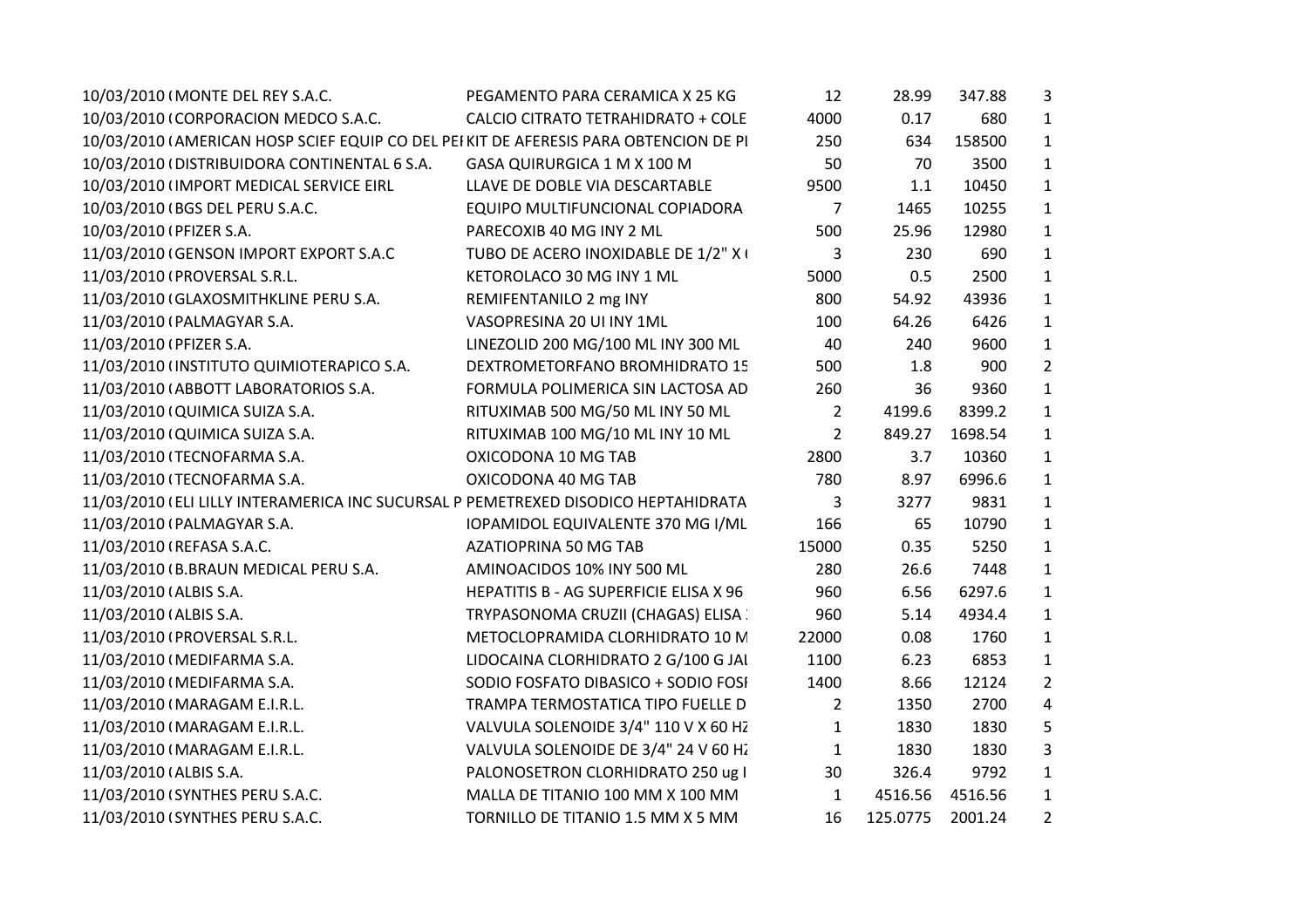| 11/03/2010 (MILAFARMA S.R.L.                                                        | DOPAMINA CLORHIDRATO 40 MG/ML IN       | 1500           | 2.5      | 3750    | $\mathbf{1}$   |
|-------------------------------------------------------------------------------------|----------------------------------------|----------------|----------|---------|----------------|
| 11/03/2010 (LABORATORIOS BAGO DEL PERU S.A.                                         | FILGRASTIM 300 ug/mL INY 1 mL          | 385            | 26.85    | 10337.3 | $\mathbf{1}$   |
| 11/03/2010 (GRUNENTHAL PERUANA S.A.                                                 | DOXORUBICINA 10 MG INY                 | 1200           | 7.633    | 9159.6  | $\mathbf{1}$   |
| 11/03/2010 (GRUNENTHAL PERUANA S.A.                                                 | ETOPOSIDO 100 MG INY 5 ML              | 1200           | 5.6516   | 6781.92 | $\overline{2}$ |
| 11/03/2010 (SANDERSON S.A. (PERU)                                                   | DOCETAXEL 80 MG INY                    | 110            | 92.764   | 10204   | $\mathbf{1}$   |
| 11/03/2010 (LABORATORIOS INDUQUIMICA S.A.                                           | ACICLOVIR 200 MG TAB                   | 7000           | 0.0979   | 685.3   | 1              |
| 11/03/2010 (LABORATORIOS BAGO DEL PERU S.A.                                         | IOHEXOL 32.35 g (equivalente 300 mg/lc | 75             | 144      | 10800   | $\mathbf{1}$   |
| 11/03/2010 (LABORATORIOS BAGO DEL PERU S.A.                                         | IOHEXOL 32.35 g (equivalente 300 mg/lc | 147            | 64       | 9408    | $\mathbf{1}$   |
| 11/03/2010 (SANDERSON S.A. (PERU)                                                   | DESLANOSIDO 200 UG/ML INY 2 ML         | 150            | 2.9      | 435     | $\mathbf{1}$   |
| 11/03/2010 (CURAMED SAC                                                             | RECARGA PARA GRAPADORA QUIRURGIO       | 10             | 390      | 3900    | $\mathbf{1}$   |
| 11/03/2010 (CRISTOFER IMPORT EIRL                                                   | FRASCO DE VIDRIO CLASE A NEUTRO TIP    | 15000          | 0.67     | 10050   | $\mathbf{1}$   |
| 11/03/2010 (REFASA S.A.C.                                                           | ASPARAGINASA 10000 UI INY              | 60             | 134      | 8040    | $\mathbf{1}$   |
| 11/03/2010 (COLD IMPORT S.A.                                                        | EQUIPO PARA AIRE ACONDICIONADO TII     | $\overline{2}$ | 5148     | 10296   | $\mathbf{1}$   |
| 11/03/2010 (KRASNY DEL PERU S.R.L                                                   | ANTICUERPO ANTI HTLV I-II ELISA X 96 D | 864            | 12.3     | 10627.2 | $\mathbf{1}$   |
| 12/03/2010 (ABBOTT LABORATORIOS S.A.                                                | SEVOFLURANO 100 mL/100 mL SOL 250      | 19             | 533      | 10127   | $\mathbf{1}$   |
| 12/03/2010 (QUIMICA SUIZA S.A.                                                      | BROMURO DE ROCURONIO 50 MG INY 5       | 300            | 27       | 8100    | $\mathbf{1}$   |
| 12/03/2010 IF & J SUMINISTROS S.R.L.                                                | AUDIFONO CON MICROFONO                 | 24             | 134      | 3216    | $\mathbf{1}$   |
| 12/03/2010 (JOHNSON & JOHNSON DEL PERU S.A.                                         | FENTANILO 4.2 mg PARCHE                | 150            | 60.422   | 9063.3  | $\mathbf{1}$   |
| 12/03/2010 (JOHNSON & JOHNSON DEL PERU S.A.                                         | FENTANILO 8.4 mg PARCHE                | 50             | 120.84   | 6042    | $\mathbf{1}$   |
| 12/03/2010 (HERSIL S.A.LABORATORIOS INDUSTRIALES EQUIPO PARA BOMBA INFUSION SIN VO  |                                        | 500            | 21       | 10500   | $\mathbf{1}$   |
| 12/03/2010 (J & M ESPECIALIDAD FARMACEUTICA SAC HEPARINA SODICA 25000 UI/5 ML INY 5 |                                        | 300            | 15       | 4500    | $\mathbf{1}$   |
| 12/03/2010 (MARAGAM E.I.R.L.                                                        | VALVULAS DE SEGURIDAD PARA CALDER      | $\mathbf{1}$   | 1000     | 1000    | $\overline{2}$ |
| 12/03/2010 (MARAGAM E.I.R.L.                                                        | DIAFRAGMA INFERIOR 1 H PARA REDUC      | $\mathbf{1}$   | 1400     | 1400    | $\mathbf{1}$   |
| 12/03/2010 (DMS PERU SAC                                                            | CINTA DE RESINA PARA IMPRESORA TER     | 10             | 9.52     | 95.2    | $\mathbf{1}$   |
| 12/03/2010 (SYNTHES PERU S.A.C.                                                     | PLACA DE RECONSTRUCCION MANDIBUI       | $\mathbf{1}$   | 6221.447 | 6221.45 | $\mathbf{1}$   |
| 12/03/2010 (SYNTHES PERU S.A.C.                                                     | TORNILLO CORTICAL 2.4 MM X 10 MM       | 12             | 231.5825 | 2778.99 | $\overline{2}$ |
| 12/03/2010 (SYNTHES PERU S.A.C.                                                     | BROCA 2 MM X 150 MM                    | $\mathbf{1}$   | 261.04   | 261.04  | $\mathbf{1}$   |
| 12/03/2010 (SYNTHES PERU S.A.C.                                                     | PLACA DE TITANIO 2.4 ANGULADA 170/5    | $\mathbf{1}$   | 237.71   | 237.71  | 3              |
| 12/03/2010 (SYNTHES PERU S.A.C.                                                     | MINIPLACA DE TITANIO ORBITAL IZQUIE    | $\mathbf{1}$   | 440.99   | 440.99  | $\overline{2}$ |
| 12/03/2010 (SYNTHES PERU S.A.C.                                                     | TORNILLO CORTICAL MAXILOFACIAL DE      | 12             | 106.02   | 1272.24 | 4              |
| 12/03/2010 (PROSEMEDIC S.A.                                                         | APOSITO TRANSPARENTE ADHESIVO 6 C      | 8000           | 0.9      | 7200    | $\mathbf{1}$   |
| 12/03/2010 (ESQUIVEL DIAZ LUIS ALBERTO                                              | VASO DESCARTABLE DE POLIESTIRENO E     | 100            | 15.5     | 1550    | $\mathbf{1}$   |
| 12/03/2010 (COLD IMPORT S.A.                                                        | EQUIPO PARA AIRE ACONDICIONADO TII     | $\overline{2}$ | 1950     | 3900    | $\mathbf{1}$   |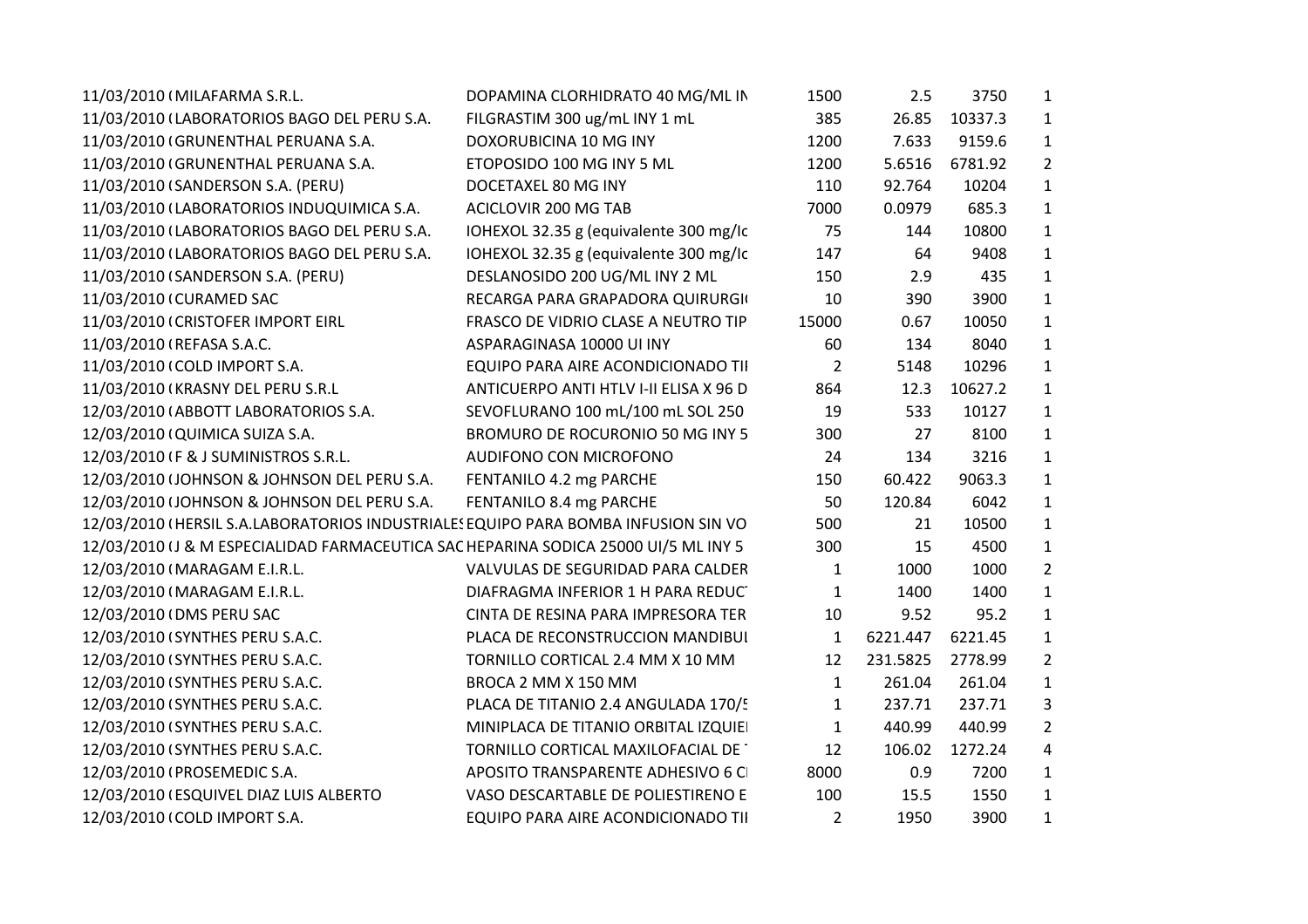| 12/03/2010 (EQUIRENT EIRL                 | CINTA TEFLON DE 1/2" X 6 M            | 10             | 1.5     | 15      | 5              |  |
|-------------------------------------------|---------------------------------------|----------------|---------|---------|----------------|--|
| 12/03/2010 (EQUIRENT EIRL                 | DIAFRAGMA INTERNO DE BRONCE PARA      | $\overline{2}$ | 400     | 800     | 10             |  |
| 12/03/2010 (EQUIRENT EIRL                 | EMPAQUETADURA DE SILICONA PARA PI     | $\overline{2}$ | 385     | 770     | $\overline{7}$ |  |
| 12/03/2010 (EQUIRENT EIRL                 | BUSHING (BUJE) PARA SOLDAR O PEGAR    | $\mathbf{1}$   | 30      | 30      | 3              |  |
| 12/03/2010 (EQUIRENT EIRL                 | UNION UNIVERSAL CON ROSCA DE BRON     | $\mathbf{1}$   | 35      | 35      | $\mathbf{1}$   |  |
| 12/03/2010 (EQUIRENT EIRL                 | UNION UNIVERSAL CON ROSCA DE BRON     | $\mathbf{1}$   | 35      | 35      | 6              |  |
| 12/03/2010 (EQUIRENT EIRL                 | TEE CON ROSCA DE FIERRO NEGRO DE 1    | $\mathbf{1}$   | 30      | 30      | 11             |  |
| 12/03/2010 (EQUIRENT EIRL                 | VALVULA ESFERICA DE 3/4" TIPO MODEI   | $\mathbf{1}$   | 100     | 100     | 8              |  |
| 12/03/2010 (EQUIRENT EIRL                 | VALVULA CHECK DE BRONCE DE 1/2"       | $\overline{2}$ | 230     | 460     | 4              |  |
| 12/03/2010 (EQUIRENT EIRL                 | VALVULA DE ESFERA 3/8" -150 PSI CON / | $\mathbf{1}$   | 200     | 200     | $\overline{2}$ |  |
| 12/03/2010 (EQUIRENT EIRL                 | VALVULA CHECK DE BRONCE DE 3/8"       | 4              | 180     | 720     | 9              |  |
| 12/03/2010 (ALBIS S.A.                    | ORTOFTALDEHIDO 0.55% X 1 GAL          | 45             | 208.5   | 9382.5  | $\mathbf{1}$   |  |
| 12/03/2010 (BERNAL CARBAJAL ENRIQUE EDGAR | MANDARINA CON PEPA (AL PESO)          | 15             | 3.2     | 48      | $\overline{2}$ |  |
| 12/03/2010 (BERNAL CARBAJAL ENRIQUE EDGAR | PLATANO BISCOCHO (AL PESO)            | 15             | 2.2     | 33      | $\mathbf{1}$   |  |
| 12/03/2010 (BERNAL CARBAJAL ENRIQUE EDGAR | VASO DESCARTABLE DE POLIESTIRENO E    | 5              | 3.3     | 16.5    | $\mathbf{1}$   |  |
| 12/03/2010 (ALBIS S.A.                    | DESHIDROGENASA LACTICA                | 1260           | 0.85    | 1071    | $\mathbf{1}$   |  |
| 12/03/2010 (COLD IMPORT S.A.              | EQUIPO PARA AIRE ACONDICIONADO TII    | $\mathbf{1}$   | 5643    | 5643    | $\mathbf{1}$   |  |
| 15/03/2010 (CARDIO PERFUSION E.I.R.LTDA   | CATETER IMPLANTABLE CON PUERTO DE     | 4              | 980     | 3920    | $\mathbf{1}$   |  |
| 15/03/2010 (LABORATORIOS AC FARMA S.A.    | MEROPENEM 500 mg INY                  | 6000           | 20      | 120000  | $\overline{2}$ |  |
| 15/03/2010 (ESKE S.R.L.                   | <b>IFOSFAMIDA 1 G INY</b>             | 1800           | 14.2346 | 25622.3 | $\mathbf{1}$   |  |
| 15/03/2010 IC & E LAB DEALERS S.A.        | AGUJA PARA EXTRACCION DE SANGRE A     | 11000          | 0.38    | 4180    | $\mathbf{1}$   |  |
| 15/03/2010 IC & E LAB DEALERS S.A.        | TUBO PLASTICO 3 mL PARA EXTRACCION    | 11000          | 0.43    | 4730    | $\overline{2}$ |  |
| 15/03/2010 (C & E LAB DEALERS S.A.        | TUBO PLASTICO 4 mL PARA EXTRACCION    | 2000           | 0.78    | 1560    | $\mathbf{1}$   |  |
| 15/03/2010 (ATILIO PALMIERI S.R.L.        | BOLSA DE COLOSTOMIA ADULTO            | 500            | 9       | 4500    | $\mathbf{1}$   |  |
| 15/03/2010 (EMPRESA NEILSA EIRL           | REMACHE DE ALUMINIO DE 3/16" X 1/2"   | 1000           | 0.08    | 80      | 5              |  |
| 15/03/2010 (EMPRESA NEILSA EIRL           | REMACHE DE ALUMINIO DE 5/32" X 1/2"   | 1000           | 0.07    | 70      | 3              |  |
| 15/03/2010 (EMPRESA NEILSA EIRL           | REMACHE DE ALUMINIO DE 1/8" X 1/2"    | 1000           | 0.06    | 60      | $\overline{2}$ |  |
| 15/03/2010 (EMPRESA NEILSA EIRL           | <b>GRASA LIVIANA PARA VEHICULOS</b>   | 30             | 44      | 1320    | $\mathbf{1}$   |  |
| 15/03/2010 (EMPRESA NEILSA EIRL           | MERCURIO DENTAL TRIDESTILADO X 100    | 20             | 37      | 740     | 6              |  |
| 15/03/2010 (EMPRESA NEILSA EIRL           | CAMARA DE LLANTA PARA SILLA DE RUE    | 40             | 12      | 480     | 4              |  |
| 15/03/2010 (ANOVA S.A.C.                  | LECHE FRESCA ENTERA                   | 132            | 2.74    | 361.68  | $\mathbf{1}$   |  |
| 15/03/2010 (COMERCIAL B & A S.R.L.        | BASE PLASTICA PARA SERIGRAFIA X 1 kg  | 3              | 32      | 96      | $\mathbf{1}$   |  |
| 15/03/2010 (COMERCIAL B & A S.R.L.        | DILUYENTE AL AGUA PARA SERIGRAFIA >   | 3              | 12      | 36      | $\overline{2}$ |  |
|                                           |                                       |                |         |         |                |  |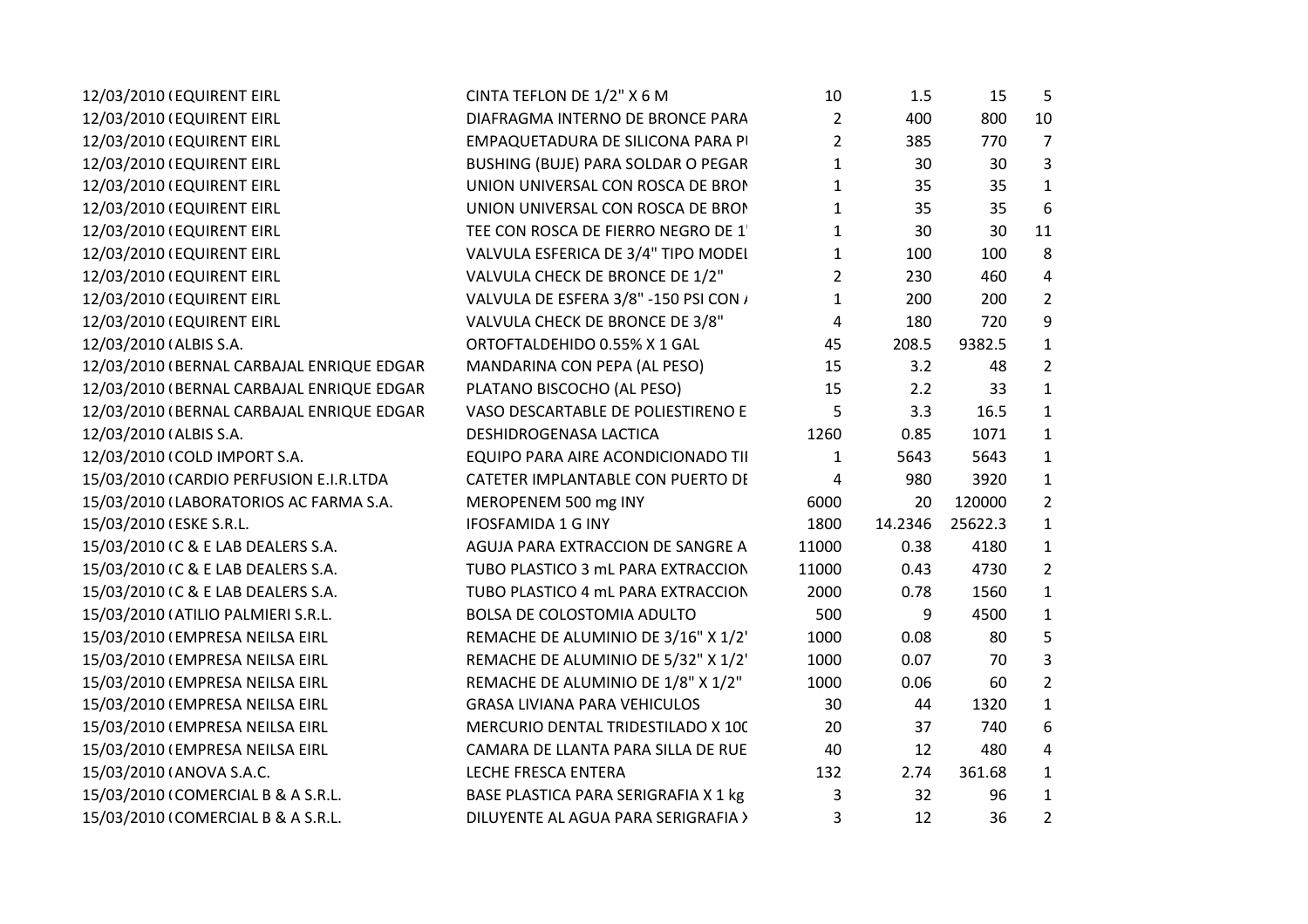| 15/03/2010 (COMERCIAL B & A S.R.L.<br>3<br>46.34<br>139.02<br>FIJADOR AL AGUA PARA SERIGRAFIA X 1<br>200<br>15/03/2010 (COMERCIO & PRODUCCION MILENIUM S. TELA YUTE X 80 CM DE ANCHO<br>2.5<br>500<br><b>EQUIPO DE VENOCLISIS</b><br>4000<br>1.1<br>4400<br>15/03/2010 (IMPORT MEDICAL SERVICE EIRL<br>15/03/2010 (DISPROPEI S.A.C.<br>ELECTRODO DISCO AUTOADHESIVO DES<br>5000<br>4250<br>0.85<br>15/03/2010 (MACATT MEDICA PERUANA S.A.C.<br>VALVULA DE DREN TORAXICO CON CONI<br>20<br>90<br>1800<br>212<br>15/03/2010 (ARCOMED S.A.C.<br><b>GEL PARA ECOGRAFIA.</b><br>4<br>53<br>15/03/2010 (LAPE S.A.<br>FAJA ELASTICA LUMBAR TALLA XL<br>30<br>53<br>1590<br>15/03/2010 (LAPE S.A.<br>2650<br>FAJA ELASTICA LUMBAR TALLA L<br>50<br>53<br>15/03/2010 (LAPE S.A.<br>FAJA ELASTICA LUMBAR TALLA M<br>20<br>53<br>1060<br>15/03/2010 (DISTRIBUIDORA CONTINENTAL 6 S.A.<br>0.5<br>500<br>BOTA DESCARTABLE PARA CIRUJANO AN<br>1000<br>100<br>3.2<br>15/03/2010 (B.BRAUN MEDICAL PERU S.A.<br>AGUA DESTILADA X 1 L<br>320<br>6.9<br>15/03/2010 (SAN FERNANDO S.A.<br>CARNE DE POLLO SIN MENUDENCIA<br>4000<br>27600<br>16/03/2010 (HEMOCARE S.A.C.<br>MODULO DE GLUTAMINA X 15 g<br>120<br>2400<br>20<br>16/03/2010 (M & M PRODUCTOS MEDICOS Y FARMAC METFORMINA CLORHIDRATO 850 MG T/<br>8800<br>0.0331<br>291.28<br>16/03/2010 (LABORATORIOS BAGO DEL PERU S.A.<br>FILGRASTIM 300 ug/mL INY 1 mL<br>300<br>26.85<br>8055<br>IOHEXOL 32.35 g (equivalente 300 mg/lc<br>75<br>10800<br>16/03/2010 (LABORATORIOS BAGO DEL PERU S.A.<br>144<br>MEROPENEM 500 mg INY<br>350<br>7000<br>16/03/2010 (LABORATORIOS AC FARMA S.A.<br>20<br>FORMULA POLIMERICA SIN LACTOSA AD<br>300<br>36<br>16/03/2010 (ABBOTT LABORATORIOS S.A.<br>10800<br>FORMULA POLIMERICA SIN LACTOSA PE<br>50<br>48.6<br>2430<br>16/03/2010 (ABBOTT LABORATORIOS S.A.<br>20<br>16/03/2010 (ABBOTT LABORATORIOS S.A.<br>FORMULA POLIMERICA DE ABSORCION I<br>38<br>760<br>16/03/2010 (ABBOTT LABORATORIOS S.A.<br>FORMULA POLIMERICA ALTA EN NITROC<br>20<br>50<br>1000<br>100<br>1.9<br>16/03/2010 (SANDERSON S.A. (PERU)<br>CLORPROMAZINA CLORHIDRATO 25 MG<br>190<br>CODEINA 15 MG/5 ML JBE 60 ML<br>100<br>5.3<br>530<br>16/03/2010 (MILAFARMA S.R.L.<br>16/03/2010 (ESKE S.R.L.<br>CISPLATINO 1 MG/ML INY 50 ML<br>250<br>14.66<br>3665<br>16/03/2010 (FARMADUAL S.A.C<br><b>IMATINIB MESILATO 400 MG TAB</b><br>98<br>85<br>8330<br>16/03/2010 IC & E LAB DEALERS S.A.<br>TUBO PLASTICO 8.5 mL PARA EXTRACCIC<br>11000<br>0.63<br>6930<br>16/03/2010 (PALMAGYAR S.A.<br>PROPOFOL 10 MG/ML INY 20 ML<br>600<br>7.2<br>4320<br><b>ENALAPRIL 10 MG TAB</b><br>20000<br>1000<br>16/03/2010 (CORPORACION INFARMASA S.A.<br>0.05<br>16/03/2010 (HEDASILT MEDIC E.I.R.L.<br>GASA PARAFINADA 10 CM X 10 CM<br>100<br>4<br>400<br>360<br>16/03/2010   OQ PHARMA S.A.C<br>ATENOLOL 100 MG TAB<br>36<br>0.1 | 15/03/2010 (COMERCIAL B & A S.R.L. | PIGMENTO PARA SERIGRAFIA X 1 kg COL | 3   | 120 | 360  | $\mathbf{3}$   |
|--------------------------------------------------------------------------------------------------------------------------------------------------------------------------------------------------------------------------------------------------------------------------------------------------------------------------------------------------------------------------------------------------------------------------------------------------------------------------------------------------------------------------------------------------------------------------------------------------------------------------------------------------------------------------------------------------------------------------------------------------------------------------------------------------------------------------------------------------------------------------------------------------------------------------------------------------------------------------------------------------------------------------------------------------------------------------------------------------------------------------------------------------------------------------------------------------------------------------------------------------------------------------------------------------------------------------------------------------------------------------------------------------------------------------------------------------------------------------------------------------------------------------------------------------------------------------------------------------------------------------------------------------------------------------------------------------------------------------------------------------------------------------------------------------------------------------------------------------------------------------------------------------------------------------------------------------------------------------------------------------------------------------------------------------------------------------------------------------------------------------------------------------------------------------------------------------------------------------------------------------------------------------------------------------------------------------------------------------------------------------------------------------------------------------------------------------------------------------------------------------------------------------------------------------------------------------------------------------------------------------------------------------------------------------------------------------------------------------------------------------------------------------------------------------------------------------------------------------------------------------|------------------------------------|-------------------------------------|-----|-----|------|----------------|
|                                                                                                                                                                                                                                                                                                                                                                                                                                                                                                                                                                                                                                                                                                                                                                                                                                                                                                                                                                                                                                                                                                                                                                                                                                                                                                                                                                                                                                                                                                                                                                                                                                                                                                                                                                                                                                                                                                                                                                                                                                                                                                                                                                                                                                                                                                                                                                                                                                                                                                                                                                                                                                                                                                                                                                                                                                                                          |                                    |                                     |     |     |      | $\overline{4}$ |
|                                                                                                                                                                                                                                                                                                                                                                                                                                                                                                                                                                                                                                                                                                                                                                                                                                                                                                                                                                                                                                                                                                                                                                                                                                                                                                                                                                                                                                                                                                                                                                                                                                                                                                                                                                                                                                                                                                                                                                                                                                                                                                                                                                                                                                                                                                                                                                                                                                                                                                                                                                                                                                                                                                                                                                                                                                                                          |                                    |                                     |     |     |      | $\mathbf{1}$   |
|                                                                                                                                                                                                                                                                                                                                                                                                                                                                                                                                                                                                                                                                                                                                                                                                                                                                                                                                                                                                                                                                                                                                                                                                                                                                                                                                                                                                                                                                                                                                                                                                                                                                                                                                                                                                                                                                                                                                                                                                                                                                                                                                                                                                                                                                                                                                                                                                                                                                                                                                                                                                                                                                                                                                                                                                                                                                          |                                    |                                     |     |     |      | $\mathbf{1}$   |
|                                                                                                                                                                                                                                                                                                                                                                                                                                                                                                                                                                                                                                                                                                                                                                                                                                                                                                                                                                                                                                                                                                                                                                                                                                                                                                                                                                                                                                                                                                                                                                                                                                                                                                                                                                                                                                                                                                                                                                                                                                                                                                                                                                                                                                                                                                                                                                                                                                                                                                                                                                                                                                                                                                                                                                                                                                                                          |                                    |                                     |     |     |      | $\mathbf{1}$   |
|                                                                                                                                                                                                                                                                                                                                                                                                                                                                                                                                                                                                                                                                                                                                                                                                                                                                                                                                                                                                                                                                                                                                                                                                                                                                                                                                                                                                                                                                                                                                                                                                                                                                                                                                                                                                                                                                                                                                                                                                                                                                                                                                                                                                                                                                                                                                                                                                                                                                                                                                                                                                                                                                                                                                                                                                                                                                          |                                    |                                     |     |     |      | $\mathbf{1}$   |
|                                                                                                                                                                                                                                                                                                                                                                                                                                                                                                                                                                                                                                                                                                                                                                                                                                                                                                                                                                                                                                                                                                                                                                                                                                                                                                                                                                                                                                                                                                                                                                                                                                                                                                                                                                                                                                                                                                                                                                                                                                                                                                                                                                                                                                                                                                                                                                                                                                                                                                                                                                                                                                                                                                                                                                                                                                                                          |                                    |                                     |     |     |      | $\mathbf{1}$   |
|                                                                                                                                                                                                                                                                                                                                                                                                                                                                                                                                                                                                                                                                                                                                                                                                                                                                                                                                                                                                                                                                                                                                                                                                                                                                                                                                                                                                                                                                                                                                                                                                                                                                                                                                                                                                                                                                                                                                                                                                                                                                                                                                                                                                                                                                                                                                                                                                                                                                                                                                                                                                                                                                                                                                                                                                                                                                          |                                    |                                     |     |     |      | $\mathbf{1}$   |
|                                                                                                                                                                                                                                                                                                                                                                                                                                                                                                                                                                                                                                                                                                                                                                                                                                                                                                                                                                                                                                                                                                                                                                                                                                                                                                                                                                                                                                                                                                                                                                                                                                                                                                                                                                                                                                                                                                                                                                                                                                                                                                                                                                                                                                                                                                                                                                                                                                                                                                                                                                                                                                                                                                                                                                                                                                                                          |                                    |                                     |     |     |      | $\overline{2}$ |
|                                                                                                                                                                                                                                                                                                                                                                                                                                                                                                                                                                                                                                                                                                                                                                                                                                                                                                                                                                                                                                                                                                                                                                                                                                                                                                                                                                                                                                                                                                                                                                                                                                                                                                                                                                                                                                                                                                                                                                                                                                                                                                                                                                                                                                                                                                                                                                                                                                                                                                                                                                                                                                                                                                                                                                                                                                                                          |                                    |                                     |     |     |      | $\overline{3}$ |
|                                                                                                                                                                                                                                                                                                                                                                                                                                                                                                                                                                                                                                                                                                                                                                                                                                                                                                                                                                                                                                                                                                                                                                                                                                                                                                                                                                                                                                                                                                                                                                                                                                                                                                                                                                                                                                                                                                                                                                                                                                                                                                                                                                                                                                                                                                                                                                                                                                                                                                                                                                                                                                                                                                                                                                                                                                                                          |                                    |                                     |     |     |      | $\mathbf{1}$   |
|                                                                                                                                                                                                                                                                                                                                                                                                                                                                                                                                                                                                                                                                                                                                                                                                                                                                                                                                                                                                                                                                                                                                                                                                                                                                                                                                                                                                                                                                                                                                                                                                                                                                                                                                                                                                                                                                                                                                                                                                                                                                                                                                                                                                                                                                                                                                                                                                                                                                                                                                                                                                                                                                                                                                                                                                                                                                          |                                    |                                     |     |     |      | $\mathbf{1}$   |
|                                                                                                                                                                                                                                                                                                                                                                                                                                                                                                                                                                                                                                                                                                                                                                                                                                                                                                                                                                                                                                                                                                                                                                                                                                                                                                                                                                                                                                                                                                                                                                                                                                                                                                                                                                                                                                                                                                                                                                                                                                                                                                                                                                                                                                                                                                                                                                                                                                                                                                                                                                                                                                                                                                                                                                                                                                                                          |                                    |                                     |     |     |      | $\mathbf{1}$   |
|                                                                                                                                                                                                                                                                                                                                                                                                                                                                                                                                                                                                                                                                                                                                                                                                                                                                                                                                                                                                                                                                                                                                                                                                                                                                                                                                                                                                                                                                                                                                                                                                                                                                                                                                                                                                                                                                                                                                                                                                                                                                                                                                                                                                                                                                                                                                                                                                                                                                                                                                                                                                                                                                                                                                                                                                                                                                          |                                    |                                     |     |     |      | $\mathbf{1}$   |
|                                                                                                                                                                                                                                                                                                                                                                                                                                                                                                                                                                                                                                                                                                                                                                                                                                                                                                                                                                                                                                                                                                                                                                                                                                                                                                                                                                                                                                                                                                                                                                                                                                                                                                                                                                                                                                                                                                                                                                                                                                                                                                                                                                                                                                                                                                                                                                                                                                                                                                                                                                                                                                                                                                                                                                                                                                                                          |                                    |                                     |     |     |      | $\mathbf{1}$   |
|                                                                                                                                                                                                                                                                                                                                                                                                                                                                                                                                                                                                                                                                                                                                                                                                                                                                                                                                                                                                                                                                                                                                                                                                                                                                                                                                                                                                                                                                                                                                                                                                                                                                                                                                                                                                                                                                                                                                                                                                                                                                                                                                                                                                                                                                                                                                                                                                                                                                                                                                                                                                                                                                                                                                                                                                                                                                          |                                    |                                     |     |     |      | $\mathbf{1}$   |
|                                                                                                                                                                                                                                                                                                                                                                                                                                                                                                                                                                                                                                                                                                                                                                                                                                                                                                                                                                                                                                                                                                                                                                                                                                                                                                                                                                                                                                                                                                                                                                                                                                                                                                                                                                                                                                                                                                                                                                                                                                                                                                                                                                                                                                                                                                                                                                                                                                                                                                                                                                                                                                                                                                                                                                                                                                                                          |                                    |                                     |     |     |      | $\mathbf{1}$   |
|                                                                                                                                                                                                                                                                                                                                                                                                                                                                                                                                                                                                                                                                                                                                                                                                                                                                                                                                                                                                                                                                                                                                                                                                                                                                                                                                                                                                                                                                                                                                                                                                                                                                                                                                                                                                                                                                                                                                                                                                                                                                                                                                                                                                                                                                                                                                                                                                                                                                                                                                                                                                                                                                                                                                                                                                                                                                          |                                    |                                     |     |     |      | $\mathbf{1}$   |
|                                                                                                                                                                                                                                                                                                                                                                                                                                                                                                                                                                                                                                                                                                                                                                                                                                                                                                                                                                                                                                                                                                                                                                                                                                                                                                                                                                                                                                                                                                                                                                                                                                                                                                                                                                                                                                                                                                                                                                                                                                                                                                                                                                                                                                                                                                                                                                                                                                                                                                                                                                                                                                                                                                                                                                                                                                                                          |                                    |                                     |     |     |      | $\mathbf{1}$   |
|                                                                                                                                                                                                                                                                                                                                                                                                                                                                                                                                                                                                                                                                                                                                                                                                                                                                                                                                                                                                                                                                                                                                                                                                                                                                                                                                                                                                                                                                                                                                                                                                                                                                                                                                                                                                                                                                                                                                                                                                                                                                                                                                                                                                                                                                                                                                                                                                                                                                                                                                                                                                                                                                                                                                                                                                                                                                          |                                    |                                     |     |     |      | $\mathbf{1}$   |
|                                                                                                                                                                                                                                                                                                                                                                                                                                                                                                                                                                                                                                                                                                                                                                                                                                                                                                                                                                                                                                                                                                                                                                                                                                                                                                                                                                                                                                                                                                                                                                                                                                                                                                                                                                                                                                                                                                                                                                                                                                                                                                                                                                                                                                                                                                                                                                                                                                                                                                                                                                                                                                                                                                                                                                                                                                                                          |                                    |                                     |     |     |      | $\mathbf{1}$   |
|                                                                                                                                                                                                                                                                                                                                                                                                                                                                                                                                                                                                                                                                                                                                                                                                                                                                                                                                                                                                                                                                                                                                                                                                                                                                                                                                                                                                                                                                                                                                                                                                                                                                                                                                                                                                                                                                                                                                                                                                                                                                                                                                                                                                                                                                                                                                                                                                                                                                                                                                                                                                                                                                                                                                                                                                                                                                          |                                    |                                     |     |     |      | $\overline{2}$ |
|                                                                                                                                                                                                                                                                                                                                                                                                                                                                                                                                                                                                                                                                                                                                                                                                                                                                                                                                                                                                                                                                                                                                                                                                                                                                                                                                                                                                                                                                                                                                                                                                                                                                                                                                                                                                                                                                                                                                                                                                                                                                                                                                                                                                                                                                                                                                                                                                                                                                                                                                                                                                                                                                                                                                                                                                                                                                          |                                    |                                     |     |     |      | $\mathbf{1}$   |
|                                                                                                                                                                                                                                                                                                                                                                                                                                                                                                                                                                                                                                                                                                                                                                                                                                                                                                                                                                                                                                                                                                                                                                                                                                                                                                                                                                                                                                                                                                                                                                                                                                                                                                                                                                                                                                                                                                                                                                                                                                                                                                                                                                                                                                                                                                                                                                                                                                                                                                                                                                                                                                                                                                                                                                                                                                                                          |                                    |                                     |     |     |      | $\mathbf{1}$   |
|                                                                                                                                                                                                                                                                                                                                                                                                                                                                                                                                                                                                                                                                                                                                                                                                                                                                                                                                                                                                                                                                                                                                                                                                                                                                                                                                                                                                                                                                                                                                                                                                                                                                                                                                                                                                                                                                                                                                                                                                                                                                                                                                                                                                                                                                                                                                                                                                                                                                                                                                                                                                                                                                                                                                                                                                                                                                          |                                    |                                     |     |     |      | $\mathbf{1}$   |
|                                                                                                                                                                                                                                                                                                                                                                                                                                                                                                                                                                                                                                                                                                                                                                                                                                                                                                                                                                                                                                                                                                                                                                                                                                                                                                                                                                                                                                                                                                                                                                                                                                                                                                                                                                                                                                                                                                                                                                                                                                                                                                                                                                                                                                                                                                                                                                                                                                                                                                                                                                                                                                                                                                                                                                                                                                                                          |                                    |                                     |     |     |      | $\mathbf{1}$   |
|                                                                                                                                                                                                                                                                                                                                                                                                                                                                                                                                                                                                                                                                                                                                                                                                                                                                                                                                                                                                                                                                                                                                                                                                                                                                                                                                                                                                                                                                                                                                                                                                                                                                                                                                                                                                                                                                                                                                                                                                                                                                                                                                                                                                                                                                                                                                                                                                                                                                                                                                                                                                                                                                                                                                                                                                                                                                          |                                    |                                     |     |     |      | $\mathbf{1}$   |
|                                                                                                                                                                                                                                                                                                                                                                                                                                                                                                                                                                                                                                                                                                                                                                                                                                                                                                                                                                                                                                                                                                                                                                                                                                                                                                                                                                                                                                                                                                                                                                                                                                                                                                                                                                                                                                                                                                                                                                                                                                                                                                                                                                                                                                                                                                                                                                                                                                                                                                                                                                                                                                                                                                                                                                                                                                                                          |                                    |                                     |     |     |      | $\mathbf{1}$   |
|                                                                                                                                                                                                                                                                                                                                                                                                                                                                                                                                                                                                                                                                                                                                                                                                                                                                                                                                                                                                                                                                                                                                                                                                                                                                                                                                                                                                                                                                                                                                                                                                                                                                                                                                                                                                                                                                                                                                                                                                                                                                                                                                                                                                                                                                                                                                                                                                                                                                                                                                                                                                                                                                                                                                                                                                                                                                          |                                    |                                     |     |     |      | $\mathbf{1}$   |
|                                                                                                                                                                                                                                                                                                                                                                                                                                                                                                                                                                                                                                                                                                                                                                                                                                                                                                                                                                                                                                                                                                                                                                                                                                                                                                                                                                                                                                                                                                                                                                                                                                                                                                                                                                                                                                                                                                                                                                                                                                                                                                                                                                                                                                                                                                                                                                                                                                                                                                                                                                                                                                                                                                                                                                                                                                                                          |                                    |                                     |     |     |      | $\mathbf{1}$   |
|                                                                                                                                                                                                                                                                                                                                                                                                                                                                                                                                                                                                                                                                                                                                                                                                                                                                                                                                                                                                                                                                                                                                                                                                                                                                                                                                                                                                                                                                                                                                                                                                                                                                                                                                                                                                                                                                                                                                                                                                                                                                                                                                                                                                                                                                                                                                                                                                                                                                                                                                                                                                                                                                                                                                                                                                                                                                          |                                    |                                     |     |     |      | $\mathbf{1}$   |
|                                                                                                                                                                                                                                                                                                                                                                                                                                                                                                                                                                                                                                                                                                                                                                                                                                                                                                                                                                                                                                                                                                                                                                                                                                                                                                                                                                                                                                                                                                                                                                                                                                                                                                                                                                                                                                                                                                                                                                                                                                                                                                                                                                                                                                                                                                                                                                                                                                                                                                                                                                                                                                                                                                                                                                                                                                                                          | 16/03/2010 (BIOTOSCANA FARMA S.A.  | VINBLASTINA SULFATO 1 MG/ML INY 10  | 100 | 24  | 2400 | $\mathbf{1}$   |
| <b>BLEOMICINA 15 MG INY</b><br>280<br>10640<br>16/03/2010 (REFASA S.A.C.<br>38                                                                                                                                                                                                                                                                                                                                                                                                                                                                                                                                                                                                                                                                                                                                                                                                                                                                                                                                                                                                                                                                                                                                                                                                                                                                                                                                                                                                                                                                                                                                                                                                                                                                                                                                                                                                                                                                                                                                                                                                                                                                                                                                                                                                                                                                                                                                                                                                                                                                                                                                                                                                                                                                                                                                                                                           |                                    |                                     |     |     |      | $\mathbf{1}$   |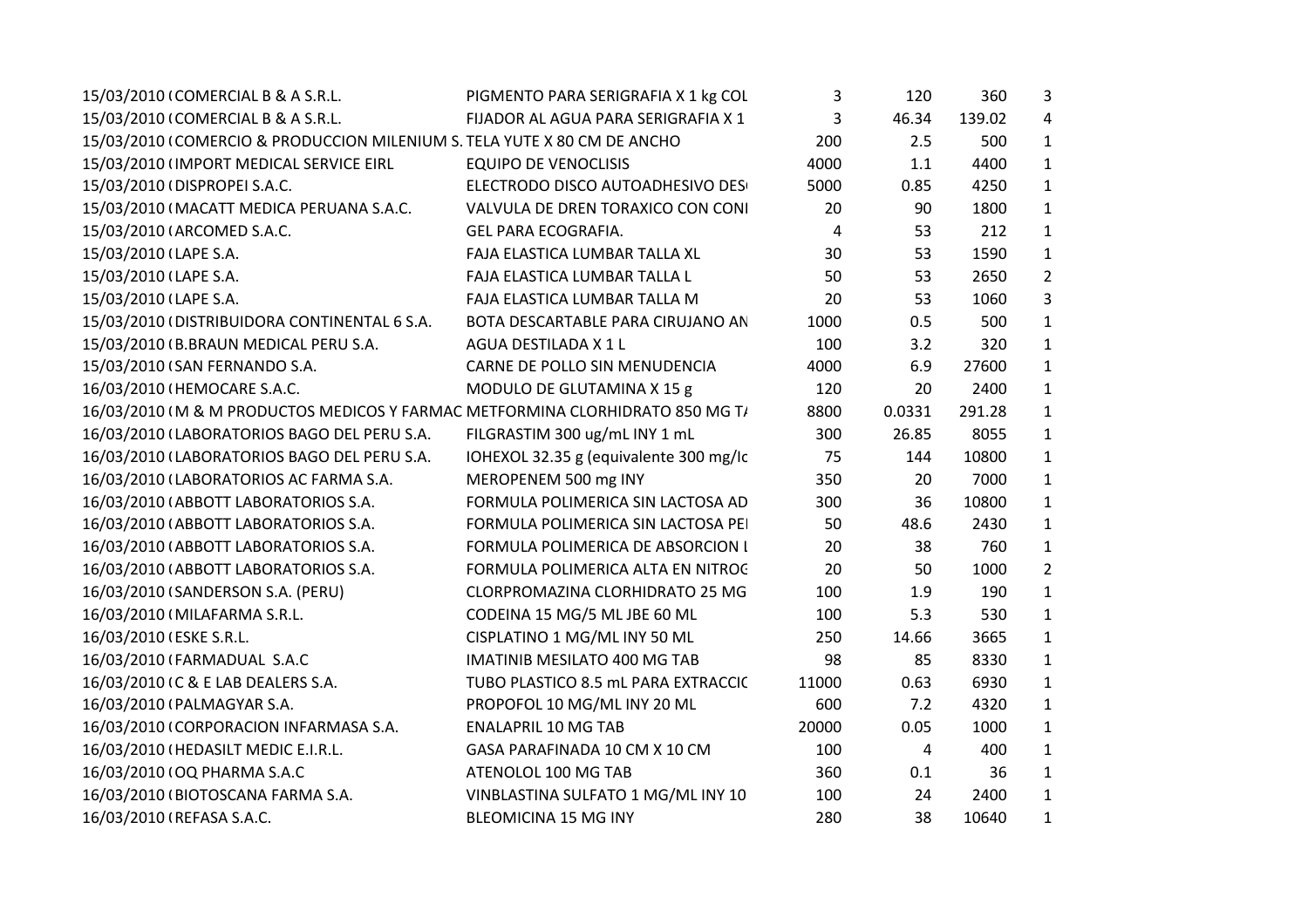| 16/03/2010 (DROGUERIA DANY S.A.C                                                    | LIDOCAINA CLORHIDRATO + EPINEFRINA   | 100          | 3.05      | 305     | $\mathbf{1}$   |  |
|-------------------------------------------------------------------------------------|--------------------------------------|--------------|-----------|---------|----------------|--|
| 16/03/2010 (PALMAGYAR S.A.                                                          | IOPAMIDOL EQUIVALENTE 370 MG I/ML    | 166          | 65        | 10790   | $\mathbf{1}$   |  |
| 16/03/2010 (FERPROSA S.A.                                                           | AGUJA DE BIOPSIA DE PROSTATA, RENAI  | 50           | 145       | 7250    | $\mathbf{1}$   |  |
| 16/03/2010 (HEDASILT MEDIC E.I.R.L.                                                 | LAMINILLA CUBRE OBJETO 22 MM X 40 I  | 300          | 16.5      | 4950    | $\mathbf{1}$   |  |
| 16/03/2010 (SANDERSON S.A. (PERU)                                                   | POTASIO CLORURO 20 G/100 ML INY 10   | 27000        | 0.393     | 10611   | $\mathbf{1}$   |  |
| 16/03/2010 (COMERCIAL B & A S.R.L.                                                  | TELA POLAR X 1.50 M DE ANCHO         | 50           | 8.3       | 415     | $\mathbf{1}$   |  |
| 16/03/2010 IJORGE PEÑA S.A. JORPESA                                                 | TELA POLIPIMA X 1.50 M DE ANCHO      | 100          | 5.25      | 525     | $\mathbf{1}$   |  |
| 16/03/2010 (DISTRIBUIDORA MARLON S.R.L                                              | DEXAMETASONA FOSFATO 4 MG/2 ML I     | 20000        | 0.22      | 4400    | $\mathbf{1}$   |  |
| 16/03/2010 (REFASA S.A.C.                                                           | ONDANSETRON CLORHIDRATO 8 MG TA      | 10000        | 1.02      | 10200   | $\mathbf{1}$   |  |
| 16/03/2010 (REFASA S.A.C.                                                           | MERCAPTOPURINA 50 MG TAB             | 15000        | 0.71      | 10650   | $\mathbf{1}$   |  |
| 16/03/2010 (QUISPE LLACTAHUAMANI ISABEL                                             | FOTOLITO TAMAÑO A4                   | 18           | 20        | 360     | $\mathbf{1}$   |  |
| 16/03/2010 (CORPORACION ALESSANDRA SOCIEDAD A COMPRESA GASA QUIRURGICA RADIOP/      |                                      | 1800         | 6         | 10800   | $\mathbf{1}$   |  |
| 17/03/2010 (HERSIL S.A.LABORATORIOS INDUSTRIALES EQUIPO PARA BOMBA INFUSION SIN VO  |                                      | 500          | 21        | 10500   | $\mathbf{1}$   |  |
| 17/03/2010 (FARMADUAL S.A.C                                                         | CARMUSTINA 100 MG INY                | 170          | 190       | 32300   | $\mathbf{1}$   |  |
| 17/03/2010 (AMERICAN HOSP SCIEF EQUIP CO DEL PEI FILTRO PARA SOLUCIONES INTRAVENOS. |                                      | 450          | 22.8      | 10260   | $\mathbf{1}$   |  |
| 17/03/2010 (F & J SUMINISTROS S.R.L.                                                | TONER PARA IMPRESORA HP LASERJET F   | 25           | 295       | 7375    | $\mathbf{1}$   |  |
| 17/03/2010 IF & J SUMINISTROS S.R.L.                                                | TONER PARA IMPRESORA HP LASER JET    | 3            | 218       | 654     | $\mathbf{1}$   |  |
| 17/03/2010 IF & J SUMINISTROS S.R.L.                                                | TONER PARA FOTOCOPIADORA CANON I     | 3            | 108       | 324     | $\mathbf{1}$   |  |
| 17/03/2010 IF & J SUMINISTROS S.R.L.                                                | TINTA PARA IMPRESORA DESK JET HP 37  | 9            | 65.5      | 589.5   | $\overline{2}$ |  |
| 17/03/2010 IF & J SUMINISTROS S.R.L.                                                | TONER PARA IMPRESORA HP LASER 5SI/   | 4            | 280       | 1120    | $\mathbf{1}$   |  |
| 17/03/2010 (NUCLETRON CORPORATION                                                   | FUENTE DE IRIDIO 192 HDR-V2 PARA ACI | $\mathbf{1}$ | 36603.263 | 36603.3 | $\mathbf{1}$   |  |
| 17/03/2010 (DISTRIBUIDORA MARLON S.R.L                                              | KETAMINA 50 MG/ML INY 10 ML          | 80           | 4.7       | 376     | $\mathbf{1}$   |  |
| 17/03/2010 (ARILAND CORPORATION S.A.C.                                              | CAL SODADA USP X 18 kg               | 40           | 234       | 9360    | $\mathbf{1}$   |  |
| 17/03/2010 (MAKAR CORPORATION S.A.C                                                 | ALBUMINA HUMANA 20 G/100 ML INY 5    | 80           | 134       | 10720   | $\mathbf{1}$   |  |
| 17/03/2010 (SIEMENS SAC                                                             | TUBO THYRATRON PARA ACELERADOR L     | 1            | 32130     | 32130   | $\mathbf{1}$   |  |
| 17/03/2010 (MEDIFARMA S.A.                                                          | KETAMINA 50 MG/ML INY 10 ML          | 300          | 2.4518    | 735.54  | 4              |  |
| 17/03/2010 (NEWTECH MEDICAL S.A.C                                                   | PAPEL MILIMETRADO PARA ELECTROCAI    | 50           | 9         | 450     | $\mathbf{1}$   |  |
| 17/03/2010 (ESTACION DE SERVICIOS MONTE EVERESTGASOLINA DE 90 OCTANOS               |                                      | 175          | 10.59     | 1853.25 | $\mathbf 1$    |  |
| 17/03/2010 (ESTACION DE SERVICIOS MONTE EVEREST PETROLEO DIESEL 2                   |                                      | 150          | 10.19     | 1528.5  | $\overline{2}$ |  |
| 17/03/2010 (KAISEN ELECTRONIC E.I.R.L.                                              | PAPEL TERMICO PARA IMPRESORA DE 80   | 20           | 7         | 140     | $\mathbf{1}$   |  |
| 17/03/2010 (IMPORT MEDICAL SERVICE EIRL                                             | JERINGA DESCARTABLE 10 ML CON AGU.   | 30000        | 0.25      | 7500    | $\mathbf{1}$   |  |
| 18/03/2010 (J. P. S. MEDICAR EIRL                                                   | FRASCO DE PLASTICO ESTERIL CON TAPA  | 15000        | 0.71      | 10650   | $\mathbf{1}$   |  |
| 18/03/2010 (MERCK SHARP & DOHME PERU S.R.L.                                         | CASPOFUNGINA 50 MG INY               | 8            | 1221.09   | 9768.72 | $\mathbf{1}$   |  |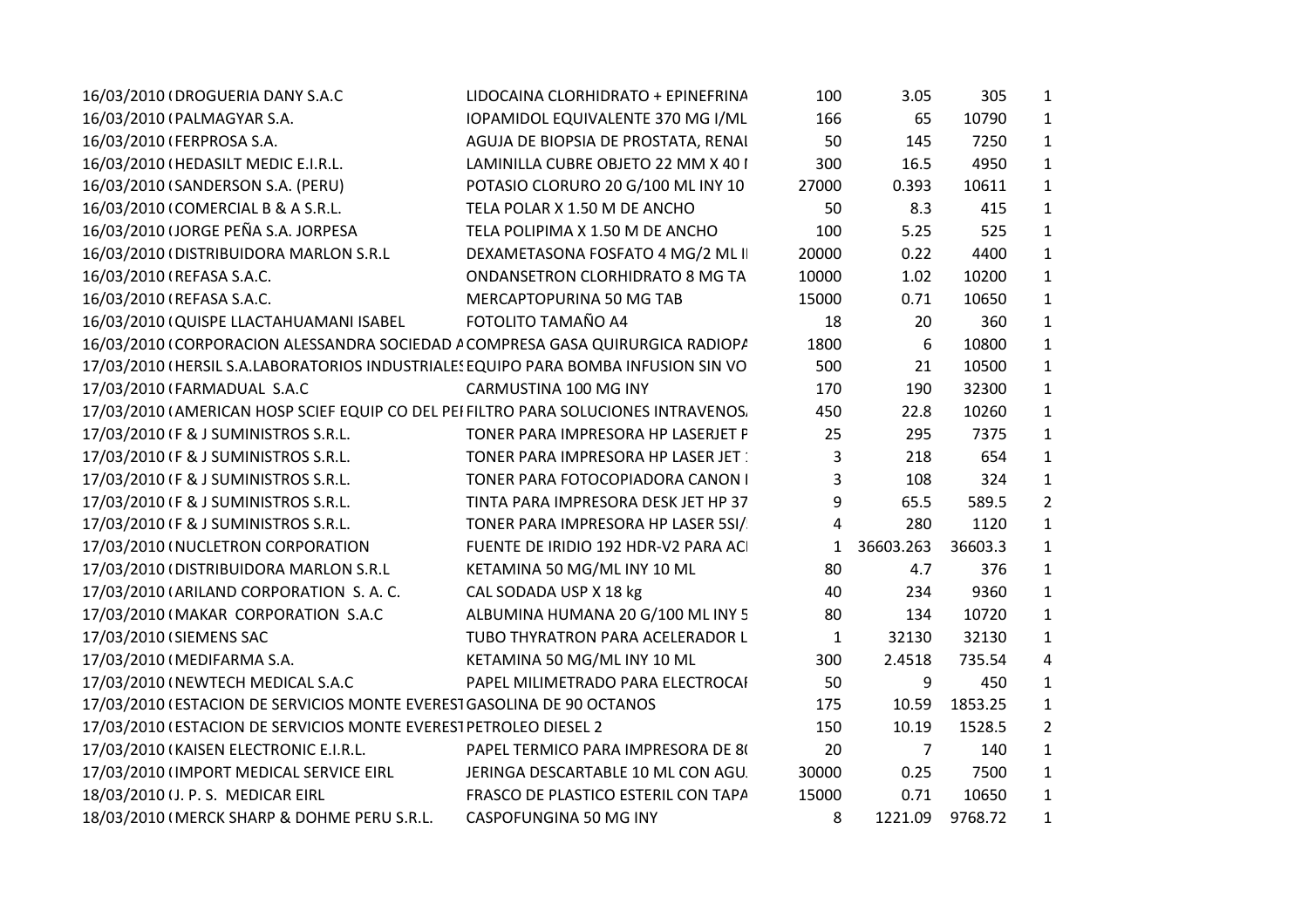| 18/03/2010 (MERCK SHARP & DOHME PERU S.R.L.                                     | CASPOFUNGINA 70 MG INY              | 3              |       | 1573.36 4720.08 | $\mathbf{1}$     |
|---------------------------------------------------------------------------------|-------------------------------------|----------------|-------|-----------------|------------------|
| 18/03/2010 (LABORATORIOS AC FARMA S.A.                                          | FILGRASTIM 300 ug/mL INY 1 mL       | 385            | 27.5  | 10587.5         | $\mathbf{1}$     |
| 18/03/2010 (CKM ASOCIADOS S.A.C.                                                | CANULA DE SUCCION PARA ELECTROCAL   | $\overline{2}$ | 1290  | 2580            | $\mathbf{1}$     |
| 18/03/2010 (EDWARD RUIZ MOTA                                                    | DETERGENTE GRANULADO X 15 KG        | 15             | 50    | 750             | $\overline{2}$   |
| 18/03/2010 (EDWARD RUIZ MOTA                                                    | DETERGENTE GRANULADO X 180 G        | 500            | 0.9   | 450             | 11               |
| 18/03/2010 (EDWARD RUIZ MOTA                                                    | PULIDOR EN POLVO PARA SUPERFICIES > | 350            | 2.35  | 822.5           | 9                |
| 18/03/2010 (EDWARD RUIZ MOTA                                                    | ESPONJA VERDE LAVA VAJILLAS         | 400            | 0.6   | 240             | 5                |
| 18/03/2010 (EDWARD RUIZ MOTA                                                    | TRAPO INDUSTRIAL COSIDO             | 200            | 2.1   | 420             | 10               |
| 18/03/2010 (EDWARD RUIZ MOTA                                                    | PAÑO ABSORBENTE                     | 600            | 1.6   | 960             | 3                |
| 18/03/2010 (EDWARD RUIZ MOTA                                                    | GUANTE DE JEBE DE USO INDUSTRIAL T/ | 210            | 2.35  | 493.5           | $\boldsymbol{6}$ |
| 18/03/2010 (EDWARD RUIZ MOTA                                                    | GUANTE DE JEBE DE USO INDUSTRIAL C/ | 44             | 3.9   | 171.6           | $\overline{7}$   |
| 18/03/2010 (IMPORTACIONES Y EXPORTACIONES SIFU MALLA DE TITANIO 120 MM X 120 MM |                                     | 1              | 3280  | 3280            | $\mathbf{1}$     |
| 18/03/2010 (FERPROSA S.A.                                                       | CATETER DE DRENAJE MULTIUSOS CON (  | 10             | 420   | 4200            | $\mathbf{1}$     |
| 18/03/2010 (ROCHEM BIOCARE DEL PERU S.A.C.                                      | <b>BETA 2 MICROGLOBULINA</b>        | 400            | 9     | 3600            | $\overline{2}$   |
| 18/03/2010 (ROCHEM BIOCARE DEL PERU S.A.C.                                      | ANTICUERPO ANTI HTLV I-II ELISA     | 480            | 12.3  | 5904            | $\mathbf{1}$     |
| 18/03/2010 (CHIRON DIAGNOSTICS S.A.                                             | ELECTROFORESIS INMUNOFIJACION X 20  | $\overline{2}$ | 1585  | 3170            | $\mathbf{1}$     |
| 18/03/2010 (CHIRON DIAGNOSTICS S.A.                                             | ELECTROFORESIS DE PROTEINAS X 70 DE | $\mathbf{1}$   | 1167  | 1167            | $\overline{2}$   |
| 18/03/2010 (TAGUMEDICA S.A.                                                     | SUTURA NYLON AZUL MONOFILAMENT(     | 288            | 4     | 1152            | $\overline{2}$   |
| 18/03/2010 (TAGUMEDICA S. A.                                                    | SUTURA NYLON AZUL MONOFILAMENT(     | 240            | 4     | 960             | $\mathbf 1$      |
| 18/03/2010 (ABBOTT LABORATORIOS S.A.                                            | FORMULA POLIMERICA SIN LACTOSA AD   | 1000           | 36    | 36000           | $\mathbf{1}$     |
| 18/03/2010 (PRODUCTOS ROCHE Q.F.S.A.                                            | <b>HEPATITIS A IgM</b>              | 100            | 12    | 1200            | 5                |
| 18/03/2010 (PRODUCTOS ROCHE Q.F.S.A.                                            | HEPATITIS B ANTICUERPO ANTICORE TO  | 100            | 11.16 | 1116            | 4                |
| 18/03/2010 (PRODUCTOS ROCHE Q.F.S.A.                                            | HEPATITIS B ANTICUERPO ANTICORE Igl | 100            | 15    | 1500            | 3                |
| 18/03/2010 (PRODUCTOS ROCHE Q.F.S.A.                                            | HEPATITIS B ANTICUERPO CONTRA ANTI  | 100            | 8     | 800             | $\mathbf{1}$     |
| 18/03/2010 (PRODUCTOS ROCHE Q.F.S.A.                                            | HEPATITIS B ANTICUERPO CONTRA ANTI  | 100            | 21.6  | 2160            | $\overline{2}$   |
| 18/03/2010 (CURAMED SAC                                                         | SUTURA ACIDO POLIGLACTIN 3/0 C/A 1/ | 96             | 9.91  | 951.36          | $\mathbf{1}$     |
| 18/03/2010 (CURAMED SAC                                                         | SUTURA ACIDO POLIGLACTIN 5/0 C/A 1/ | 96             | 10.25 | 984             | $\overline{2}$   |
| 18/03/2010 (PRODUCTOS ROCHE Q.F.S.A.                                            | <b>HEPATITIS C ANTICUERPO</b>       | 300            | 17    | 5100            | $\mathbf{1}$     |
| 18/03/2010 (CURAMED SAC                                                         | SUTURA ACIDO POLIGLACTIN 2/0 C/A 1/ | 144            | 8.11  | 1167.84         | $\mathbf{1}$     |
| 18/03/2010 (CURAMED SAC                                                         | SUTURA DE POLIPROPILENO AZUL MONO   | 144            | 14.2  | 2044.8          | $\mathbf{1}$     |
| 18/03/2010 (PALMAGYAR S.A.                                                      | IOPAMIDOL EQUIVALENTE 370 MG I/ML   | 166            | 65    | 10790           | $\mathbf{1}$     |
| 19/03/2010 (LABORATORIOS AC FARMA S.A.                                          | FILGRASTIM 300 ug/mL INY 1 mL       | 385            | 27.5  | 10587.5         | $\mathbf{1}$     |
| 19/03/2010 (IMPORT MEDICAL SERVICE EIRL                                         | SONDA VESICAL 2 VIAS DESCARTABLE Nº | 300            | 2.6   | 780             | 3                |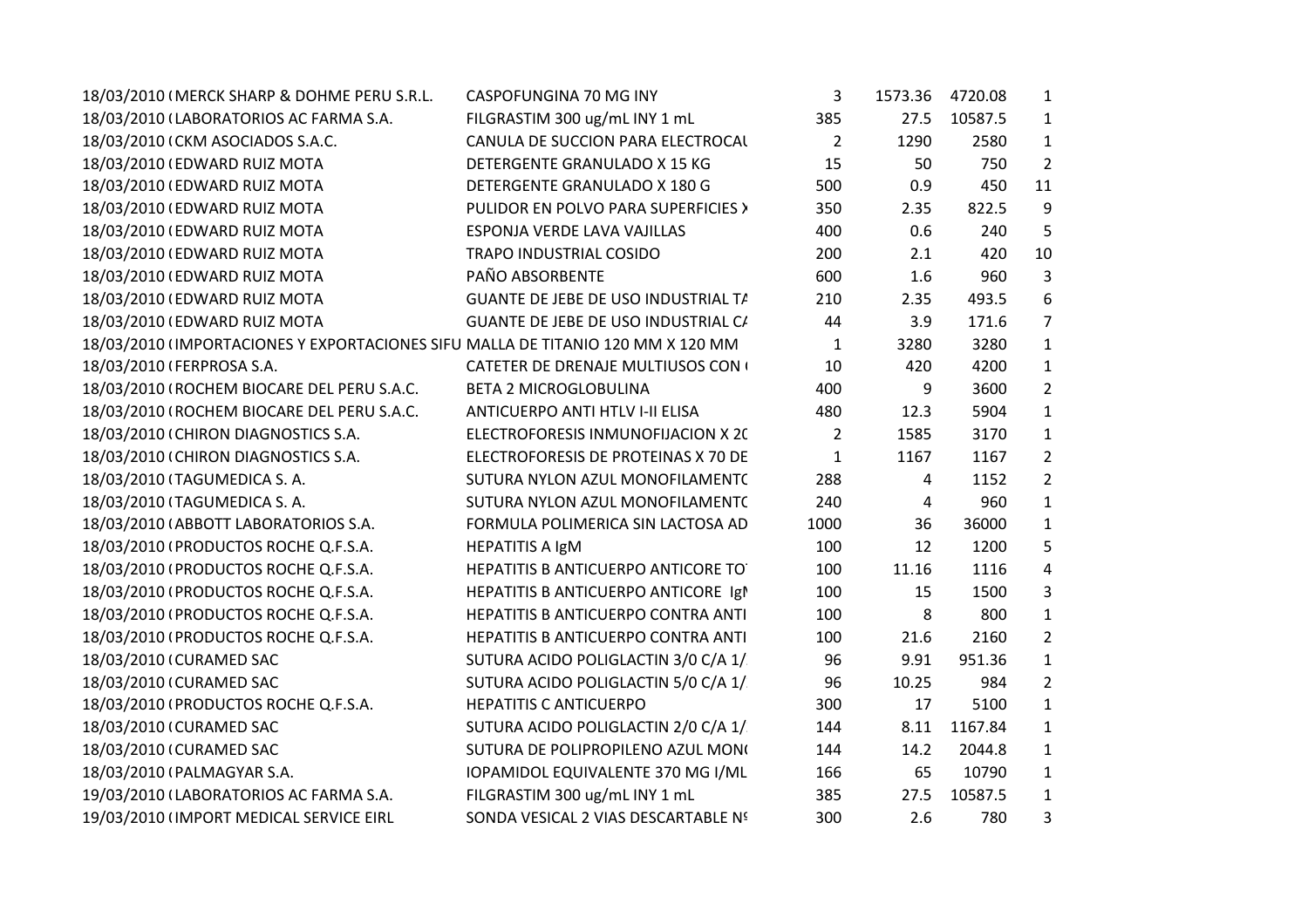| 19/03/2010 (IMPORT MEDICAL SERVICE EIRL                                            | SONDA VESICAL 2 VIAS DESCARTABLE Nº | 1000         | 2.9    | 2900    | $\overline{2}$ |  |
|------------------------------------------------------------------------------------|-------------------------------------|--------------|--------|---------|----------------|--|
| 19/03/2010 (IMPORT MEDICAL SERVICE EIRL                                            | <b>EQUIPO DE VENOCLISIS</b>         | 4000         | 1.1    | 4400    | 1              |  |
| 19/03/2010 (DISTRIBUIDORA DANY S R LTDA.                                           | CEFTAZIDIMA 1 G INY                 | 3000         | 2.8    | 8400    | $\mathbf{1}$   |  |
| 19/03/2010 (J P INVERSIONES GENERALES EIRL.                                        | LEJIA (HIPOCLORITO DE SODIO) AL 8%  | 3600         | 1.071  | 3855.6  | $\mathbf{1}$   |  |
| 19/03/2010 (ELI LILLY INTERAMERICA INC SUCURSAL P PEMETREXED DISODICO HEPTAHIDRATA |                                     | 3            | 3277   | 9831    | $\mathbf{1}$   |  |
| 19/03/2010 (PERULAB S.A.                                                           | TRIPTORELINA 3.75 MG INY            | 48           | 223    | 10704   | $\mathbf{1}$   |  |
| 19/03/2010 (ALCON PHARMACEUTICAL DEL PERU SA PROXIMETACAINA 5 MG/ML SOL OFT 1!     |                                     | 15           | 40     | 600     | 1              |  |
| 19/03/2010 (HEDASILT MEDIC E.I.R.L.                                                | LAMINA PORTA OBJETO BISELADA 3" X 1 | 1000         | 4.1    | 4100    | $\mathbf{1}$   |  |
| 19/03/2010 (FRANCHY PAZ ZOILA ESPERANZA                                            | DEODORIZADOR DE AMBIENTE LIQUIDO    | 200          | 30.52  | 6104    | $\mathbf{1}$   |  |
| 19/03/2010 (OQ PHARMA S.A.C                                                        | ENOXAPARINA SODICA 60 MG/0.6 ML IN  | 500          | 17     | 8500    | $\mathbf{1}$   |  |
| 19/03/2010 (DROGUERIA PERU S.A.C.                                                  | MEGESTROL 40 MG/ML SUS 240 ML       | 70           | 110    | 7700    | $\mathbf{1}$   |  |
| 19/03/2010 (PALMAGYAR S.A.                                                         | CICLOFOSFAMIDA 1 G INY              | 600          | 17.62  | 10572   | $\mathbf{1}$   |  |
| 19/03/2010 (HERSIL S.A.LABORATORIOS INDUSTRIALES MANITOL 20 G/100 ML INY 500 ML    |                                     | 500          | 21     | 10500   | $\mathbf{1}$   |  |
| 19/03/2010 (GLAXOSMITHKLINE PERU S.A.                                              | CISATRACURIO BESILATO 10 mg INY 5 m | 210          | 50.46  | 10596.6 | $\mathbf{1}$   |  |
| 19/03/2010 (REFASA S.A.C.                                                          | ASPARAGINASA 10000 UI INY           | 60           | 134    | 8040    | 1              |  |
| 20/03/2010 (CKM ASOCIADOS S.A.C.                                                   | LAPIZ ELECTROCAUTERIO MONOPOLAR     | 50           | 39.6   | 1980    | $\mathbf{1}$   |  |
| 20/03/2010 (Q MEDICAL SAC                                                          | MANTA ABSORBENTE DE FLUIDOS DE SU   | 55           | 190    | 10450   | $\mathbf{1}$   |  |
| 20/03/2010 IC & E LAB DEALERS S.A.                                                 | TUBO PLASTICO 3 mL PARA EXTRACCION  | 9900         | 0.43   | 4257    | $\mathbf{1}$   |  |
| 20/03/2010 (MUESTREO Y ANALISIS E.I.R.L.                                           | CASSETTE DE PLASTICO P/INCLUSION DE | 18000        | 0.26   | 4680    | $\overline{2}$ |  |
| 20/03/2010 (HEDASILT MEDIC E.I.R.L.                                                | LAMINA PORTA OBJETO BISELADA 25 MI  | 300          | 3.5    | 1050    | $\mathbf{1}$   |  |
| 22/03/2010 (CARDIO PERFUSION E.I.R.LTDA                                            | PINZA DE BIOPSIA GASTRICA DE 160 cm | 15           | 90     | 1350    | $\mathbf{1}$   |  |
| 22/03/2010 (CARDIO PERFUSION E.I.R.LTDA                                            | PINZA DE BIOPSIA GASTRICA DE 240 cm | 15           | 90     | 1350    | $\overline{2}$ |  |
| 22/03/2010 (EMPRESA NEILSA EIRL                                                    | ARENA GRUESA                        | 5            | 67.9   | 339.5   | $\mathbf{1}$   |  |
| 22/03/2010 (EMPRESA NEILSA EIRL                                                    | CEMENTO GRIS X 42.5 KG              | 18           | 32.2   | 579.6   | $\overline{2}$ |  |
| 22/03/2010 (EMPRESA NEILSA EIRL                                                    | PISO VINILICO 30 CM X 30 CM         | 125          | 40     | 5000    | 4              |  |
| 22/03/2010 (EMPRESA NEILSA EIRL                                                    | PEGAMENTO ASFALTICO                 | 16           | 12.375 | 198     | 3              |  |
| 22/03/2010 IC & E LAB DEALERS S.A.                                                 | ALITA DESCARTABLE Nº 23 G X 3/4"    | 1200         | 3.42   | 4104    | 5              |  |
| 22/03/2010 IC & E LAB DEALERS S.A.                                                 | AGUJA PARA EXTRACCION DE SANGRE A   | 6000         | 0.38   | 2280    | $\overline{7}$ |  |
| 22/03/2010 IC & E LAB DEALERS S.A.                                                 | TUBO PLASTICO 6 mL PARA EXTRACCION  | 200          | 0.63   | 126     | $\mathbf{1}$   |  |
| 22/03/2010 IC & E LAB DEALERS S.A.                                                 | TUBO POLIPROPILENO 4 mL PARA EXTRA  | $\mathbf{1}$ | 51     | 51      | 4              |  |
| 22/03/2010 IC & E LAB DEALERS S.A.                                                 | TUBO PLASTICO 3 mL PARA EXTRACCION  | 1100         | 0.43   | 473     | 6              |  |
| 22/03/2010 IC & E LAB DEALERS S.A.                                                 | TUBO PLASTICO 4 mL PARA EXTRACCION  | 2000         | 0.78   | 1560    | $\overline{2}$ |  |
| 22/03/2010 IC & E LAB DEALERS S.A.                                                 | TUBO PLASTICO 8.5 mL PARA EXTRACCIC | 1100         | 0.78   | 858     | 9              |  |
|                                                                                    |                                     |              |        |         |                |  |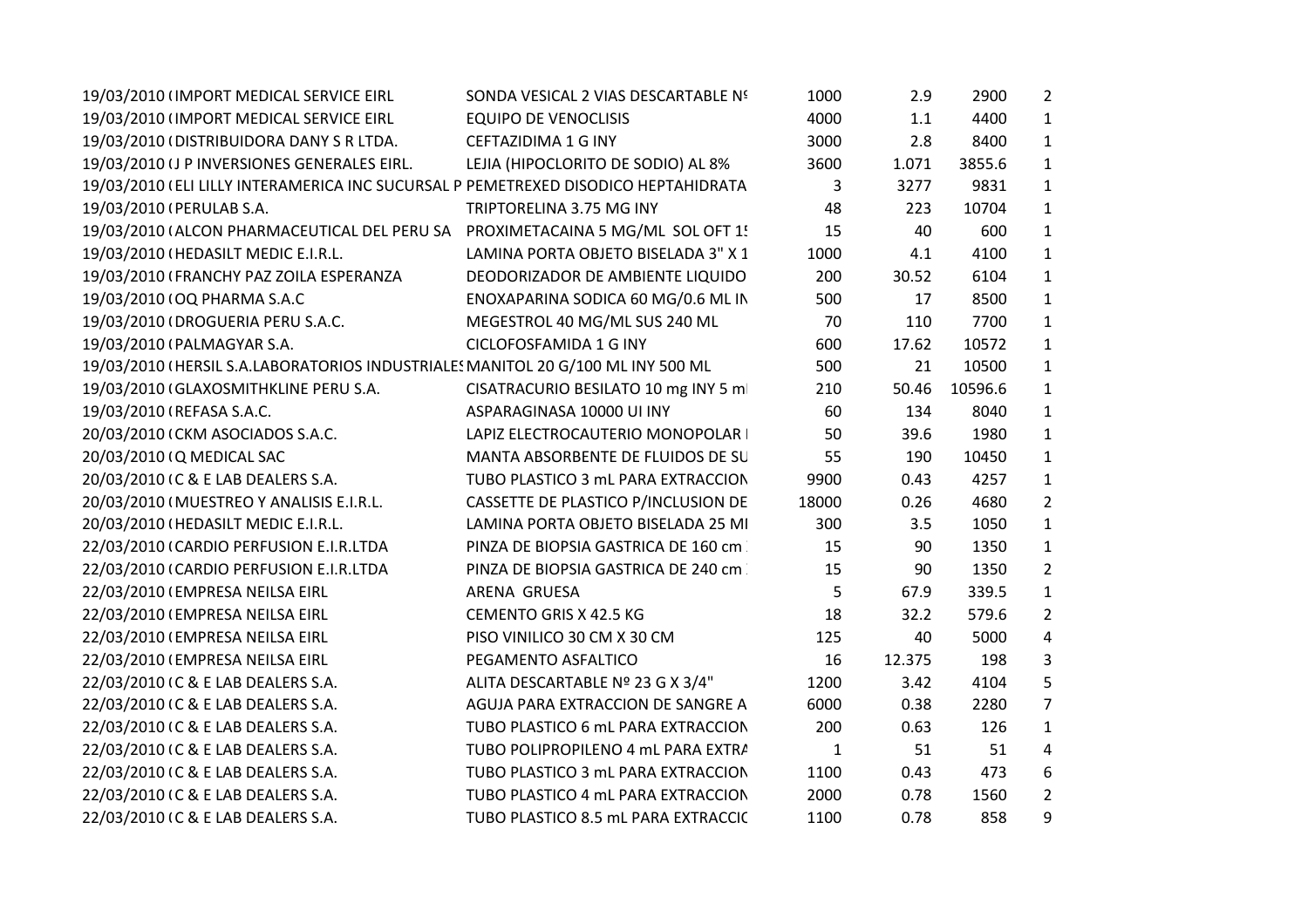| 22/03/2010 (C & E LAB DEALERS S.A.                                             | MICROTUBO DE PLASTICO PARA EXTRAC    | 200   | 1.4       | 280     | 8              |
|--------------------------------------------------------------------------------|--------------------------------------|-------|-----------|---------|----------------|
| 22/03/2010 (NIPRO MEDICAL CORPORATION SUCURSA AGUJA HIPODERMICA DESCARTABLE Nº |                                      | 3500  | 0.08      | 280     | $\mathbf{1}$   |
| 22/03/2010 (BIO REG PHARMA S.A.C                                               | FILGRASTIM 300 ug/1.2 mL INY 1.2 mL  | 385   | 22.8      | 8778    | $\overline{2}$ |
| 22/03/2010 (PALMAGYAR S.A.                                                     | IOPAMIDOL EQUIVALENTE 370 MG I/ML    | 166   | 65        | 10790   | $\mathbf{1}$   |
| 22/03/2010 (GERY REPRESENTACIONES E.I.R.L.                                     | PUNTERA (TIPS) UNIVERSAL PARA PIPET, | 3     | 689       | 2067    | 1              |
| 22/03/2010 (INSTITUTO QUIMIOTERAPICO S.A.                                      | DICLOXACILINA 500 MG TAB             | 2000  | 0.250453  | 500.91  | $\overline{2}$ |
| 22/03/2010 (INSTITUTO QUIMIOTERAPICO S.A.                                      | FLUCONAZOL 150 MG TAB                | 3000  | 0.104018  | 312.05  | 3              |
| 22/03/2010 (INSTITUTO QUIMIOTERAPICO S.A.                                      | ATENOLOL 100 MG TAB                  | 100   | 0.0277    | 2.77    | 1              |
| 22/03/2010 (PERULAB S.A.                                                       | OXALIPLATINO 50 MG INY               | 300   | 32.225171 | 9667.55 | 1              |
| 22/03/2010 (PERULAB S.A.                                                       | FOLINATO CALCICO 50 MG INY           | 4000  | 6.55      | 26200   | $\overline{2}$ |
| 22/03/2010 (ESKE S.R.L.                                                        | AMOXICILINA + ACIDO CLAVULANICO 25   | 200   | 11.70724  | 2341.45 | $\mathbf{1}$   |
| 22/03/2010 (ESKE S.R.L.                                                        | CISPLATINO 1 MG/ML INY 50 ML         | 1000  | 11.434919 | 11434.9 | $\overline{2}$ |
| 22/03/2010 (ESKE S.R.L.                                                        | DAUNORUBICINA 20 MG INY              | 1000  | 15.677695 | 15677.7 | 3              |
| 22/03/2010 (LABORATORIOS AMERICANOS S.A.                                       | LIDOCAINA CLORHIDRATO SIN PRESERV/   | 2000  | 0.542387  | 1084.77 | $\overline{2}$ |
| 22/03/2010 (LABORATORIOS AMERICANOS S.A.                                       | CIPROFLOXACINO 500 MG TAB            | 10000 | 0.08605   | 860.5   | $\mathbf{1}$   |
| 22/03/2010 (LABORATORIOS AMERICANOS S.A.                                       | METRONIDAZOL 500 MG TAB              | 2000  | 0.043492  | 86.98   | 3              |
| 22/03/2010 (MEDROCK CORPORATION S.AC                                           | ALOPURINOL 100 MG TAB                | 12000 | 0.02984   | 358.08  | $\overline{7}$ |
| 22/03/2010 (MEDROCK CORPORATION S.AC                                           | <b>CLARITROMICINA 500 MG TAB</b>     | 1400  | 0.638334  | 893.67  | $\overline{2}$ |
| 22/03/2010 (MEDROCK CORPORATION S.AC                                           | <b>ITRACONAZOL 100 MG TAB</b>        | 1000  | 1.58203   | 1582.03 | 3              |
| 22/03/2010 (MEDROCK CORPORATION S.AC                                           | ACICLOVIR 200 MG TAB                 | 3000  | 0.068327  | 204.98  | $\mathbf{1}$   |
| 22/03/2010 (MEDROCK CORPORATION S.AC                                           | PROPRANOLOL CLORHIDRATO 40 MG TA     | 800   | 0.023825  | 19.06   | 6              |
| 22/03/2010 (MEDROCK CORPORATION S.AC                                           | PREDNISONA 50 MG TAB                 | 10000 | 0.14326   | 1432.6  | 5              |
| 22/03/2010 (DISTRIBUIDORA DROGUERIA SAGITARIO SANASTRAZOL 1 MG TAB             |                                      | 80000 | 0.165394  | 13231.5 | 1              |
| 22/03/2010 (DISTRIBUIDORA DROGUERIA SAGITARIO SCIPROTERONA 50 MG TAB           |                                      | 30000 | 0.65      | 19500   | $\overline{2}$ |
| 22/03/2010 (BERNAL CARBAJAL ENRIQUE EDGAR                                      | CAFE INSTANTANEO X 200 G             | 60    | 14.25     | 855     | $\overline{2}$ |
| 22/03/2010 (BERNAL CARBAJAL ENRIQUE EDGAR                                      | LINAZA EN GRANO (ALIMENTO PARA PEI   | 3     | 5.48      | 16.44   | 9              |
| 22/03/2010 (BERNAL CARBAJAL ENRIQUE EDGAR                                      | CAFE INSTANTANEO X 6 g               | 300   | 0.56      | 168     | 3              |
| 22/03/2010 (BERNAL CARBAJAL ENRIQUE EDGAR                                      | COCOA EN POLVO A GRANEL              | 2     | 17.9      | 35.8    | 12             |
| 22/03/2010 (BERNAL CARBAJAL ENRIQUE EDGAR                                      | ANIS ENTERO (AL PESO)                | 8     | 17.5      | 140     | 6              |
| 22/03/2010 (BERNAL CARBAJAL ENRIQUE EDGAR                                      | <b>TE A GRANEL</b>                   | 1     | 6.48      | 6.48    | 10             |
| 22/03/2010 (BERNAL CARBAJAL ENRIQUE EDGAR                                      | <b>EMOLIENTE X 50 G</b>              | 50    | 0.5       | 25      | 8              |
| 22/03/2010 (BERNAL CARBAJAL ENRIQUE EDGAR                                      | ANIS FILTRANTE X 100 SOBRES          | 15    | 2.99      | 44.85   | 4              |
| 22/03/2010 (BERNAL CARBAJAL ENRIQUE EDGAR                                      | MANZANILLA FILTRANTE X 100 SOBRES    | 25    | 2.99      | 74.75   | $\overline{7}$ |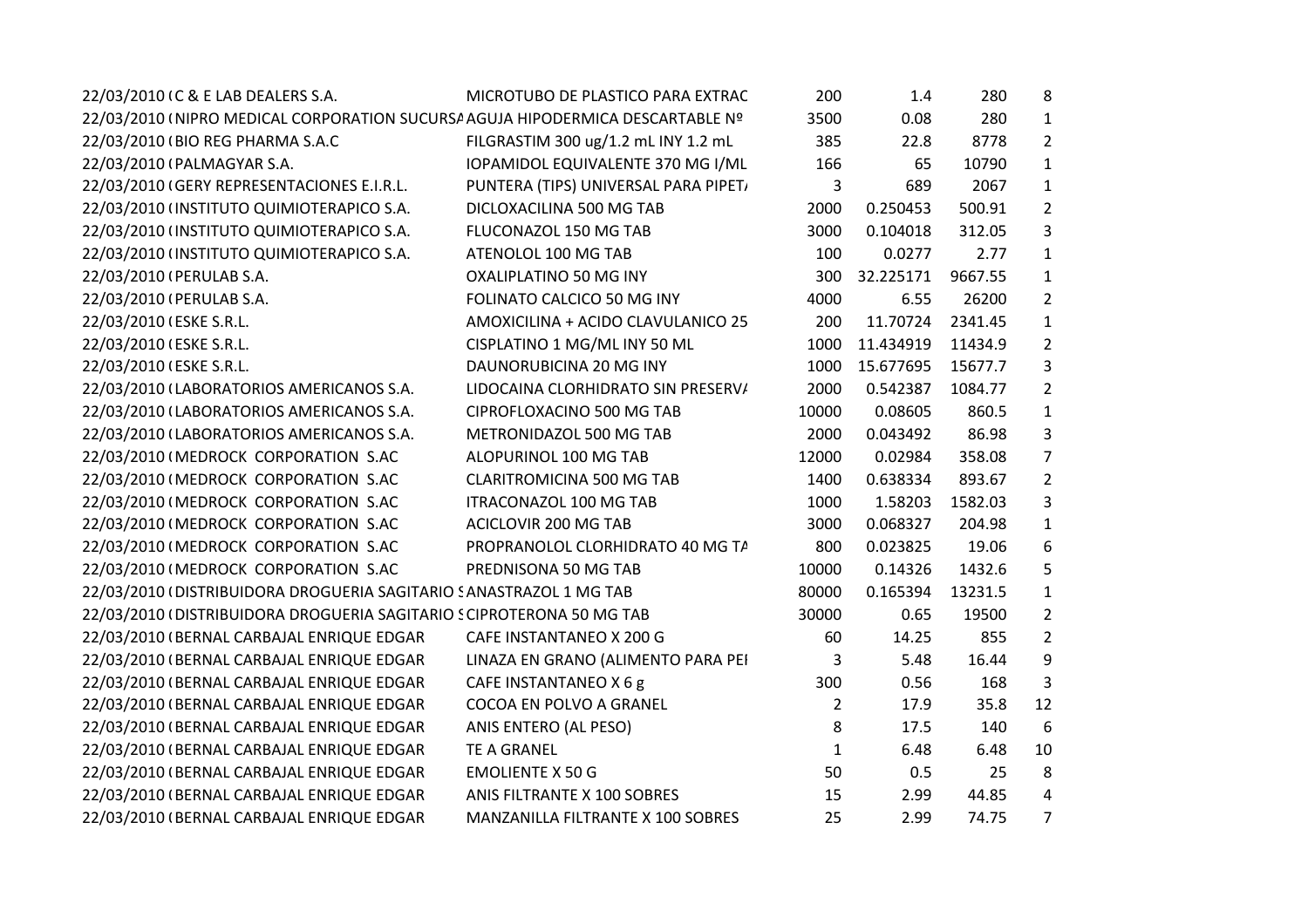| 22/03/2010 (BERNAL CARBAJAL ENRIQUE EDGAR | TE FILTRANTE X 100 SOBRES           | 5      | 2.99      | 14.95   | 5              |
|-------------------------------------------|-------------------------------------|--------|-----------|---------|----------------|
| 22/03/2010 (MEDIFARMA S.A.                | ACIDO ACETILSALICILICO 100 MG TAB   | 6000   | 0.026115  | 156.69  | $\mathbf{1}$   |
| 22/03/2010 (MEDIFARMA S.A.                | EPINEFRINA (COMO CLORHIDRATO O TA   | 200    | 0.31834   | 63.67   | 11             |
| 22/03/2010 (MEDIFARMA S.A.                | ATROPINA SULFATO 500 UG INY 1 ML    | 5000   | 0.20776   | 1038.8  | $\overline{2}$ |
| 22/03/2010 (MEDIFARMA S.A.                | MAGNESIO SULFATO 200 MG/ML INY 10   | 3000   | 0.652027  | 1956.08 | 14             |
| 22/03/2010 (MEDIFARMA S.A.                | CLINDAMICINA 600 MG INY 4 ML        | 1000   | 0.879763  | 879.76  | 4              |
| 22/03/2010 (MEDIFARMA S.A.                | DOCETAXEL 80 MG INY                 | 300    | 85.714285 | 25714.3 | 9              |
| 22/03/2010 (MEDIFARMA S.A.                | CISPLATINO 1 MG/ML INY 10 ML        | 2000   | 4.534454  | 9068.91 | 3              |
| 22/03/2010 (MEDIFARMA S.A.                | FLUOROURACILO 250 MG INY            | 2000   | 2.033792  | 4067.58 | 12             |
| 22/03/2010 (MEDIFARMA S.A.                | VINCRISTINA SULFATO 1 MG/ML INY 1 N | 4000   | 4.771799  | 19087.2 | 17             |
| 22/03/2010 (MEDIFARMA S.A.                | DOPAMINA CLORHIDRATO 40 MG/ML IN    | 1000   | 0.692629  | 692.63  | 10             |
| 22/03/2010 (MEDIFARMA S.A.                | IOPAMIDOL EQUIVALENTE 300 MG I/ML   | 1000   | 44.677682 | 44677.7 | 13             |
| 22/03/2010 (MEDIFARMA S.A.                | DIMENHIDRINATO 50 MG INY 5 ML       | 15000  | 0.4347    | 6520.5  | $\overline{7}$ |
| 22/03/2010 (MEDIFARMA S.A.                | DIMENHIDRINATO 50 MG TAB            | 50000  | 0.022002  | 1100.1  | 8              |
| 22/03/2010 (MEDIFARMA S.A.                | METFORMINA CLORHIDRATO 850 MG T/    | 10000  | 0.041197  | 411.97  | 15             |
| 22/03/2010 (MEDIFARMA S.A.                | DIAZEPAM 5 MG/ML INY 2 ML           | 1000   | 0.214438  | 214.44  | 6              |
| 22/03/2010 (MEDIFARMA S.A.                | DEXTROMETORFANO BROMHIDRATO 15      | 100    | 1.12856   | 112.86  | 5              |
| 22/03/2010 (MEDIFARMA S.A.                | TRAMADOL 50 MG TAB                  | 10000  | 0.063227  | 632.27  | 16             |
| 22/03/2010 (CORPORACION INFARMASA S.A.    | AMOXICILINA 500 MG TAB              | 5000   | 0.089521  | 447.61  | $\mathbf{1}$   |
| 22/03/2010 (CORPORACION INFARMASA S.A.    | VANCOMICINA CLORHIDRATO 500 MG II   | 6000   | 4.011603  | 24069.6 | 5              |
| 22/03/2010 (CORPORACION INFARMASA S.A.    | <b>CAPTOPRIL 25 MG TAB</b>          | 10000  | 0.01696   | 169.6   | $\overline{2}$ |
| 22/03/2010 (CORPORACION INFARMASA S.A.    | RANITIDINA 150 MG TAB               | 100000 | 0.0567    | 5670    | 4              |
| 22/03/2010 (CORPORACION INFARMASA S.A.    | MIDAZOLAM 5 MG INY 5 ML             | 10000  | 0.791787  | 7917.87 | $\overline{3}$ |
| 22/03/2010 (CORPORACION MEDCO S.A.C.      | <b>GLIBENCLAMIDA 5 MG TAB</b>       | 3000   | 0.010925  | 32.78   | $\mathbf{1}$   |
| 22/03/2010 (LABORATORIOS AC FARMA S.A.    | CARBOPLATINO 10 MG/ML INY 15 ML     | 400    | 48        | 19200   | $\overline{2}$ |
| 22/03/2010 (LABORATORIOS AC FARMA S.A.    | CARBOPLATINO 10 MG/ML INY 45 ML     | 400    | 85        | 34000   | 3              |
| 22/03/2010 (LABORATORIOS AC FARMA S.A.    | AMIODARONA 200 MG TAB               | 1000   | 0.160628  | 160.63  | $\mathbf{1}$   |
| 22/03/2010 (LABORATORIOS AC FARMA S.A.    | PREDNISONA 20 MG TAB                | 8000   | 0.09411   | 752.88  | 4              |
| 22/03/2010 (QUINTO DAMIAN HERMANOS S.A.C. | <b>QUINUA</b>                       | 60     | 8.9       | 534     | $\overline{2}$ |
| 22/03/2010 (QUINTO DAMIAN HERMANOS S.A.C. | <b>TRIGO PELADO</b>                 | 40     | 3.5       | 140     | $\overline{4}$ |
| 22/03/2010 (QUINTO DAMIAN HERMANOS S.A.C. | <b>MORON AMERICANO</b>              | 40     | 2.8       | 112     | 8              |
| 22/03/2010 (QUINTO DAMIAN HERMANOS S.A.C. | <b>AVENA A GRANEL</b>               | 250    | 3.499     | 874.75  | 6              |
| 22/03/2010 (QUINTO DAMIAN HERMANOS S.A.C. | <b>SEMOLA DE TRIGO</b>              | 120    | 0.475     | 57      | 3              |
|                                           |                                     |        |           |         |                |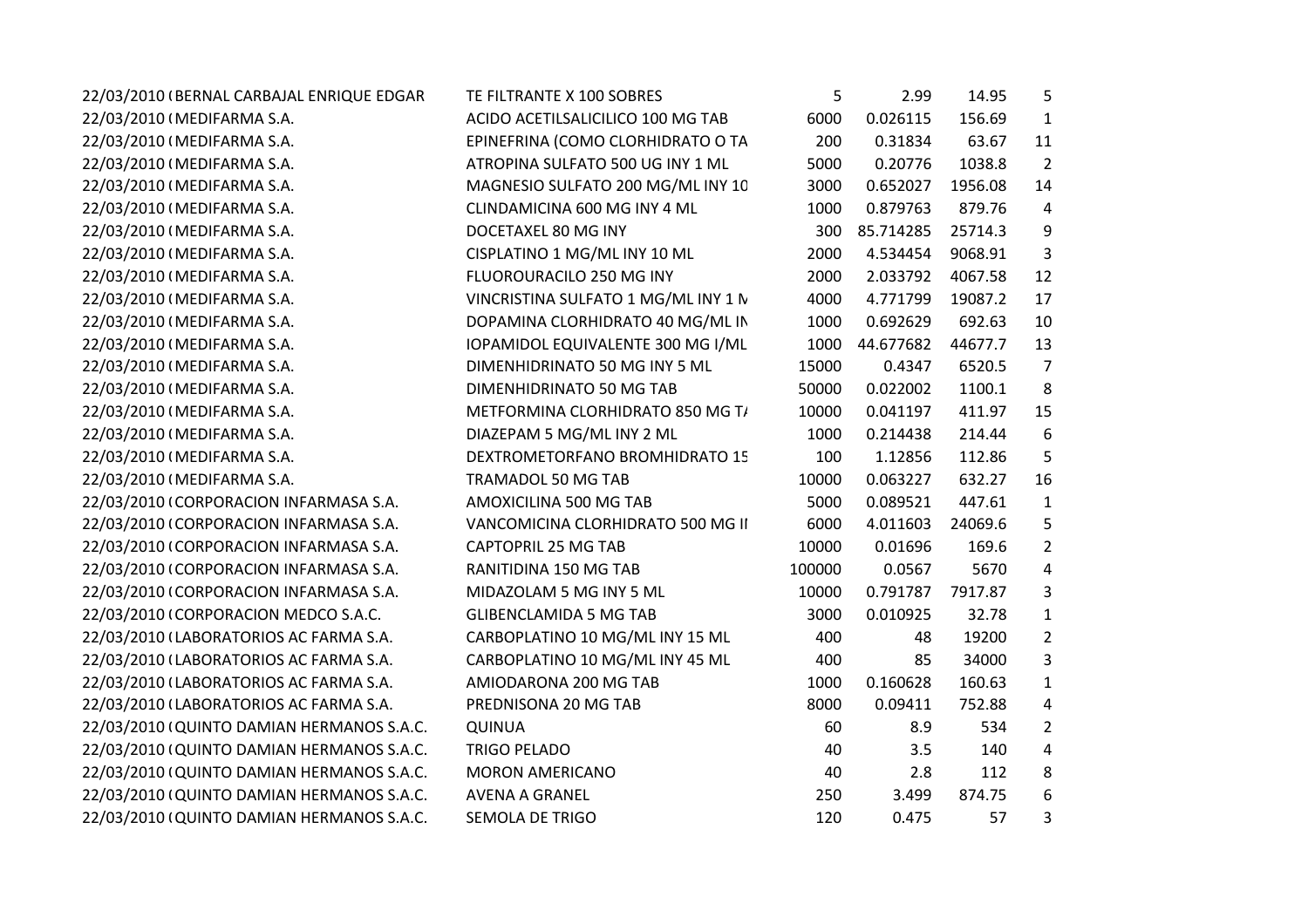| 22/03/2010 (QUINTO DAMIAN HERMANOS S.A.C.                                          | PAPA SECA AMARILLA                         | 35             | 3.9            | 136.5   | 11             |
|------------------------------------------------------------------------------------|--------------------------------------------|----------------|----------------|---------|----------------|
| 22/03/2010 (QUINTO DAMIAN HERMANOS S.A.C.                                          | ALVERJA VERDE PARTIDA                      | 50             | 3.261081       | 163.05  | 9              |
| 22/03/2010 (QUINTO DAMIAN HERMANOS S.A.C.                                          | <b>FREJOL CANARIO</b>                      | 60             | 6.5            | 390     | 12             |
| 22/03/2010 (QUINTO DAMIAN HERMANOS S.A.C.                                          | <b>FREJOL PANAMITO</b>                     | 80             | 3.6            | 288     | 10             |
| 22/03/2010 (QUINTO DAMIAN HERMANOS S.A.C.                                          | <b>GARBANZO</b>                            | 60             | 4.7            | 282     | 5              |
| 22/03/2010 (QUINTO DAMIAN HERMANOS S.A.C.                                          | PALLAR                                     | 60             | 4.2            | 252     | $\mathbf{1}$   |
| 22/03/2010 IC & E LAB DEALERS S.A.                                                 | TUBO PLASTICO 3 mL PARA EXTRACCION         | 3              | 43             | 129     | $\mathbf{1}$   |
| 22/03/2010 (ALMACENERA PACHECO S.R.LTDA.                                           | <b>ACEITE VEGETAL X 5 L</b>                | 140            | 23.87          | 3341.8  | $\mathbf{1}$   |
| 22/03/2010 (ALMACENERA PACHECO S.R.LTDA.                                           | AZUCAR BLANCA X 1 KG                       | 1200           | 2.4875         | 2985    | $\overline{2}$ |
| 22/03/2010 (ALBIS S.A.                                                             | HEPATITIS B ANTICUERPO ANTICORE TO         | 960            | 6.26           | 6009.6  | $\mathbf{1}$   |
| 22/03/2010 (ALBIS S.A.                                                             | TRYPASONOMA CRUZII (CHAGAS) ELISA          | 960            | 5.14           | 4934.4  | $\mathbf{1}$   |
| 22/03/2010 (ALBIS S.A.                                                             | HEPATITIS B - AG SUPERFICIE ELISA X 96     | 960            | 6.26552        | 6014.9  | $\mathbf{1}$   |
| 22/03/2010 (PLATINUM S.R.LTDA.                                                     | TGO AUTOMATIZADO CINETICO                  | 1500           | 3.234          | 4851    | $\mathbf{1}$   |
| 22/03/2010 (DISPROPEI S.A.C.                                                       | ELECTRODO DESCARTABLE PARA ELECTR          | 6000           | 0.85           | 5100    | $\mathbf{1}$   |
| 22/03/2010 (VERSA MED S.A.C                                                        | COLCHON DE ESPUMA DE 1.90 M X 90 C         | 137            | 269            | 36853   | $\mathbf{1}$   |
| 23/03/2010 (HERSIL S.A.LABORATORIOS INDUSTRIALES EQUIPO PARA BOMBA INFUSION SIN VO |                                            | 500            | 21             | 10500   | $\mathbf{1}$   |
| 23/03/2010 (PFIZER S.A.                                                            | <b>VORICONAZOLE 200 MG TAB</b>             | 77             | 133.48         | 10278   | $\mathbf{1}$   |
| 23/03/2010 (PFIZER S.A.                                                            | VORICONAZOLE 200 MG INY                    | 22             | 484            | 10648   | $\mathbf{1}$   |
| 23/03/2010 (ALBIS S.A.                                                             | LEVOSULPIRIDA 25 MG INY 2 ML               | 1200           | 8.8            | 10560   | $\mathbf{1}$   |
| 23/03/2010 (PERULAB S.A.                                                           | TRIPTORELINA 3.75 MG INY                   | 48             | 223            | 10704   | $\mathbf{1}$   |
| 23/03/2010 (B.BRAUN MEDICAL PERU S.A.                                              | <b>GELATINA SUCCINILATADA 4 G/100 ML I</b> | 350            | 30             | 10500   | $\mathbf{1}$   |
| 23/03/2010 (DISTRIBUIDORA MARLON S.R.L                                             | <b>CLOPIDOGREL BISULFATO 75 MG TAB</b>     | 1000           | 0.35           | 350     | $\mathbf{1}$   |
| 23/03/2010 (ALBIS S.A.                                                             | PALONOSETRON CLORHIDRATO 250 ug I          | 30             | 326.4          | 9792    | $\mathbf{1}$   |
| 23/03/2010 (BIOTOSCANA FARMA S.A.                                                  | ESTREPTOQUINASA 1500000 UI INY 10 N        | 3              | 450            | 1350    | $\mathbf{1}$   |
| 23/03/2010 (ABBOTT LABORATORIOS S.A.                                               | SEVOFLURANO 100 mL/100 mL SOL 250          | 70             | 533            | 37310   | $\mathbf{1}$   |
| 23/03/2010 (CARDIO PERFUSION E.I.R.LTDA                                            | PATENTE AZUL V 2.5 G/100 ML INY 2 ML       | 30             | 52             | 1560    | $\mathbf{1}$   |
| 23/03/2010 (REPRESENTACIONES ELECTROMECANICAS FOCO DE 12 V 50 W PARA MICROSCOPIC   |                                            | 6              | 247            | 1482    | $\mathbf{1}$   |
| 23/03/2010 (TAGUMEDICA S. A.                                                       | SUTURA SEDA NEGRA TRENZADA 4/0 C/.         | 108            | $\overline{4}$ | 432     | $\mathbf{1}$   |
| 23/03/2010 (LABORATORIOS LAM - MEDIC S.A.C.                                        | GASA PARAFINADA 10 CM X 10 CM              | 100            | 2.38           | 238     | $\mathbf{1}$   |
| 23/03/2010 (CURAMED SAC                                                            | SUTURA ACIDO POLIGLACTIN 3/0 C/A 1/        | 108            | 9.91           | 1070.28 | $\mathbf{1}$   |
| 23/03/2010 (SIEMENS SAC                                                            | UNIDAD CENTRAL DE PROCESO - CPU            | $\mathbf{1}$   | 26775          | 26775   | $\mathbf{1}$   |
| 23/03/2010 (VASQUEZ ROJAS JUAN CARLOS                                              | SILLA FIJA DE METAL APILABLE               | 12             | 160            | 1920    | $\mathbf{1}$   |
| 23/03/2010 (GAMEL SRL                                                              | PELICULA RADIOGRAFICA SENSIBLE AL V        | $\overline{7}$ | 111            | 777     | $\overline{2}$ |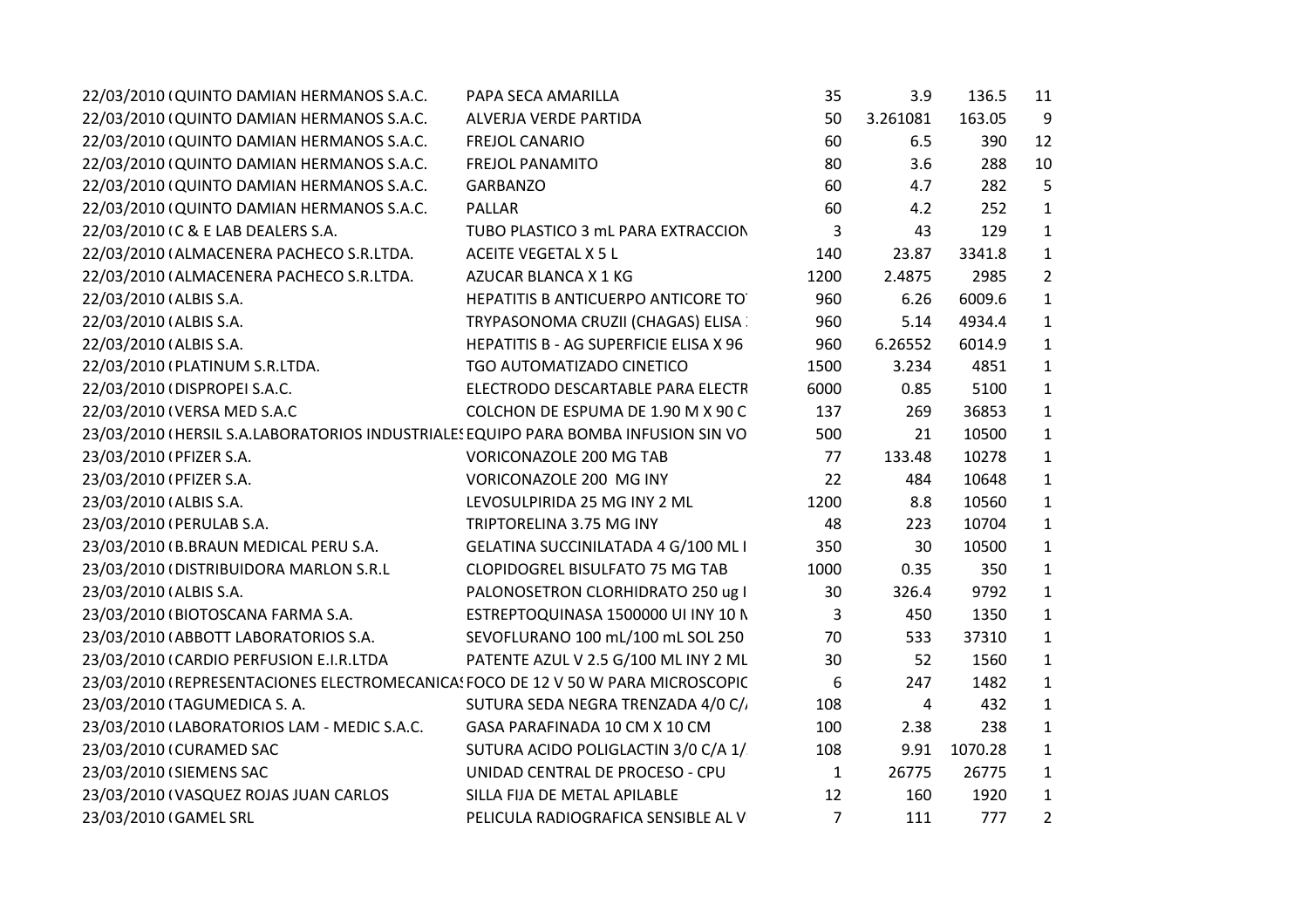| 23/03/2010 (GAMEL SRL                                                               | PELICULA RADIOGRAFICA PARA EQUPO I      | 7            | 1320     | 9240    | 3              |
|-------------------------------------------------------------------------------------|-----------------------------------------|--------------|----------|---------|----------------|
| 23/03/2010 (AMERICAN HOSP SCIEF EQUIP CO DEL PEI FILTRO PARA SOLUCIONES INTRAVENOS. |                                         | 450          | 22.8     | 10260   | $\mathbf{1}$   |
| 23/03/2010 (COMPUTADORAS Y TELECOMUNICACION IMPRESORA MATRIZ DE PUNTO CARRO /       |                                         | $\mathbf{1}$ | 10790.07 | 10790.1 | $\mathbf{1}$   |
| 23/03/2010 (CANDIOTTI ESCARATE ROSA MARIA DEL PBOQUILLA DE PLASTICO PARA ESPIROMI   |                                         | 750          | 1.2      | 900     | $\mathbf{1}$   |
| 23/03/2010 (BERNAL CARBAJAL ENRIQUE EDGAR                                           | CAFE INSTANTANEO X 195 G                | 8            | 8.5      | 68      | $\overline{2}$ |
| 23/03/2010 (BERNAL CARBAJAL ENRIQUE EDGAR                                           | AZUCAR RUBIA X 1 KG                     | 4            | 2.89     | 11.56   | 3              |
| 23/03/2010 (BERNAL CARBAJAL ENRIQUE EDGAR                                           | MANDARINA SIN PEPA (AL PESO)            | 90           | 3.1      | 279     | 4              |
| 23/03/2010 (BERNAL CARBAJAL ENRIQUE EDGAR                                           | PLATANO BISCOCHO (AL PESO)              | 80           | 2.1      | 168     | $\mathbf{1}$   |
| 23/03/2010 (BERNAL CARBAJAL ENRIQUE EDGAR                                           | VASO DESCARTABLE DE PLASTICO TIPO (     | 500          | 0.03     | 15      | $\overline{2}$ |
| 23/03/2010 (BERNAL CARBAJAL ENRIQUE EDGAR                                           | BOLSA DE POLIETILENO 25 CM X 15 CM /    | 10           | 1.2      | 12      | $\mathbf{1}$   |
| 23/03/2010 (IMPORTADORA PORTEX MEDICAL S.A.                                         | TUBO ENDOTRAQUEAL NASAL/ORAL C/E        | 15           | 43       | 645     | $\overline{2}$ |
| 23/03/2010 (IMPORTADORA PORTEX MEDICAL S.A.                                         | TUBO ENDOTRAQUEAL NASAL/ORAL C/E        | 15           | 43       | 645     | 3              |
| 23/03/2010 (IMPORTADORA PORTEX MEDICAL S.A.                                         | TUBO ENDOTRAQUEAL NASAL/ORAL C/E        | 15           | 43       | 645     | $\mathbf{1}$   |
| 24/03/2010 (REFASA S.A.C.                                                           | ETOPOSIDO 50 MG TAB                     | 500          | 16.5     | 8250    | $\mathbf{1}$   |
| 24/03/2010 (LABORATORIOS BAGO DEL PERU S.A.                                         | MITOXANTRONA 20 MG/10 ML INY 10 N       | 100          | 52       | 5200    | $\mathbf{1}$   |
| 24/03/2010 (PALMAGYAR S.A.                                                          | VINCRISTINA SULFATO 1 MG/ML INY 1 N     | 1200         | 9        | 10800   | $\mathbf{1}$   |
| 24/03/2010 (ESKE S.R.L.                                                             | DACARBAZINA 200 MG INY                  | 500          | 18.75    | 9375    | $\mathbf{1}$   |
| 24/03/2010 (ARGOS MEDICAL IMPORT S.R.L.                                             | CELECOXIB 200 MG TAB                    | 5000         | 0.16     | 800     | $\mathbf{1}$   |
| 24/03/2010 (DISTRIBUIDORA MARLON S.R.L                                              | AMITRIPTILINA 25 MG TAB                 | 15000        | 0.25     | 3750    | $\mathbf{1}$   |
| 24/03/2010 (PROVERSAL S.R.L.                                                        | ATORVASTATINA 10 MG TAB                 | 4000         | 0.12     | 480     | $\mathbf{1}$   |
| 24/03/2010 (MAKAR CORPORATION S.A.C                                                 | ALBUMINA HUMANA 20 G/100 ML INY 5       | 80           | 134      | 10720   | $\mathbf{1}$   |
| 24/03/2010 (PALMAGYAR S.A.                                                          | PROPOFOL 10 MG/ML INY 20 ML             | 600          | 7.2      | 4320    | $\mathbf{1}$   |
| 24/03/2010 (MEDICAL FULL IMPORT S.A.                                                | <b>GUANTE PARA EXAMEN DESCARTABLE T</b> | 15000        | 0.12     | 1800    | 3              |
| 24/03/2010 (MEDICAL FULL IMPORT S.A.                                                | <b>GUANTE PARA EXAMEN DESCARTABLE T</b> | 15000        | 0.12     | 1800    | $2^{\circ}$    |
| 24/03/2010 (MEDICAL FULL IMPORT S.A.                                                | <b>GUANTE PARA EXAMEN DESCARTABLE T</b> | 15000        | 0.12     | 1800    | $\mathbf{1}$   |
| 24/03/2010 (REFASA S.A.C.                                                           | <b>BLEOMICINA 15 MG INY</b>             | 280          | 38       | 10640   | $\mathbf{1}$   |
| 24/03/2010 (LABORATORIOS UNIDOS S.A                                                 | SODIO CLORURO 900 MG/100 ML INY 1       | 1500         | 7        | 10500   | $\mathbf{1}$   |
| 24/03/2010 (HEMOCARE S.A.C.                                                         | L-GLUTAMINA + MALTODEXTRINA + LAC       | 100          | 20       | 2000    | $\mathbf{1}$   |
| 24/03/2010 (MACATT MEDICA PERUANA S.A.C.                                            | CANULA DE TRAQUEOTOMIA LPC Nº 6         | 5            | 218.5    | 1092.5  | 3              |
| 24/03/2010 (MACATT MEDICA PERUANA S.A.C.                                            | CANULA DE TRAQUEOTOMIA DCFN Nº 8        | 5            | 212.5    | 1062.5  | $\mathbf{1}$   |
| 24/03/2010 IMACATT MEDICA PERUANA S.A.C.                                            | CANULA DE TRAQUEOTOMIA FENESTRAI        | 5            | 225      | 1125    | $\overline{2}$ |
| 24/03/2010 (MAKAR CORPORATION S.A.C                                                 | SONDA DE ASPIRACION ENDOTRAQUEAI        | 70           | 60       | 4200    | $\mathbf{1}$   |
| 24/03/2010 (MAKAR CORPORATION S.A.C                                                 | SONDA DE ASPIRACION ENDOTRAQUEAI        | 70           | 60       | 4200    | $\overline{2}$ |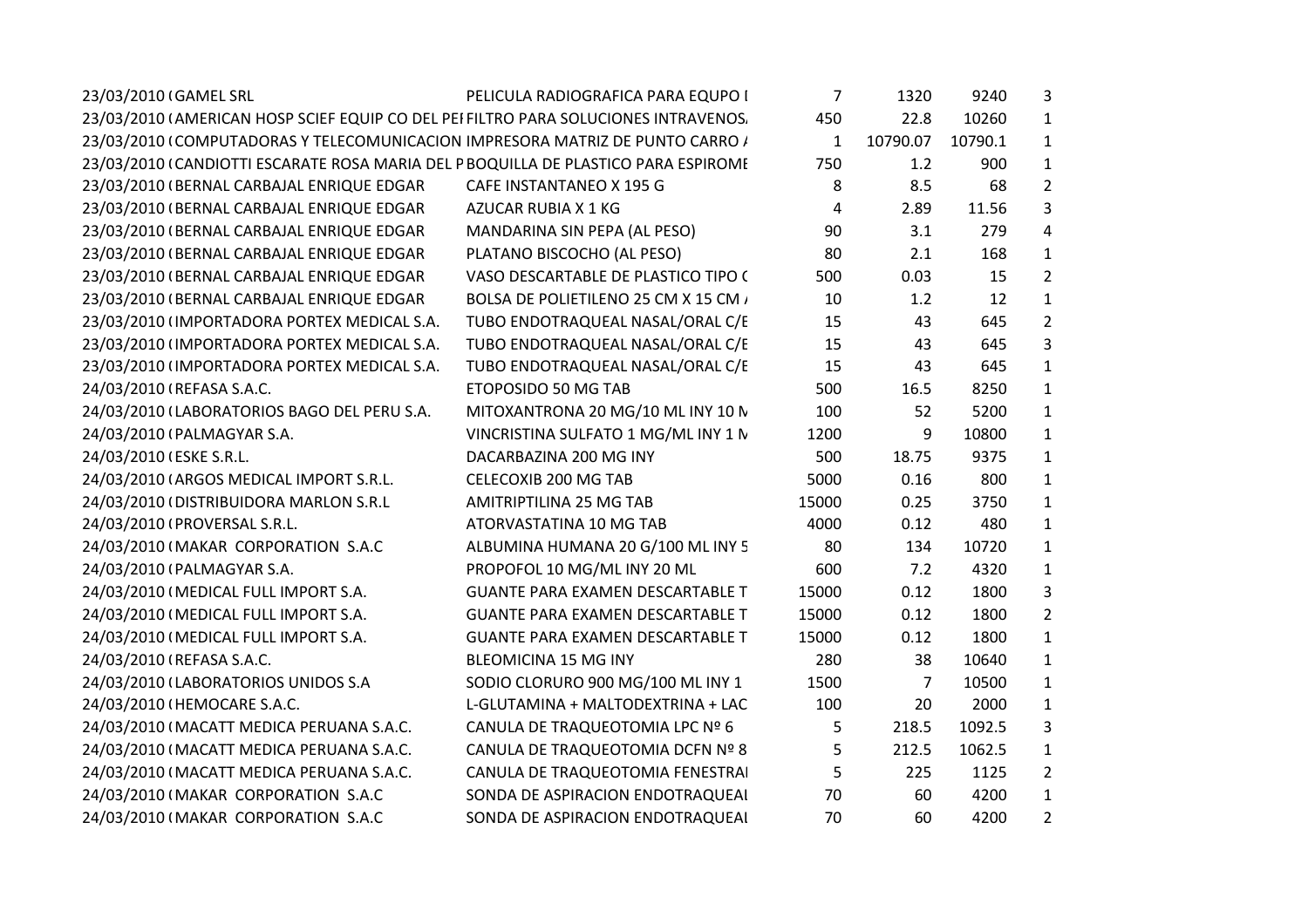| 24/03/2010 (QUIMICA SUIZA S.A.          | PAÑAL DESCARTABLE TIPO CALZON PAR.         | 3360           | 1.96    | 6585.6  | $\mathbf{1}$   |  |
|-----------------------------------------|--------------------------------------------|----------------|---------|---------|----------------|--|
| 24/03/2010 (QUIMICA SUIZA S.A.          | PAÑAL DESCARTABLE TIPO CALZON PAR.         | 5040           | 2.6     | 13104   | $\overline{2}$ |  |
| 24/03/2010 (ESKE S.R.L.                 | LEUPRORELINA 3.75 MG INY                   | 120            | 156.315 | 18757.8 | $\mathbf{1}$   |  |
| 24/03/2010 (CARDIO PERFUSION E.I.R.LTDA | CATETER IMPLANTABLE CON PUERTO DE          | 6              | 980     | 5880    | $\mathbf{1}$   |  |
| 24/03/2010 (VENTYMONT S.A.C.            | MASCARA DE OXIGENO TIPO VENTURI P.         | $\overline{2}$ | 1050    | 2100    | $\mathbf{1}$   |  |
| 24/03/2010 (FERCO MEDICAL S.A.C.        | <b>BOLSA DE POLIETILENO DE BIOSEGURID/</b> | 5000           | 0.4     | 2000    | $\mathbf{1}$   |  |
| 24/03/2010 (MEDISPEC PERU S.A.C.        | DESINFECTANTE AMONIO CUATERNARIC           | 30             | 61.5    | 1845    | $\mathbf{1}$   |  |
| 24/03/2010 (INDUSTRIA JOBISA SAC        | PUERTA DE MADERA CEDRO CONTRAPLI           | $\overline{2}$ | 751.63  | 1503.26 | $\mathbf{1}$   |  |
| 24/03/2010 (INDUSTRIA JOBISA SAC        | PARIHUELA DE MADERA DE 1 M X 45 CN         | $\mathbf{1}$   | 80      | 80      | $\overline{2}$ |  |
| 24/03/2010 (INDUSTRIA JOBISA SAC        | ZAPATERA DE ACERO PARA 1 PAR               | $\overline{2}$ | 622.38  | 1244.76 | 3              |  |
| 24/03/2010 (INDUSTRIA JOBISA SAC        | <b>BANCO METALICO GIRATORIO CON GAR</b>    | 3              | 140     | 420     | 4              |  |
| 24/03/2010 (INDUSTRIA JOBISA SAC        | CAJONERA RODABLE DE MELAMINA DE :          | $\mathbf{1}$   | 2134.23 | 2134.23 | 5              |  |
| 24/03/2010 (INDUSTRIA JOBISA SAC        | CASILLERO DE MELAMINA DE 18 PUERT/         | $\overline{2}$ | 3522.93 | 7045.86 | 6              |  |
| 24/03/2010 (INDUSTRIA JOBISA SAC        | CASILLERO DE MELAMINA DE 21 PUERT/         | $\mathbf{1}$   | 5134.63 | 5134.63 | 7              |  |
| 24/03/2010 (INDUSTRIA JOBISA SAC        | CASILLERO DE MELAMINA DE 12 PUERT/         | $\overline{2}$ | 1898.26 | 3796.52 | 8              |  |
| 24/03/2010 (INDUSTRIA JOBISA SAC        | <b>ESCRITORIO DE MELAMINA</b>              | 1              | 596.45  | 596.45  | 9              |  |
| 24/03/2010 (INDUSTRIA JOBISA SAC        | <b>ESCRITORIO DE MELAMINA CON VIDRIO</b>   | $\mathbf{1}$   | 1249.2  | 1249.2  | 10             |  |
| 24/03/2010 (INDUSTRIA JOBISA SAC        | ESCRITORIO DE MELAMINA CON VIDRIO          | $\overline{2}$ | 1078.4  | 2156.8  | 11             |  |
| 24/03/2010 (INDUSTRIA JOBISA SAC        | ESCRITORIO DE MELAMINA DE 2.42 m X         | $\mathbf{1}$   | 2096.92 | 2096.92 | 12             |  |
| 24/03/2010 (INDUSTRIA JOBISA SAC        | ESCRITORIO DE MELAMINA EN FORMA [          | 1              | 1141.03 | 1141.03 | 13             |  |
| 24/03/2010 (INDUSTRIA JOBISA SAC        | ESCRITORIO DE MELAMINA DE 3.62 m X         | $\mathbf{1}$   | 3879.5  | 3879.5  | 14             |  |
| 24/03/2010 (INDUSTRIA JOBISA SAC        | ESTANTE ARCHIVADOR DE MELAMINA D           | $\mathbf{1}$   | 1407.56 | 1407.56 | 15             |  |
| 24/03/2010 (INDUSTRIA JOBISA SAC        | <b>ESTANTE DE MELAMINA</b>                 | $\overline{2}$ | 539.4   | 1078.8  | 16             |  |
| 24/03/2010 (INDUSTRIA JOBISA SAC        | ESTANTE DE MELAMINA DE 2.10 M X 40         | $\mathbf{1}$   | 3153.39 | 3153.39 | 17             |  |
| 24/03/2010 (INDUSTRIA JOBISA SAC        | ESTANTE DE MELAMINA DE 2.10 m X 2.1        | 4              | 2843.49 | 11374   | 18             |  |
| 24/03/2010 (INDUSTRIA JOBISA SAC        | ESTANTE DE MELAMINA DE 1.60 m X 1.7        | $\mathbf{1}$   | 1114.84 | 1114.84 | 19             |  |
| 24/03/2010 (INDUSTRIA JOBISA SAC        | ESTANTE DE MELAMINA DE 1.56 m X 2.3        | $\mathbf{1}$   | 1177.33 | 1177.33 | 20             |  |
| 24/03/2010 (INDUSTRIA JOBISA SAC        | ESTANTE DE MELAMINA DE 1.70 m X 2.3        | 1              | 1299.2  | 1299.2  | 21             |  |
| 24/03/2010 (INDUSTRIA JOBISA SAC        | ESTANTE DE MELAMINA DE 2.30 m X 2.3        | $\mathbf{1}$   | 4750.83 | 4750.83 | 22             |  |
| 24/03/2010 (INDUSTRIA JOBISA SAC        | ESTANTE DE MELAMINA DE 2.30 m X 2.0        | $\mathbf{1}$   | 995.81  | 995.81  | 23             |  |
| 24/03/2010 (INDUSTRIA JOBISA SAC        | ESTANTE DE MELAMINA DE 2.42 m X 2.3        | $\mathbf{1}$   | 1648.79 | 1648.79 | 24             |  |
| 24/03/2010 (INDUSTRIA JOBISA SAC        | ESTANTE DE MELAMINA DE 2.10 m X 3.0        | 3              | 2110.9  | 6332.7  | 25             |  |
| 24/03/2010 (INDUSTRIA JOBISA SAC        | ESTANTE DE MELAMINA DE 2.50 m X 2.1        | $\mathbf{1}$   | 2413.79 | 2413.79 | 26             |  |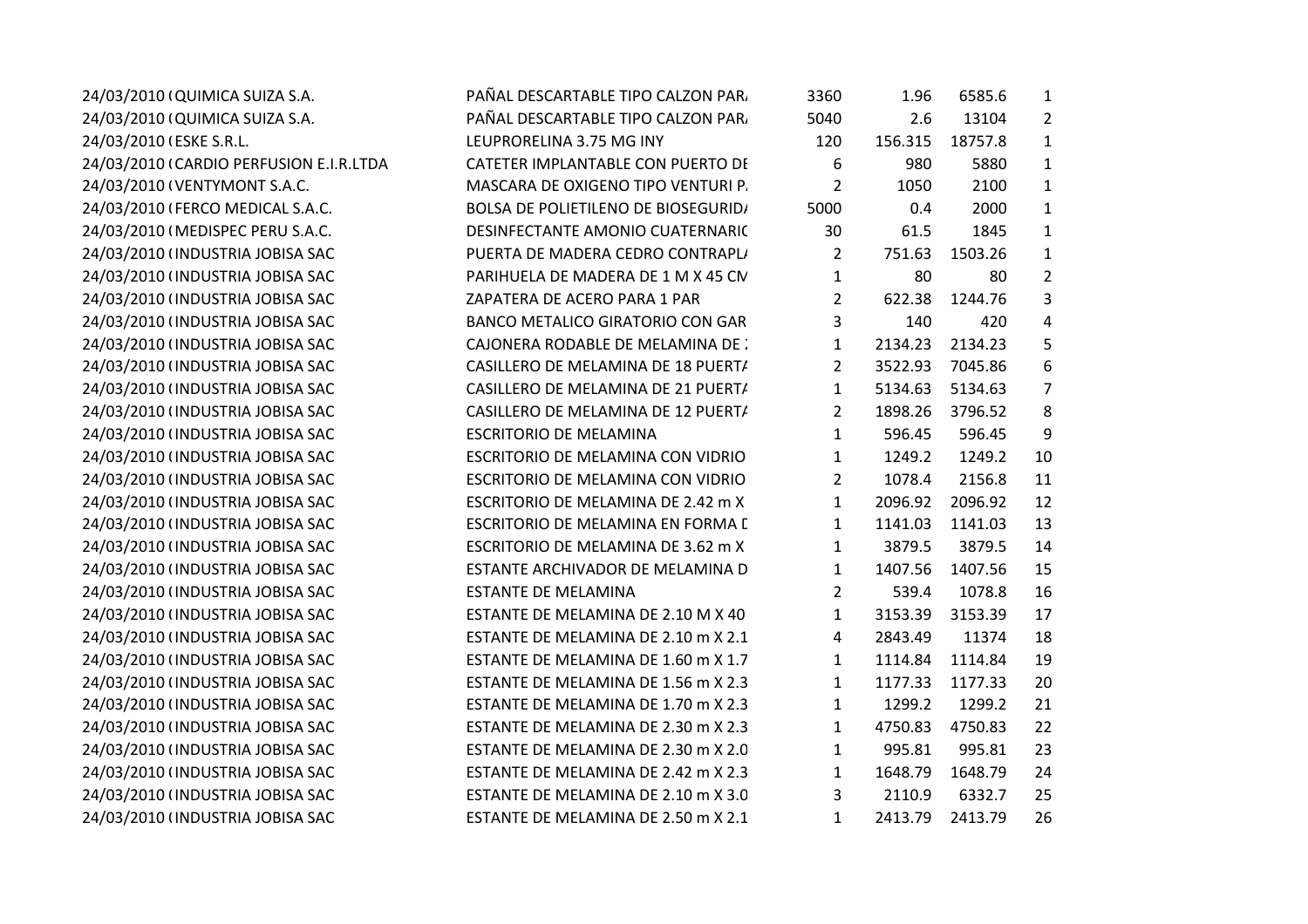| 24/03/2010 (INDUSTRIA JOBISA SAC                                                   | ESTANTE DE MELAMINA DE 80 cm X 1.38   | $\mathbf{1}$   | 544.58       | 544.58  | 27             |
|------------------------------------------------------------------------------------|---------------------------------------|----------------|--------------|---------|----------------|
| 24/03/2010 (INDUSTRIA JOBISA SAC                                                   | ESTANTE DE MELAMINA DE 1.05 m X 80    | $\mathbf{1}$   | 420.11       | 420.11  | 28             |
| 24/03/2010 (INDUSTRIA JOBISA SAC                                                   | ESTANTE DE MELAMINA AEREO EN FORI     | $\mathbf{1}$   | 2090.16      | 2090.16 | 29             |
| 24/03/2010 (INDUSTRIA JOBISA SAC                                                   | ESTANTE DE MELAMINA DE 60 cm X 60 c   | 1              | 120          | 120     | 30             |
| 24/03/2010 (INDUSTRIA JOBISA SAC                                                   | ESTANTE DE MELAMINA DE 2.37 m X 2.4   | $\mathbf{1}$   | 1698.79      | 1698.79 | 31             |
| 24/03/2010 (INDUSTRIA JOBISA SAC                                                   | MESA DE MELAMINA                      | $\mathbf{1}$   | 162          | 162     | 32             |
| 24/03/2010 (INDUSTRIA JOBISA SAC                                                   | MESA DE MELAMINA EN FORMA DE L DI     | $\mathbf{1}$   | 2481.74      | 2481.74 | 33             |
| 24/03/2010 (INDUSTRIA JOBISA SAC                                                   | MESA DE METAL ACERO QUIRURGICO DI     | $\overline{2}$ | 777.97       | 1555.94 | 34             |
| 24/03/2010 (INDUSTRIA JOBISA SAC                                                   | MESA DE METAL ACERO QUIRURGICO DI     | $\mathbf{1}$   | 907.64       | 907.64  | 35             |
| 24/03/2010 (INDUSTRIA JOBISA SAC                                                   | MODULO DE MELAMINA PARA COMPUT        | $\mathbf{1}$   | 666.46       | 666.46  | 36             |
| 24/03/2010 (INDUSTRIA JOBISA SAC                                                   | MOSTRADOR METALICO DE ACERO QUIF      | $\mathbf{1}$   | 5702.21      | 5702.21 | 37             |
| 24/03/2010 (INDUSTRIA JOBISA SAC                                                   | MOSTRADOR METALICO DE ACERO QUIF      | $\mathbf{1}$   | 7779.74      | 7779.74 | 38             |
| 24/03/2010 (INDUSTRIA JOBISA SAC                                                   | MOSTRADOR METALICO DE ACERO QUIF      | $\mathbf{1}$   | 5964.47      | 5964.47 | 39             |
| 24/03/2010 (INDUSTRIA JOBISA SAC                                                   | SILLA GIRATORIA DE METAL RODANTE      | 4              | 280          | 1120    | 40             |
| 24/03/2010 (INDUSTRIA JOBISA SAC                                                   | SILLA GIRATORIA DE METAL CON BRAZO    | 8              | 320          | 2560    | 41             |
| 24/03/2010 (MEDROCK CORPORATION S.AC                                               | ALOPURINOL 100 MG TAB                 | 15000          | 0.07         | 1050    | $\mathbf{1}$   |
| 24/03/2010 (HEMOCARE S.A.C.                                                        | FORMULA SEMIELEMENTAL INMUNOM(        | 60             | 60           | 3600    | $\mathbf{1}$   |
| 24/03/2010 (HEMOCARE S.A.C.                                                        | OTROS NUTRIENTES EN COMBINACION I     | 20             | 60           | 1200    | $\overline{2}$ |
| 25/03/2010 (QUIMICA SUIZA S.A.                                                     | RITUXIMAB 500 MG/50 ML INY 50 ML      | $\overline{2}$ | 4199.6       | 8399.2  | $\mathbf{1}$   |
| 25/03/2010 (MIRALLES & BURGA S. A. C.                                              | TUBO ENDOTRAQUEAL NASAL/ORAL C/E      | 50             | 45           | 2250    | $\mathbf{1}$   |
| 25/03/2010 (MIRALLES & BURGA S. A. C.                                              | TUBO ENDOTRAQUEAL NASAL/ORAL C/E      | 80             | 45           | 3600    | $\overline{2}$ |
| 25/03/2010 (MIRALLES & BURGA S. A. C.                                              | TUBO ENDOTRAQUEAL NASAL/ORAL C/E      | 80             | 45           | 3600    | 3              |
| 25/03/2010 (NIPRO MEDICAL CORPORATION SUCURSA FILTRO DIALIZADOR 1.9.M2             |                                       | 10             | 63           | 630     | $\overline{2}$ |
| 25/03/2010 (MIRALLES & BURGA S.A.C.                                                | TUBO ENDOTRAQUEAL NASAL/ORAL C/E      | 30             | 45           | 1350    | $\mathbf{1}$   |
| 25/03/2010 (MIRALLES & BURGA S.A.C.                                                | TUBO ENDOTRAQUEAL NASAL/ORAL C/E      | 30             | 45           | 1350    | $\overline{2}$ |
| 25/03/2010 (PERULAB S.A.                                                           | DOCETAXEL 80 MG INY                   | 80             | 122          | 9760    | $\mathbf{1}$   |
| 25/03/2010 (HERSIL S.A.LABORATORIOS INDUSTRIALES EQUIPO PARA BOMBA INFUSION SIN VO |                                       | 500            | 21           | 10500   | $\mathbf{1}$   |
| 25/03/2010 (PFIZER S.A.                                                            | VORICONAZOLE 200 MG TAB               | 500            | 133.48       | 66740   | $\overline{2}$ |
| 25/03/2010 (PFIZER S.A.                                                            | VORICONAZOLE 200 MG INY               | 150            | 482.66       | 72399   | $\mathbf{1}$   |
| 25/03/2010 (GLAXOSMITHKLINE PERU S.A.                                              | CISATRACURIO BESILATO 10 mg INY 5 m   | 150            | 50.46        | 7569    | $\mathbf{1}$   |
| 25/03/2010 (GRUNENTHAL PERUANA S.A.                                                | CICLOFOSFAMIDA 50 MG TAB              | 6000           | $\mathbf{1}$ | 6000    | $\mathbf{1}$   |
| 25/03/2010 (R & H PLASTICOS S.A.                                                   | BOLSA DE POLIETILENO DE 60 cm X 56 ci | 9000           | 0.09         | 810     | 4              |
| 25/03/2010 (R & H PLASTICOS S.A.                                                   | BOLSA DE POLIETILENO DE 1.08 m X 94 c | 1600           | 0.4          | 640     | 5              |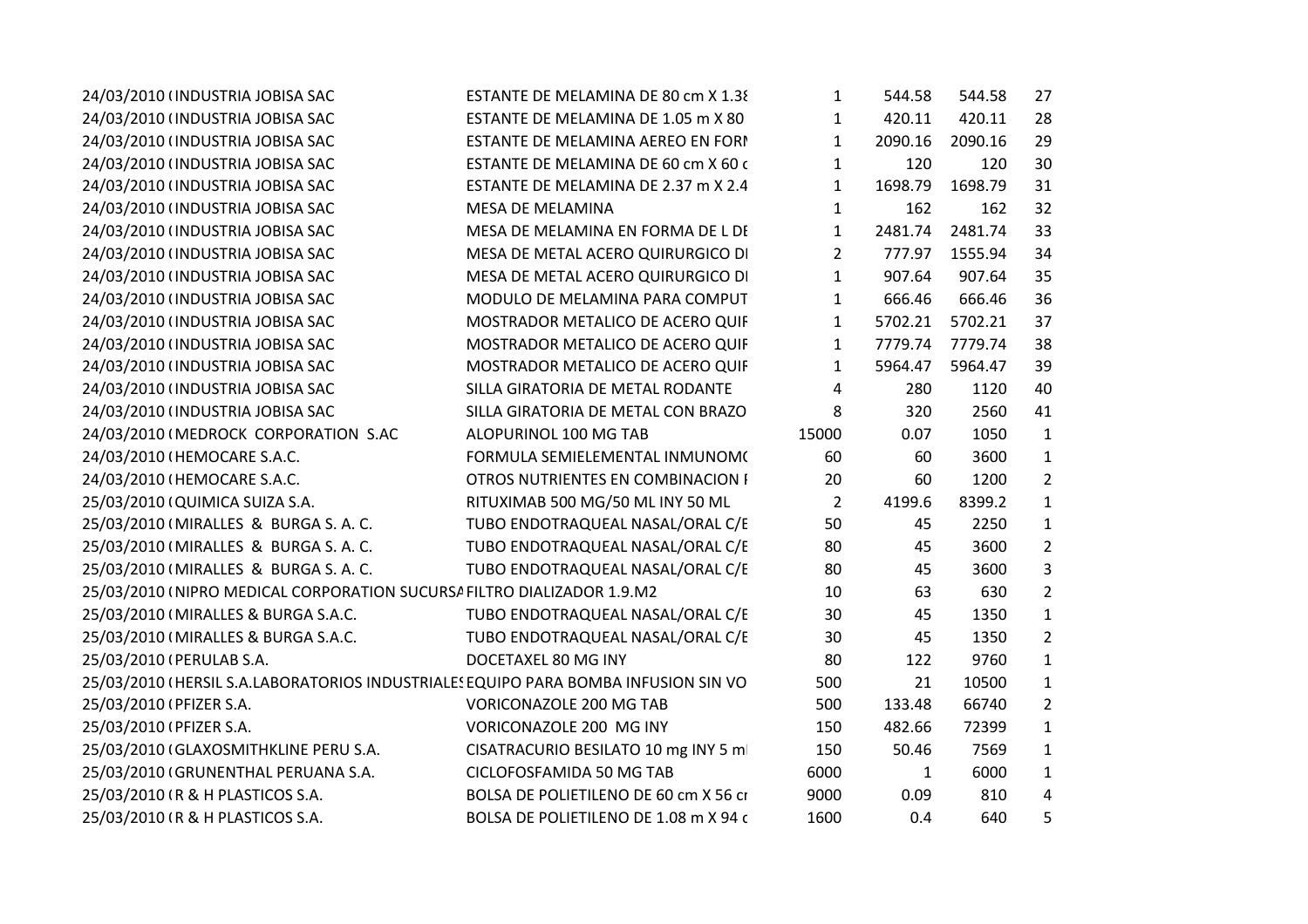| 25/03/2010 (R & H PLASTICOS S.A.                                                    | BOLSA DE POLIETILENO DE 65 cm X 58 ci     | 4000           | 0.11    | 440     | 3              |  |
|-------------------------------------------------------------------------------------|-------------------------------------------|----------------|---------|---------|----------------|--|
| 25/03/2010 (R & H PLASTICOS S.A.                                                    | BOLSA DE POLIETILENO DE 77 cm X 74 ci     | 1800           | 0.15    | 270     | $\overline{7}$ |  |
| 25/03/2010 (R & H PLASTICOS S.A.                                                    | BOLSA DE POLIETILENO DE 98 cm X 77 ci     | 5000           | 0.285   | 1425    | $1\,$          |  |
| 25/03/2010 (R & H PLASTICOS S.A.                                                    | BOLSA DE POLIETILENO DE 98 cm X 77 ci     | 3000           | 0.305   | 915     | $\overline{2}$ |  |
| 25/03/2010 (R & H PLASTICOS S.A.                                                    | BOLSA DE POLIETILENO DE 77 cm X 74 ci     | 1600           | 0.18    | 288     | 6              |  |
| 25/03/2010 (R & H PLASTICOS S.A.                                                    | BOLSA DE POLIETILENO DE 65 cm X 42 ci     | 11000          | 0.115   | 1265    | 8              |  |
| 26/03/2010 (GENSON IMPORT EXPORT S.A.C                                              | <b>ENCHUFE CHATO</b>                      | 50             | 3.6     | 180     | $\overline{4}$ |  |
| 26/03/2010 (GENSON IMPORT EXPORT S.A.C                                              | ARRANCADOR 20 W                           | 200            | 1.2     | 240     | 6              |  |
| 26/03/2010 (GENSON IMPORT EXPORT S.A.C                                              | ARRANCADOR PARA FLUORESCENTE DE           | 200            | 1.2     | 240     | $\overline{2}$ |  |
| 26/03/2010 (GENSON IMPORT EXPORT S.A.C                                              | FLUORESCENTE LINEAL 36 W                  | 200            | 5.5     | 1100    | $\mathbf{1}$   |  |
| 26/03/2010 (GENSON IMPORT EXPORT S.A.C                                              | <b>FLUORESCENTE 18 W</b>                  | 200            | 5.3     | 1060    | 5              |  |
| 26/03/2010 (VILLALOBOS TOMASEVICH MARIELLA ISAI EQUIPO FLUORESCENTE LINEAL 4 X 18 W |                                           | 60             | 177.5   | 10650   | $1\,$          |  |
| 26/03/2010 (ALBIS S.A.                                                              | <b>CATETER ENDOVENOSO PERIFERICO Nº :</b> | 8000           | 1.32    | 10560   | $\mathbf 1$    |  |
| 26/03/2010 (ALBIS S.A.                                                              | CATETER ENDOVENOSO PERIFERICO Nº :        | 8000           | 1.32    | 10560   | $\mathbf{1}$   |  |
| 26/03/2010 (OQ PHARMA S.A.C                                                         | AMOXICILINA + ACIDO CLAVULANICO 25        | 300            | 14      | 4200    | $\mathbf{1}$   |  |
| 26/03/2010 (HOSPICARE SOCIEDAD ANONIMA CERRAL ELECTROBISTURI                        |                                           | $\mathbf{1}$   | 125000  | 125000  | $\mathbf{1}$   |  |
| 26/03/2010 (MACC-HER REPRESENTACIONES S.R.L                                         | PAPEL HIGIENICO X 550 M                   | 100            | 9.6985  | 969.85  | $\mathbf{1}$   |  |
| 26/03/2010 (PRODUCTOS ROCHE Q.F.S.A.                                                | <b>ANTICUERPO ANTI VIH 1-2</b>            | 600            | 10.8    | 6480    | $1\,$          |  |
| 26/03/2010 (ALBIS S.A.                                                              | ANTICUERPO MONOCLONAL PARA CD 1!          | $\mathbf{1}$   | 2200    | 2200    | $\mathbf{1}$   |  |
| 26/03/2010 (QUIMICA SUIZA S.A.                                                      | RPR X 500 DETERMINACIONES C/CONTR         | 9000           | 0.99    | 8910    | $1\,$          |  |
| 26/03/2010 (PRODUCTOS ROCHE Q.F.S.A.                                                | HEPATITIS B ANTIGENO DE SUPERFICIE        | 600            | 8       | 4800    | $1\,$          |  |
| 26/03/2010 (REPRESENTACIONES HOSPITALARIAS NAC BUFFER TRIS SALINA TBS PH 7.6 X 1 L  |                                           | 10             | 734.03  | 7340.3  | 3              |  |
| 26/03/2010 (REPRESENTACIONES HOSPITALARIAS NACKIT DIAMINOBENCIDINA (DAB) DE 5 mL·   |                                           | $\mathbf{3}$   | 796.89  | 2390.67 | 25             |  |
| 26/03/2010 (REPRESENTACIONES HOSPITALARIAS NAC ANTICUERPO CROMOGRANINA X 7 ML       |                                           | $\mathbf{1}$   | 1174.97 | 1174.97 | 36             |  |
| 26/03/2010 (REPRESENTACIONES HOSPITALARIAS NAC SOLUCION RECUPERADORA DE ANTIGEN     |                                           | $\mathbf{3}$   | 4750    | 14250   | 44             |  |
| 26/03/2010 (REPRESENTACIONES HOSPITALARIAS NAC PROTEINA FIBRILAR GLIAL ACIDA X 7 ML |                                           | $\mathbf{1}$   | 1000.17 | 1000.17 | 37             |  |
| 26/03/2010 (REPRESENTACIONES HOSPITALARIAS NAC ANTICUERPO PARA CD 68 X 7 mL         |                                           | $\overline{2}$ | 1398.46 | 2796.92 | 13             |  |
| 26/03/2010 (REPRESENTACIONES HOSPITALARIAS NAC ANTICUERPO PARA INMUNOHISTOQUIN      |                                           | $\overline{2}$ | 1523.71 | 3047.42 | $\mathbf{1}$   |  |
| 26/03/2010 (REPRESENTACIONES HOSPITALARIAS NACANTICUERPO A ANTIGENO COMUN LEU(      |                                           | $\overline{2}$ | 1243.3  | 2486.6  | 22             |  |
| 26/03/2010 (REPRESENTACIONES HOSPITALARIAS NAC ANTICUERPO CICLINA D1 X 7 mL         |                                           | $\overline{2}$ | 1500    | 3000    | 34             |  |
| 26/03/2010 (REPRESENTACIONES HOSPITALARIAS NAC ANTICUERPO E-CADHERINA X 7 mL        |                                           | $\mathbf{1}$   | 1697.57 | 1697.57 | 35             |  |
| 26/03/2010 (REPRESENTACIONES HOSPITALARIAS NACKIT PARA INMUNOHISTOQUIMICA MAR(      |                                           | 4              | 3487.9  | 13951.6 | 43             |  |
| 26/03/2010 (REPRESENTACIONES HOSPITALARIAS NAC ANTICUERPO PARA CD 3 X 6 mL          |                                           | 6              | 1201.19 | 7207.14 | $\overline{7}$ |  |
|                                                                                     |                                           |                |         |         |                |  |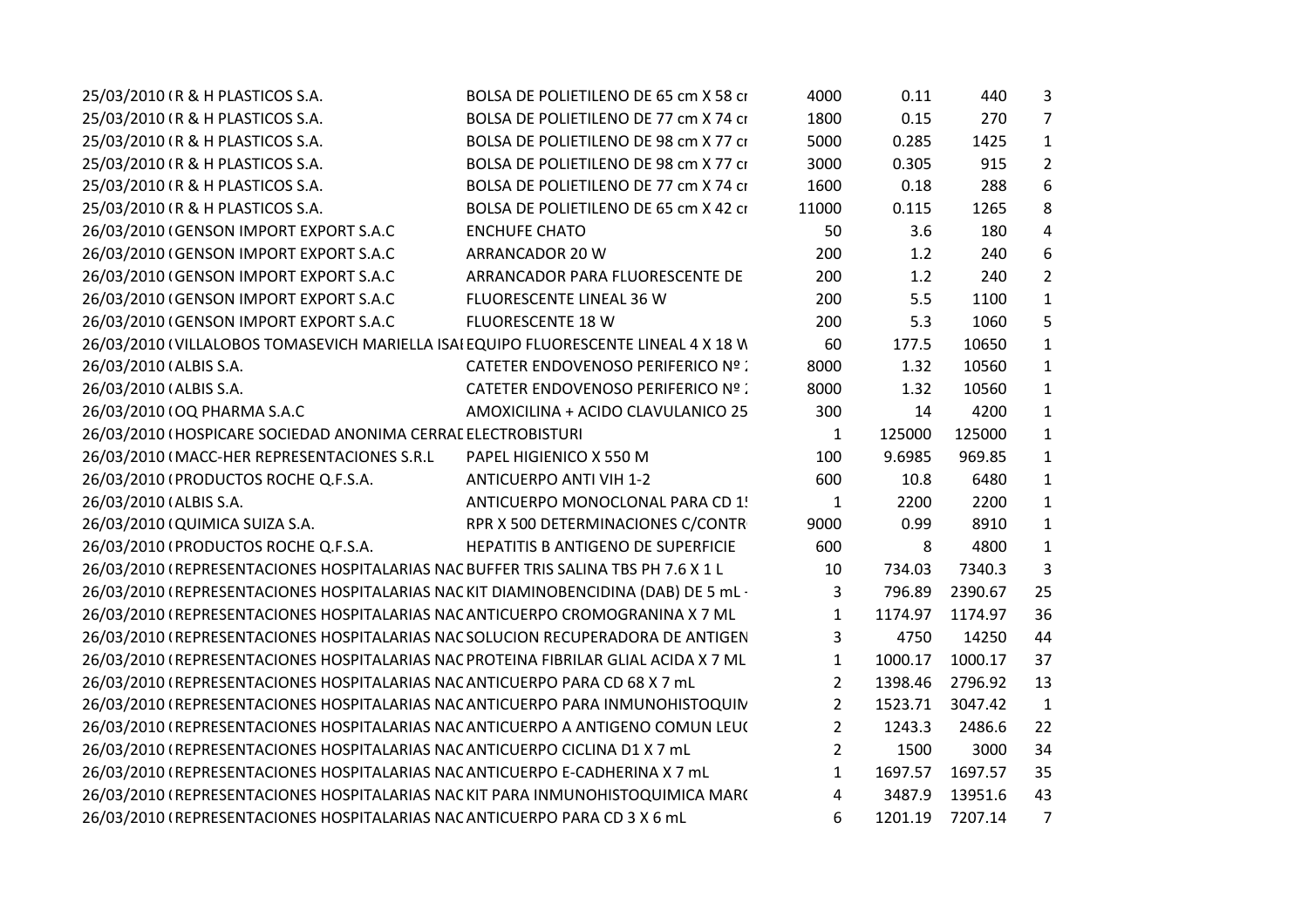| 26/03/2010 (REPRESENTACIONES HOSPITALARIAS NAC ANTICUERPO PARA CD 34 X 6 mL         |                                        | $\mathbf{2}$   | 1943.8  | 3887.6  | 10             |  |
|-------------------------------------------------------------------------------------|----------------------------------------|----------------|---------|---------|----------------|--|
| 26/03/2010 (REPRESENTACIONES HOSPITALARIAS NAC ANTICUERPO PARA CD 10 X 6 mL         |                                        | $\mathbf{1}$   | 3508.33 | 3508.33 | $\overline{4}$ |  |
| 26/03/2010 (REPRESENTACIONES HOSPITALARIAS NAC ANTICUERPO PARA CD 20 X 6 mL         |                                        | 6              | 1359.93 | 8159.58 | 21             |  |
| 26/03/2010 (REPRESENTACIONES HOSPITALARIAS NAC ANTICUERPO C-ERBb-2 ONCOPROTEINA     |                                        | $\mathbf{1}$   | 1825    | 1825    | 46             |  |
| 26/03/2010 (REPRESENTACIONES HOSPITALARIAS NAC ANTICUERPO MONOCLONAL PARA Bcl-2     |                                        | $\overline{2}$ | 1900    | 3800    | 5              |  |
| 26/03/2010 (REPRESENTACIONES HOSPITALARIAS NAC ANTICUERPO MONOCLONAL PARA Bcl-6     |                                        | $\mathbf{1}$   | 2605.15 | 2605.15 | $\overline{2}$ |  |
| 26/03/2010 (REPRESENTACIONES HOSPITALARIAS NAC ANTICUERPO MONOCLONAL PARA CD 8      |                                        | $\overline{2}$ | 2041.46 | 4082.92 | 14             |  |
| 26/03/2010 (REPRESENTACIONES HOSPITALARIAS NAC ANTICUERPO MONOCLONAL PARA RECE      |                                        | 4              | 3000    | 12000   | 18             |  |
| 26/03/2010 (REPRESENTACIONES HOSPITALARIAS NAC ANTICUERPO MONOCLONAL PARA RECE      |                                        | 4              | 2106.53 | 8426.12 | 19             |  |
| 26/03/2010 (REPRESENTACIONES HOSPITALARIAS NAC ANTICUERPO MONOCLONAL PARA PANC      |                                        | 4              | 1081.82 | 4327.28 | 27             |  |
| 26/03/2010 (REPRESENTACIONES HOSPITALARIAS NAC ANTICUERPO MONOCLONAL PARA CITO      |                                        | $\mathbf{1}$   | 1519.85 | 1519.85 | 31             |  |
| 26/03/2010 (REPRESENTACIONES HOSPITALARIAS NAC ANTICUERPO MONOCLONAL PARA KI 67     |                                        | 3              | 2213.1  | 6639.3  | 32             |  |
| 26/03/2010 (REPRESENTACIONES HOSPITALARIAS NACANTICUERPO MONOCLONAL PARA p53 (      |                                        | $\overline{2}$ | 1921.88 | 3843.76 | 11             |  |
| 26/03/2010 (REPRESENTACIONES HOSPITALARIAS NAC ANTICUERPO POLICLONAL PARA PROTEI    |                                        | $2^{\circ}$    | 1222.43 | 2444.86 | 33             |  |
| 26/03/2010 (REPRESENTACIONES HOSPITALARIAS NAC ANTICUERPO MONOCLONAL PARA SINA      |                                        | $\mathbf{1}$   | 1971.05 | 1971.05 | 26             |  |
| 26/03/2010 (REPRESENTACIONES HOSPITALARIAS NAC ANTICUERPO POLICLONAL PARA TERMIN    |                                        | $\mathbf{1}$   | 5711.67 | 5711.67 | 39             |  |
| 26/03/2010 (REPRESENTACIONES HOSPITALARIAS NAC ANTICUERPO MONOCLONAL PARA FACT      |                                        | $2^{\circ}$    | 2553.45 | 5106.9  | 40             |  |
| 26/03/2010 (REPRESENTACIONES HOSPITALARIAS NAC ANTICUERPO MONOCLONAL PARA VIME      |                                        | $\mathbf{1}$   | 1382.33 | 1382.33 | 20             |  |
| 26/03/2010 (REPRESENTACIONES HOSPITALARIAS NAC ANTICUERPO MONOCLONAL PARA EPST      |                                        | $\mathbf{1}$   | 1795    | 1795    | 38             |  |
| 26/03/2010 (REPRESENTACIONES HOSPITALARIAS NAC ANTICUERPO MONOCLONAL PARA MEL/      |                                        | $\mathbf{1}$   | 1461.9  | 1461.9  | 41             |  |
| 26/03/2010 (REPRESENTACIONES HOSPITALARIAS NAC ANTICUERPO MONOCLONAL PARA ANTI      |                                        | $\overline{2}$ | 1086.88 | 2173.76 | 45             |  |
| 26/03/2010 (ALBIS S.A.                                                              | ANTICUERPO ANTI VIH ELISA X 96 DETER   | 960            | 6.11    | 5865.6  | $\mathbf{1}$   |  |
| 26/03/2010 (ALBIS S.A.                                                              | HEPATITIS B - AG SUPERFICIE ELISA X 96 | 480            | 6.26    | 3004.8  | $\overline{2}$ |  |
| 27/03/2010 (GEN LAB DEL PERU S.A.C.                                                 | TIPS ESTERIL CON FILTRO 0.1 UL - 10 UL | 10             | 38.43   | 384.3   | 1              |  |
| 27/03/2010 (GERY REPRESENTACIONES E.I.R.L.                                          | TUBO DE POLIPROPILENO 0.2 mL PARA F    | $\mathbf{1}$   | 240     | 240     | 1              |  |
| 28/03/2010 (DIGITAL X -RAY S.A.C.                                                   | ACIDO FIJADOR AUTOMATICO X 2 gal       | 12             | 110.12  | 1321.44 | 1              |  |
| 28/03/2010 (DIGITAL X-RAY S.A.C.                                                    | ACIDO REVELADOR AUTOMATICO X 2 ga      | 8              | 169.51  | 1356.08 | $\overline{2}$ |  |
| 29/03/2010 (MINISTERIO DE SALUD                                                     | MORFINA CLORHIDRATO / SULFATO 301      | 40000          | 1.0115  | 40460   | 4              |  |
| 29/03/2010 (MINISTERIO DE SALUD                                                     | MORFINA CLORHIDRATO 20 MG INY 1 N      | 43200          | 3.4391  | 148569  | 1              |  |
| 29/03/2010 (MINISTERIO DE SALUD                                                     | PETIDINA CLORHIDRATO 50 MG/ML INY      | 4200           | 3.4748  | 14594.2 | 3              |  |
| 29/03/2010 (HERSIL S.A.LABORATORIOS INDUSTRIALES DEXTROSA 5 G/100 ML INY 500 ML     |                                        | 1700           | 2.74    | 4658    | 1              |  |
| 29/03/2010 (HERSIL S.A.LABORATORIOS INDUSTRIALES DEXTROSA 5 G/100 ML INY 1 L        |                                        | 10000          | 2.69    | 26900   | $\overline{2}$ |  |
| 29/03/2010 (HERSIL S.A.LABORATORIOS INDUSTRIALES SODIO CLORURO 900 MG/100 ML INY 1( |                                        | 10000          | 2.89    | 28900   | 3              |  |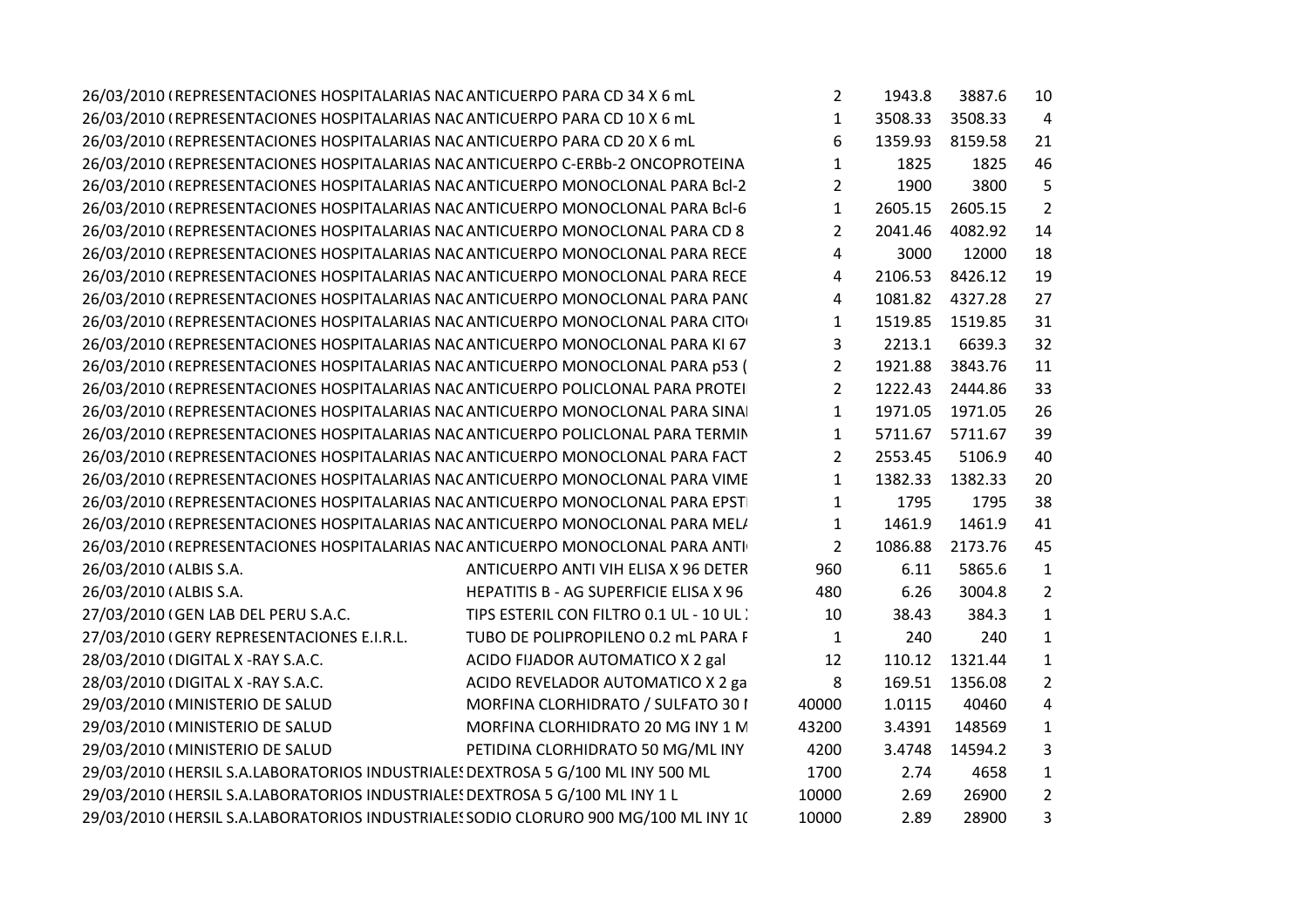| 29/03/2010 (HERSIL S.A.LABORATORIOS INDUSTRIALES SODIO CLORURO 900 MG/100 ML INY 25 |                                        | 2500           | 2.99         | 7475   | 4              |  |
|-------------------------------------------------------------------------------------|----------------------------------------|----------------|--------------|--------|----------------|--|
| 29/03/2010 (HERSIL S.A.LABORATORIOS INDUSTRIALES SODIO CLORURO 900 MG/100 ML INY 5( |                                        | 4000           | 2.89         | 11560  | 5              |  |
| 29/03/2010 (HERSIL S.A.LABORATORIOS INDUSTRIALES SODIO CLORURO 900 MG/100 ML INY 1  |                                        | 8000           | 2.69         | 21520  | 6              |  |
| 29/03/2010 (HERSIL S.A.LABORATORIOS INDUSTRIALES EQUIPO DE INFUSION CON VOLUTROL N  |                                        | 10000          | 9.67         | 96700  | $\mathbf{1}$   |  |
| 29/03/2010 (LABORATORIOS BAGO DEL PERU S.A.                                         | IOHEXOL 32.35 g (equivalente 300 mg/lc | 75             | 144          | 10800  | $\mathbf{1}$   |  |
| 29/03/2010 (A B PULSAR S.A.C.                                                       | MOTOCOMPRESOR HERMETICO PARA R         | 1              | 510          | 510    | $\overline{2}$ |  |
| 29/03/2010 (A B PULSAR S.A.C.                                                       | TARJETA DE CONTROL DIGITAL PARA REI    | $\mathbf{1}$   | 920          | 920    | $\mathbf{1}$   |  |
| 29/03/2010 (ABBOTT LABORATORIOS S.A.                                                | FORMULA POLIMERICA ALTA EN NITROC      | 20             | 50           | 1000   | $\mathbf{1}$   |  |
| 29/03/2010 (ALBIS S.A.                                                              | RITUXIMAB 100 MG/10 ML INY 10 ML       | 5              | 845          | 4225   | $\mathbf{1}$   |  |
| 29/03/2010 (HERSIL S.A.LABORATORIOS INDUSTRIALES DEXTROSA 5 G/100 ML INY 250 ML     |                                        | 1200           | 3.3          | 3960   | $\mathbf{1}$   |  |
| 29/03/2010 (HERSIL S.A.LABORATORIOS INDUSTRIALES DEXTROSA 50 G/100 ML INY 500 ML    |                                        | 700            | 4.95         | 3465   | $\overline{2}$ |  |
| 29/03/2010 (B.BRAUN MEDICAL PERU S.A.                                               | AGUA DESTILADA X 1 L                   | 8100           | 3.2          | 25920  | $\mathbf{1}$   |  |
| 29/03/2010 (B.BRAUN MEDICAL PERU S.A.                                               | ESPONJA HEMOSTATICA DE COLAGENO        | 390            | 48.5         | 18915  | $\mathbf{1}$   |  |
| 29/03/2010 (MERCK PERUANA S.A.                                                      | AGAR MULLER HINTON X 500 G             | 4              | 179.29       | 717.16 | $\overline{2}$ |  |
| 29/03/2010 (MERCK PERUANA S.A.                                                      | AGAR SABOURAUD CON ANTIBIOTICO X       | $\overline{2}$ | 107.5        | 215    | $\mathbf{1}$   |  |
| 29/03/2010 (TELMEX PERU S.A                                                         | SWITCH PARA RED TIPO BORDE             | 5              | 20000        | 100000 | $\overline{2}$ |  |
| 29/03/2010 (TELMEX PERU S.A                                                         | SWITCH PARA RED TIPO CORE              | $2^{\circ}$    | 58000        | 116000 | $\mathbf{1}$   |  |
| 29/03/2010 (HEMOCARE S.A.C.                                                         | L-GLUTAMINA + MALTODEXTRINA + LAC      | 170            | 20           | 3400   | $\mathbf{1}$   |  |
| 29/03/2010 (COMPUTADORAS Y TELECOMUNICACION TONER PARA IMPRESORA HP LASERJET 4      |                                        | $\mathbf{1}$   | 470.36       | 470.36 | $\mathbf{1}$   |  |
| 30/03/2010 (MAKAR CORPORATION S.A.C                                                 | ALBUMINA HUMANA 20 G/100 ML INY 5      | 80             | 134          | 10720  | $\mathbf{1}$   |  |
| 30/03/2010 (LABORATORIOS BAGO DEL PERU S.A.                                         | IOHEXOL 32.35 g (equivalente 300 mg/lc | 45             | 144          | 6480   | $\mathbf{1}$   |  |
| 30/03/2010 (SANDERSON S.A. (PERU)                                                   | SODIO BICARBONATO 8.4 G/100 ML INY     | 10000          | $\mathbf{1}$ | 10000  | $\mathbf{1}$   |  |
| 30/03/2010 (NIPRO MEDICAL CORPORATION SUCURSA AGUJA ESPINAL DESCARTABLE Nº 25 G X   |                                        | 500            | 4            | 2000   | $\mathbf{1}$   |  |
| 30/03/2010 (LABORATORIOS AC FARMA S.A.                                              | ENOXAPARINA SODICA 40 MG/0.4 ML IN     | 1500           | 14.65        | 21975  | $\mathbf{1}$   |  |
| 30/03/2010 (HEDASILT MEDIC E.I.R.L.                                                 | AGUJA ESPINAL DESCARTABLE Nº 27 G X    | 150            | 11           | 1650   | $\mathbf{1}$   |  |
| 30/03/2010 (HERSIL S.A.LABORATORIOS INDUSTRIALES EQUIPO PARA BOMBA INFUSION SIN VO  |                                        | 8000           | 21           | 168000 | $\mathbf{1}$   |  |
| 30/03/2010 (HERSIL S.A.LABORATORIOS INDUSTRIALES ISOFLURANO SOL 100 ML              |                                        | 100            | 140          | 14000  | $\mathbf{1}$   |  |
| 30/03/2010 (CURAMED SAC                                                             | GRAPADORA QUIRURGICA CIRCULAR CU       | 24             | 2034         | 48816  | $\mathbf{1}$   |  |
| 30/03/2010 (MAM SEGURIDAD ELECTRONICA Y SISTEN CIRCUITO CERRADO DE VIDEO            |                                        | $\mathbf{1}$   | 5545.4       | 5545.4 | $\mathbf{1}$   |  |
| 30/03/2010 (MERCK SHARP & DOHME PERU S.R.L.                                         | ERTAPENEM 1 g INY                      | 300            | 226.8        | 68040  | $\mathbf{1}$   |  |
| 30/03/2010 (CARDIO PERFUSION E.I.R.LTDA                                             | PATENTE AZUL V 2.5 G/100 ML INY 2 ML   | 160            | 52           | 8320   | $\mathbf{1}$   |  |
| 30/03/2010 (FERPROSA S.A.                                                           | CATETER VENOSO CENTRAL, DOBLE LUN      | 140            | 74.8         | 10472  | $\mathbf{1}$   |  |
| 30/03/2010 (QUIMICA SUIZA S.A.                                                      | GRANISETRON 3 MG/3 ML INY 3 ML         | 150            | 63.5         | 9525   | $\mathbf{1}$   |  |
|                                                                                     |                                        |                |              |        |                |  |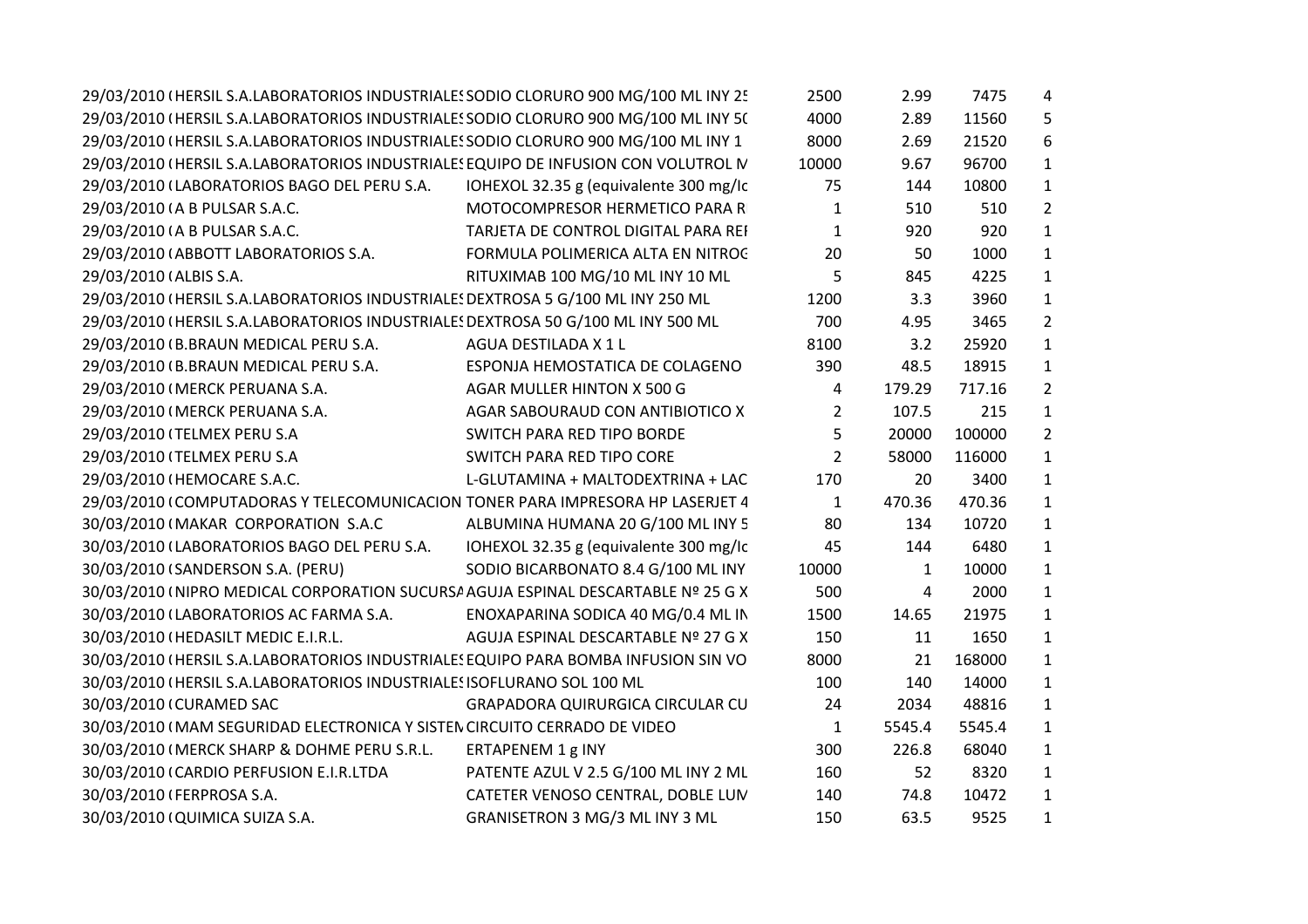| 30/03/2010 (TECNOFARMA S.A.                 | OXICODONA 10 MG TAB                 | 2700           | 3.7            | 9990    | $\mathbf{1}$   |
|---------------------------------------------|-------------------------------------|----------------|----------------|---------|----------------|
| 30/03/2010 (BIO REG PHARMA S.A.C            | INTERFERON ALFA 2A 3'000 000 UI INY | 1800           | 11.47          | 20646   | $\mathbf{1}$   |
| 30/03/2010 (DENTI-LAB DEL PERU S.R.LTDA.    | EXTENSION PARA VENOCLISIS LS2       | 13600          | 2.49           | 33864   | $\mathbf{1}$   |
| 30/03/2010 (DENTI-LAB DEL PERU S.R.LTDA.    | <b>EQUIPO DE VENOCLISIS</b>         | 27000          | 2.51           | 67770   | 5              |
| 30/03/2010 (SIGMA ENTERPRISES PERU S.A.C.   | LLAVE DE DOBLE VIA DESCARTABLE      | 10000          | 0.7            | 7000    | $\mathbf{1}$   |
| 30/03/2010 (PROVERSAL S.R.L.                | DOXICICLINA 100 MG TAB              | 4000           | 0.09           | 360     | $\mathbf{1}$   |
| 30/03/2010 (PERULAB S.A.                    | TRIPTORELINA 3.75 MG INY            | 350            | 223.9          | 78365   | $\mathbf{1}$   |
| 30/03/2010 (PALMAGYAR S.A.                  | DIETILESTILBESTROL 1 MG TAB         | 10000          | 0.52           | 5200    | $\mathbf{1}$   |
| 30/03/2010 (CRISTOFER IMPORT EIRL           | ACRILICO LIQUIDO DE CURADO RAPIDO ' | 36             | 6              | 216     | 6              |
| 30/03/2010 (CRISTOFER IMPORT EIRL           | AISLANTE PARA ACRILICO X 500 ML     | 20             | 6.5            | 130     | 5              |
| 30/03/2010 (CRISTOFER IMPORT EIRL           | MANGO PARA ESPEJO BUCAL             | 6              | 3              | 18      | $\overline{4}$ |
| 30/03/2010 (CRISTOFER IMPORT EIRL           | MANDRIL PORTA CAUCHO (USO ODONT     | 4              | 3              | 12      | $\mathbf{1}$   |
| 30/03/2010 (CRISTOFER IMPORT EIRL           | ESPATULA PARA CEMENTO DENTAL DOE    | 2              | 9              | 18      | $\overline{2}$ |
| 30/03/2010 (CRISTOFER IMPORT EIRL           | ESPATULA DE ACERO INOXIDABLE LECRC  | $\overline{2}$ | 9              | 18      | 3              |
| 30/03/2010 (LABORATORIOS AC FARMA S.A.      | <b>BICALUTAMIDA 50 MG TAB</b>       | 19600          | 2.2            | 43120   | $\mathbf{1}$   |
| 30/03/2010 (QUIMICA SUIZA S.A.              | RITUXIMAB 500 MG/50 ML INY 50 ML    | $\overline{2}$ | 4199.6         | 8399.2  | $\mathbf{1}$   |
| 30/03/2010 (GRUNENTHAL PERUANA S.A.         | TRAMADOL 50 MG INY 1 ML             | 2000           | 1.23           | 2460    | $\mathbf{1}$   |
| 30/03/2010 (OQ PHARMA S.A.C                 | HALOPERIDOL 5 MG INY 1 ML           | 500            | 2.2            | 1100    | $\mathbf{1}$   |
| 30/03/2010 (FARMADUAL S.A.C                 | CARMUSTINA 100 MG INY               | 50             | 165            | 8250    | $\mathbf{1}$   |
| 30/03/2010 (FARMADUAL S.A.C                 | DOCETAXEL 20 MG/0.5 ML INY 0.5 ML   | 60             | 69             | 4140    | $\overline{2}$ |
| 30/03/2010 (FARMADUAL S.A.C                 | FLUDARABINA 50 MG INY               | 20             | 306            | 6120    | 3              |
| 30/03/2010 (FARMADUAL S.A.C                 | IRINOTECAN 100 MG INY 5 ML          | 90             | 98             | 8820    | 5              |
| 30/03/2010 (FARMADUAL S.A.C                 | GEMCITABINA 200 MG INY 10 ML        | 150            | 55             | 8250    | $\overline{4}$ |
| 30/03/2010 (LABORATORIOS BAGO DEL PERU S.A. | GADODIAMIDA 287 MG/ML INY 15 ML     | 160            | 66.24          | 10598.4 | $\mathbf{1}$   |
| 30/03/2010 (BERNAL CARBAJAL ENRIQUE EDGAR   | SORBETE.                            | 210            | $\overline{2}$ | 420     | 4              |
| 30/03/2010 (BERNAL CARBAJAL ENRIQUE EDGAR   | VASO DESCARTABLE DE POLIESTIRENO E  | 98             | 20.5           | 2009    | $\mathbf{1}$   |
| 30/03/2010 (BERNAL CARBAJAL ENRIQUE EDGAR   | VASO DESCARTABLE DE POLIESTIRENO E  | 98             | 17             | 1666    | $\overline{2}$ |
| 30/03/2010 (BERNAL CARBAJAL ENRIQUE EDGAR   | VASO DESCARTABLE DE POLIESTIRENO E  | 84             | 26             | 2184    | 3              |
| 30/03/2010 (FARMADUAL S.A.C                 | DACTINOMICINA 500 UG INY            | 60             | 113            | 6780    | $\mathbf{1}$   |
| 30/03/2010 (MAXIMA INTERNACIONAL S.A.       | COMPUTADORA CON MONITOR LCD DE      | 21             | 3227.459       | 67776.6 | $\mathbf{1}$   |
| 31/03/2010 (PRODUCTOS ROCHE Q.F.S.A.        | HEPATITIS B ANTICUERPO CONTRA ANTI  | 100            | 8              | 800     | $\mathbf{1}$   |
| 31/03/2010 (HEDASILT MEDIC E.I.R.L.         | ARTICULADOR AJUSTABLE PARA PROTES   | 6              | 675            | 4050    | $\mathbf{1}$   |
| 31/03/2010 (HEDASILT MEDIC E.I.R.L.         | MUFLA PARA PROTESIS DENTAL TOTAL    | 6              | 25             | 150     | $\overline{2}$ |